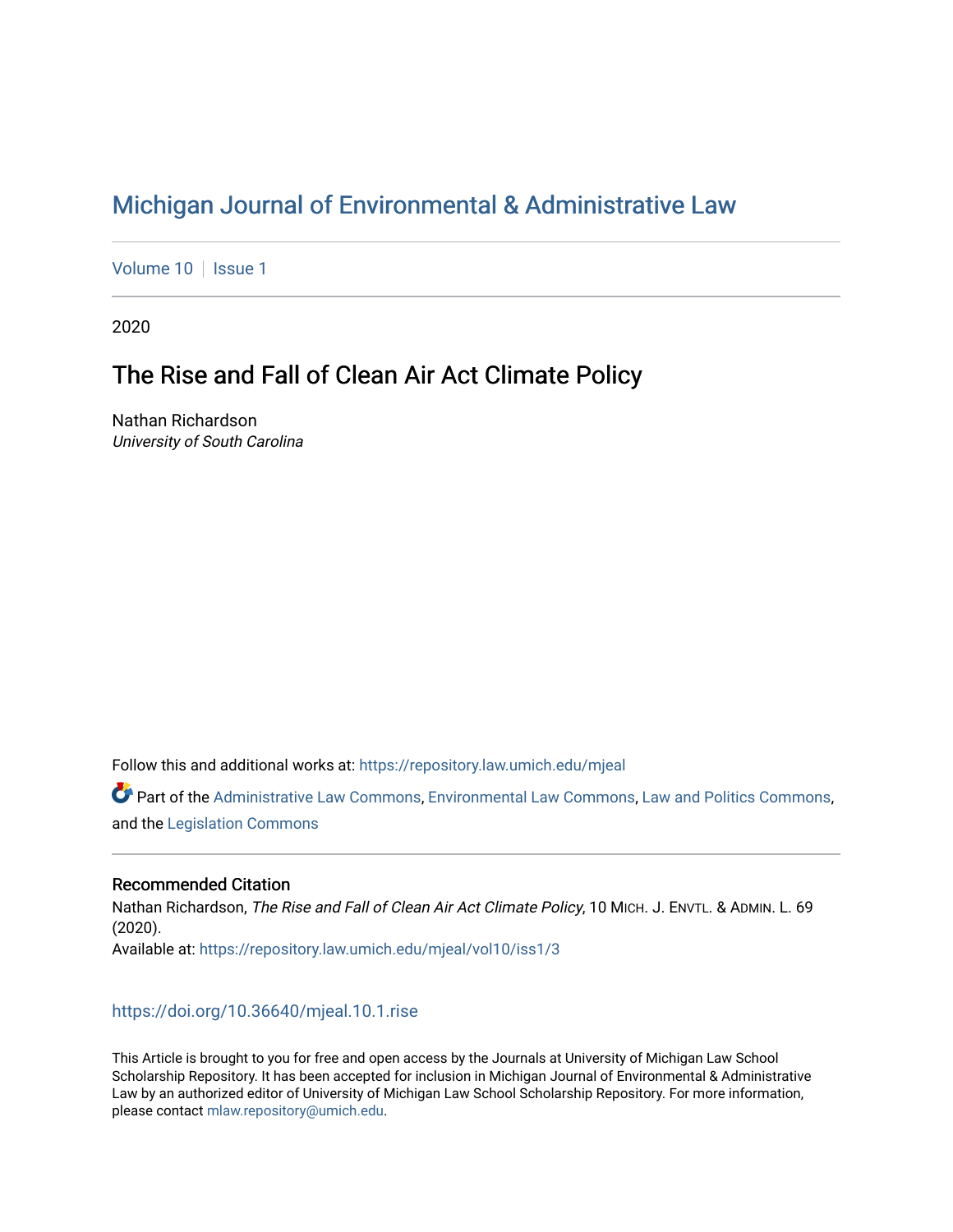# **THERISEANDFALLOFCLEANAIRACT CLIMATEPOLICY**

### *Nathan Richardson*\*

*The Clean Air Act has proven to be one of the most successful and durable statutes in American law. After the Supreme Court's 2008 decision in Massachusetts v. EPA, there was great hope that the Act could be brought to bear on climate change, the most pressing current environmental challenge of our time. Massachusetts was fêted as the most important environmental case ever decided, and, upon it, the Environmental Protection Agency under President Obama built a sweeping program of greenhouse gas regulations, aimed first at emissions from road vehicles, and later at fossil fuel power plants. It was the most ambitious federal climate policy in American history. Now, twelve years after Massachusetts was decided, that program is in ruins, largely repealed or weakened by the climate-skeptic Trump administration. Massachusetts has not provided a foundation for durable climate policy. The roots of the Clean Air Act's climate policy failures lie not just in changes in political leadership, but also in a Supreme Court majority increasingly skeptical of not just climate regulation but of the administrative state in general. This and other barriers will persist regardless of who occupies the White House. This article explores why climate regulation under the Clean Air Act has been so much more fragile than other regulations under the statute, which actors bear responsibility for its failures, and what prospects remain for future federal climate policy.* 

Associate Professor of Law, University of South Carolina. Many thanks to Shelley Welton, J.B. Ruhl, Jonas Monast, and other participants in the Southern Environmental Law Scholars Workshop for their invaluable advice. Thanks also to my faculty colleagues at South Carolina, notably Ned Snow, Elizabeth Chambliss, Derek Black, and Jesse Cross. Special thanks to Katie Teleky, Molly Williams, Daniel Strellman, Jonathan Coumes, Keith Ketola, and Jared Looper with MJEAL for their instrumental work on this article.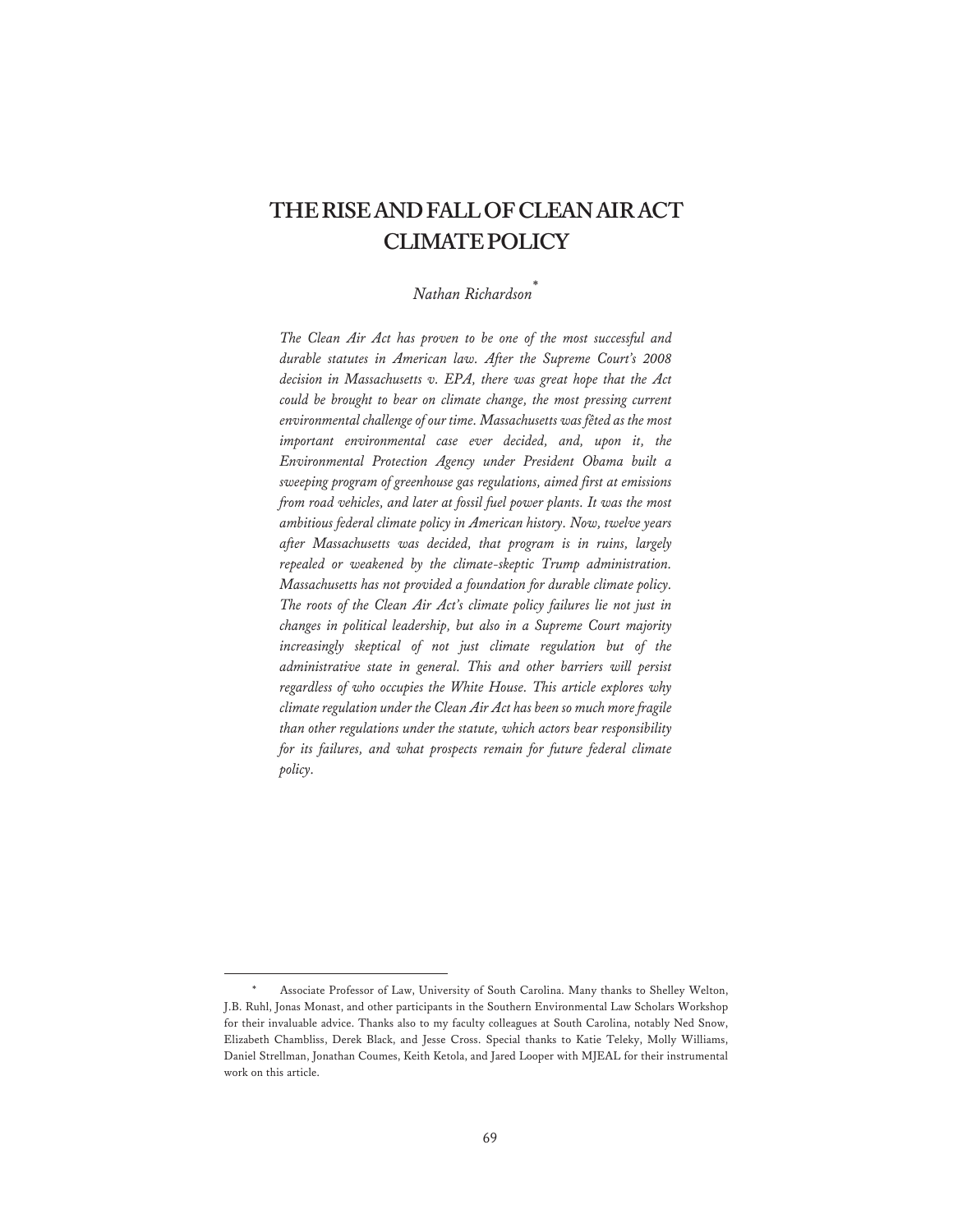## *Table of Contents*

| T. |                                                      |         |                                                              |  |
|----|------------------------------------------------------|---------|--------------------------------------------------------------|--|
|    | A.                                                   |         |                                                              |  |
|    | $B$ .                                                |         |                                                              |  |
|    | C.                                                   |         |                                                              |  |
|    |                                                      | $1_{-}$ |                                                              |  |
|    |                                                      | 2.      |                                                              |  |
|    |                                                      | 3.      |                                                              |  |
| H. |                                                      |         |                                                              |  |
|    | $\mathcal{A}.$                                       |         |                                                              |  |
|    | $B$ .                                                |         |                                                              |  |
|    | C.                                                   |         | Congress, Copenhagen, and Another Way to Skin the Cat (2009- |  |
|    |                                                      |         |                                                              |  |
|    | D.                                                   |         |                                                              |  |
|    | $E_{\cdot}$                                          |         |                                                              |  |
|    | $F_{\cdot}$                                          |         | The Final Burst: HFCs, Methane, and Trucks (2016) 119        |  |
|    | G.                                                   |         |                                                              |  |
|    |                                                      |         |                                                              |  |
|    | $\mathcal{A}$ .                                      |         |                                                              |  |
|    | B <sub>1</sub>                                       |         |                                                              |  |
|    | C.                                                   |         | Bullet Dodged or Loaded Gun-The Endangerment Finding143      |  |
|    | IV. WHY HAS CLEAN AIR ACT CLIMATE POLICY FAILED? 146 |         |                                                              |  |
|    | $A$ .                                                |         |                                                              |  |
|    |                                                      | $1_{-}$ |                                                              |  |
|    |                                                      | 2.      |                                                              |  |
|    | <i>B.</i>                                            |         |                                                              |  |
|    |                                                      | 1.      |                                                              |  |
|    |                                                      | 2.      |                                                              |  |
|    | C.                                                   |         |                                                              |  |
|    | D.                                                   |         |                                                              |  |
| V. |                                                      |         |                                                              |  |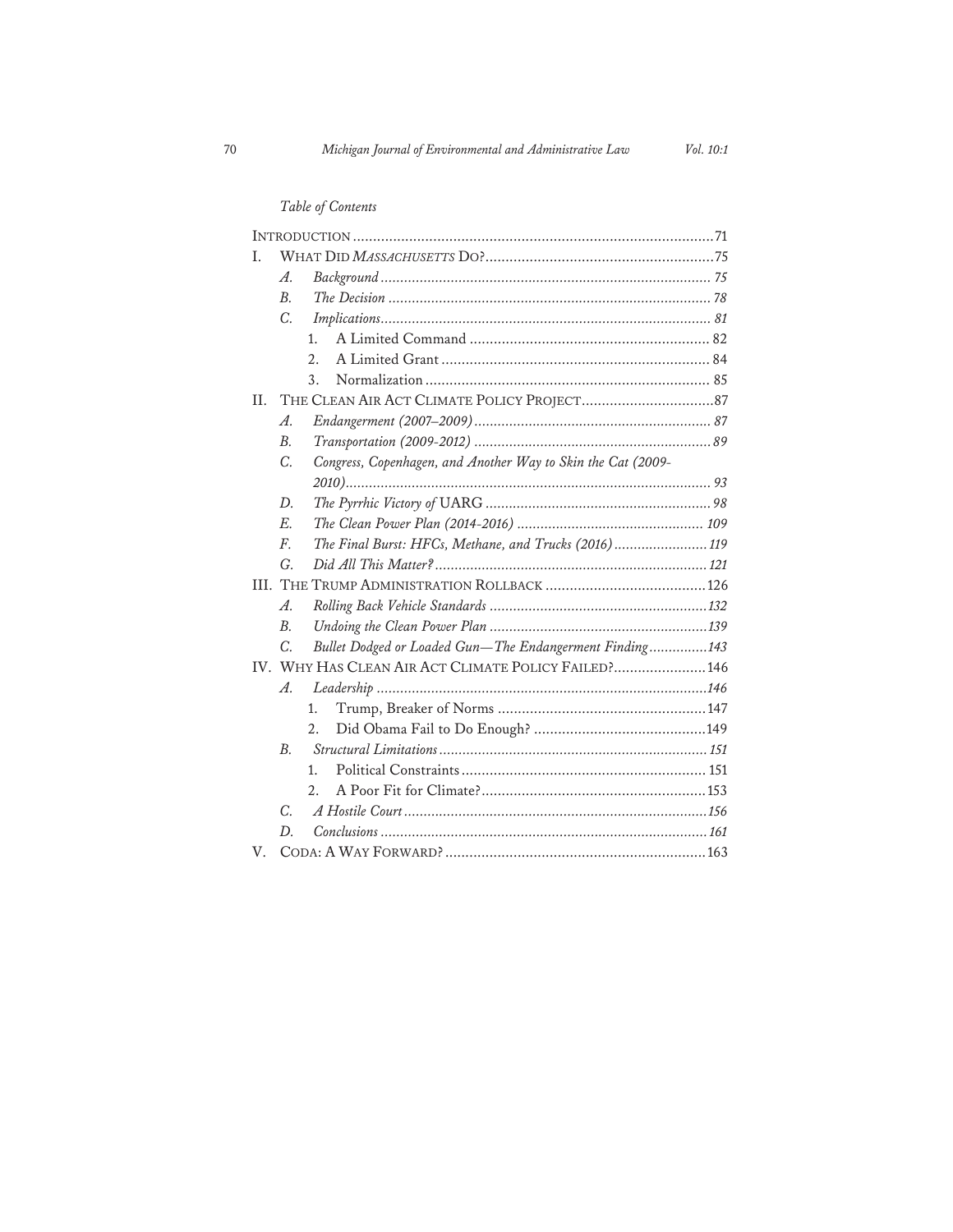#### INTRODUCTION

Almost immediately after it was decided in 2008, *Massachusetts v. EPA*<sup>1</sup> was hailed as one of the most important environmental decisions in American law.<sup>2</sup> The perceived significance of the case has persisted, or if anything has grown, despite being subject to praise and criticism alike from the beginning.<sup>3</sup> Though the decision is complex, the reason for its alleged significance is simple: it purports to draw the most pressing environmental problem of our (or perhaps any) time—climate change—within the sphere of federal environmental law. Specifically, it makes greenhouse gases, including carbon dioxide, subject to regulation by the Environmental Protection Agency (EPA) under the Clean Air Act. That statute has been among the most enduring and successful in American law, responsible for large reductions in a range of air pollutants from a diverse array of sources since being enacted in its modern form fifty years ago.<sup>4</sup> If that durability, adaptability, and flexibility5 could be brought to bear on the greenhouse gas emissions (GHGs) responsible for climate change, it was hoped, significant progress toward avoiding climate risks and unlocking international agreement was possible.

Now, more than a decade after *Massachusetts,* and shortly after the passing of its author, Justice John Paul Stevens, it is a good time to reflect on that initial, hopeful assessment of the case and its effects. Is *Massachusetts* as important in practice as its reputation would suggest? Is the Clean Air Act a secure foundation for broad, effective climate regulation? The answer to both questions appears to be a qualified "no." This is a powerful illustration of the wider failure of the American legal and political system to address climate change. The story is a tragedy in three acts.

After *Massachusetts*, some commentators believed that reluctant presidential administrations (like that of George W. Bush at the time) could no longer drag their feet on climate policy and that future administrations eager to use the Clean Air Act's

4. *See* LESSONS FROM THE CLEAN AIR ACT: BUILDING DURABILITY AND ADAPTABILITY INTO U.S. CLIMATE AND ENERGY POLICY 1-3 (Ann Carlson & Dallas Burtraw eds., 2019) [hereinafter LESSONS FROM THE CLEAN AIR ACT]

<sup>1. 549</sup> U.S. 497 (2007).

<sup>2.</sup> *See, e.g.*, J.B. Ruhl & Jim Salzman, *American Idols*, ENV'T F., May-June 2019, at 40 (detailing surveys of environmental lawyers in which *Massachusetts* was already ranked as the most important environmental case in 2009, and remained the second-most important, after *Chevron*, in 2019).

<sup>3.</sup> *See, e.g.*, Jonathan Cannon, *The Significance of* Massachusetts v. EPA, 93 VA. L. REV. IN BRIEF 53, 53 (2007) (calling the case "an enormous, if narrow, victory for environmentalists); *see also* Jody Freeman & Adrian Vermeule, Massachusetts v EPA*: From Politics to Expertise*, 2007 SUP. CT. REV. 51 (elevating *Massachusetts's* significance beyond environmental law and classing it as an "expertise-forcing" decision privileging technocratic expertise over politics); *but see* Cass R. Sunstein, *Changing Climate Change, 2009-2016*, 42 HARV. ENV'T L. REV. 231, 242, 243 (2018) (calling *Massachusetts* "massively important" but concluding that "the Court was probably wrong" not to defer to the Bush EPA).

<sup>5.</sup> *Id.* at 3 (identifying the durability, adaptability, and flexibility of the Clean Air Act as crucial to its success).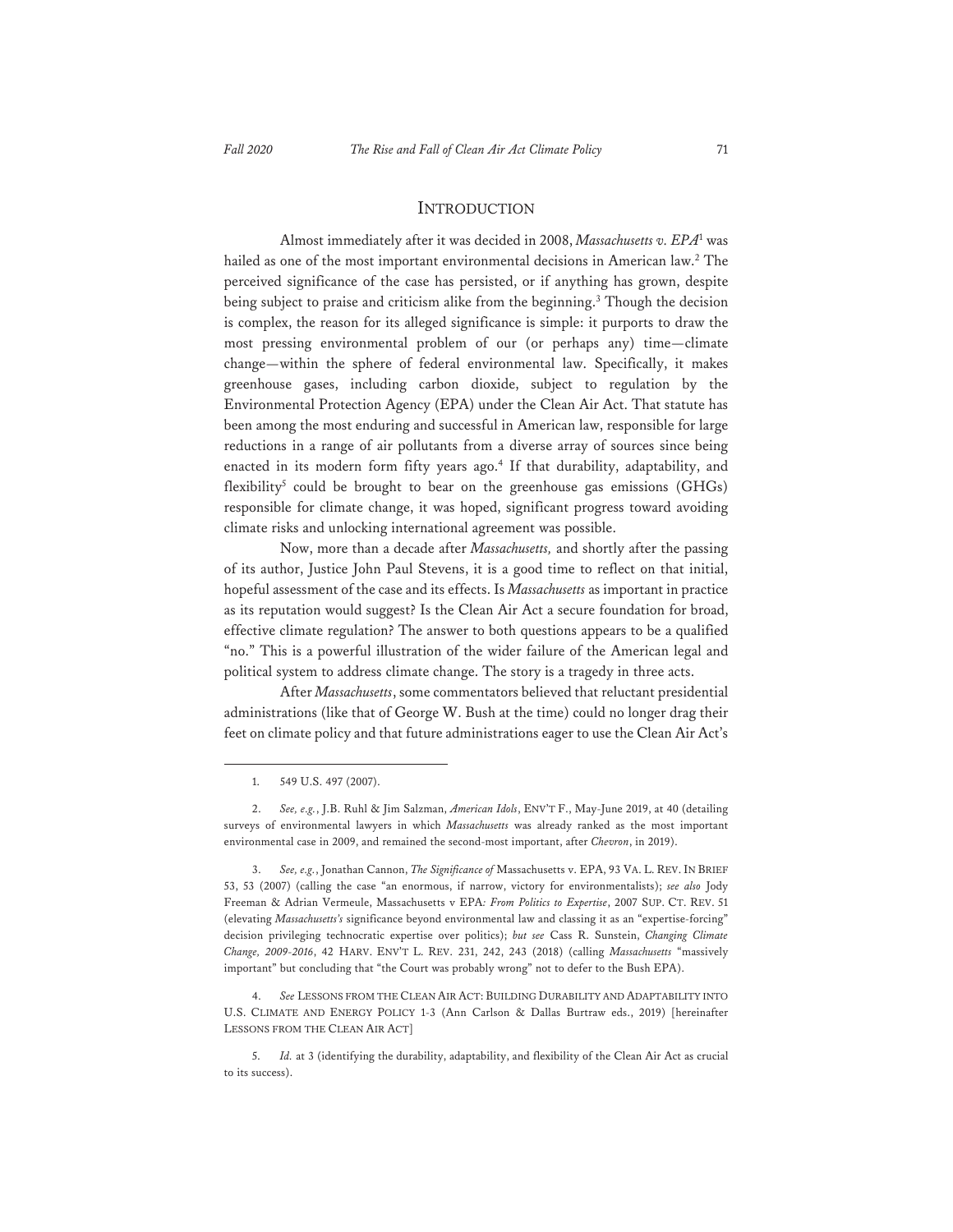tools need no longer fear their efforts would be easily undone.6 To be sure, *Massachusetts*' narrow (5-4) decision was controversial when it was decided and has remained so. Opponents of climate regulation have never stopped rhetorically relitigating the case,<sup>7</sup> nor have some of the Justices who dissented.<sup>8</sup> But the case for *Massachusetts*' significance has always been that it laid the foundation for real climate policy.9 The first act of the story ended with hope.

The Clean Air Act powers secured by *Massachusetts* became the primary legal vehicle for climate policy at the federal level under President Obama, particularly after the failure of cap-and-trade legislation in the Senate in 2009.10 With ambitious hopes and plans for broadening and strengthening regulation, *Massachusetts* would be, it appeared by around 2010, the foundation of the first, best, and, at least for the time being, only federal climate policy. From 2010 through 2016, the Obama EPA enacted a sweeping regulatory program limiting greenhouse gas emissions from a variety of sources, including, most importantly, new road vehicles (through fuel economy standards) and fossil-fuel power plants (via the Clean Power Plan).<sup>11</sup> This regulatory agenda did not solve the climate change problem. It did not even reduce U.S. emissions very much.12 But it transformed *Massachusetts*' promise into action, representing an ambitious first step that could be extended and strengthened in the future. The second act of the story ended with apparent (if not complete) success.

But 2016 was to be the high-water mark for Clean Air Act climate policy. Not only would that policy program not be extended, it would be rolled back.13 Fuel economy standards would be stopped in their tracks, and the Clean Power Plan would

9. *See infra* Section I.C.

- 11. *See infra* Section II.
- 12. *See infra* Section II.
- 13. *See infra* Section III.

<sup>6.</sup> *See, e.g.*, Cannon, *The Significance of* Massachusetts v. EPA, *supra* note 3, at 59 ("The Court's opinion seems to leave EPA little room in dealing with climate change.").

<sup>7.</sup> *See, e.g.*, Marlo Lewis, *The Unbearable Lightness of* UARG v. EPA, GLOBALWARMING.ORG (July 4, 2014), http://www.globalwarming.org/2014/07/04/the-unbearable-lightness-of-uarg-v-epa/ (arguing that "the Court in *Massachusetts* wrongly decided that the 1970 Clean Air Act, a statute enacted years before global warming was a gleam in Al Gore's eye, 'speaks directly' to the issue of greenhouse gases and global climate change").

<sup>8.</sup> *See* Util. Air Regulatory Grp. (UARG) v. EPA, 573 U.S. 302, 344 (2014) (Alito, J., dissenting) ("I believed *Massachusetts v. EPA* was wrongly decided at the time, and these cases further expose the flaws with that decision.").

<sup>10.</sup> *See* Amanda Reilly & Kevin Bogardus, *7 Years Later, Failed Waxman-Markey Bill Still Makes Waves*, E&E DAILY (June 27, 2016), https://www.eenews.net/stories/1060039422 (describing the failure of the 2009 legislation in the Senate and noting that that failure "spurred the Obama administration to aggressively use the executive branch to issue regulations aimed at reducing greenhouse gas emissions").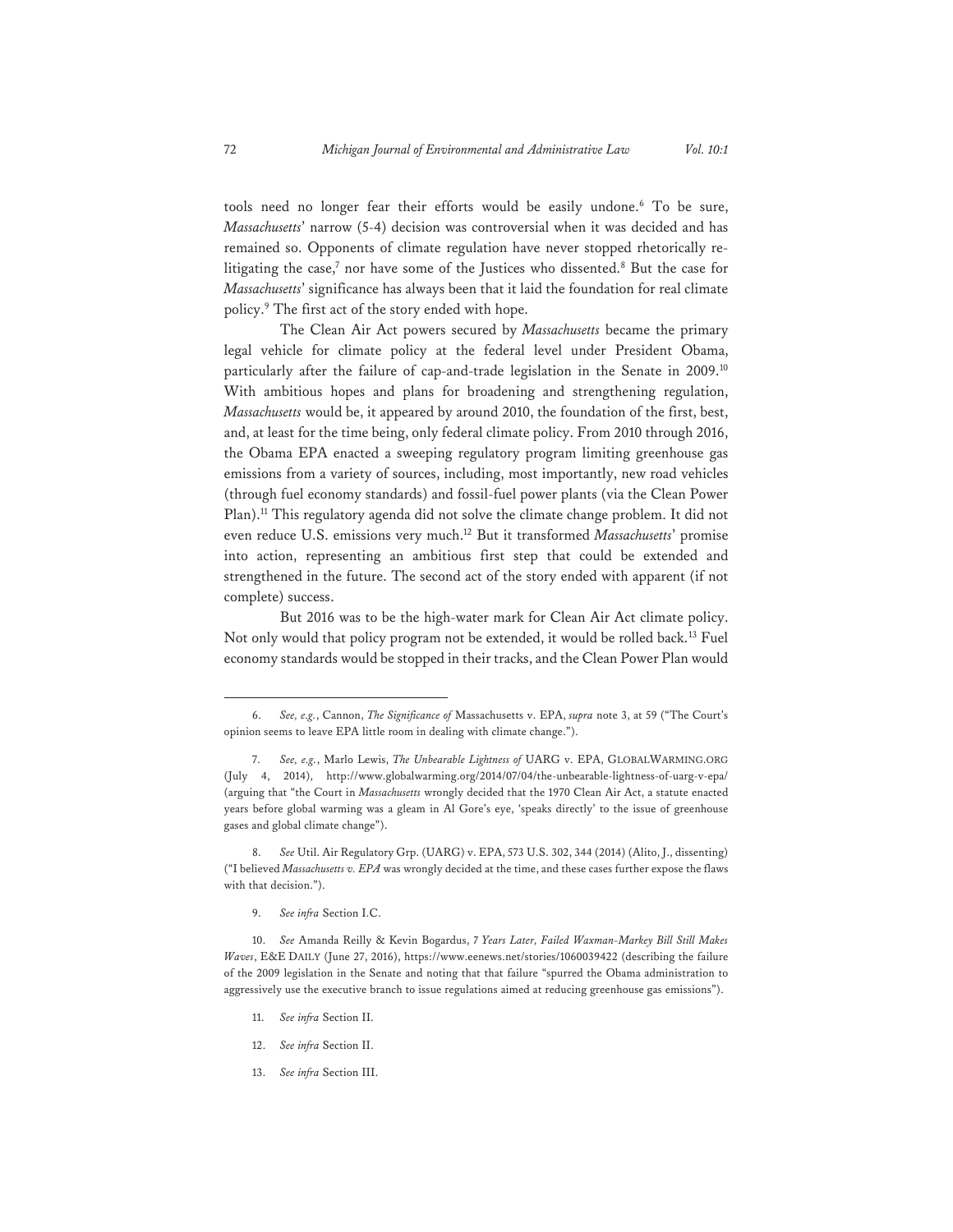never cut a single ton of carbon emissions. As of 2020, Clean Air Act climate policy ranges from impotent to nonexistent. The third act of the story ends in near-complete failure.

How did this happen? First, subsequent Supreme Court decisions have drawn into question the reach of the core legal holding in *Massachusetts*, exposing legal vulnerability in the climate regulatory powers of the EPA under the Clean Air Act. Arguably, these decisions have limited *Massachusetts* to its facts, i.e., to a single provision of the Clean Air Act granting authority over vehicle emissions. This assault on *Massachusetts* began at least as far back as 2014's *Utility Air Regulatory Group v. EPA* decision; though never viewed as anywhere near as important as *Massachusetts*, the decision was, as Jody Freeman describes it, "laced with the legal equivalent of improvised explosive devices."14 The Court's unprecedented choice in 2016 to stay the Clean Power Plan before a lower court had issued a decision sealed that regulation's fate.15

Second, regulatory measures put into place using the authority made available by *Massachusetts* have lacked the stability of typical environmental regulation, much less that of the Clean Air Act's air pollution limits. The climateskeptic Trump administration is rolling back or substantially weakening nearly every such measure finalized by the Obama administration. As of early 2020, the Trump administration is in the process of rolling back at least ninety-five environmental rulemakings or other executive actions, including ten based on the Clean Air Act which target greenhouse gases.<sup>16</sup>

Progress toward reducing U.S. emissions over the last decade has been modest, and relatively few of the reductions that have been made since *Massachusetts* can be clearly attributed to federal regulatory policy. Rather, efficiency improvements and the closures of coal plants due in large part to cheap natural gas appear to be bigger drivers of emissions reductions.<sup>17</sup> Meanwhile, states and local governments have supplanted the federal government's leadership role on climate policy.18

<sup>14.</sup> *See* Jody Freeman, *Why I Worry About* UARG, 39 HARV. ENV'T L. REV. 9, 10 (2015).

<sup>15.</sup> *See* Order Granting Stay, West Virginia v. EPA, 136 S. Ct. 1000 (2016).

<sup>16.</sup> *See* Nadja Popovich et al., *95 Environmental Rules Being Rolled Back Under Trump*, N.Y. TIMES (Dec. 21, 2019) https://www.nytimes.com/interactive/2019/climate/trump-environment-rollbacks.html.

<sup>17.</sup> *See, e.g., U.S. Energy-Related CO2 Emissions Fell 1.7% in 2016*, U.S. ENERGY INFO. ADMIN. (Apr. 10, 2017), https://www.eia.gov/todayinenergy/detail.php?id=30712 (attributing 2016 emissions decline to fuel switching from coal to natural gas and reductions in the energy intensity of the economy, and noting that the transportation sector, the most highly-regulated under the Clean Air Act, was the only sector in which emissions increased).

<sup>18.</sup> *See generally* Vicki Arroyo, *From Paris to Pittsburgh: U.S. State and Local Leadership in an Era of Trump*, 31 GEO. ENV'T L. REV. 23.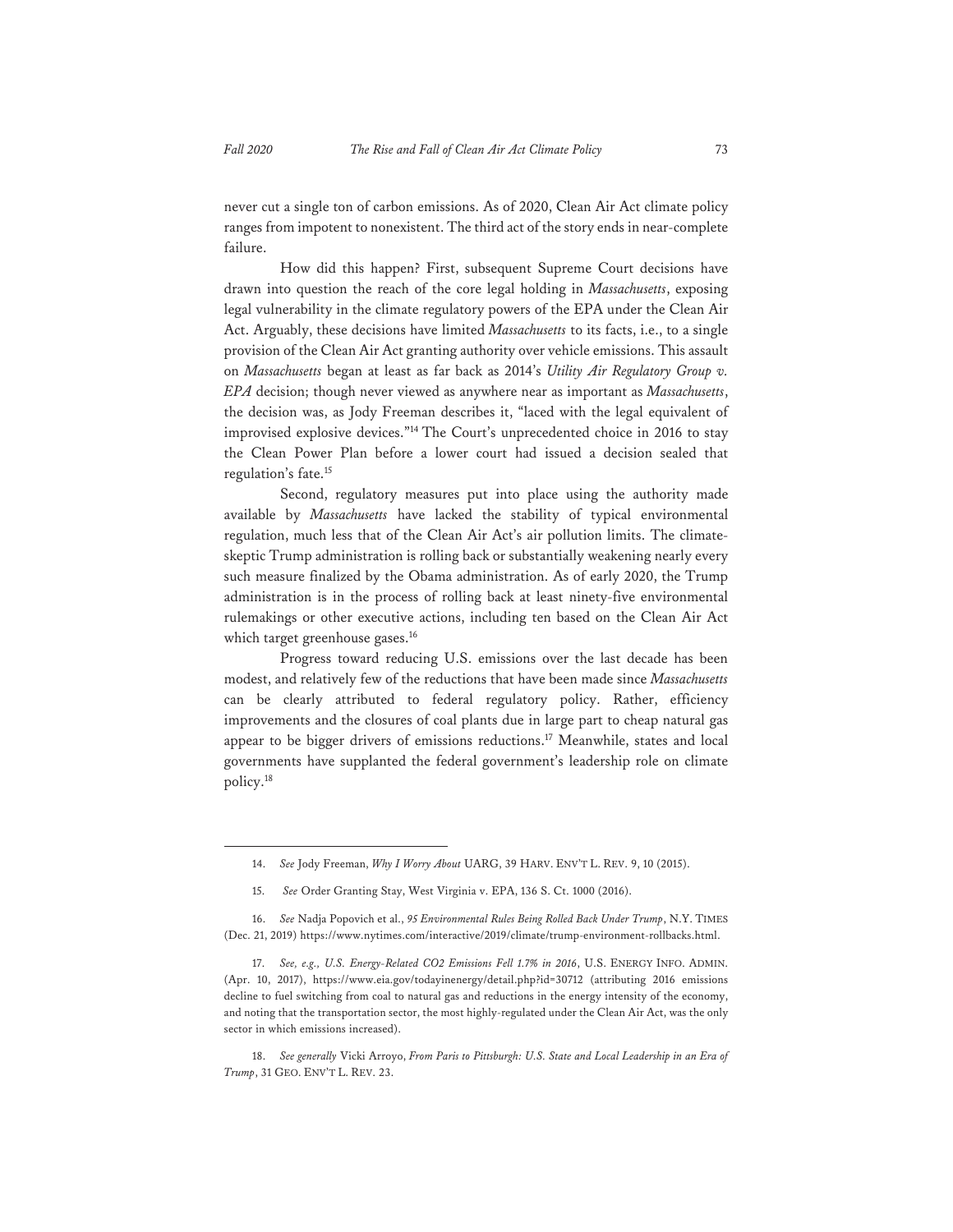There is little left of *Massachusetts'* promise of meaningful tools to fight climate change. The decision's perceived significance persists for now,<sup>19</sup> but a future president serious about reducing greenhouse gas emissions would be ill advised to rely on the Clean Air Act. The failure of Clean Air Act climate policy to achieve significant and enduring environmental improvements stands in contrast to other regulatory programs under the same statute, which have a long track record of success and stability and have so far proven much more resilient to regulatory rollbacks.<sup>20</sup>

This article explores why the hope and promise of *Massachusetts* as a vehicle for climate policy have not been fulfilled (and, in my view, why they probably never will be). Legal and structural factors are important, but so are less scrutable and predictable political and circumstantial factors. These legal, policy, and political questions matter because the unfulfilled promise of *Massachusetts* has major current and future environmental implications. The failure of Clean Air Act climate policy means that progress on reducing U.S. carbon emissions will probably require major new legislation, however dim hopes for such legislation may currently appear. Exploring the reasons for the Clean Air Act's failure is particularly valuable for considering the form such legislation may take and the tradeoffs it may require. Other tools are available to a president intent on reducing emissions without congressional support, but they are limited, and most lack the near economy-wide reach of the Clean Air Act.<sup>21</sup>

In order to chart a path forward for climate policy, it is first necessary to explore how we got where we are now: a place with almost no meaningful federal climate policy at all. And that requires starting at the beginning, with the roots of *Massachusetts* itself.

Before that story, it is important to clarify the limits of the analysis in this article. First, it is not an attempt to relitigate the decision in *Massachusetts* but rather to evaluate its legal and policy implications and their durability. I have consistently taken the view over the past decade that climate regulation is compatible with the Clean Air Act and that ample tools exist under the statute to construct a robust, effective, and at least somewhat flexible climate policy.<sup>22</sup> Those views have not

21. *See* discussions and citations *infra* Section V.

<sup>19.</sup> *See* Ruhl and Salzman, *American Idols*, *supra* note 2, at 40 (*Massachusetts* ranked as second-most important environmental case in 2019).

<sup>20.</sup> *See* discussion and citations in Section III *infra*.

<sup>22.</sup> *See, e.g.*, Nathan Richardson et al., *Greenhouse Gas Regulation Under the Clean Air Act: Structure, Effects, & Implications of a Knowable Pathway*, 41 ENV'T L. REP. 10098 (2011); *Playing Without Aces: Offsets and the Limits of Flexibility Under Clean Air Act Climate Policy*, ENV'T L. 735 (2012); Nathan Richardson, *Aviation, Carbon, and the Clean Air Act*, 38 COLUM. J. OF ENV'T L. 67 (2013); Nathan Richardson & Art Fraas, *Comparing the Clean Air Act and a Carbon Price*, 44 ENV'T L. REP. 10472 (2014); Nathan Richardson, *Trading Unmoored: How Strong is the Legal Foundation for Emissions Trading under §111 of the Clean Air Act?*, 120 PENN ST. L. REV. 181.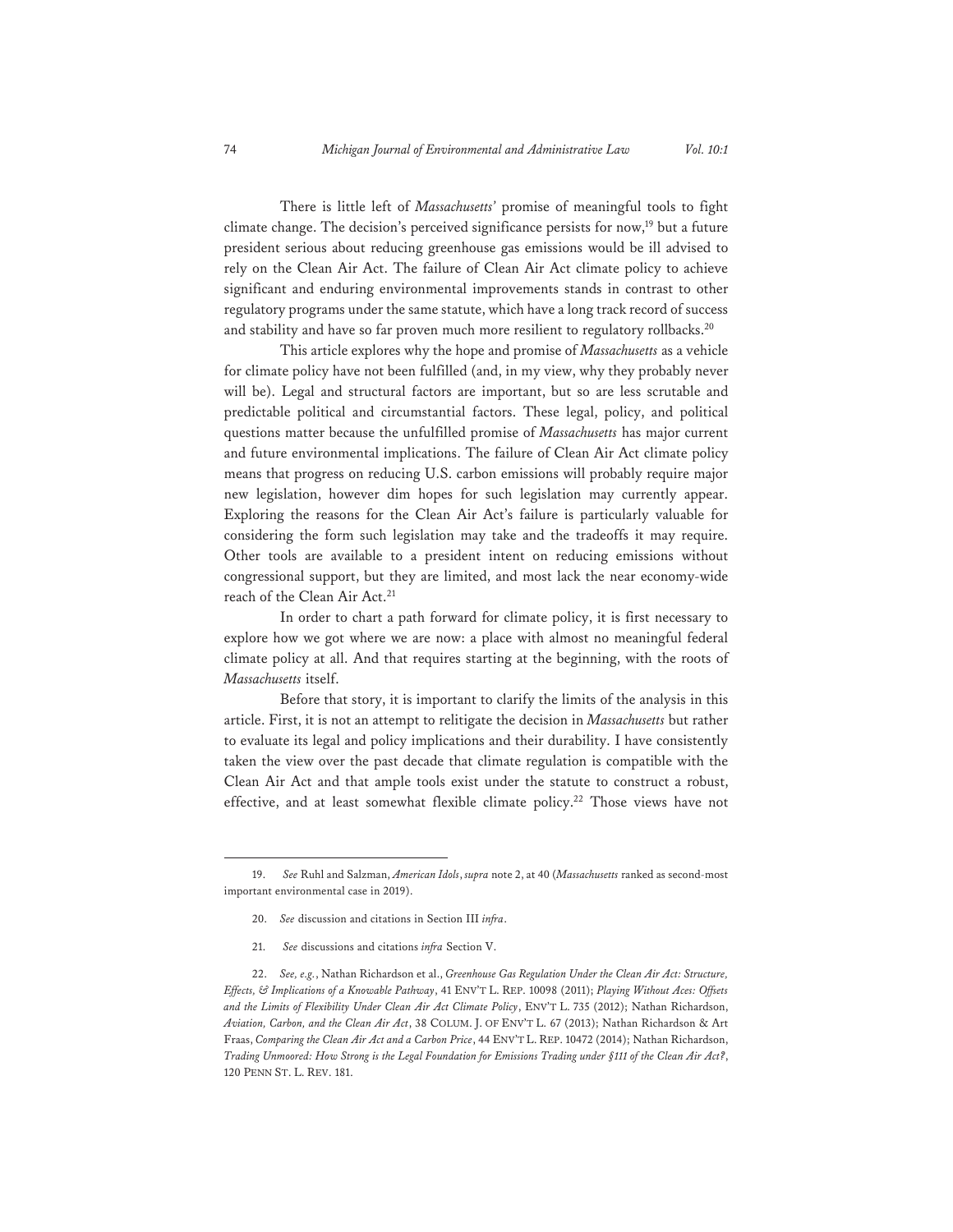changed, but neither the Trump EPA nor a majority on the Supreme Court appears to agree.

Second, climate policy is a rich, complex, and at times contentious field, the boundaries of which extend far beyond the limits of the single federal statutory scheme. This Article should not be interpreted as taking a position *sub rosa* in longrunning climate policy arguments. Instead, this Article is a legal, regulatory, and institutional analysis; it is only indirectly a policy prescription.

#### I. WHAT DID MASSACHUSETTS DO?

#### *A. Background*

The backstory of *Massachusetts* has been told elsewhere, including in the opinion itself, but it is nevertheless useful to put the case in context. Its roots go back (at least) a decade earlier than the 2007 decision. In 1997, the U.S. Senate passed the Byrd-Hagel Resolution by a 95-0 vote, signaling it would not ratify an international climate change agreement that did not impose binding obligations on developing countries in addition to more developed countries including the United States.<sup>23</sup> This made the Kyoto Protocol, negotiated that year and signed by President Clinton in 1998, dead on arrival in the Senate.<sup>24</sup> The Clinton administration at the time viewed reducing U.S. greenhouse gas emissions as a priority, partly driven by the influence of then-Vice President Al Gore.<sup>25</sup> But after the Byrd-Hagel Resolution, it was clear that domestic and not treaty law would have to provide the basis for any such effort. For the first time, a president and his advisers would turn their attention to the existing Clean Air Act. If the Clean Air Act granted regulatory authority over greenhouse gas emissions, climate policy in some form could be implemented without a treaty or new legislation.

At the time, however, and to a large extent today, it was unclear to what degree greenhouse gas emissions were subject to regulation under the Clean Air Act. The statute does not explicitly give EPA authority to regulate greenhouse gases or to act against climate change. But it does grant the agency broad, flexible powers to regulate air pollutants that harm public health and welfare. This regulatory authority comes from a variety of provisions in the statute, each aimed at a different category

<sup>23.</sup> *Byrd-Hagel Resolution*, 105th Cong., 1st Sess., S. Res. 98 (1997).

<sup>24.</sup> *See* White House, Statement by the Press Secretary, Nov. 12, 1998, https://clintonwhitehouse4.archives.gov/CEQ/19981112-7790.html (stating that "President Clinton has made clear that the United States regards the Kyoto Protocol as a work in progress, and that it will not be submitted for ratification without the meaningful participation of key developing countries in efforts to address climate change.)

<sup>25.</sup> *See* Darren Samuelsohn, *Clinton Memos Show Climate Tactics*, POLITICO (June 6, 2014), https://www.politico.com/story/2014/06/clinton-library-memos-kyoto-protocol-china-india-107545 (detailing direct involvement by President Clinton and Vice-President Gore in negotiations over the Kyoto Protocol).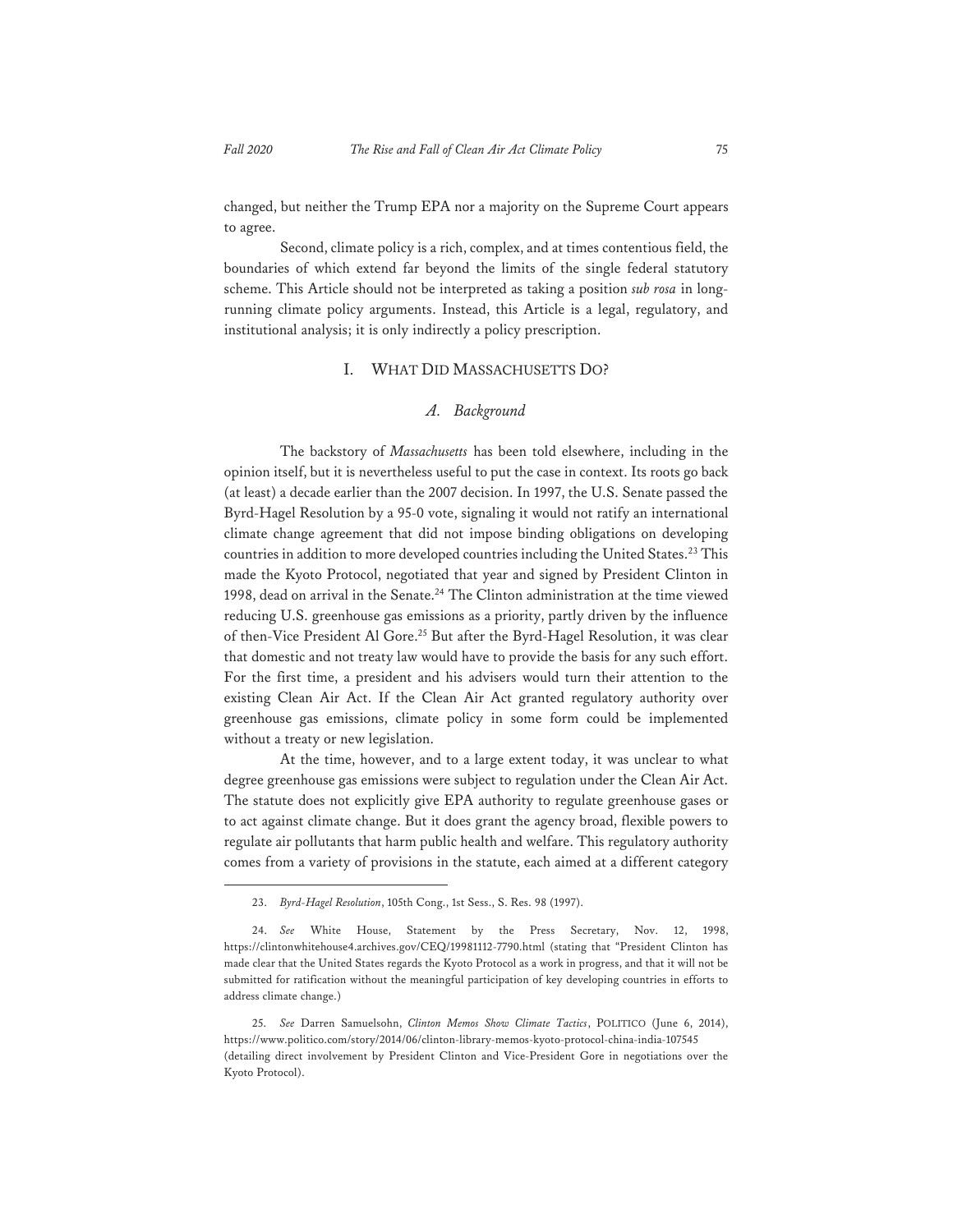of emissions or emitters. For example, Title I of the statute covers "stationary" sources of pollution, like factories and power plants, and includes schemes for setting national air quality standards<sup>26</sup> and sectoral performance standards for new and existing sources.<sup>27</sup> Title II covers mobile sources, including cars, trucks, and aircraft.<sup>28</sup> Instead of listing the pollutants they cover, most sections of the statute give EPA discretion to identify "air pollutants" and pollution sources that "endanger" health and welfare.29 Each provision then gives the agency a set of regulatory tools intended to reduce emissions from the covered sources.30 This flexibility allows EPA's regulatory authority to adjust to new science on environmental and health risks from air pollution without Congressional intervention<sup>31</sup> It is arguably the statute's greatest innovation and a key to its success in reducing U.S. air pollution.<sup>32</sup>

But climate change is a different sort of problem than those caused by the pollutants EPA had previously regulated under the statute. It is global, rather than local or regional, and it is an indirect effect of emissions, rather than a direct harm to people exposed to a pollutant. Does EPA have authority under the existing statute to limit greenhouse gas emissions? More precisely, are GHGs "air pollutants" within the statutory definition?

In 1998, then-EPA Administrator Carol Browner claimed in congressional testimony the answer to these questions was "yes."33 EPA General Counsel Jonathan Cannon confirmed this reading of the law in what is now referred to as the "Cannon Memo," released in April of 1998.34 The memo argued that carbon dioxide was an "air pollutant" within the statute's definition and potentially subject to EPA regulatory authority.35 Regulation would require a further finding of "actual or

- 27. § 111, 42 U.S.C. § 7411.
- 28. § 202, 42 U.S.C. § 7521.
- 29. §§ 108, 111, 202, 42 U.S.C. §§ 7408, 7411, 7521.

30. *See, e.g.*, § 202, 42 U.S.C. § 7521 (granting EPA authority to issue standards for new motor vehicles that "cause or contribute" to emissions that the agency has determined endanger public health or welfare).

31. *See* LESSONS FROM THE CLEAN AIR ACT 3, *supra* note 4 (identifying durability, adaptability, and flexibility of the Clean Air Act as crucial to its success).

32. *Id.*

33. *See* Memorandum from Jonathan Z. Cannon, General Counsel to Carol M. Browner, Administrator, "EPA's Authority to Regulate Pollutants Emitted by Electric Power Generation Sources" (Apr. 10, 1998) ("Cannon Memo").

34. *Id.*

35. *Id.* at 2-3. Although the Cannon memo only discussed regulation of carbon dioxide emissions from power plants, *Massachusetts* and the endangerment finding which followed under the Obama EPA

<sup>26.</sup> Clean Air Act § 108-110, 42 U.S.C. §§ 7408-7410.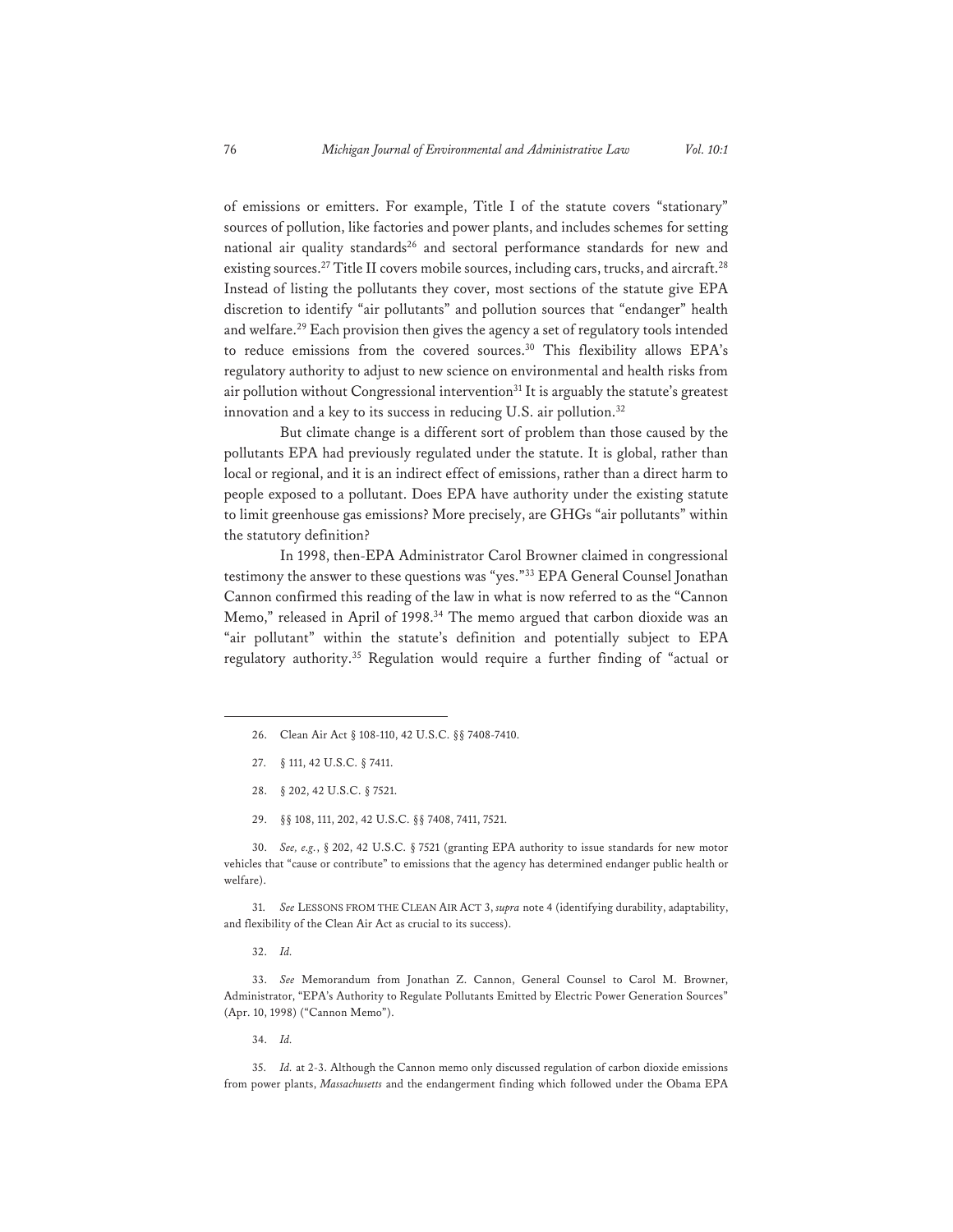potential harmful effects on public health, welfare or the environment" (an "endangerment finding"),<sup>36</sup> which the agency had not yet made for greenhouse gases and would not for another decade.

By late 1998, the Clinton administration was embroiled in scandal, nearing the end of its second term, and facing impeachment with Republican majorities in the House and Senate. It lacked the ability or willingness to push significant climate policy. Frustrated by the inaction, environmental groups petitioned EPA in 1999 to regulate greenhouse gas emissions.<sup>37</sup> The petition did not ask the agency to regulate *all* such emissions, however, but only motor vehicle emissions<sup>38</sup> using the agency's authority under Section 202 of the Clean Air Act, which gives EPA broad authority to set emissions standards for new motor vehicles.<sup>39</sup> The petition cited the Cannon Memo for the position that EPA had the power to do what the petition asked.<sup>40</sup>

EPA did not respond to the petition before President Clinton left office in early 2001, and the Bush administration spent the next seven years trying to avoid climate regulation. In 2001, under new leadership, EPA responded to the environmental groups' petition by requesting comment, generating a large volume of public comments and expert reports.41 In 2003, almost four years after the petition had been submitted, EPA issued a formal denial<sup>42</sup> and withdrew the Cannon Memo.43 The agency gave two reasons for the refusal: first, rejecting the analysis in the Cannon Memo, it concluded that GHGs were not "air pollutants" subject to regulation under the statute.44 Second, even if they were subject to regulation, it would be "unwise" for the agency to do so at the time for a variety of reasons, including that GHG regulation would interfere with the President's leverage in

- 38. *Id.* at 2.
- 39. Clean Air Act § 202, 42 U.S.C. § 7521.
- 40. *See Petition for Rulemaking*, *supra* note 37, at 11.
- 41. *See* Massachusetts v. EPA, 415 F.3d 50, 56 (D.C. Cir. 2005).

- 43. *Id.* at 52,925.
- 44. *Id.* at 52,925–52,928.

applied their analysis to the wider category of greenhouse gases, of which carbon dioxide is the most significant.

<sup>36.</sup> *Id.* at 3-4 (paraphrasing similar requirements across a variety of sections of the statute).

<sup>37</sup> Int'l Ctr. Tech. Assessment et al., Petition for Rulemaking and Collateral Relief Seeking the Regulation of Greenhouse Gas Emissions from New Motor Vehicles Under § 202 of the Clean Air Act (Oct. 20, 1999) [hereinafter *Petition for Rulemaking*], https://www.ciel.org/Publications/greenhouse\_petiti on\_EPA.pdf.

<sup>42.</sup> *See* EPA, Control of Emissions from New Highway Vehicles and Engines, Notice of Denial of Petition for Rulemaking, 68 Fed. Reg. 52,922 (Sept. 8, 2003).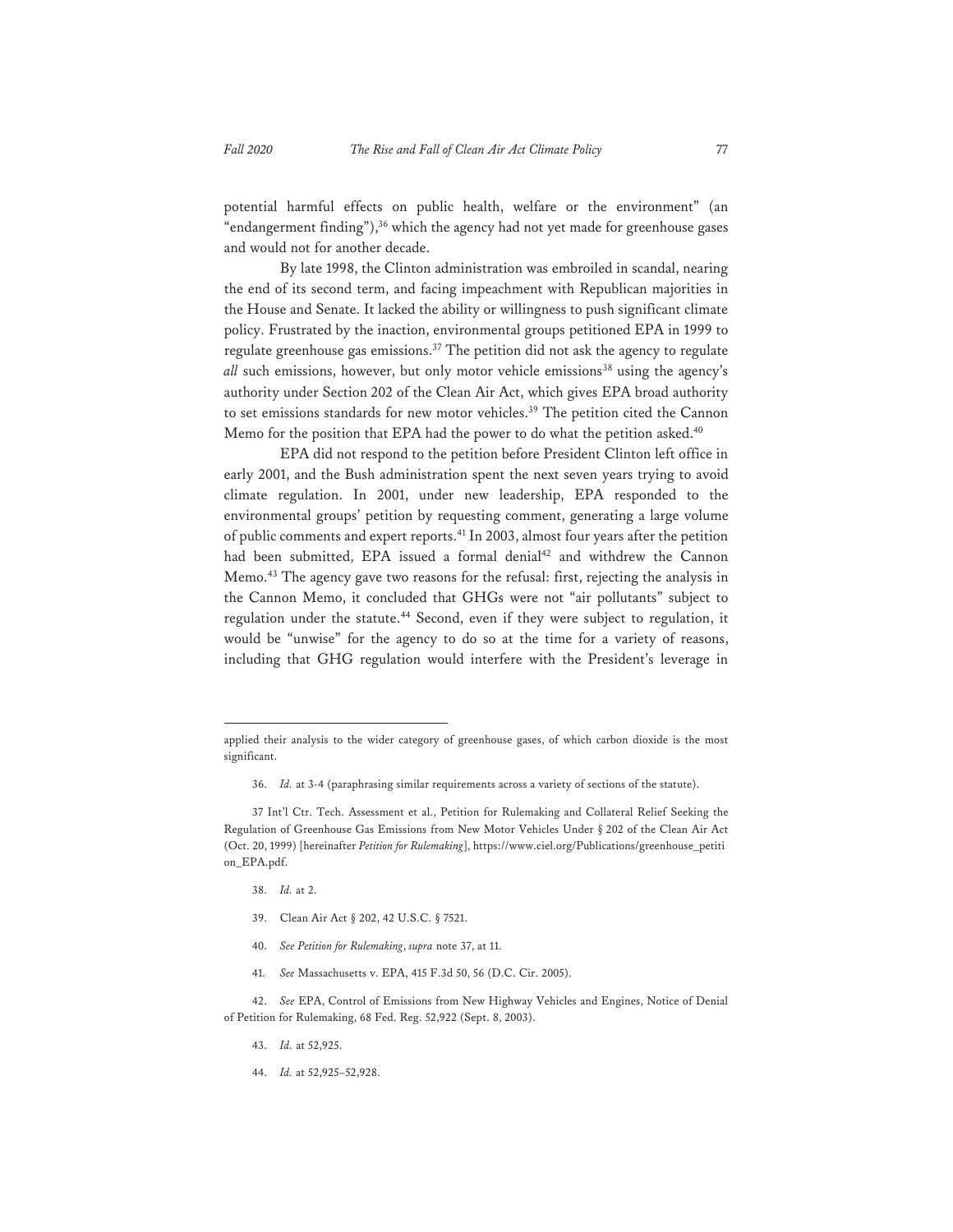international climate negotiations, an exercise of his foreign affairs powers.<sup>45</sup> The agency also cited the Court's decision in *FDA v. Brown & Williamson,* which had rejected another agency's claim of "jurisdiction to regulate an industry constituting a significant portion of the American economy."<sup>46</sup>

Environmental groups, now joined by states, responded to EPA's rejection of the petition by filing suit, seeking judicial review of EPA's claimed bases for its refusal to regulate.<sup>47</sup> In 2005, the D.C. Circuit ruled in favor of EPA in a fractured opinion (each judge wrote separately) that focused on issues of standing and agency discretion while avoiding the interpretive question of whether greenhouse gases were air pollutants within the scope of the Clean Air Act.<sup>48</sup> The states and environmental groups appealed to the Supreme Court.

#### *B. The Decision*

The resulting decision, *Massachusetts*, came down in April of 2007, nine years after the Cannon Memo and only eight months before Barack Obama's victory in the Iowa caucuses.49 It was decided 5-4, with Justice Stevens writing the opinion,

47. *See* Massachusetts v. EPA, 415 F.3d 50 (D.C. Cir. 2005).

48. Judge Randolph explicitly refused to address the statutory issue, instead concluding that EPA had broad discretion to choose not to regulate in light of uncertainty in climate science. *Id.* at 53. Judge Sentelle dissented from this analysis but found that the states and environmental groups lacked standing. *Id.* at 59. The states and environmental groups' suit was therefore dismissed, despite the fact that Judges Randolph and Sentelle disagreed about why. Only Judge Tatel reached the statutory issue, finding that in his judgment the greenhouse gases were air pollutants within the scope of the Clean Air Act and thus susceptible to EPA regulation. *Id.* at 61.

49. Massachusetts v. EPA, 549 U.S. 497 (2007).

<sup>45.</sup> *Id.* at 52,929–52,933.

<sup>46.</sup> *Id.* at 52,925; 529 U.S. 120, 123 (2000). As I have written elsewhere, this argument by EPA was a misapplication of *Brown & Williamson*. In *Brown & Williamson*, the court refused to defer to the agency's claim of authority on the basis that it had claimed broad, economically significant jurisdiction. In other words, the *Brown & Williamson* court determined such interpretive "major questions" were an exception to the general rule from *Chevron v. NRDC*, 467 U.S. 837 (1984), of deference to agencies' statutory interpretations. In contrast to FDA's claimed authority over cigarettes at issue in *Brown & Williamson*, EPA's 2003 denial of the environmental groups' petition was, obviously, an agency denying broad regulatory authority, not claiming it. This distinction matters. *Brown & Williamson* may have established that agency claims of broad authority receive less deference than previously believed, but not the opposite—that agencies receive *more* deference when disclaiming such authority. Moreover, *Brown & Williamson* created a new wrinkle on a meta-rule (*Chevron* deference). It did not claim to create new rules for the more fundamental task of statutory interpretation by agencies. At least in theory, the agency's task is the same before and after *Brown & Williamson*: to read the statute (in context and with the benefit of its expertise) and determine the best reading of it. Deference (*Chevron*, as modified by *Brown & Williamson*) only comes into play in judicial review of that determination. For the agency's interpretation of the statute to be shaped by *Brown & Williamson* was to put the cart before the horse. *See* Nathan Richardson, *Keeping Big Cases from Making Bad Law: The Resurgent "Major Questions" Doctrine*, 49 CONN. L. REV. 355, 367–71 (2016).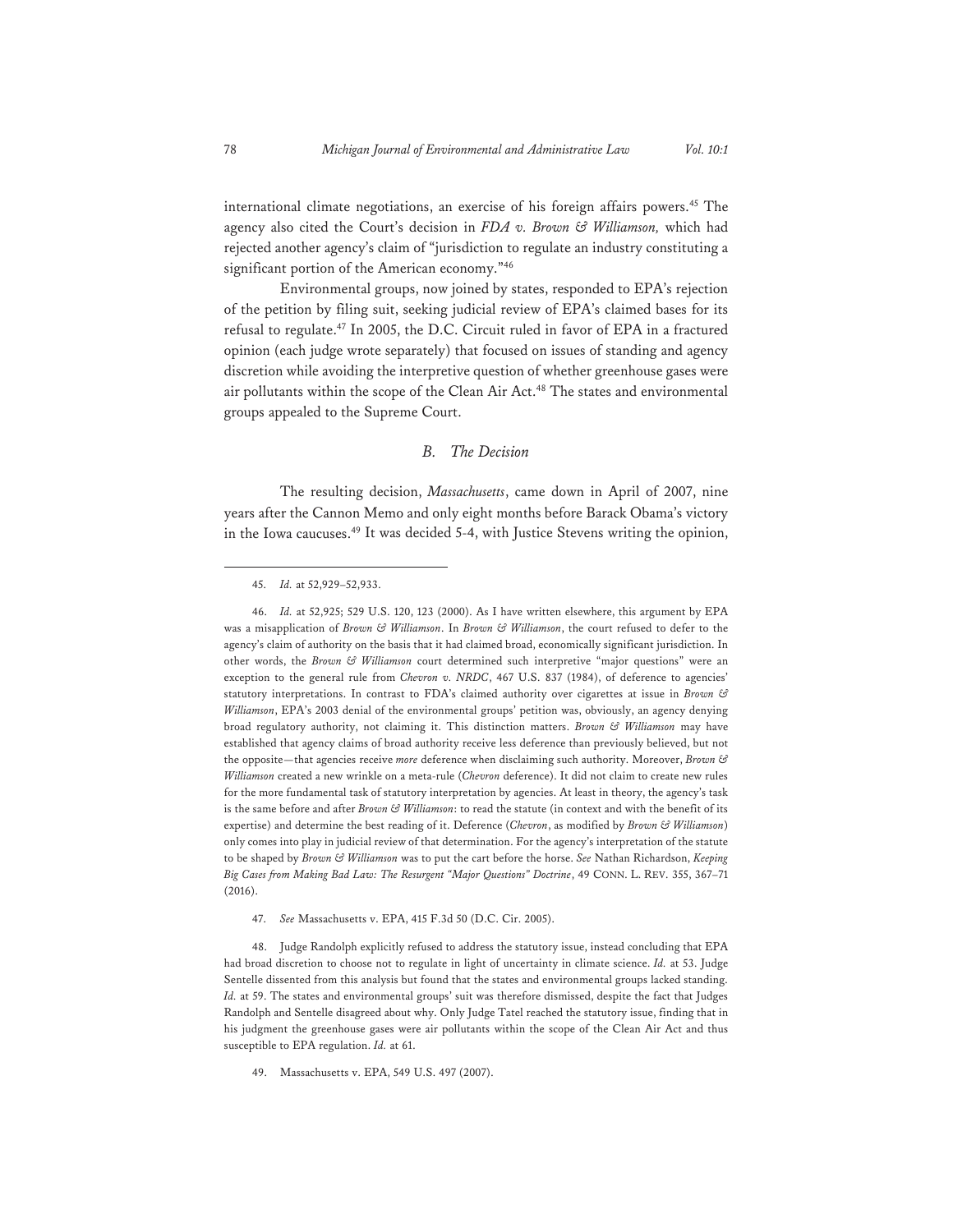joined by Justices Breyer, Ginsburg, Souter, and Kennedy, presumably the crucial swing vote.50 Justice Scalia and Chief Justice Roberts each wrote in dissent, with Justices Alito and Thomas joining both dissents and Scalia and Roberts joining each other's opinions.<sup>51</sup>

While Justice Stevens's opinion is sprawling in its discussions of climate science, practical and economic effects of climate change, standing doctrine, separation of powers, canons of statutory construction, deference to administrative agencies, and the history of the Clean Air Act,<sup>52</sup> its core holdings are straightforward. First, the majority concluded that greenhouse gases were "air pollutants" within the statutory definition, or at least within Section 202's definition.<sup>53</sup> Because the majority viewed the statute as "unambiguous," no deference to the agency's contrary reading was available under *Chevron*. 54 That the Clean Air Act does not explicitly mention climate change did not matter for this analysis, because while Congress might not have envisioned climate change when the Clean Air Act was passed, it did envision change in knowledge of environmental risks. The statute therefore empowers and requires the EPA to react to new information on dangers.<sup>55</sup>

Second, the Court held that EPA's extra-statutory reasons for declining to regulate (like intrusion on the President's foreign affairs powers) could not overcome the statute's command: "While the statute does condition the exercise of EPA's authority on its formation of a 'judgment,' that judgment must relate to whether an air pollutant 'cause[s], or contribute[s] to, air pollution which may reasonably be anticipated to endanger public health or welfare.'"56 As the Court elaborated, the law's use of the term "judgement" was "not a roving license to ignore the statutory text."57

The Court held that the agency's denial of the states' and environmental groups' petition was improper.58 It did not, however, require the agency to regulate

- 56. *Id.* at 532–33.
- 57. *Id.* at 533.
- 58. *Id.* at 534-35.

<sup>50.</sup> *Id.*

<sup>51.</sup> *Id.*

<sup>52.</sup> *Id.* at 504-535.

<sup>53.</sup> *Id.* at 528–29 ("[T]he definition embraces all airborne compounds of whatever stripe, and underscores that intent through the repeated use of the word 'any.' "). As we shall see, this distinction becomes relevant in ensuing cases.

<sup>54.</sup> *Id.* at 529. *Massachusetts* was a so-called *Chevron* Step One case.

<sup>55.</sup> *Id.* at 532. (Congress "did understand that without regulatory flexibility, changing circumstances and scientific developments would soon render the Clean Air Act obsolete. The broad language of Section 202(a)(1) reflects an intentional effort to confer the flexibility necessary to forestall such obsolescence.").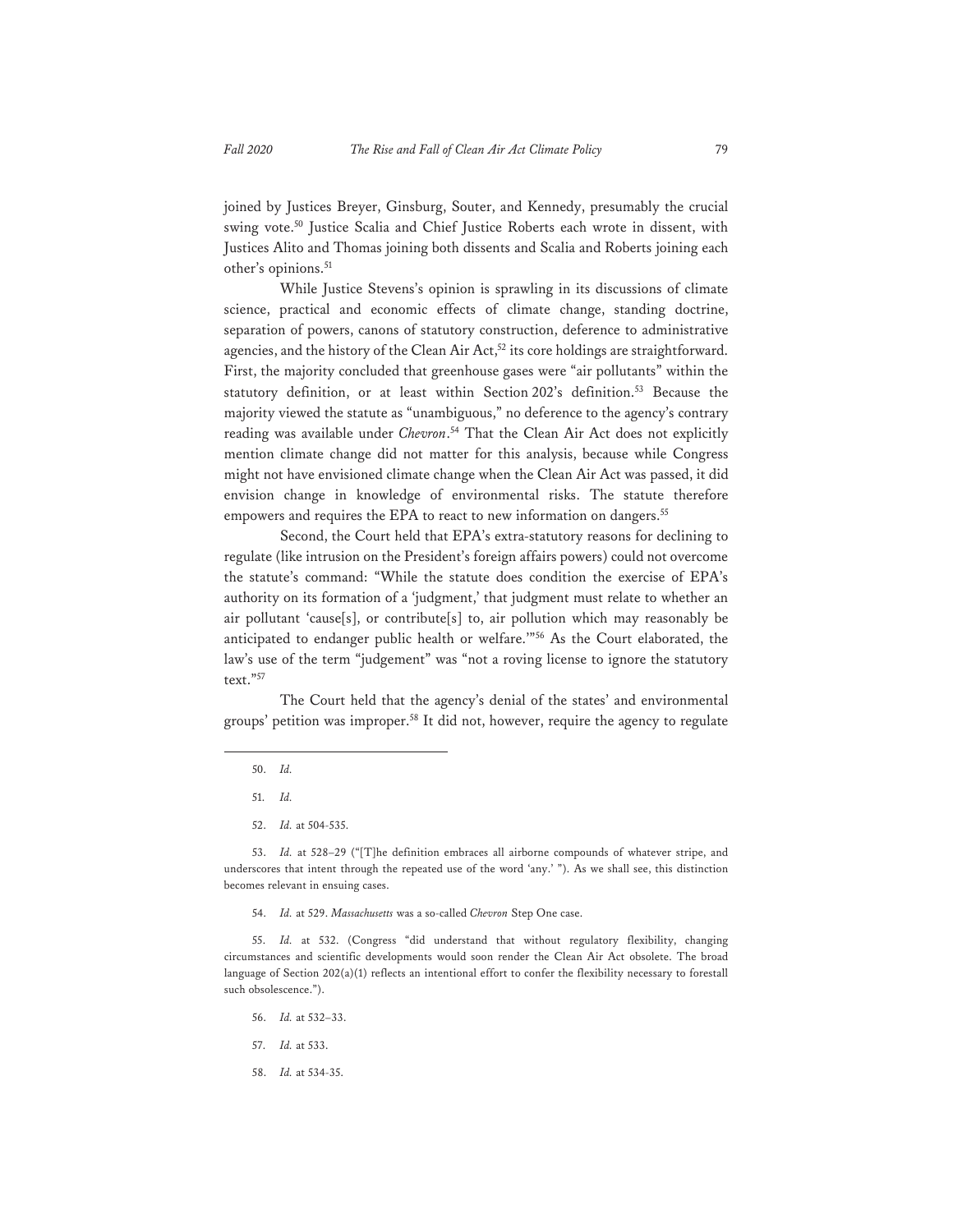greenhouse gas emissions from motor vehicles or any other source, as the *Massachusetts* holding has sometimes been characterized.59 Instead, the Court ruled only that EPA "must ground its reasons for action or inaction in the statute."60 In other words, EPA has a choice. In order to regulate greenhouse gas emissions, it must first determine that they endanger public health or welfare and then issue an "endangerment finding."61 But in order *not* to regulate, the agency must determine that greenhouse gas emissions do *not* endanger health or welfare and state that determination in the administrative record.62 After *Massachusetts,* the agency could still refuse to regulate vehicle greenhouse gas emissions; it just couldn't use what the Court concluded were contra- or extra-statutory justifications for doing so.

Justice Scalia's dissent rejected the majority's analysis of the statute;<sup>63</sup> he would have upheld the agency's view that greenhouse gases are not "air pollutants" within the statutory definition.<sup>64</sup> Scalia's statutory analysis is complex, involving the intersection of multiple similar terms, only some of which are defined in the statute,<sup>65</sup> Scalia concluded that greenhouse gases are not "air pollutants" because they do not cause "air pollution" in the traditional sense. Unlike other pollutants traditionally regulated under the Clean Air Act, carbon dioxide is present in relatively large concentrations in the lower atmosphere.66 He rejected the majority's view that the statute was unambiguously clear and would have deferred to the agency's view under Chevron.67 These arguments resurfaced in later cases, in particular the view that the

61. *Id.* at 534 ("The statutory question is whether sufficient information exists to make an endangerment finding").

62. *Id.*

63. *Id.* at 549 (Scalia, J., dissenting). Note that Chief Justice Roberts' dissent concludes that the case should have been dismissed for lack of Article III standing, without discussing statutory interpretation. *Id.* at 535 (Roberts, C.J., dissenting).

64. *Id.* at 560.

65. *Id.* at 554–58 ("air pollutant," "air pollution," "air pollution agent").

66. *Id.* at 559 ("[R]egulating the buildup of CO2 and other greenhouse gases in the upper reaches of the atmosphere, which is alleged to be causing global climate change, is not akin to regulating the concentration of some substance that is *polluting* the *air*.") (emphasis in original).

67. *Id.* at 560. ("[T]he Court utterly fails to explain why this interpretation is incorrect, let alone so unreasonable as to be unworthy of *Chevron* deference.").

<sup>59.</sup> *See, e.g.*, Brett Maland, Note, *A New Era of Green Regulation: EPA Must Regulate Climate Altering Gases Emitted from Motor Vehicles:* Massachusetts v. Environmental Protection Agency, 15 MO. ENV'T L. & POL'Y REV. 369 (2008). Contemporaneous media accounts of the case from experienced legal journalists got this correct. *See, e.g.*, Linda Greenhouse, *Justices Say E.P.A. Has Power to Act on Harmful Gases*, N.Y. TIMES, Apr. 3, 2007, https://www.nytimes.com/2007/04/03/washington/03scotus.html.

<sup>60.</sup> *Massachusetts*, 549 U.S. at 535.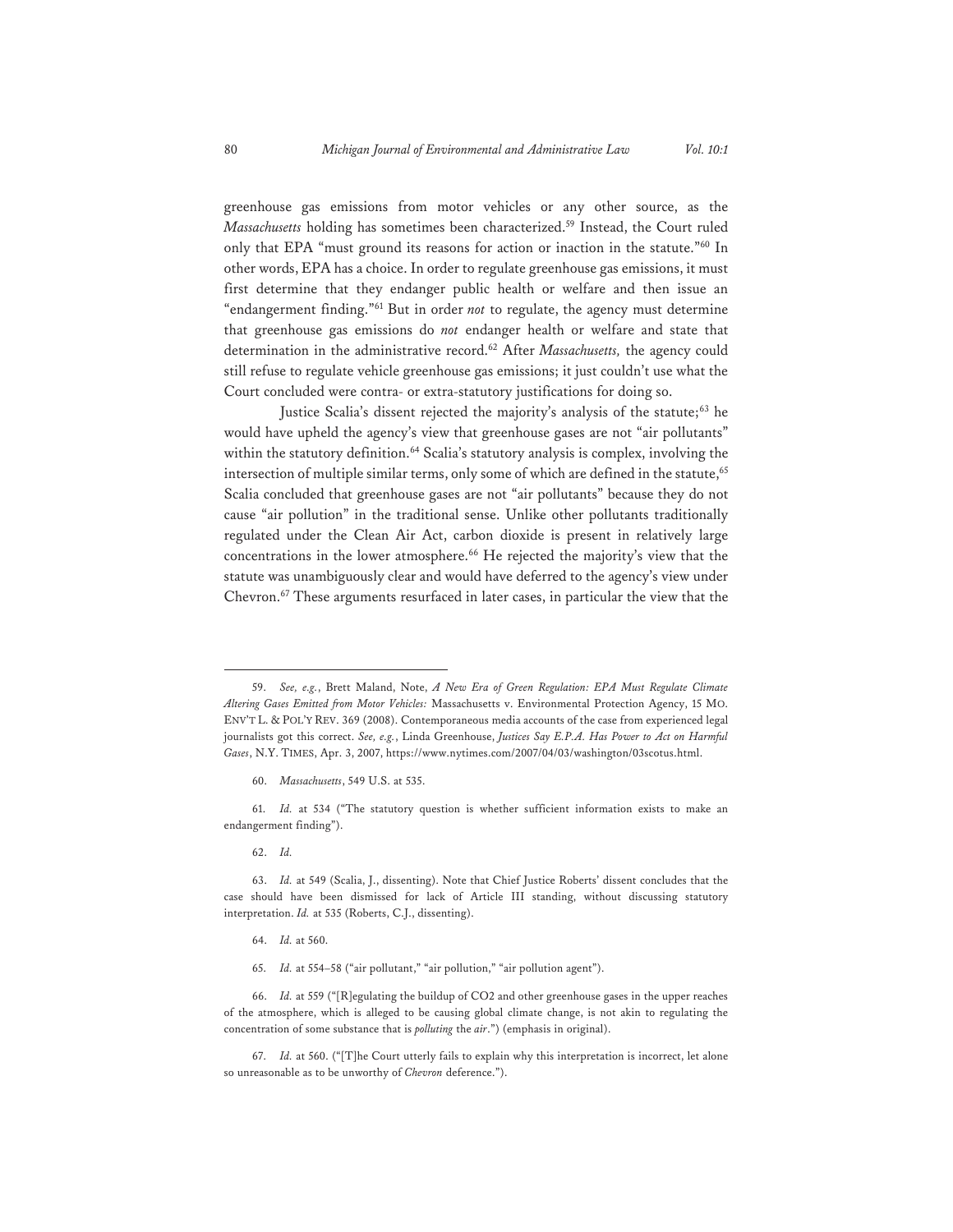scope of the term "air pollutant" in the Clean Air Act is more complex than the *Massachusetts* majority claimed.<sup>68</sup>

#### *C. Implications*

In a review published soon after the decision, Jonathan Cannon (then and now a law professor, having left his role at EPA) called *Massachusetts* an "enormous, if narrow, victory for environmentalists."69 In 2009, a survey of academics and practicing environmental lawyers found it to be the consensus pick as the "most significant" environmental case,<sup>70</sup> and a similar 2019 survey placed it second, behind only *Chevron*. 71 Professor Eli Savit in 2017 called it "probably the most important environmental case in history."72 Unsurprisingly, much has been written about the case and its implications for environmental law,<sup>73</sup> administrative law,<sup>74</sup> and the law of standing.<sup>75</sup>

*Massachusetts* has not escaped criticism. Of the dissenting Justices, Thomas and Alito have called for its reversal.76 Cass Sunstein—Administrator of the Office of Information and Regulatory Affairs under President Obama and generally a defender of administrative agencies, EPA, and climate policy $7$ —has criticized

- 70. *See* James Salzman & J.B. Ruhl, *Who's Number One?*, 26 ENV'T F. 36, 37 (2009).
- 71. *See* Ruhl & Salzman, *supra* note 2, at 43.

72. Eli Savit, *The New Front in the Clean Air Wars: Fossil-Fuel Influence Over State Attorneys General—And How It Might Be Checked*, 115 MICH. L. REV. 839, 850 (2017) (incidentally, Savit clerked for two judges involved in *Massachusetts*—Judge Tatel at the D.C. Circuit and Justice Ginsburg).

73. *See, e.g.*, Cannon, *supra* note 3.

74. *See, e.g.*, Eric Biber, *Two Sides of the Same Coin: Judicial Review of Administrative Agency Action and Inaction*, 26 VA. ENV'T L.J. 461 (2008) (discussing *Massachusetts*' influence on the doctrine of judicial review of agency denials of petitions for rulemakings); *see also* Richardson, *supra* note 46, at 367-76.

75. *See, e.g.*, Bradford C. Mank, *Standing and Future Generations: Does* Massachusetts v. EPA *Open Standing for Generations to Come*, 34 COLUM. J. ENV'T L. 1 (2009).

76. *See* UARG. v. EPA, 573 U.S. 302, 344 (2014) (Alito, J., dissenting) ("I believed *Massachusetts v. EPA* was wrongly decided at the time, and these cases further expose the flaws with that decision.").

77. *See, e.g.*, Sunstein, *supra* note 3, at 231 ("The various reforms show the extraordinary extent to which the executive branch, relying on longstanding regulatory authorities, can reorient national policy"). Sunstein is not, however, an unreserved supporter of agency action, having long backed cost-benefit analysis as the touchstone guide for agency decisionmaking, to the annoyance of some who believe it results in an anti-regulatory bias. *See, e.g.*, Dylan Matthews, *Can Technocracy be Saved? An interview with Cass Sunstein*, VOX (Oct. 22, 2018), https://www.vox.com/future-perfect/2018/10/22/18001014/casssunstein-cost-benefit-analysis-technocracy-liberalism.

<sup>68.</sup> *See* discussion *infra* Section II.D.

<sup>69.</sup> Cannon, *supra* note 3, at 53.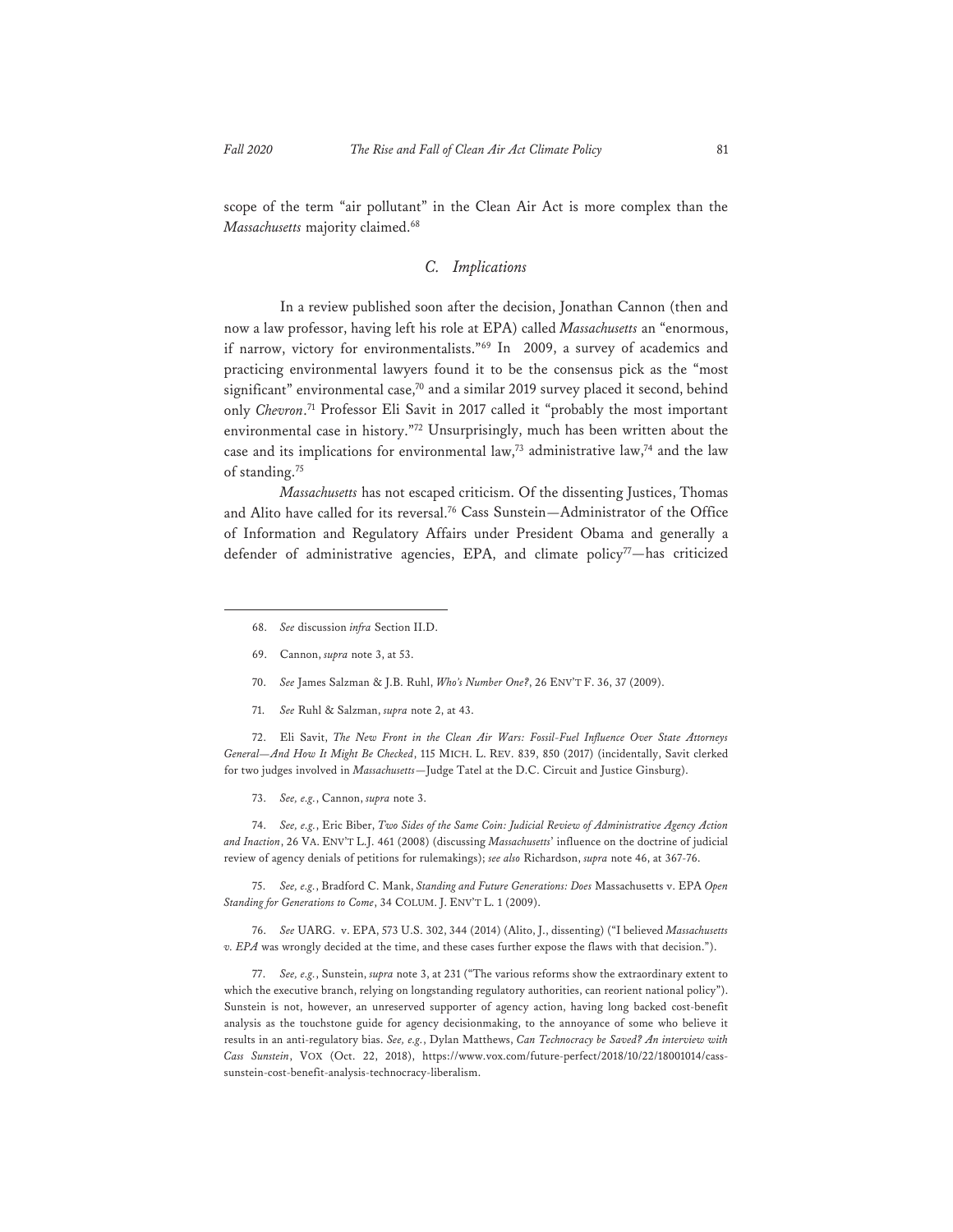*Massachusetts* as insufficiently deferential to the Bush EPA's interpretation of the Clean Air Act.78

*Massachusetts*' legal significance and the degree to which it was an environmental victory have been somewhat overstated. It took the American legal system ten years to answer a simple question: does the Clean Air Act give EPA the power *and the duty* to regulate emissions contributing to climate change? *Massachusetts*' answer was "yes, but." *Massachusetts* was less transformational than it appeared at the time (and than its continued ranking among the most important environmental cases indicates many still believe it to be). The reality is that *Massachusetts* had three distinct but closely related implications for environmental  $law.<sup>79</sup>$ 

#### 1. A Limited Command

First, *Massachusetts* did not require EPA to regulate greenhouse gases. As noted above, EPA could continue to refuse to regulate, provided it gave a reason grounded in the statute for not doing so. Under the Clean Air Act, EPA has some discretion over (1) what substances in the air it considers pollutants; $80$  (2) which of those pollutants are sufficiently harmful to justify regulation; $81$  (3) how stringently to restrict emissions of the pollutants it does regulate; $82$  and (4) how to prioritize all of these determinations.83 *Massachusetts* only constrained EPA's authority regarding the first of these, holding that the statute foreclosed EPA's classification of

80. The statute does not generally list the pollutants the agency is to regulate, leaving it to the agency to determine what compounds fit the statutory definition, as *Massachusetts* itself illustrates. Section §112(b) of the Clean Air Act, listing hazardous air pollutants, is an exception to this general rule.

81. *See, e.g.*, Clean Air Act §202(a)(1) (directing the EPA Administrator to issue standards for motor vehicles emissions "which in his judgment cause, or contribute to, air pollution which may reasonably be anticipated to endanger public health or welfare.").

82. Sometimes the statute gives no guidance at all to the agency on how strictly to regulate. *See, e.g.*, §202(a). Other sections give guidance, but leave determination of actual levels or standards to the agency. See, e.g., Clean Air Act §109(b)(1) (standards to be "requisite to protect the public health" "allowing an adequate margin of safety").

83. In a few sections, the statute requires the EPA to conduct regular reviews of emissions standards. See, e.g., Clean Air Act § 111(b)(1)(B) (requiring review of new source performance standards every 8 years). But in most cases the agency is given no guidance on how to prioritize among the various mandatory and discretionary authorities it is given under the statute, despite constraints on agency time and resources. *See, e.g.*, Clean Air Act § 202(a)(1) (directing the agency to "prescribe [] and from time to time revise" emissions standards for motor vehicles).

<sup>78.</sup> Sunstein, *supra* note 3, at 232, 243.

<sup>79.</sup> Again, setting aside implications of the decision for standing, administrative law doctrines, or other areas.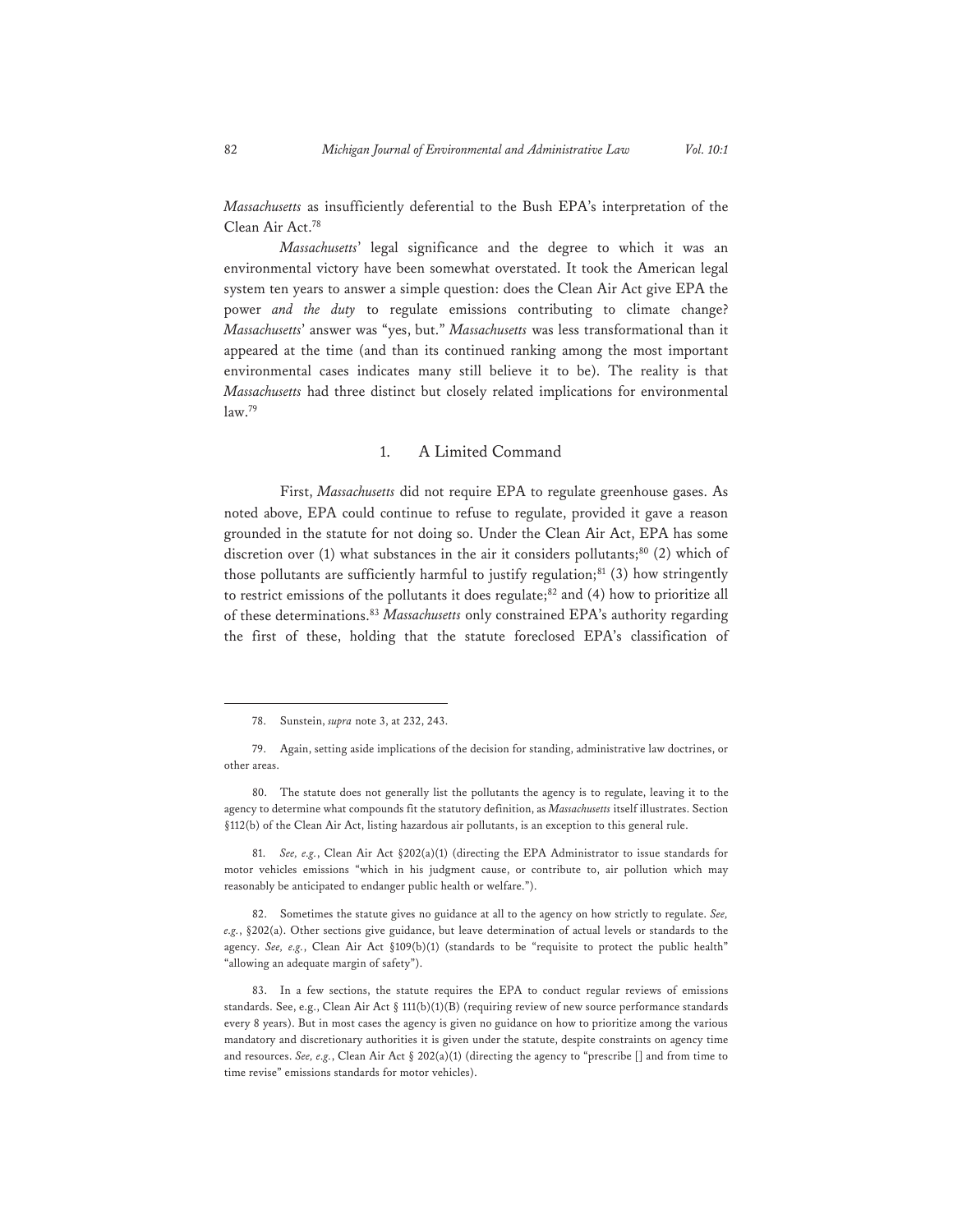greenhouse gases as non-air-pollutants.84 But (as noted above) EPA could still avoid regulating GHGs under the second determination—"endangerment"—by finding they present no danger to public health and welfare.<sup>85</sup> Massachusetts gave no guidance on the third and fourth determinations, stringency and prioritization, which would each become matters of contention later when the Obama EPA planned and implemented its regulatory agenda.<sup>86</sup>

Returning to *Massachusetts*' effects for the Bush EPA, it required the agency to confront climate science head-on: EPA could either accept the consensus scientific view that greenhouse gas emissions cause dangerous climate change and regulate to reduce that threat, or it could reject that consensus formally and publicly. *Massachusetts* has therefore been called an *expertise-forcing* decision; it forced the agency to decide whether and how to regulate based on its technocratic and scientific expertise, not political influence.<sup>87</sup>

As noted, *Massachusetts* gave the agency no concrete timetable under which it had to act. In that way, "expertise-prodding" might be a better characterization of the decision's impact. By the time the case was decided, the second term of George W. Bush's presidency was nearing its end. This made it possible to punt the climate issue away without taking a position on climate science and endangerment. The Bush administration did so, issuing only an advance notice of proposed rulemaking (ANPRM) requesting comment on climate regulatory options under the Clean Air Act.88 This required major deviation from standard regulatory procedure and sparked conflict between EPA staff (and some agency political appointees) and the White House.89

It would not have been possible for EPA to delay action in the wake of *Massachusetts* forever, but the ANPRM illustrates the Court's limited ability to compel swift regulatory action. Even if the Bush EPA had been forced to act, it could have refused to regulate by rejecting at least some of the scientific consensus on the record, or it could have accepted the science while issuing a minimally stringent

- 86. *See infra* Section II.
- 87. *See* Freeman & Vermeule, *supra* note 3, at 52.

<sup>84.</sup> *See* Massachusetts v. EPA, 549 U.S. 497, 535 (2007). ("We need not and do not reach the question whether on remand EPA must make an endangerment finding, or whether policy concerns can inform S 535EPA's actions in the event that it makes such a finding.")

<sup>85.</sup> *See, e.g.*, Clean Air Act § 202(a)(1) (directing the agency to issue standards restricting emissions from new motor vehicles that (in the agency's judgment) "endanger public health and welfare").

<sup>88.</sup> *See The EPA's Elusive Climate Change Endangerment Report*, UNION OF CONCERNED SCIENTISTS Dec. 1, 2008) [hereinafter *EPA's Elusive Climate Change*], https://www.ucsusa.org/resources/ epas-elusive-climate-change-endangerment-report (detailing White House refusal to read EPA recommendations after *Massachusetts*). *See also* Advance Notice of Proposed Rulemaking: Regulating Greenhouse Gas Emissions Under the Clean Air Act, 73 Fed. Reg. 44,354 (July 30, 2008) [hereinafter ANPRM].

<sup>89.</sup> *Id.*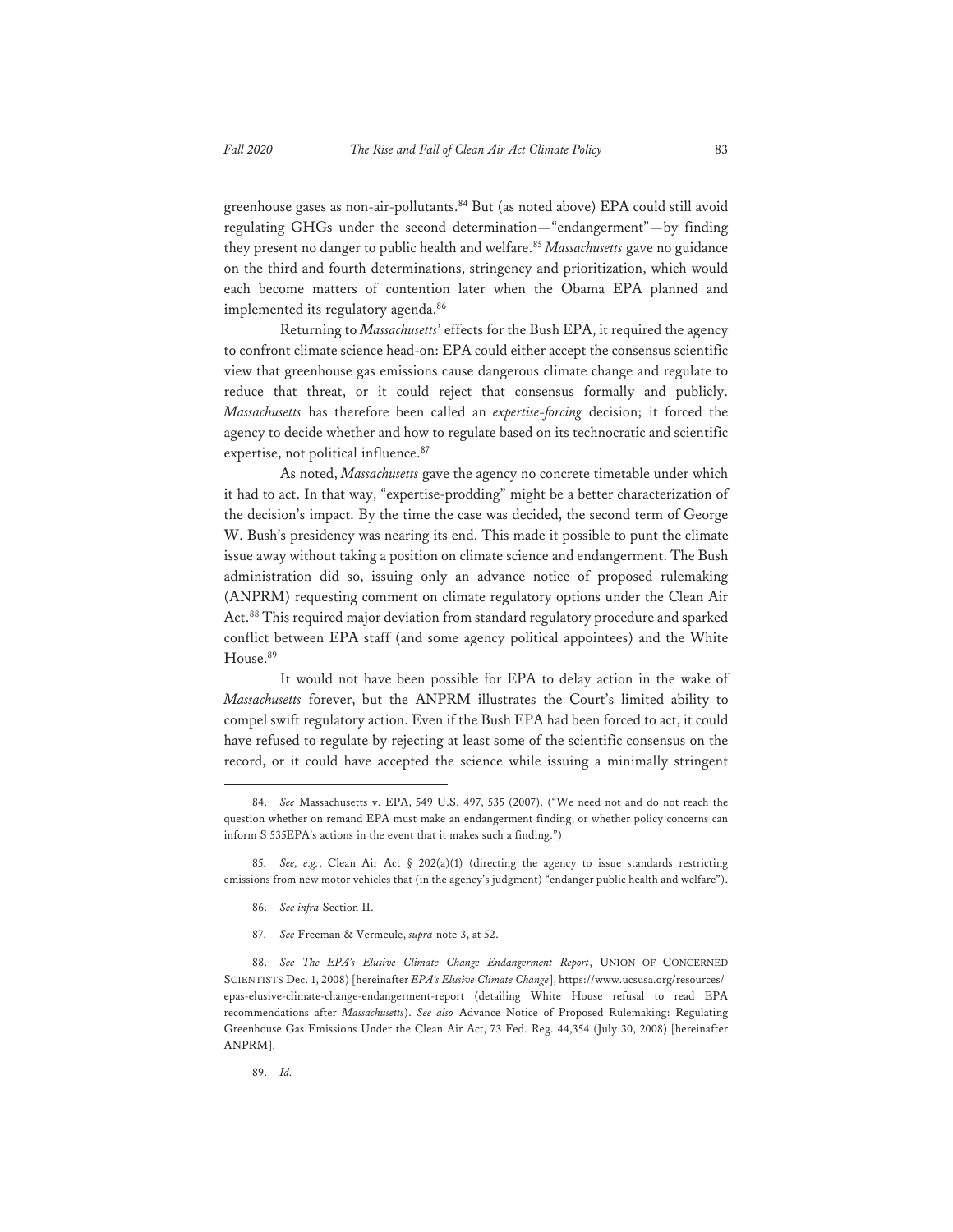regulation, as the Trump EPA is doing a decade later.<sup>90</sup> In any case, *Massachusetts* did not and could not compel EPA to impose meaningful regulations.

*Massachusetts* exposed the tension in the Bush administration's climate policy: it refused to regulate, but was not willing to publicly reject the scientific consensus. From today's perspective, this reluctance seems charmingly quaint. Rejection of scientific consensus is common in the current political era of "alternative facts,"91 but would have been more politically costly a decade ago.

#### 2. A Limited Grant

Second, *Massachusetts* did not enable Clean Air Act regulation of GHGs. Although EPA leadership was enthusiastic about climate policy under President Obama, the Court's ruling afforded it no new tools. EPA's regulatory authority over pollutants comes from Congress' delegation in the Clean Air Act. The courts can interpret the scope of that grant, but as the Cannon Memo illustrates, a court ruling was not necessary to find authority to regulate GHGs under the statute. It's true that had the dissent prevailed in *Massachusetts*, the Court would have foreclosed EPA regulation of GHGs under the statute, but the reverse is not true. The authority was there already.

*Massachusetts* interpreted only one part of the Clean Air Act: Section 202, the provision that gives EPA authority to regulate emissions from motor vehicles. As discussed below, the Obama EPA would ultimately regulate greenhouse gas emissions not just under Section 202 but also under other sections of the statute that cover other sources, most notably power plants.92 While *Massachusetts* did not discuss those other sections of the Act, it did give the agency some confidence that courts would interpret similar or identical language in such sections to include GHGs (environmental groups had also petitioned the agency to regulate stationary sources before *Massachusetts* was decided).93 An administration opposed to GHG regulation would presumably refuse to make such a leap from *Massachusetts*' holding regarding Section 202 to analogous readings of other sections of the statute, an action that could force a replay of *Massachusetts* for every major section of the Clean Air Act.<sup>94</sup> For

92. *See* text and citations *infra* Sections II.E and II.F.

<sup>90.</sup> *See* discussion of the Trump EPA's Alternative Clean Energy (ACE) Rule, *infra* Section III.B.

<sup>91.</sup> *See* Eric Bradner, *Conway: Trump White House offered 'alternative facts' on crowd size*, CNN (Jan. 23, 2017), https://www.cnn.com/2017/01/22/politics/kellyanne-conway-alternative-facts/index.html.

<sup>93.</sup> *See* ANPRM at 44,399-44,400 (announcing that the agency will "examine the full range of potential Clean Air Act regulation of GHGs, including a discussion of the issues raised by regulation of GHG emissions of mobile and stationary sources under the Act" and discussing petitions for new source performance standards, which the agency had initially rejected, for similar reasons to those the Court dismissed in *Massachusetts*).

<sup>94.</sup> The Supreme Court has confirmed that at least one other section of the statute, § 111, 42 U.S.C. § 7411 (dealing with performance standards for power plants and other stationary sources), grants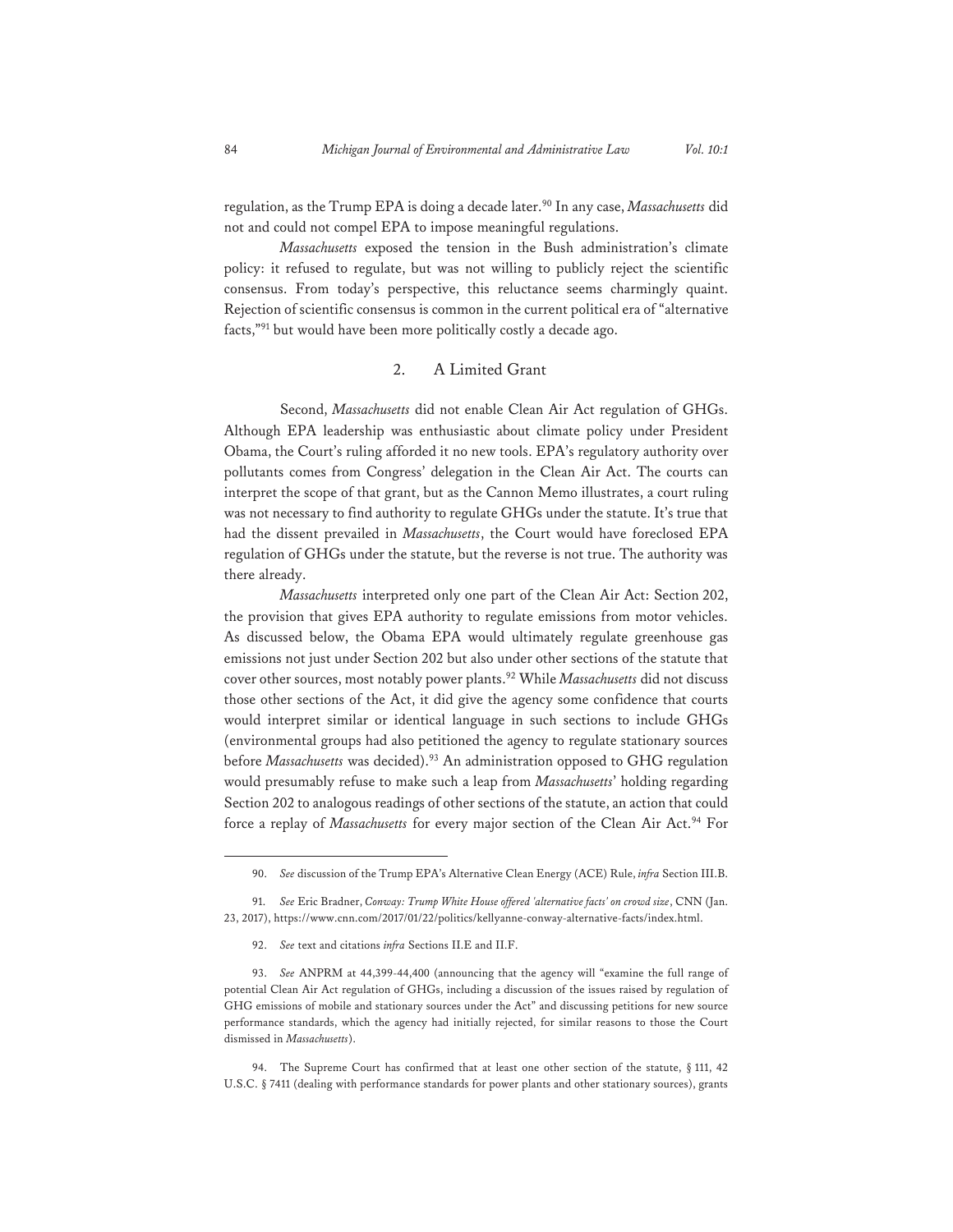reasons discussed below, it is not at all clear that such sequels to *Massachusetts* would come out the same way.95

#### 3. Normalization

What, then, did *Massachusetts* do? Why is it, despite this narrow scope, considered such an important case? It *normalized* climate regulation under the Clean Air Act and appeared to make the regulation of GHGs little different from regulation of other pollutants under the statute. To put it in political terms, *Massachusetts* moved the Clean Air Act's Overton window<sup>96</sup> to encompass climate. By the time *Massachusetts* was decided, nearly forty years of experience with the Clean Air Act in its modern form had shown what "normal" looked like. Painting with a broad brush, normal under environmentally ambitious presidential administrations meant the EPA would move to strengthen existing air pollution regulations and/or expand them to previously unregulated pollutants.<sup>97</sup> Under more industry-friendly administrations, normal meant little if any tightening of existing standards (unless forced by litigation), and no expansion to new pollutants, but, crucially, equally little *weakening* of existing standards.98 As former EPA Administrator Carol Browner has noted, under Republican administrations, the general policy toward EPA has been one of "benign neglect."99 This is an oversimplification. Even if Republican

97. For example, under Presidents Carter, Clinton, and Obama the EPA strengthened National Ambient Air Quality Standards for "conventional" pollutants such as ozone and particulates (or added standards for new pollutants) nine times. *See NAAQS Table*, EPA, https://www.epa.gov/criteria-airpollutants/naaqs-table. As detailed in Section II, *infra*, the agency under President Obama would move for the first time to regulate GHGs using a variety of provisions of the statute.

98. For example, under Presidents Reagan, George H.W. Bush, and George W. Bush, the EPA strengthened the NAAQS only five times. Three of the five rules strengthening NAAQS under these administrations (and all of them since 1987) were issued under court order or consent decree. Only once has an existing primary NAAQS been reduced or revoked. *See* John Bachmann, *Will the Circle be Unbroken: A History of U.S. National Ambient Air Quality Standards*, 57 J. OF THE AIR & WASTE MGMT. ASS'N, 652, 662-78 (2007); National Ambient Air Quality Standards for Ozone, 73 Fed. Reg. 16,436, 16,438 (Mar. 27, 2008) (schedule for review of standards set by consent decree); National Ambient Air Quality Standards for Lead, 73 Fed. Reg. 66,964, 66,968 (Nov. 12, 2008) (schedule for review of standards set by court order).

EPA authority over greenhouse gases. *See* Am. Elec. Power Co., Inc. v. Connecticut, 564 U.S. 410, 424– 25 (2011) ("The Act itself thus provides a means [§ 111] to seek limits on emissions of carbon dioxide from domestic power plants.").

<sup>95.</sup> *See infra* Section II.D.

<sup>96.</sup> Named for and based on the work of Joseph P. Overton, this refers to the range of policy options or ideas that are politically acceptable at a given point in time. *See The Overton Window*, Mackinac Center for Public Policy, https://www.mackinac.org/OvertonWindow.

<sup>99.</sup> Alexander C. Kaufman, *Scott Pruitt's First Year Set the EPA Back Anywhere From a Few Years to 3 Decades*, HUFFINGTON POST (Jan. 20, 2008), https://www.huffpost.com/entry/pruitt-one-year\_n\_5a61 0a5ce4b074ce7a06beb4.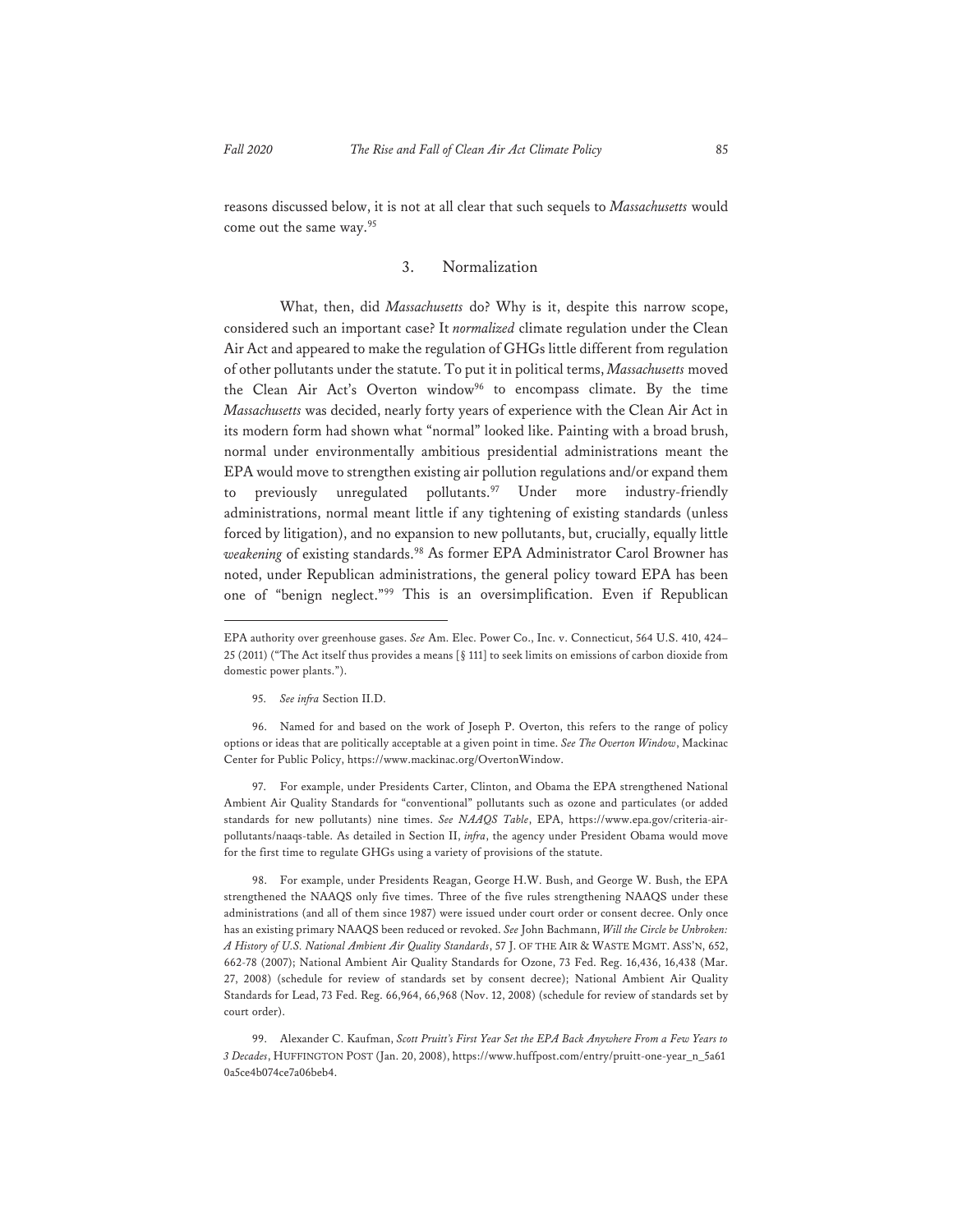administrations have rarely pushed through rulemakings reducing the stringency of Clean Air Act standards, their enforcement of existing standards has often been much less vigorous.100 Democratic administrations have not regulated as stringently as many climate activists would have liked either.<sup>101</sup> But generally speaking, the Clean Air Act has been a one-way ratchet for reasons that may have more to do with interest group politics than the legal structure of the Act itself. Once a regulation is in place, industry has traditionally shifted its investment decisions to comply with it, which, to some degree, reduces the appetite for repeal.<sup>102</sup> Regulation can also create its own vested interests: some regulated firms and their suppliers may competitively benefit under the new regulatory regime.<sup>103</sup> And repealing a regulation has other costs; it takes significant administrative resources, may create conflict between political leadership and career staff, invites legal challenge, and carries political risk.104

*Massachusetts* seemed to bring greenhouse gases into this well-understood regime, both offensively and defensively. While the Bush EPA would not be forced to regulate, *Massachusetts*' holding meant that the next administration would have to confront the issue. *Massachusetts* also appeared to insulate regulatory action under the Clean Air Act from legal challenge by establishing that greenhouse gases were within the scope of the statute.105 The form, stringency, and timetable of Clean Air Act climate rulemakings remained unclear.106 But, at least it appeared, there were significant regulatory tools available to an administration interested in using them, and the resulting regulations would have the stability evidenced by decades of experience with the Clean Air Act in other contexts. *Massachusetts* was (and to a large

101*. See, e.g.*, discussion *infra* Section II.G.

102. *See, e.g.*, Cass R Sunstein, *Of Montreal and Kyoto: A Tale of Two Protocols*, 31 HARV. ENV'T L. REV. 67 (2007) (detailing early opposition by chemical firms to US regulation of aerosol propellants that cause damage to the ozone layer, followed by acceptance and eventual support by the same firms for US diplomatic efforts to get other countries to impose similar rules).

103. For example, after sulfur dioxide emissions were more strictly regulated in the early 1990s, western coal mines benefited at the expense of those in the east due to the lower sulfur content of their product. *See* Richard Schmalensee & Robert N. Stavins, *The SO2 Allowance Trading System: The Ironic History of a Grand Policy Experiment*, 27 J. ECON. PERSP. 103, 111 (2013).

104. *See, e.g.*, Coral Davenport, *Trump's Path to Weaker Fuel Efficiency Rules May Lead to a Dead End*, N.Y. TIMES (Feb 13, 2020), https://www.nytimes.com/2020/02/13/climate/trump-fuel-economyrollback.html (describing significant delays, conflicts with agency staff, and other problems with attempts to roll back vehicle emissions standards).

105. *See* Massachusetts v. EPA, 549 U.S. 497, 528-529 (2007).

<sup>100.</sup> For example, the Clinton administration filed a series of lawsuits against emitters alleging violation of New Source Review requirements that the Reagan and G.H.W. Bush administrations had not enforced. *See* Anna Solomon Greenbaum and Steve Curwood, *New Source Review*, LIVING ON EARTH (Sept. 7, 2001), http://www.loe.org/shows/segments.html?programID=01-P13-00036&segmentID=1.

<sup>106.</sup> *Id.* at 534-535 ("We need not and do not reach the question whether on remand EPA must make an endangerment finding, or whether policy concerns can inform EPA's actions in the event that it makes such a finding.")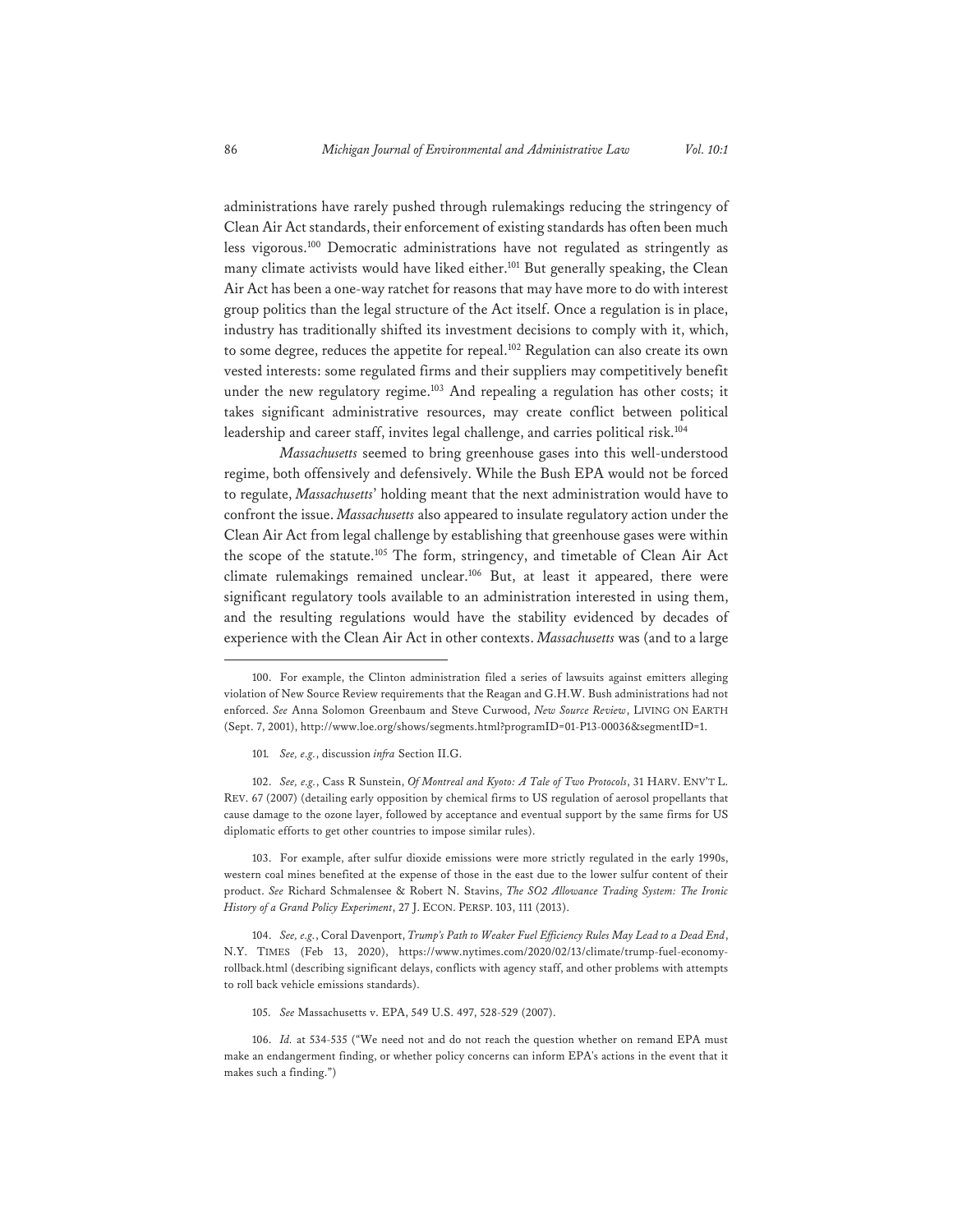extent still is) perceived to be important in large part because it appeared to have normalized climate policy under the Clean Air Act. In practice, however, climate regulation has been far from normal.

#### II. THE CLEAN AIR ACT CLIMATE POLICY PROJECT

*Massachusetts*' normalization of Clean Air Act climate regulation meant that upon taking office, the Obama administration could assume that it had authority under the Clean Air Act to regulate carbon emissions<sup>107</sup> and that (if *Massachusetts* had indeed normalized these regulatory tools) any regulations it put in place would be more or less stable over the long term. This assumption led the Obama administration to expend significant administrative and political resources in a series of Clean Air Act rulemakings aimed at reducing carbon emissions from a variety of sources, particularly after Congress's failure to pass climate legislation in 2010. The story of this decade-long policy project has been told extensively elsewhere—perhaps most notably by one of its architects, Cass Sunstein, OIRA Administrator during President Obama's first term.<sup>108</sup> It is worth briefly retelling that history here to identify where it went wrong.

#### *A. Endangerment (2007–2009)*

In the 2008 presidential campaign, both Barack Obama and his opponent John McCain promised to make action on climate change a policy priority. But no matter how interested in climate policy the incoming Obama administration was, the Clean Air Act (and *Massachusetts*) did not give EPA authority to immediately begin limiting carbon emissions. First, the agency needed to identify pollutants that, in its judgment, caused specific harms to health and welfare.<sup>109</sup> This determination, an "endangerment finding," had to be documented, opened for public comment, and

<sup>107.</sup> *See* ANPRM, *supra* note 88, at 44,399-44,400 (detailing authority to regulate GHG emissions under a variety of Clean Air Act provisions. *See also* EPA, Proposed Endangerment and Cause or Contribute Findings for Greenhouse Gases Under Section 202(a) of the Clean Air Act, 74 Fed. Reg. 18,886, 18,888-18,894 (proposed Apr. 24, 2009) (detailing EPA's view on the legal basis for GHG regulation, grounded in §202 of the Clean Air Act, as interpreted by the Court in *Massachusetts*).

<sup>108.</sup> *See generally* Sunstein, *supra* note 3.

<sup>109.</sup> *See* Clean Air Act § 202(a)(1), 42 U.S.C. § 7521(a)(1) ("The Administrator shall by regulation prescribe . . . standards applicable to the emission of any air pollutant from any class or classes of new motor vehicles or new motor vehicle engines, which in his judgment cause, or contribute to, air pollution which may reasonable be anticipated to endanger public health or welfare.").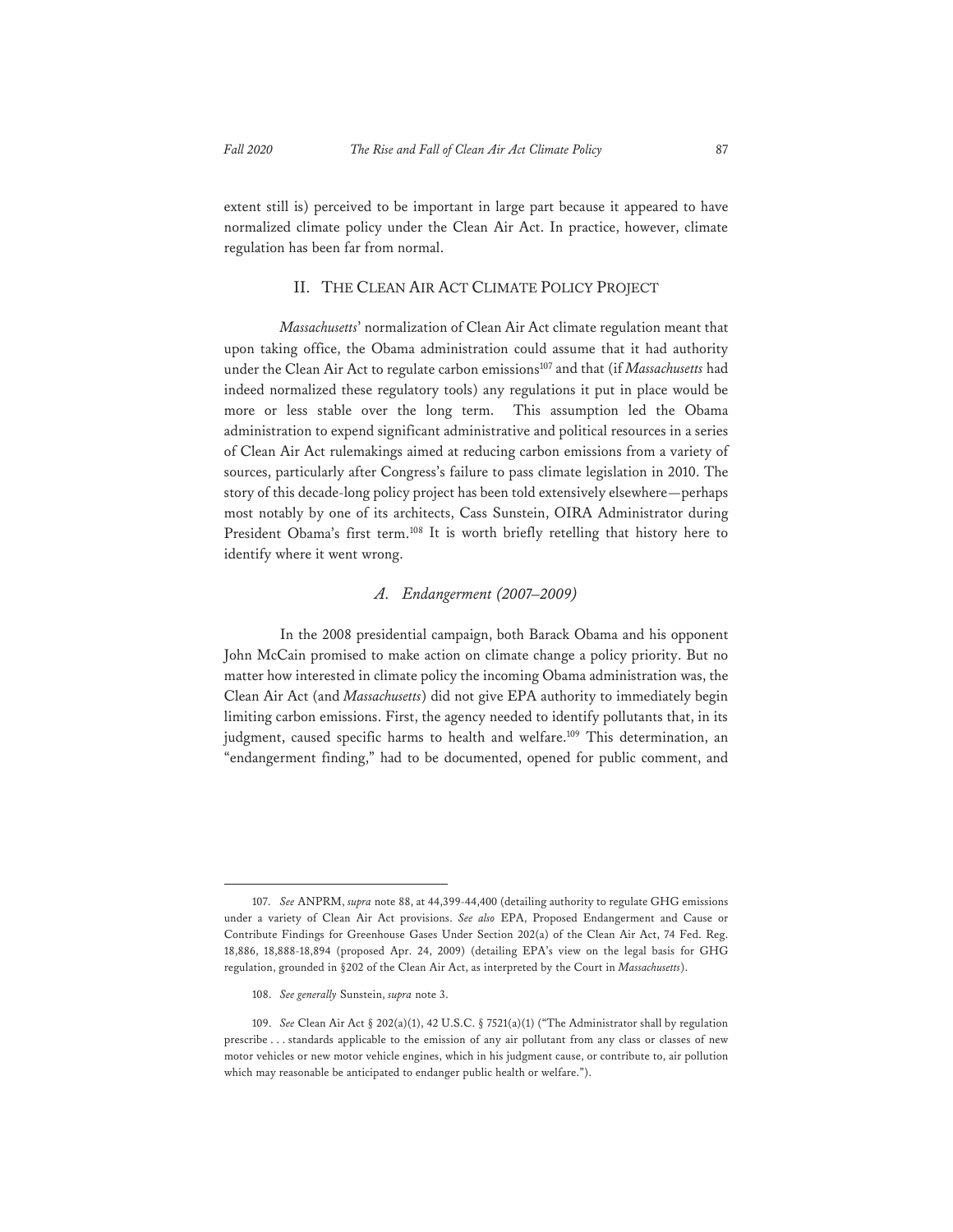published in the Federal Register.<sup>110</sup> An endangerment finding would then both allow regulation under the relevant section of the statute and compel it.<sup>111</sup>

EPA, led by newly appointed Administrator Lisa Jackson, moved quickly to issue the required endangerment finding. Typically such a finding takes years, but the Obama EPA was able to publish a proposed finding in April of 2009, and a final version in December of that year—less than a year after President Obama's inauguration.112 Two things made this rapid timetable possible. First, the endangerment finding relied on Intergovernmental Panel on Climate Change ("IPCC") reports summarizing state-of-the-art climate science.113 The agency determined that a separate review of climate science was not necessary, substantially reducing the complexity of the endangerment finding process.<sup>114</sup>

Second, EPA staff had begun work on the finding under the preceding Bush administration.115 After the *Massachusetts* decision, EPA staff quickly began the formal process of answering the endangerment question. The agency soon concluded that "the only scientifically defensible conclusion would be that global warming emissions did endanger public health."116 EPA drafted a formal endangerment finding, submitting it to the Office of Management and Budget ("OMB") for review in December of 2007, seven months after *Massachusetts*. 117 Once submitted, however, White House officials pushed EPA to withdraw the finding.<sup>118</sup> Steven Johnson, the Bush-appointed EPA Administrator, refused to do so.<sup>119</sup> White House officials then claimed that the ninety-day OMB regulatory review process had not begun because they had not yet opened EPA's email to which the proposed endangerment finding

113. *Id.* at 66,497.

116. *Id.*

<sup>110.</sup> As a rule issued by an administrative agency not required by the relevant statute to follow "formal" procedures, the Administrative Procedure Act requires notice-and-comment procedures for endangerment findings. *See* Administrative Procedure Act, 5 U.S.C. §553.

<sup>111.</sup> *See* Clean Air Act § 202(a)(1), 42 U.S.C. § 7521(a)(1) To put it differently, in order not to regulate, the agency would have to withdraw the endangerment finding with a second rulemaking; this would become relevant later under President Trump. *See infra* Section III.C.

<sup>112.</sup> EPA, Endangerment and Cause or Contribute Findings for Greenhouse Gases Under Section 202(a) of the Clean Air Act, 74 Fed. Reg. 66,496 (Dec. 15, 2009) [hereinafter Endangerment Finding].

<sup>114.</sup> *Id.* This is exactly what the IPCC was created to do—provide a summary of climate science for use by policymakers.

<sup>115.</sup> *See EPA's Elusive Climate Change*, *supra* note 88.

<sup>117.</sup> *Id. see also Timeline of EPA's Endangerment Finding*, EPA, https://www.epa.gov/sites/productio n/files/2016-08/documents/endangermentfinding\_timeline.pdf (last visited Mar. 3, 2020).

<sup>118.</sup> *See EPA's Elusive Climate Change*, *supra* note 88.

<sup>119.</sup> *Id.*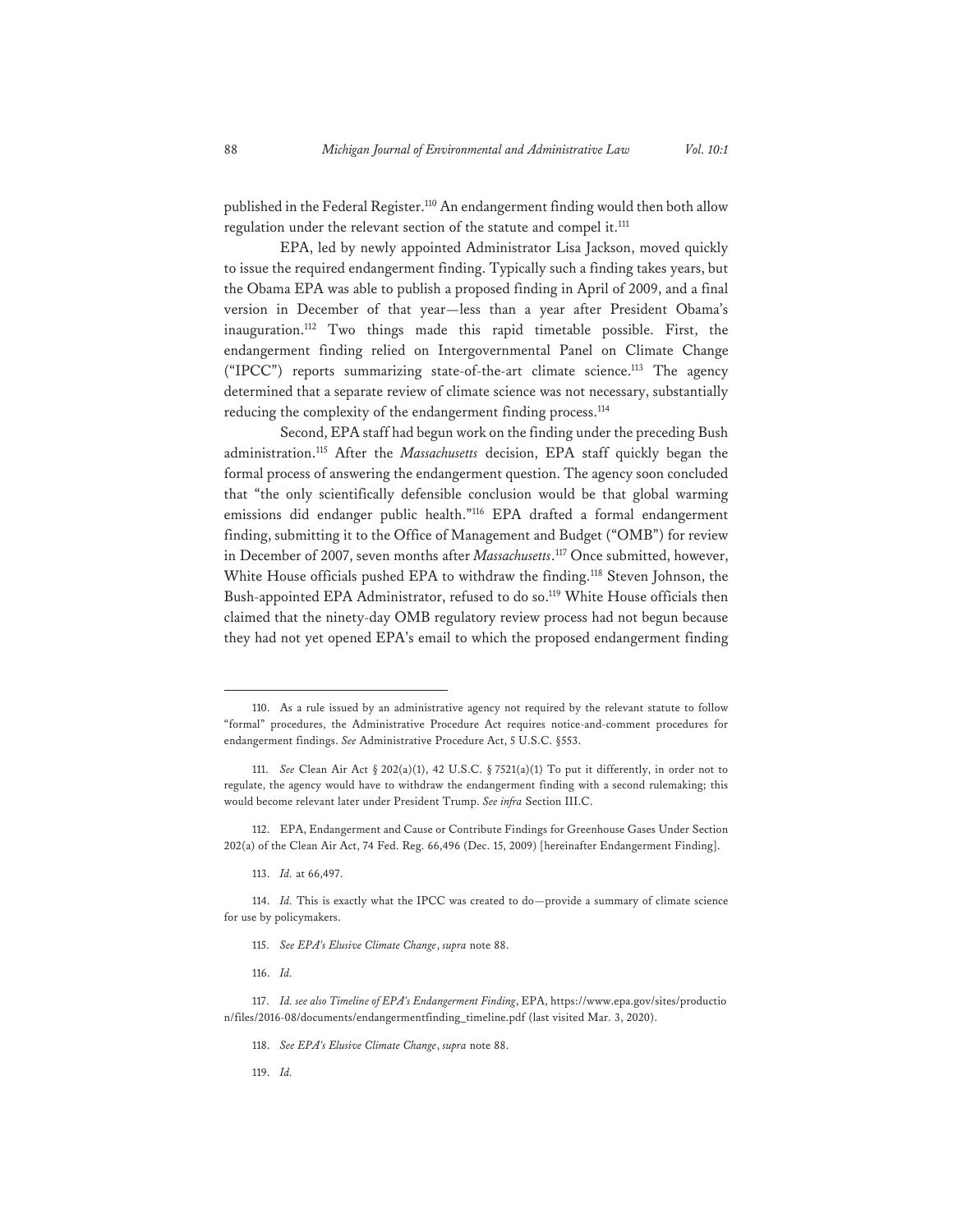was attached.120 The end result of this farce was the eventual publication of the ANPRM in the Federal Register and resignations of high-level EPA staff.<sup>121</sup>

The ANPRM that emerged was an unusual, even bizarre, document. Accompanied by letters from cabinet secretaries claiming that EPA regulation of greenhouse gases would be unwise or improper, the remainder of the document, written by EPA staff, was essentially a draft endangerment finding plus a methodical discussion of the suitability of all major provisions of the statute for greenhouse gas regulation. It requested comment on a variety of policy options<sup>122</sup> but proposed no new law or regulation and gave little indication of which options the agency was more or less likely to pursue.<sup>123</sup> The ANPRM created a regulatory roadmap, refused to say where to go, and then filed away the map while suggesting that taking a trip at all was a bad idea. Nevertheless, it provided a ready path to an endangerment finding for the Obama EPA to pick up.124

The final finding released by EPA in late 2009 concluded that "greenhouse gases in the atmosphere may reasonably be anticipated both to endanger public health and to endanger public welfare" via "changes in air quality, increases in temperatures, changes in extreme weather events, increases in food- and water-borne pathogens."125 The same document also made a "cause or contribute" finding establishing that emissions from motor vehicles contribute to that endangerment.<sup>126</sup> The stage was now set for the vehicle regulations the environmental petitioners sought more than a decade earlier.

#### *B. Transportation (2009-2012)*

Just days after his inauguration, President Obama announced that his administration would implement increases in federal fuel economy standards for light

121. *Id.*

123. *See id.*

124. The ANPRM's muddled state was apparently the result of policy disagreement between agency staff, political leadership, and the White House. *See EPA's Elusive Climate Change*, *supra* note 88. It would nevertheless become the regulatory 'climate change bible' for subsequent agency action under President Obama, something some predicted at the time. *See* Darren Samuelsohn, *Will Much-Maligned EPA Reg Blueprint Emerge as 'Climate Change Bible'?*, GREENWIRE (Aug. 7, 2008), https://www.eenews.net/stories/67886.

125. EPA, Endangerment and Cause or Contribute Findings for Greenhouse Gases Under Section 202(a) of the Clean Air Act, 74 Fed. Reg. 66,496, 66,497 (Dec. 15, 2009) (codified at 40 C.F.R ch. I).

<sup>120.</sup> *Id.*

<sup>122.</sup> *See* ANPRM, *supra* note 88, at 44,354.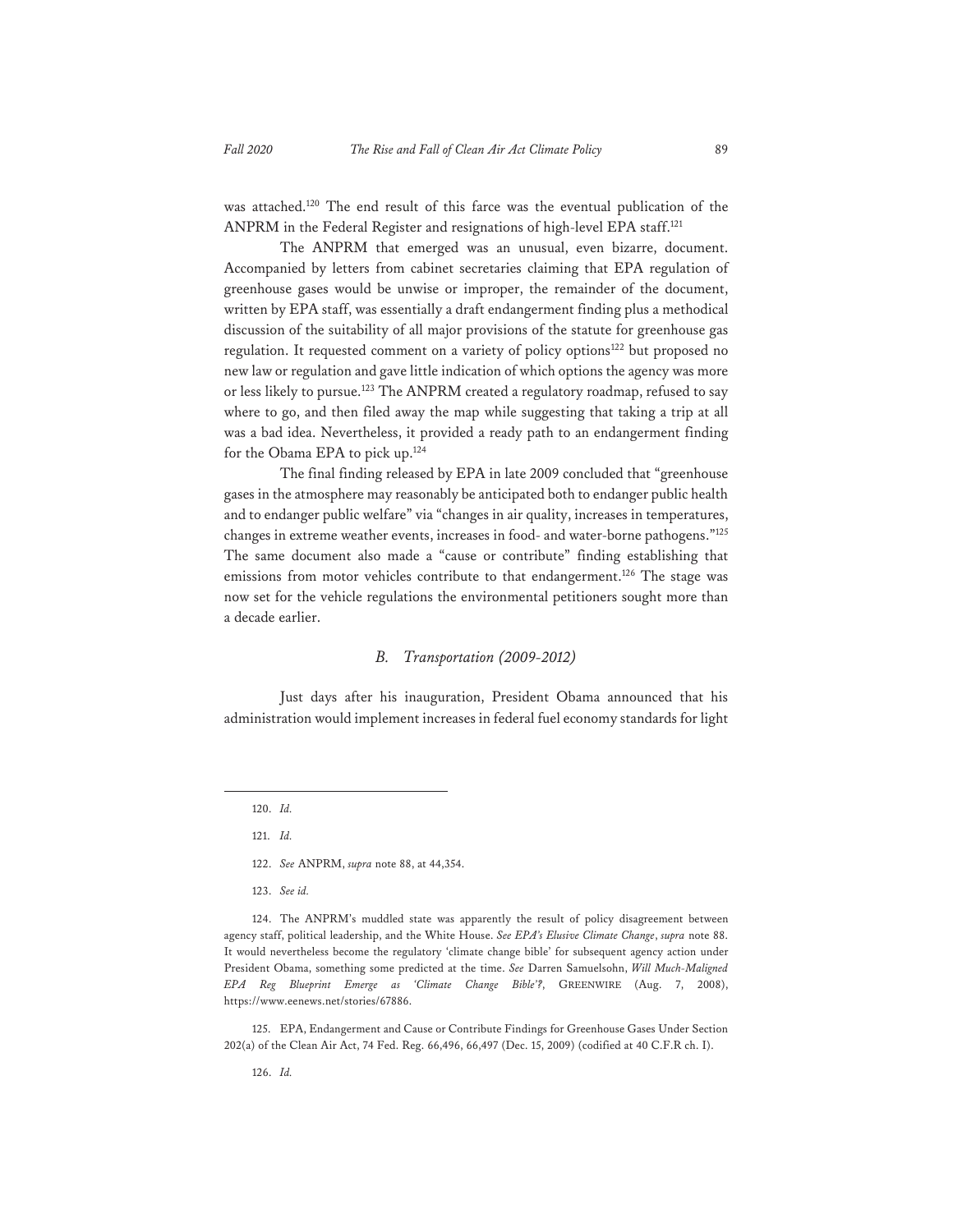vehicles (cars and trucks), which had remained largely unchanged for decades.127 The 2007 Energy Independence and Security Act ("EISA") had set long-term goals for improved standards and granted the National Highway Traffic Safety Agency ("NHTSA") authority to raise them, but the Bush administration had not implemented any new standards.<sup>128</sup> Historically, U.S. car manufacturers opposed increases in fuel economy standards,<sup>129</sup> but in 2009, the industry's political power was minimal, with General Motors dependent on federal bailout funds (it would enter Chapter 11 bankruptcy within months).<sup>130</sup>

Fuel economy standards were previously understood as industrial and energy policy and only secondarily as environmental policy, not (or at least not explicitly) as climate policy.<sup>131</sup> NHTSA, not EPA, was responsible for setting the standards.132 *Massachusetts* and the endangerment finding, however, gave EPA authority to regulate vehicle greenhouse gas emissions. The transportation sector is responsible for about one-third of U.S. greenhouse gas emissions, most of which is attributable to light vehicles.<sup>133</sup> Unlike conventional pollutants from vehicles previously regulated by EPA, carbon dioxide is an inevitable byproduct of combustion that cannot be captured before it is emitted from a vehicle.<sup>134</sup> The only way to meaningfully control carbon dioxide emissions, therefore, is to reduce fuel consumption.135 In practice, that puts EPA in the business of regulating fuel

130. *See generally* Austan D. Goolsbee & Alan B. Krueger, *A Retrospective Look at Rescuing and Restructuring General Motors and Chrysler*, 29 J. ECON. PERSP. 3 (2015). *But see* Peter Whoriskey, *GM and Chrysler, Owned by the Government, Lobby the Government*, Wash. Post (Feb. 26, 2011).

134. Light-Duty Vehicle Greenhouse Gas Emission Standards and Corporate Average Fuel Economy Standards; Final Rule, 75 Fed. Reg. 25,324, 25,327 (May 7, 2010) [hereinafter Phase I Light Duty Standards] ("the relationship between improving fuel economy and reducing CO2 tailpipe emissions is a very direct and close one. . . While there are emission control technologies that reduce the pollutants (e.g., carbon monoxide) produced by imperfect combustion of fuel by capturing or converting them to other compounds, there is no such technology for CO2.")

135. Road vehicles do emit GHGs other than carbon dioxide, mostly related to refrigerants in air conditioning systems. Control of these emissions was envisioned by the ensuing regulations, but in

<sup>127.</sup> *See* Macon Phillips, *From Peril to Progress (Update I: Full Remarks*), WHITE HOUSE BLOG (Jan 26, 2009, 4:35 p.m.), https://obamawhitehouse.archives.gov/blog/2009/01/26/peril-progress-environment (posting the full remarks of President Obama on Jobs, Energy Independence, and Climate Change).

<sup>128.</sup> *See* Energy Independence and Security Act of 2007, H.R. 6, 110th Cong., § 102(b).

<sup>129.</sup> *See* RICHARD BYRNE, UNION OF CONCERNED SCIENTISTS, LIFE IN THE SLOW LANE: TRACKING DECADES OF AUTOMAKER ROADBLOCKS TO FUEL ECONOMY 10 (July 28, 2003), https://www.ucsusa.org/sites/default/files/2019-10/slowlane-final.pdf.

<sup>131.</sup> *See* Byrne, *supra* note 129, at 3-7.

<sup>132.</sup> *Id.*

<sup>133.</sup> Env't Protection Agency, EPA 430-P-20-001, *Draft Inventory of U.S. Greenhouse Gas Emissions and Sinks: 1990-2018*, at 2-25 (2020) [hereinafter EPA Draft Inventory], https://www.epa.gov/sites/produ ction/files/2020-02/documents/us-ghg-inventory-2020-main-text.pdf (estimating transportation sector emissions at 27.9% of total U.S. GHG emissions, slightly more than the electric power industry at 26.9%).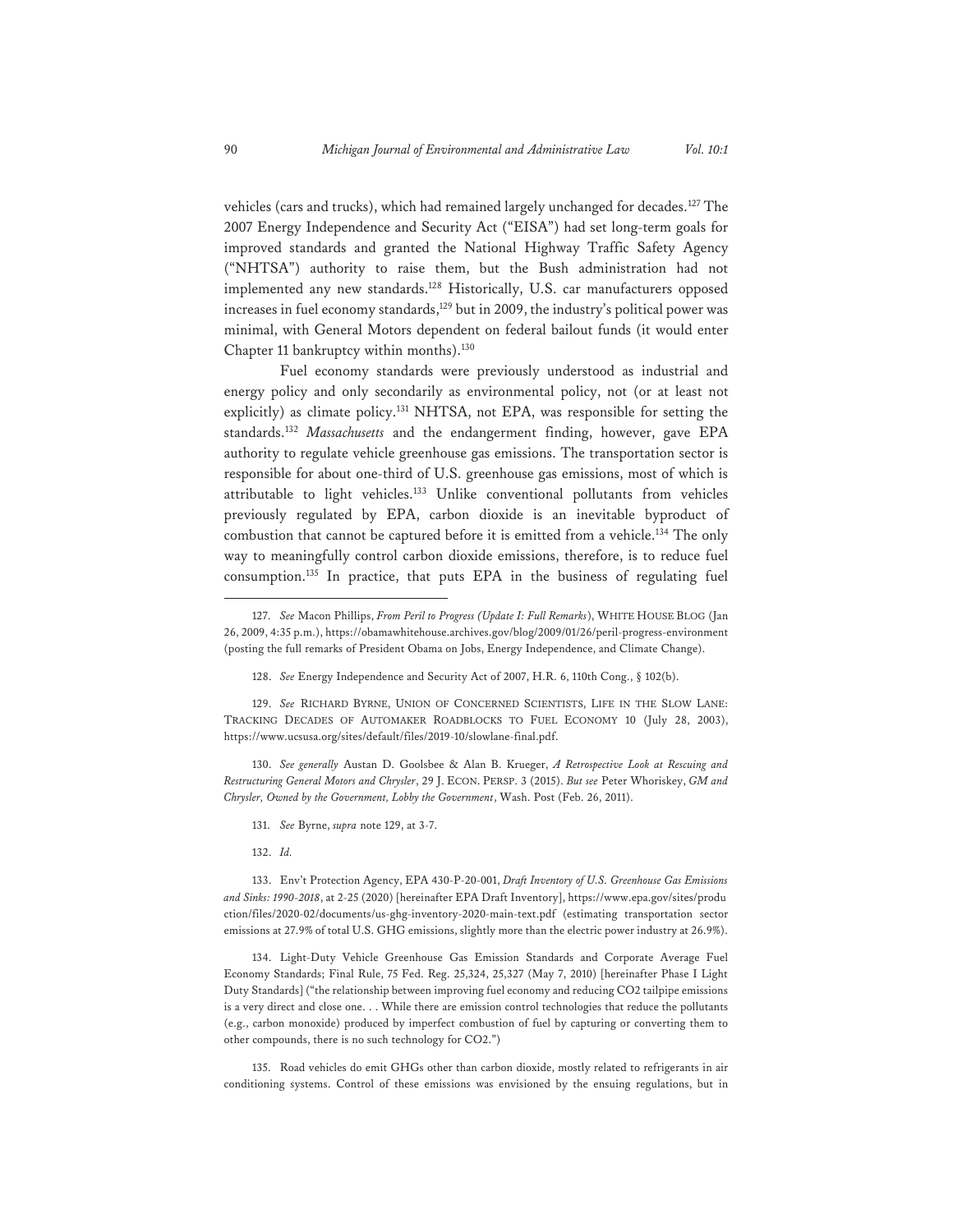economy, too. It also gives a legal and policy rationale for higher fuel economy targets.

In May of 2009, shortly after the proposed endangerment finding was released, President Obama announced that EPA and NHTSA would collaborate to issue new, more stringent fuel economy standards, deriving legal authority in part from the Clean Air Act and *Massachusetts*. 136 These Phase I standards would be effective for 2012-2016 model year vehicles, and would achieve the 35.5 miles per gallon fleet average fuel economy targeted by the EISA by 2016—4 years earlier than the statute envisioned.137 The joint rulemaking was proposed later in 2009, and finalized in April of 2010.138 With this rulemaking, *Massachusetts* and the Clean Air Act substantially accelerated fuel economy improvements and associated emissions benefits.139 EPA estimated that the Phase I standards would reduce greenhouse gas emissions from U.S. cars and trucks by 242 million metric tons annually by 2030 and by almost 9 billion metric tons total by 2050.140 Net benefits were estimated at approximately \$200 billion.<sup>141</sup>

Almost immediately after the 2012–2016 standards were finalized, President Obama announced that EPA and NHTSA would begin work on standards for subsequent model year light duty vehicles.<sup>142</sup> These Phase II standards were finalized in August of 2012.143 They set even more stringent standards for 2017–2025 vehicles, ultimately reaching a fleet average of 54.5 mpg by 2025.<sup>144</sup> These standards, EPA estimated, would reduce greenhouse gas emissions by a further 271 million

- 137. *Id.*
- 138. Phase I Light Duty Standards, *supra* note 134.
- 139. *Id.* at 25,328.
- 140. *Id.* at 25,637.
- 141. *Id.*

practice is a relatively small part of total emissions reductions compared to fuel economy improvements. *Id.* at 25,330 (detailing credits for reductions in non-combustion GHG emissions).

<sup>136.</sup> Press Release, White House, Obama Admin., President Obama Announces National Fuel Efficiency Policy (May 1, 2009).

<sup>142.</sup> Press Release, White House, Obama Admin., Presidential Memorandum Regarding Fuel Efficiency Standards (May 21, 2010), https://obamawhitehouse.archives.gov/the-press-office/presidential -memorandum-regarding-fuel-efficiency-standards.

<sup>143. 2017</sup> and Later Model Year Light-Duty Vehicle Greenhouse Gas Emissions and Corporate Average Fuel Economy Standards; Final Rule, 77 Fed. Reg. 62,624 (Oct. 15, 2012) [hereinafter Phase II Light Duty Standards].

<sup>144.</sup> *Id.*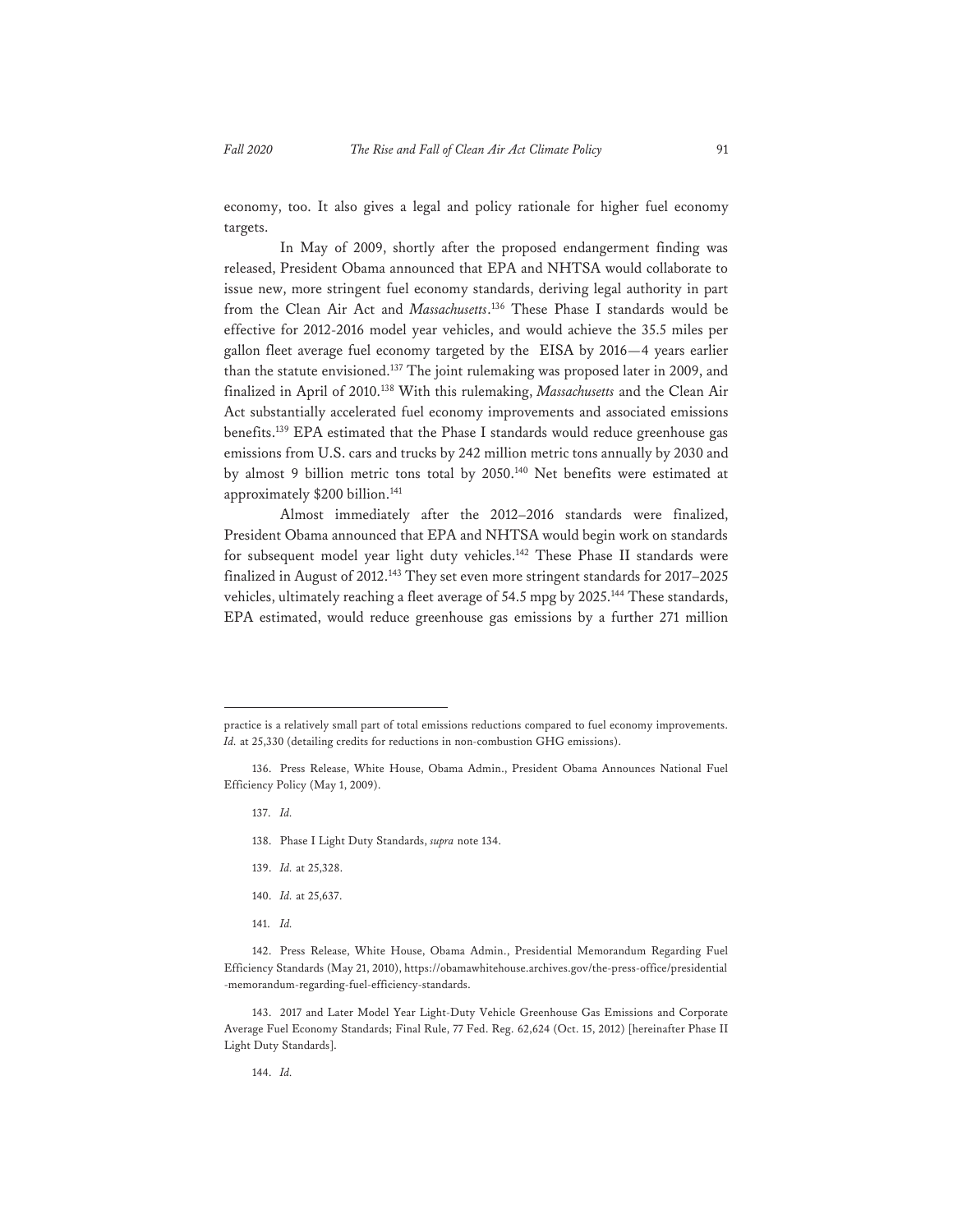metric tons annually by 2030 and by over 10.5 billion metric tons total by 2050.<sup>145</sup> Net benefits for the Phase II rules were estimated at \$326-451 billion.<sup>146</sup>

Roughly contemporaneously with its work on the Phase II light vehicle standards, EPA moved to issue standards applicable to greenhouse gas emissions from heavy-duty vehicles (mostly semi-trucks, vans, and other fleet vehicles)—the ensuing final Phase I heavy-duty standards were issued in September of 2011.<sup>147</sup> Emissions reductions were estimated at 76 million metric tons annually by 2030,<sup>148</sup> and 270 million metric tons total over the lifetime of affected vehicles.<sup>149</sup> Net benefits were estimated at forty-nine billion dollars.150

Taken together, these three rulemakings, all issued within just over two years, substantially increased fuel economy standards for almost all new road vehicles in the United States. Annual emissions reductions in 2030 were estimated at 1,973 million metric tons, an over 30 percent reduction of transportation-sector emissions of relative to 2005 levels.151

In addition, EPA granted California authority to issue even stricter standards. Under Section 202 of the Clean Air Act, states are forbidden from setting more stringent emissions standards for new vehicles than those of the federal government (an exception to the general practice in environmental law of federal law operating as a floor, not a regulatory ceiling).152 But the statute does allow EPA to grant a waiver of this restriction to California, which requested such a waiver in 2005, motivated in part by concerns over greenhouse gases.153 The Bush administration denied the waiver in 2008.154 In July 2009, the Obama administration reversed that

147. Greenhouse Gas Emissions Standards and Fuel Efficiency Standards for Medium- and Heavy-Duty Engines and Vehicles, 76 Fed. Reg. 57,106 (Sept. 15, 2011).

- 148. *Id.* at 57,294.
- 149. *Id.* at 57,106.
- 150. *Id.*

151. EPA estimated 2005 transportation-sector emissions to have been about 1976 million metric tons. *See* EPA, *Greenhouse Gas Inventory Data Explorer*, https://cfpub.epa.gov/ghgdata/inventoryexplorer/ #transportation/allgas/source/all ("U.S. Greenhouse Gas Emissions from the Transportation Sector, 1990- 2017") (last visited Mar. 3, 2020).

152. Clean Air Act § 209(b), 42 U.S.C. § 7543(b) (authorizing EPA to waive preemption of state standards for any state that has adopted emissions standards for new vehicles before March 30, 1966; California is the only such state).

153. California State Motor Vehicle Pollution Control Standards; Notice of Decision Denying a Waiver of Clean Air Act Preemption for California's 2009 and Subsequent Model Year Greenhouse Gas Emission Standards for New Motor Vehicles, 73 Fed. Reg. 12,156, 12,157 (Mar. 6, 2008).

<sup>145.</sup> *Id.* at 62,892.

<sup>146.</sup> *Id*. at 62,627.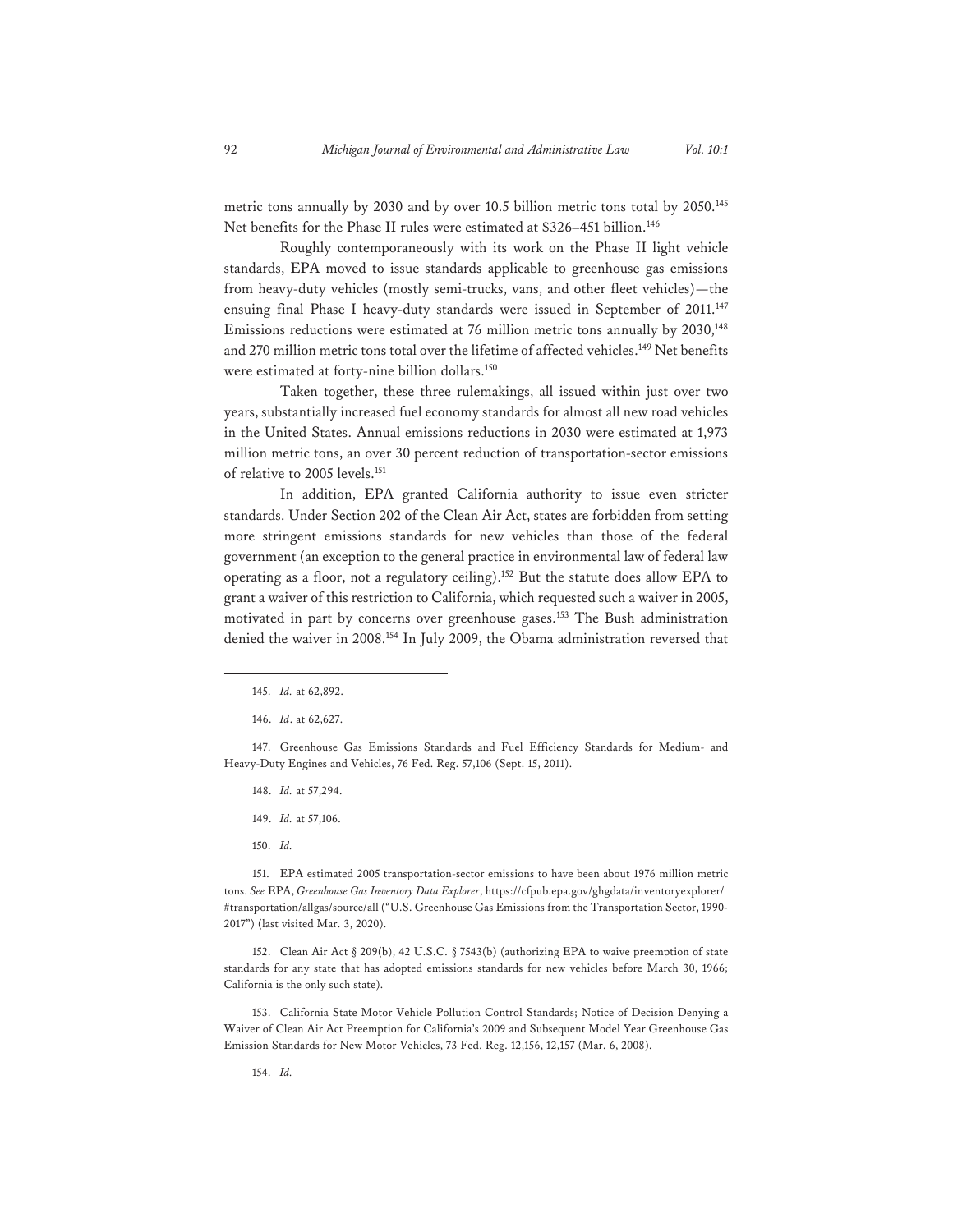decision and granted California a waiver.155 California proceeded to issue its own standards, though negotiations with the Obama administration led to harmonization between the California and federal standards.156 Nevertheless, California's standards were based on independent legal authority, which would later become relevant when the Trump administration rolled back the federal standards.157 Moreover, the Clean Air Act allows other states to adopt the California standard; by 2019, thirteen states had done so.<sup>158</sup>

With these rulemakings, EPA achieved the narrow aim of the *Massachusetts* litigants—meaningful federal limits on greenhouse gas emissions from motor vehicles. More than that, the Phase I and Phase II standards remain to this day the most significant climate policy ever implemented by the federal government, under any president.159 But since all of this activity focused on one sector of the economy, transportation, the large majority of U.S. greenhouse gas emissions would be unaffected. The degree to which the Clean Air Act should or could provide the basis for regulation of greenhouse gas emissions from other sectors would prove a more difficult question.

#### *C. Congress, Copenhagen, and Another Way to Skin the Cat (2009-2010)*

Exploring whether the Clean Air Act would apply to greenhouse gas emissions from other sectors requires a brief return to the Bush EPA's reluctant climate policy. At least as far back as 2002, environmental groups petitioned EPA to regulate greenhouse gases from fossil-fuel power plants (then the most-emitting sector of the economy) $160$  in the context of the performance standards under Section 111 of the Clean Air Act that the agency regularly issued for other pollutants.161 The Bush EPA rejected these efforts, issuing updated performance

157. *See infra* Section III.A.

<sup>155.</sup> California State Motor Vehicle Pollution Control Standards; Notice of Decision Granting a Waiver of Clean Air Act Preemption for California's 2009 and Subsequent Model Year Greenhouse Gas Emission Standards for New Motor Vehicles; Notice, 74 Fed. Reg. 32,744 (July 8, 2009).

<sup>156.</sup> *See* Brent Yacobucci et al., CONGRESSIONAL RESEARCH SERVICE, *Automobile and Truck Fuel Economy (I) and Greenhouse Gas Standards*, CRS Report 7-5700 at 2 (2012).

<sup>158.</sup> Coral Davenport, *Trump to Revoke California's Authority to Set Stricter Auto Emissions Rules*, N.Y. TIMES (Sept. 20, 2019), https://www.nytimes.com/2019/09/17/climate/trump-california-emissionswaiver.html.

<sup>159.</sup> Only the Clean Power Plan was projected to achieve a similar magnitude of emissions reductions, *see infra* Section II.E, but it was never implemented, *see infra* Section III.B.

<sup>160.</sup> *See* EPA Draft Inventory at 2-25, *supra* note 133 (Electric power industry estimated to be largest-emitting sector until surpassed by transportation in 2017).

<sup>161.</sup> *See* Save Our Children's Earth Found. & Sierra Club v. EPA, No. 03-cv-00770-CW, Complaint ¶¶ 4, 32 (N.D. Cal. Feb. 21, 2003), proposed consent decree published, 68 Fed. Reg. 65,699 (Nov. 21, 2003), consent decree approved, Doc. No. 47 (Feb. 9, 2004).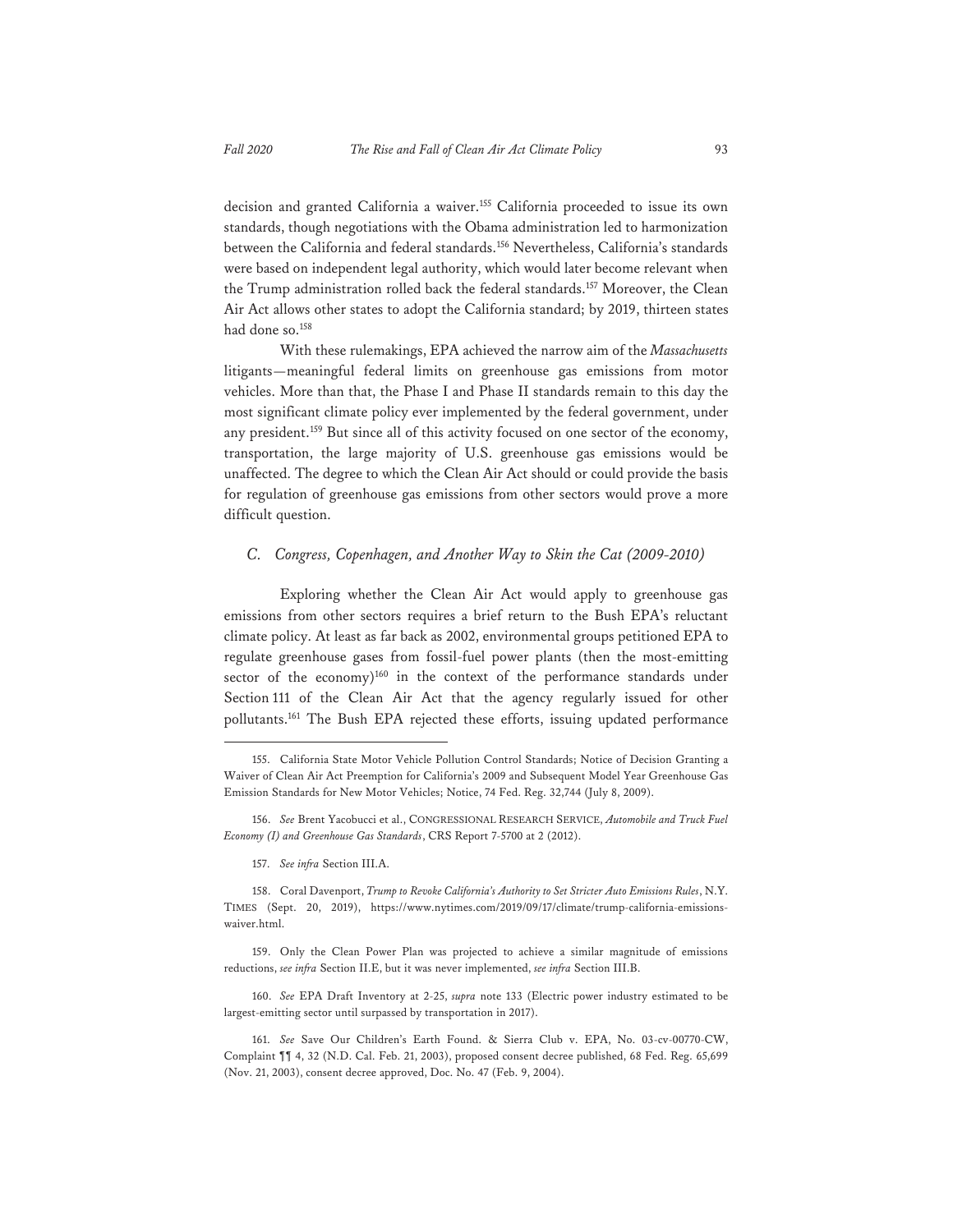standards for power plants in 2006 that did not address greenhouse gases.<sup>162</sup> New York, other states, and environmental groups responded by suing the agency.<sup>163</sup> After *Massachusetts* was handed down in 2007, a D.C. Circuit panel including now-Justice Kavanaugh remanded the case to the agency "for further proceedings in light of *Massachusetts*."164 *Massachusetts*, of course, said nothing about whether the agency had authority to regulate greenhouse gases under any part of the statute other than through mobile sources under Section 202; the agency was left to make that determination on its own.

Despite never issuing any Section 202 vehicle greenhouse gas regulations, the Bush EPA did consider regulation of other sources, as the 2007 D.C. Circuit remand required. In the 2008 ANPRM, the agency noted:

The provisions of the CAA are interconnected in multiple ways such that a decision to regulate one source category of GHGs [i.e., emissions from one sector] could or would lead to regulation of other source categories . . . How a term is interpreted for one part of the Act could also affect other provisions using the same term. These CAA interconnections are by design.<sup>165</sup>

In particular, the agency speculated that an endangerment finding in one section of the statute would compel a similar finding, and therefore regulation, under other sections, most notably Section 111 (governing performance standards for stationary sources and the subject of the 2006 New York litigation).166 It also speculated that regulation of greenhouse gases under any provision of the statute would compel the agency to consider them when conducting "prevention of significant deterioration" ("PSD") permitting, under which the agency requires "best available control technology" ("BACT") for all new or substantially modified sources.<sup>167</sup> In the 2008 ANPRM, the agency requested comment on these potential interconnections in the Clean Air Act.168 Finally, in December 2008, shortly before leaving office, EPA Administrator Stephen Johnson issued the "Johnson Memo," concluding that regulation of greenhouse gases under any provision of the statute (including Section 202 vehicle standards) *would* trigger GHG inclusion in the PSD program so long as the new source seeking a permit emitted greenhouse gases "in

- 166. *Id.* at 44,419.
- 167. *Id.* at 44,419–20.
- 168. *Id.* at 44,418.

<sup>162.</sup> *See* Standards of Performance for Electric Utility Steam Generating Units, Industrial-Commercial-Institutional Steam Generating Units, and Small Industrial-Commercial-Institutional Steam Generating Units, 71 Fed. Reg. 9866, 9869 (Feb. 27, 2006) (to be codified 40 C.F.R. pt. 60).

<sup>163.</sup> *See* Order Remanding Case to EPA, New York et al. v. EPA, No. 06–1322, Document #1068502, (D.C. Cir. 2007) (Sept. 24, 2007).

<sup>164.</sup> *Id.*

<sup>165.</sup> ANPRM, *supra* note 88, at 44,418.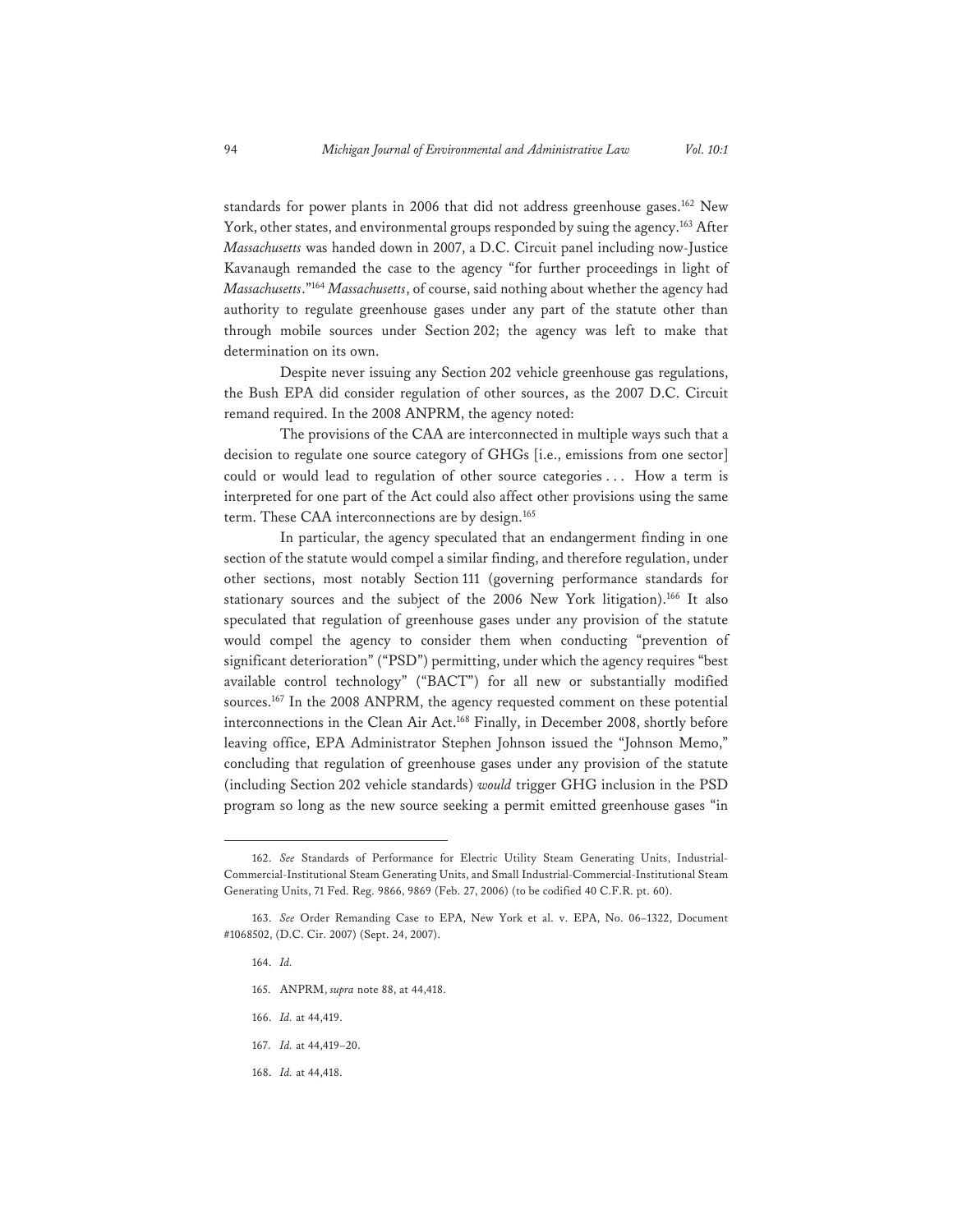significant amounts."169 Although this conclusion had little immediate effect, since the Bush EPA had not issued any such regulations, it would prove to be a significant problem for the Obama EPA, and would eventually be litigated to the Supreme Court.<sup>170</sup>

Through at least the first two years of the Obama administration there was little, if any, apparent interest in Clean Air Act climate policy beyond the vehicle emissions standards under Section 202 of the statute at issue in *Massachusetts*. Instead, the administration's focus was on new, comprehensive climate legislation that would create a nationwide cap-and-trade system, as promised in the 2008 campaign. The House passed the American Clean Energy and Security ("Waxman-Markey") Act in May of 2009.171 The bill would have created a national renewable electricity mandate and cap-and-trade market with limited auctioning of allowances, and would have directed federal funding to electric vehicles, energy efficiency, and electric grid modernization.172 These policies were projected to reduce U.S. greenhouse gas emissions by seventeen percent relative to 2005 levels by 2020, and by eighty-three percent by 2050.173

Formally, the Waxman-Markey bill would have substantially amended the Clean Air Act.174 It would have delegated new authority to EPA related to the capand-trade system but also would have stripped the agency of authority to regulate emissions purely on climate grounds under much of its traditional authority under the statute—with the notable exception of the mobile source standards under Section 202.175 EPA would have overseen a national carbon market but would only have retained the power to set specific carbon emissions standards for new vehicles. In legal terms, the bill would have reinforced the holding in *Massachusetts* while restricting its reach.

<sup>169.</sup> *See* Memorandum from Stephen L. Johnson, EPA Administrator, to EPA Regional Administrators, EPA's Interpretation of Regulations that Determine Pollutants Covered by Federal Prevention of Significant Deterioration (PSD) Permit Program, at 1 (Dec. 18, 2008) [hereinafter Johnson Memo], https://www.epa.gov/sites/production/files/2015-07/documents/co2\_psd.pdf.

<sup>170.</sup> *See infra* Section II.D.

<sup>171.</sup> *See* American Clean Energy and Security Act of 2009, H.R. 2454, 111th Cong.

<sup>172.</sup> *Id.* at Subtitle C (Clean Transportation); Subtitle F (Transmission Planning); Title II (Energy Efficiency).

<sup>173.</sup> *See* JOHN LARSEN ET AL., WORLD RES. INST., WRI SUMMARY OF H.R. 2454, THE AMERICAN CLEAN ENERGY AND SECURITY ACT (WAXMAN-MARKEY) (July 31, 2009), https://wriorg.s 3.amazonaws.com/s3fs-public/uploads/wri\_summary\_of\_aces\_0731.pdf.

<sup>174.</sup> *See* American Clean Energy and Security Act of 2009, H.R. 2454 §331, 111th Cong. (adding a new Title VIII to the Clean Air Act).

<sup>175.</sup> *Id.* at §831-835 (forbidding the EPA from regulating GHGs under a variety of Clean Air Act provisions solely on the basis of climate effects; no such limitation is applied to §202 vehicle standards).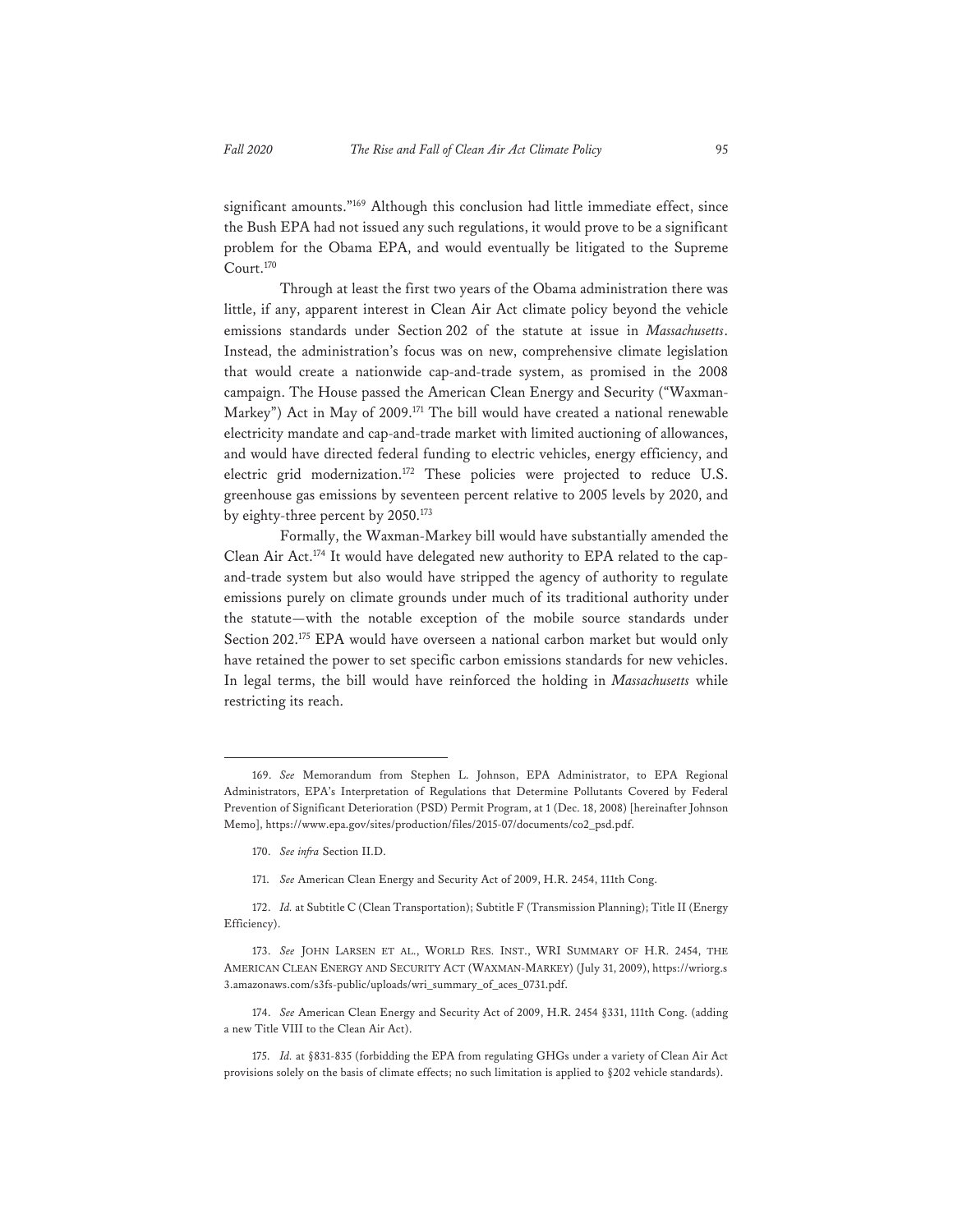The bill never became law. Both chambers spent late 2009 and early 2010 focused on health care reform, and by the time the Affordable Care Act and its related amendments passed in March of 2010, Democrats had lost their filibuster-proof majority in the Senate and had expended budget reconciliation as a vehicle for passing legislation by majority vote.<sup>176</sup> Cap-and-trade could therefore only pass with at least some Republican support, unavailable in a midterm election year marked by growing partisanship.177 The reasons for the bill's failure remain contested, with commentators accusing the Obama administration, outside environmental groups, and both parties in Congress of authoring its demise.<sup>178</sup>

Waxman-Markey's failure created a domestic and international policy problem for the Obama administration. Not only was action on climate a campaign promise, there was also hope for agreement on a new, legally binding, post-Kyoto emissions treaty at the upcoming United Nations climate conference in Copenhagen in December of 2009.179 Such an agreement was impossible without U.S. participation, and that required a vehicle for credible commitment to emissions reductions under U.S. law.180 The international community was unwilling to repeat the Kyoto experience, with the U.S. Congress undercutting an agreement made by

<sup>176.</sup> *See* David Reich and Richard Kogan, *Introduction to Budget "Reconciliation*," CENTER ON BUDGET AND POLICY PRIORITIES (Nov. 9, 2016), https://www.cbpp.org/research/federalbudget/introduction-to-budget-reconciliation (describing Senate rules limiting the reconciliation process to a single spending, tax, and debt bill per budget resolution). Apparently, passing cap-and-trade via reconciliation was considered in 2009 but rejected. *See* ERIC POOLEY, THE CLIMATE WAR: TRUE BELIEVERS, POWER BROKERS, AND THE FIGHT TO SAVE THE EARTH 349 (2010). In theory, it might have been possible to pass both cap-and-trade and the amendments to the ACA that were in the March 2010 reconciliation bill together, but at the time the Senate had not even debated cap-and-trade.

<sup>177.</sup> *See, e.g.*, Glenn Kessler, *When Did Mitch McConnell Say He Wanted to Make Obama a 'One-Term President'?*, WASH. POST (Jan. 11, 2017) (quoting Senate Majority Leader Mitch McConnell's 2010 statement that "[t]he single most important thing we want to achieve is for President Obama to be a oneterm president . . . I don't want the President to fail, I want him to change").

<sup>178.</sup> *See, e.g.*, THEDA SKOCPOL, NAMING THE PROBLEM: WHAT IT WILL TAKE TO COUNTER EXTREMISM AND ENGAGE AMERICANS IN THE FIGHT AGAINST GLOBAL WARMING 96 (Jan. 2013), https://scholars.org/sites/scholars/files/skocpol\_captrade\_report\_january\_2013\_0.pdf (noting that "each player tended to blame others and conclude that whatever approach he/she/it favored all along would be the best one to double-down on moving forward"; Skocpol allocates significant blame to strategic errors by environmental groups). *See also* Joe Romm, *What Theda Skocpol Gets Wrong About the Climate Bill Fight*, THINKPROGRESS (Jan. 18, 2013), https://thinkprogress.org/what-theda-skocpol-gets-wrong-about-theclimate-bill-fight-9e1c2a859871/ (placing blame for the bill's failure on the Obama administration and Republican opponents).

<sup>179.</sup> *See, e.g.*, Shawn McCarthy, *Optimism Marks Opening of Copenhagen Climate Summit*, THE GLOBE AND MAIL (Dec. 6, 2009), https://www.theglobeandmail.com/news/world/optimism-marksopening-of-copenhagen-climate-summit/article4294689/.

<sup>180.</sup> *See id.* (discussing Canadian unwillingness to make commitments without US involvement and the need for legal support for President Obama's emissions reduction pledges).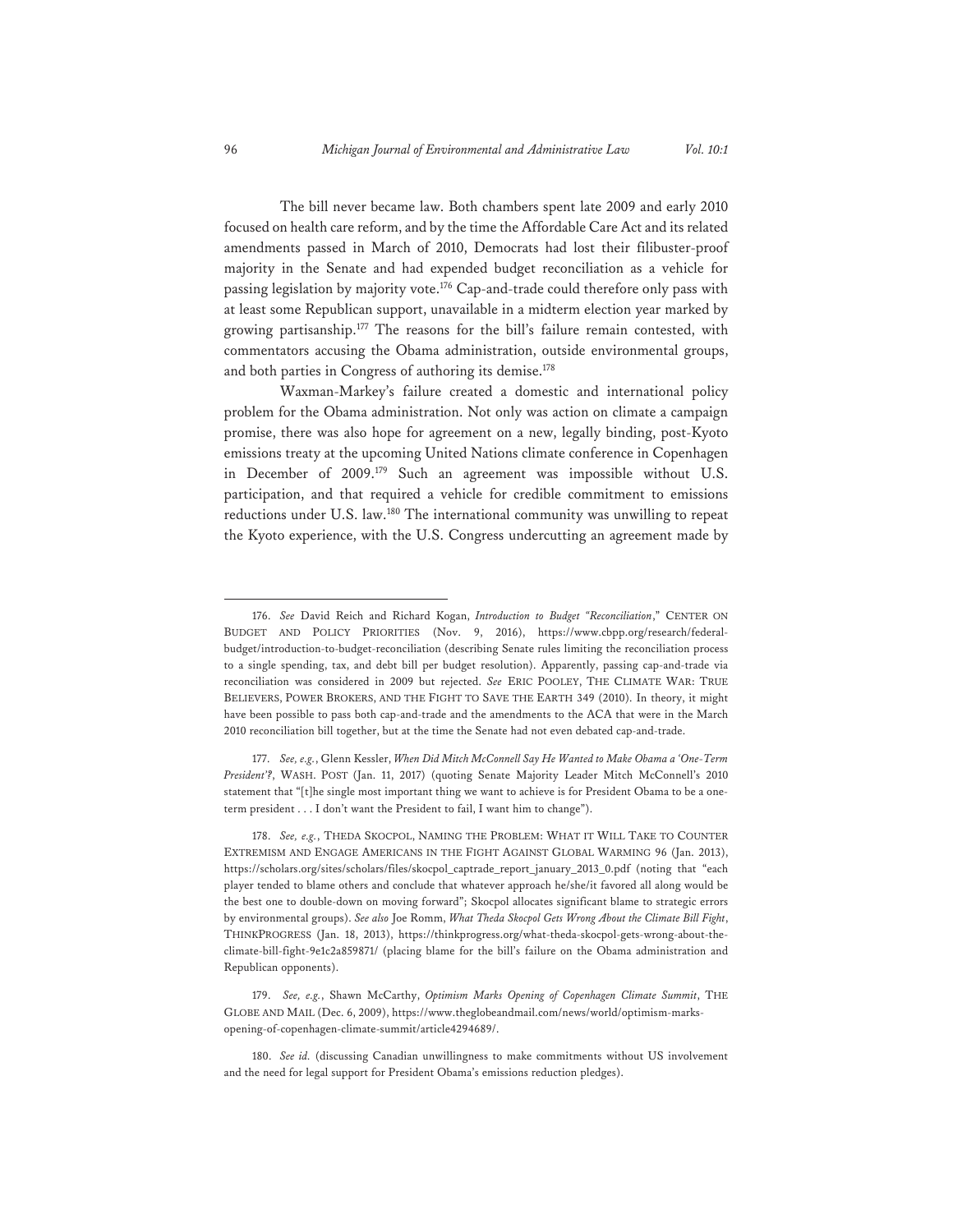the president.181 The cap-and-trade bill intended to be the credible commitment that would assuage fears of a Kyoto repeat had already failed by the time diplomats met in Copenhagen, and only narrow hope remained that the Senate would revisit climate legislation early in the following year.182 These plans were also in vain; the Senate finally abandoned any consideration of cap-and-trade legislation in mid-2010.183 The November 2010 midterm elections marked a further setback for President Obama and for prospects for climate legislation, with Republicans taking control of the House.

At a press conference the day after the midterm election, Obama signaled a shift in thinking:

> The EPA is under a court order that says greenhouse gases are a pollutant that fall under their jurisdiction. And I think one of the things that's very important for me is not to have us ignore the science, but rather to find ways that we can solve these problems that don't hurt the economy, that encourage the development of clean energy in this country, that, in fact, may give us opportunities to create entire new industries and create jobs that and that put us in a competitive posture around the world. So I think it's too early to say whether or not we can make some progress on that front. I think we can. Cap and trade was just one way of skinning the cat; it was not the only way. It was a means, not an end. And I'm going to be looking for other means to address this problem.184

The "other means" to which Obama was referring were actions against stationary sources under the Clean Air Act. A month later, EPA settled with the environmental groups seeking stationary-source regulation by agreeing to implement emissions standards for both new and existing power plants and refineries by 2012 under Section 111 of the Clean Air Act.<sup>185</sup> This marked the first step in a large-scale

184. *See* Press Release, White House, Obama Admin., Press Conference by the President (Nov. 3, 2010), https://obamawhitehouse.archives.gov/the-press-office/2010/11/03/press-conference-president.

185. *See* Env't Protection Agency, FACT SHEET: SETTLEMENT AGREEMENTS TO ADDRESS GREENHOUSE GAS EMISSIONS FROM ELECTRIC GENERATING UNITS AND REFINERIES (2013) [hereinafter EPA SETTLEMENT AGREEMENTS FACT SHEET], https://19january2017snapshot.epa.gov/si tes/production/files/2013-09/documents/settlementfactsheet.pdf (fact sheet detailing settlement

<sup>181.</sup> *See id.*

<sup>182.</sup> *Id. See also The Future of Climate Policy Could Be Found in Copenhagen,* SCIENTIFIC AMERICAN (Nov. 1, 2009), https://www.scientificamerican.com/article/keys-to-copenhagen/.

<sup>183.</sup> *See* Gail Russel Chaddock and Tarini Parti, *Harry Reid: Senate will abandon cap-and-trade energy reform,* CHRISTIAN SCIENCE MONITOR (July 22, 2010), https://www.csmonitor.com/USA/Politics/2010 /0722/Harry-Reid-Senate-will-abandon-cap-and-trade-energy-reform.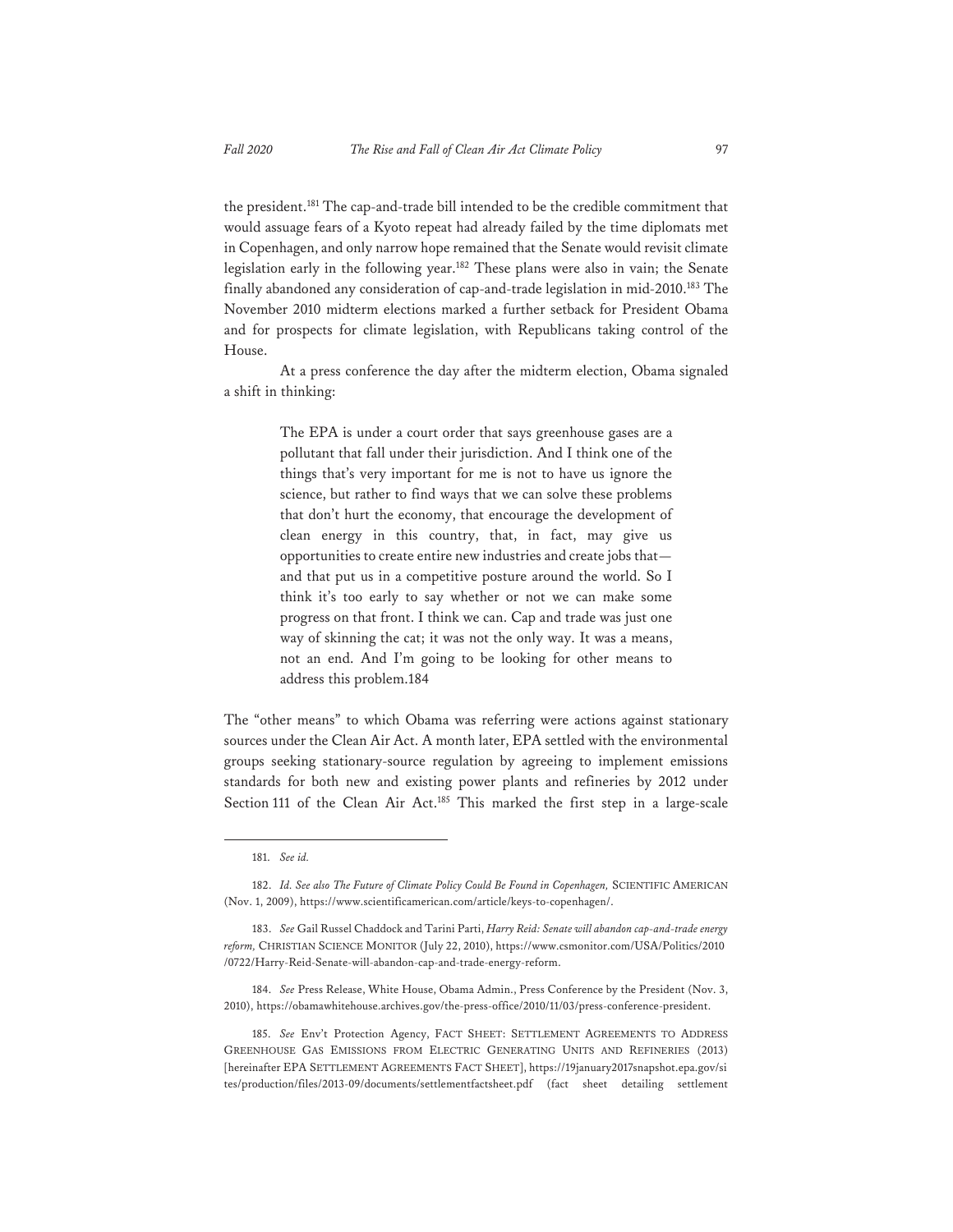regulatory program that had seemed unlikely if not impossible a few months earlier. The 2008 ANPRM provided a rough roadmap, and the settlement agreements seemed to commit EPA to a timeline, but specifics were vague. They would largely remain so for almost four years. Almost no public action on stationary sources would be taken before the 2012 election. But while working on stationary-source rules behind the scenes, the agency was also racing to head off a serious regulatory side effect of its vehicle rules that would lead to the first legal test of its climate regulatory program.

#### *D. The Pyrrhic Victory of UARG*

In mid-2010, while cap-and-trade was still under consideration in the Senate, EPA released what it called the "Tailoring Rule."186 Now that the agency had regulated greenhouse gases under the Clean Air Act with the Phase I light vehicle emissions standards, the Johnson Memo's interpretation of the statute meant that greenhouse gas emissions would be included in the PSD program.187 That interpretation threatened to consume a monstrous amount of administrative resources and extend the reach of EPA regulators to every sector of the economy, affecting small projects that the agency had no interest in regulating, and likely threatening the agency's social license to regulate. As the agency put it in the "Does this action apply to me?" section of the Rule's preamble: "Entities affected by this action include sources in all sectors of the economy, including commercial and residential sources."188

The PSD program requires all new or modified stationary sources to undergo a review process conducted by EPA—or, frequently, delegated to states in which they must demonstrate that they will employ "best available control technology" for all regulated pollutants emitted in "significant" quantities.<sup>189</sup> This is a case-by-case technology review, and is *de rigueur*, albeit administratively costly, for large industrial facilities.<sup>190</sup> The problem in the greenhouse gas context comes from the "significant quantities" threshold analysis. Greenhouse gases are emitted by almost every building or facility in the country. Of course, those emissions aren't "significant" in any reasonable definition of the term. But the Clean Air Act does not

- 187. *See* Johnson Memo, *supra* note 169.
- 188. Tailoring Rule, *supra* note 186.
- 189. Tailoring Rule, *supra* note 186, at 31,520.
- 190. *See* Tailoring Rule, *supra* note 186, at 31,534-36.

agreements); *see also* Settlement Agreement between EPA, State, and Environmental Petitioners (Dec. 16, 2020), https://archive.epa.gov/epa/sites/production/files/2013-09/documents/boilerghgsettlement.pdf [hereinafter Boiler GHG Settlement].

<sup>186.</sup> Prevention of Significant Deterioration and Title V Greenhouse Gas Tailoring Rule, 75 Fed. Reg. 31,514 (June 3, 2010) (to be codified in 40 C.F.R. pts. 51, 52, 70, 71) [hereinafter Tailoring Rule].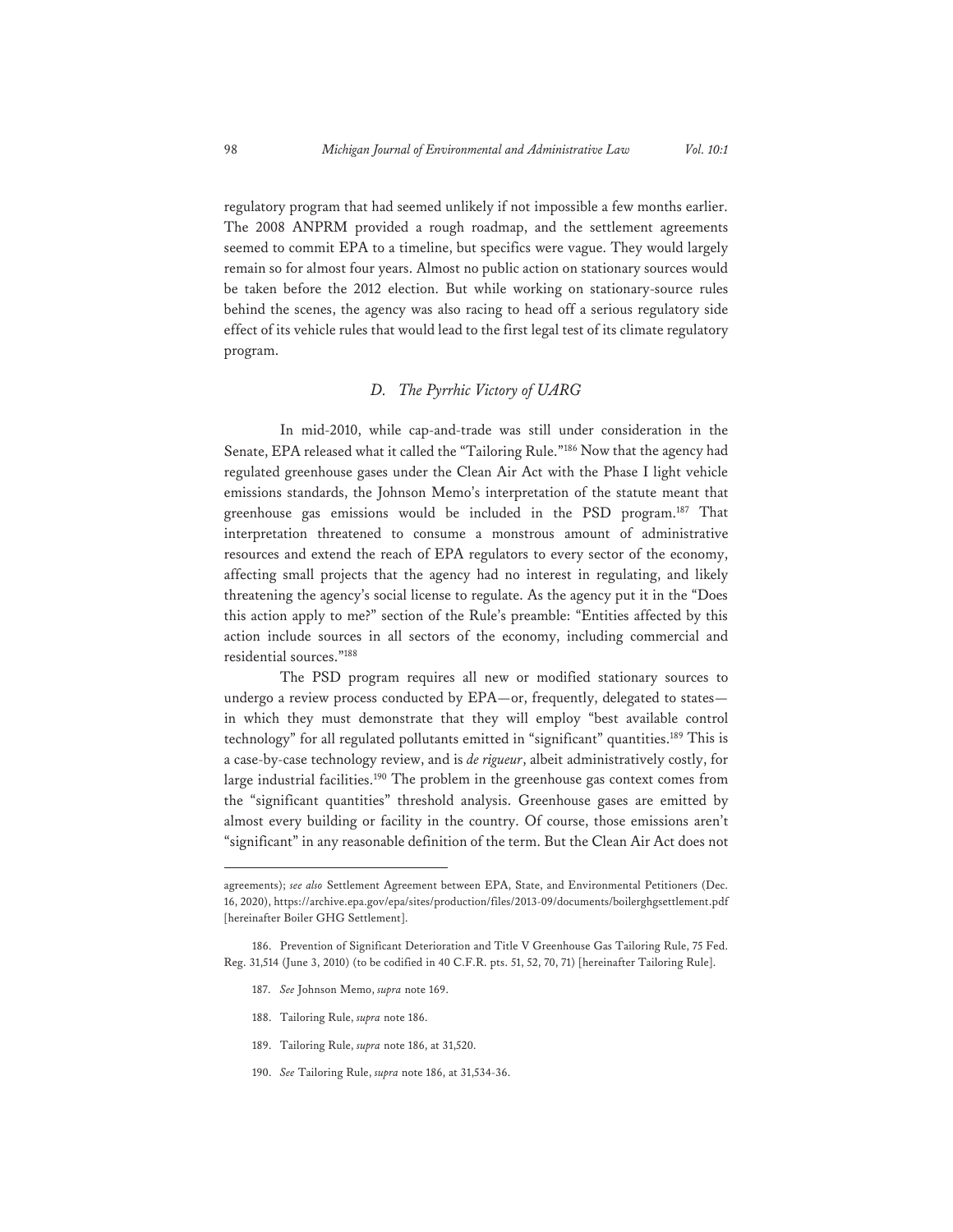delegate the threshold for significance to the agency's judgment; rather, it specifies quantities in the statute: 250 tons per year of any regulated pollutant (or 100 tons per year for certain categories of sources).<sup>191</sup> Those thresholds make sense for pollutants traditionally regulated under the statute: 250 tons per year is a substantial amount of, say, sulfur dioxide emissions. Only a large industrial facility that expects to be subject to air pollution regulation emits that much. But carbon dioxide is emitted in far larger quantities.<sup>192</sup> The 250-ton threshold would draw a huge number of heretofore unregulated "commercial and residential sources" into EPA's PSD program including, for example, hospitals and large apartment buildings.193 The agency estimated that over six million new PSD permits would be required, several orders of magnitude greater than the number of such permits the agency typically issued, with an average of sixty thousand dollars in related expenses per permit.<sup>194</sup>

The Tailoring Rule's Step One dodged this looming disaster by initially excluding all emissions sources from the PSD program that would be included based on their greenhouse gas emissions.<sup>195</sup> Sources brought into the PSD program via their emissions of other regulated pollutants, so-called "anyway sources," would still be subject to BACT analysis for their GHG emissions, but only if they emitted more than 75,000 tons per year.<sup>196</sup> In the Tailoring Rule's Step Two, beginning a year later in 2011, sources could be brought into the PSD program based on GHG emissions alone, but only those emitting greater than 100,000 tons per year.<sup>197</sup> A Step Three under which these thresholds might fall was discussed in the Rule, but EPA gave no details.198 In short, the Tailoring Rule excluded all but the largest GHG emitters from PSD, indefinitely. It did not do so by altering the thresholds in the statute, something beyond the agency's authority. Instead, it claimed that the "absurd results" that would ensue from a literal application of those thresholds, and the "administrative necessity" of avoiding six million PSD reviews gave the agency, as a matter of legal interpretation entitled to *Chevron* deference, the right to revise the thresholds in practice, phasing them in over time.<sup>199</sup>

Despite the Tailoring Rule's claims regarding "Step Three," the agency had no credible intention of regulating sources down to 250 tons per year of GHG

- 193. *Id.* at 31,514.
- 194. *Id.* at 31,556, 31,596.
- 195. *Id.* at 31,516.
- 196. *Id.*
- 197. *Id.*
- 198. *Id.*
- 199. *Id.*

<sup>191.</sup> Clean Air Act § 165(a), 42 U.S.C. § 74791(1).

<sup>192.</sup> Tailoring Rule, *supra* note 186, 75 Fed. Reg. 31,535.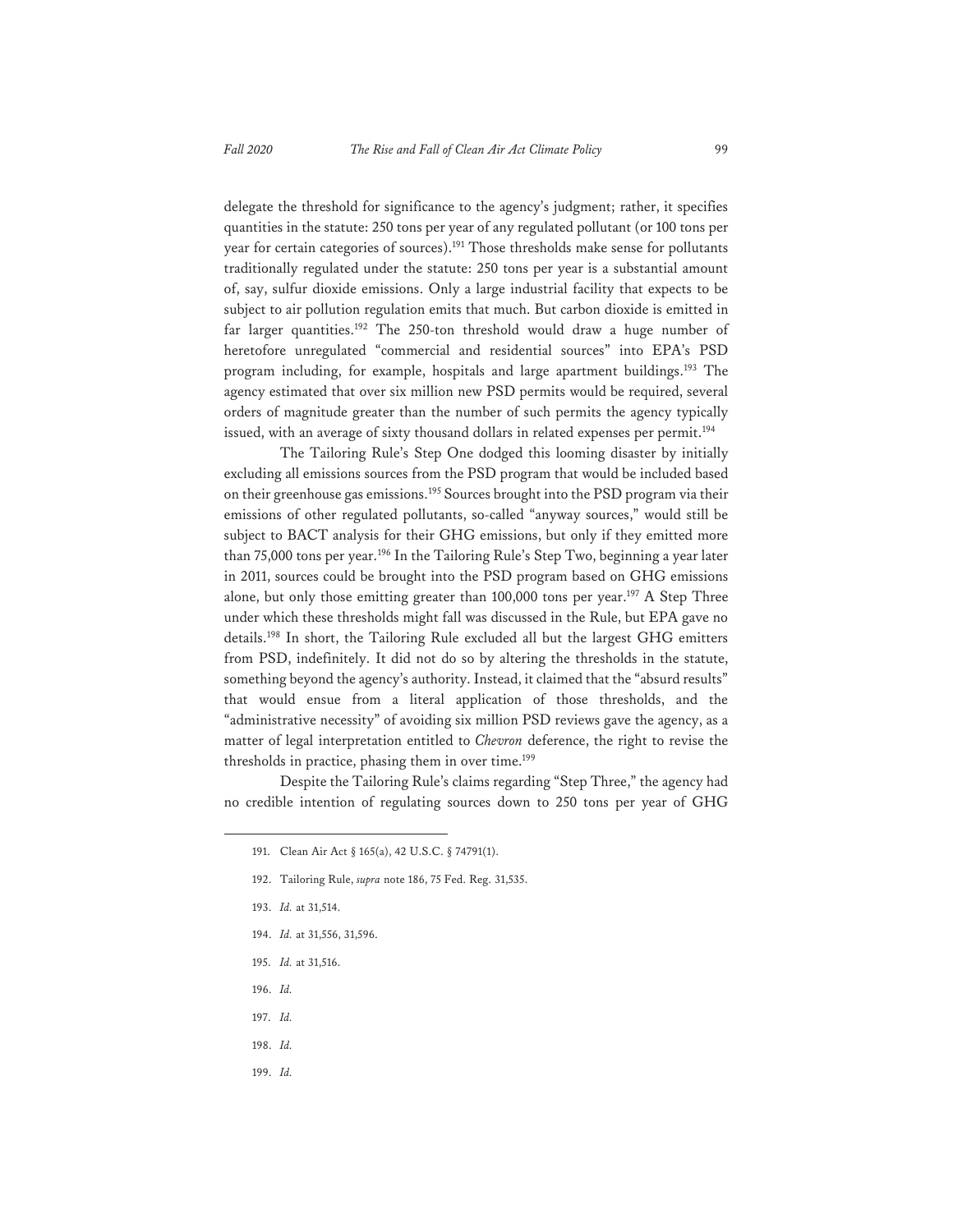emissions in the PSD program. Another way to view the Rule was therefore as a move to buy time and plead to Congress to revise or eliminate the rigid thresholds in the statute. The Tailoring Rule was, in any case, a brazen attempt to evade the plain text of the Clean Air Act—something of which the agency's critics regularly accuse it,<sup>200</sup> though here the effect was to reduce, not increase the agency's regulatory authority. Litigation ensued.

States and industry groups filed a wide range of claims alleging that EPA had acted illegally.<sup>201</sup> Among other assertions, they alleged that the endangerment finding, vehicle standards (the "Tailpipe Rule"), and the Tailoring Rule all exceeded the agency's Clean Air Act authority and that the agency had acted arbitrarily and capriciously.202 The D.C. Circuit panel opinion dismissed the challenges to the endangerment finding and vehicle standards.<sup>203</sup> It then ruled that the agency's interpretation of the PSD triggers in the statute (dating back to the Johnson Memo) was correct: the language "any air pollutant," the court said, "unambiguously means 'any air pollutant regulated under the CAA;'" the court then cited *Massachusetts*' holding that this definition included greenhouse gases.<sup>204</sup> "It is crystal clear," the court concluded, "that PSD permittees must install BACT for greenhouse gases."205

EPA was therefore correct that a serious problem existed that the Tailoring Rule was designed to address. But the D.C. Circuit rejected the plaintiffs' challenge of that rule on the grounds that they lacked standing, because they had suffered no injury the court could redress.206 The Tailoring Rule, after all, operated to *exempt* sources from requirements, not impose them. Granting the plaintiffs' requested relief and throwing out the Tailoring Rule would cause more injury than it remedied.<sup>207</sup> Industry plaintiffs sought *en banc* review, which the D.C. Circuit rejected over the dissent of then-Judge Kavanaugh.<sup>208</sup> Plaintiffs then appealed to the Supreme Court.

It is worth pausing to consider why industry plaintiffs, particularly the large electric utilities that led the case at the Supreme Court level, pressed the issue. The

- 204. *Id.* at 113, 136.
- 205. *Id.* at 137.
- 206. *Id.* at 146.

207. *Id.* ("Indeed, the Timing and Tailoring Rules actually mitigate Petitioners' purported injuries.").

208. Coal. for Responsible Regulation, Inc. v. EPA, Order on Petitions for Rehearing en Banc, 2012 WL 6621785, at \*32 (Dec. 20, 2012).

<sup>200.</sup> *See, e.g.*, *EPA Clean Power Plan Violates Plain Text of Clean Air Act, Murray Energy Tells Court*, BLOOMBERG ENV'T (Dec. 17, 2014), https://news.bloombergenvironment.com/environment-andenergy/epa-clean-power-plan-violates-plain-text-of-clean-air-act-murray-energy-tells-court.

<sup>201.</sup> Coal. for Responsible Regulation v. EPA, 684 F.3d 102, 113 (D.C. Cir. 2012).

<sup>202.</sup> *Id.* at 116.

<sup>203.</sup> *Id.* at 113.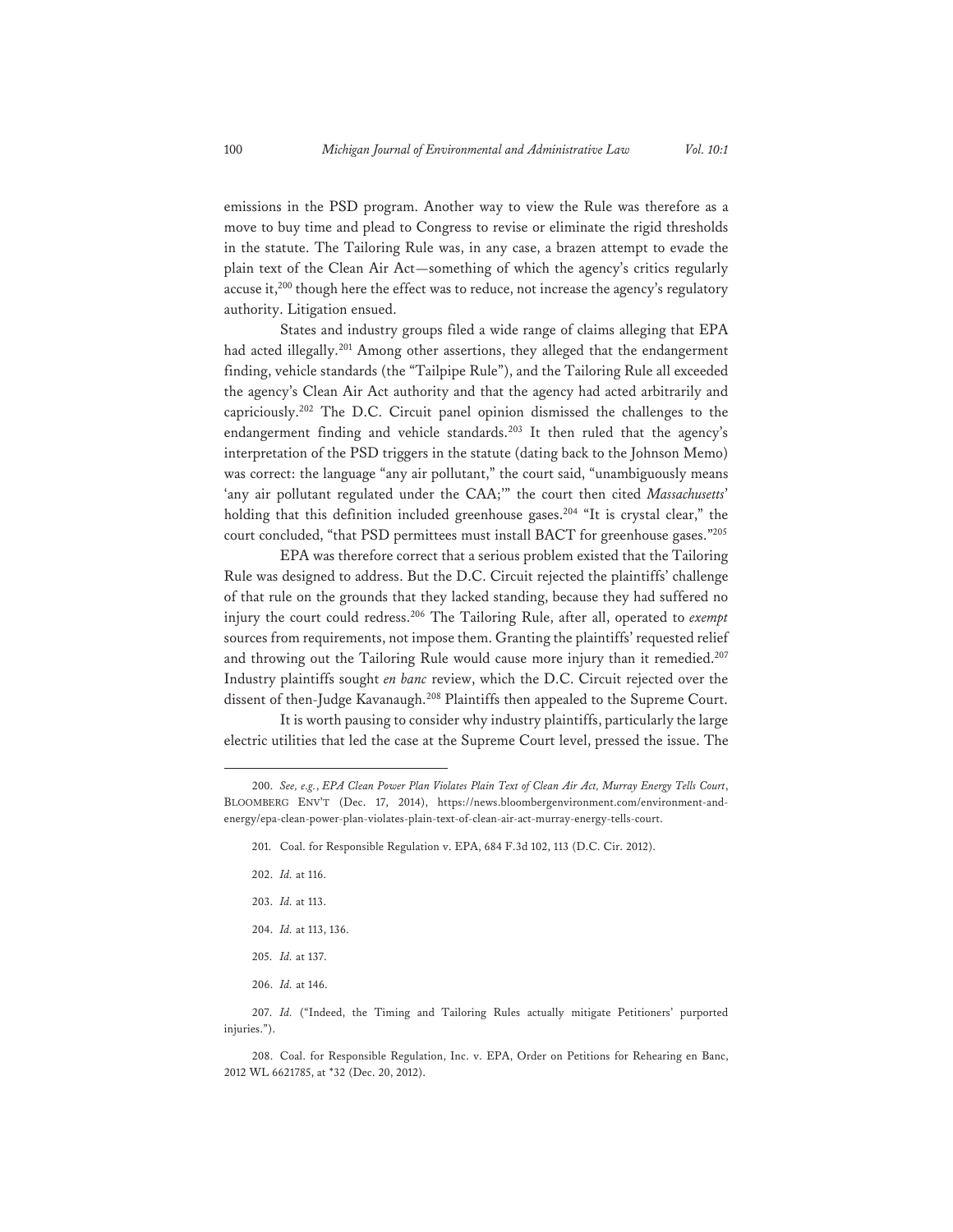large coal and gas power plants they operated were largely unaffected by the Tailoring Rule because they were already subject to PSD permitting due to emissions of other pollutants, and (again) to the extent the Rule did apply, it reduced regulatory burdens. Why pay to fight EPA on this? It is tempting to answer that industry groups reflexively challenge any major EPA rulemaking, but that's not really true. A more nuanced suggestion is that some industry players might have been disadvantaged by the Tailoring Rule insofar as it excused smaller competitors from permitting requirements while imposing them on large facilities.209 But this seems unlikely for large electric power plants, which face little if any competition from smaller emitters, and in any case, this competitive standing argument appears not to have been advanced in briefing. The true reason for the litigation appears to have been to "heighten the contradictions" in EPA's Clean Air Act climate policy.<sup>210</sup> Overturning the Tailoring Rule might have forced the agency to reconsider the wisdom of regulating greenhouse gases from vehicles, lest it be forced to impose unpopular and expensive permitting requirements.<sup>211</sup> It might even have been possible to get a reviewing court to overturn *Massachusetts* if it could be convinced of a fundamental inconsistency in the Clean Air Act as applied to climate. If this was the plaintiffs' goal, it failed in the short run but may prove a success in the long run, fitting for such a bank-shot strategy.

The Supreme Court granted certiorari with respect to only one question whether EPA's regulation of greenhouse gases from vehicles did, as the Johnson Memo first established, trigger PSD permitting requirements.212 EPA and the D.C. Circuit had concluded that it did.213 But if it did not, then the legally suspect

<sup>209.</sup> *See* Nathan Richardson, *Standing and the Tailoring Rule*, RESOURCES (Aug. 28, 2012), https://www.resourcesmag.org/common-resources/standing-and-the-tailoring-rule/.

<sup>210.</sup> *See* Jonathan H. Adler, *En Banc Petitions in D.C. Circuit Greenhouse Gas Litigation*, THE VOLOKH CONSPIRACY (Aug. 28, 2012), http://volokh.com/2012/08/28/en-banc-petitions-in-d-c-circuitgreenhouse-gas-litigation/ (suggesting that "rejecting the 'Tailoring Rule' could force the EPA to consider alternative ways to avoid the 'absurd results' it fears from applying the Act as written to greenhouse gases—alternatives that might well exempt some of the industry petitioners from regulation").

<sup>211.</sup> Of course, EPA could not have withdrawn the vehicle rules and refused to regulate at all; the endangerment finding compels regulation, and even if that were also withdrawn, *Massachusetts* itself requires some finding on greenhouse gases. *Endangerment and Cause or Contribute Findings for Greenhouse Gases under the Section 202(a) of the Clean Air Act*, EPA, https://www.epa.gov/ghgemissions/endangermentand-cause-or-contribute-findings-greenhouse-gases-under-section-202a-clean (last visited July 5, 2020). Nevertheless, the agency could conceivably have halted regulation and pled for Congress to bail them out of the dilemma with changes to the statute. Legislation stripping the agency of authority to regulate greenhouse gases was being considered in Congress at the time. *See* John M. Broder, *House Panel Votes to Strip E.P.A. of Power to Regulate Greenhouse Gases*, N.Y. TIMES, Mar. 10, 2011, https://www.nytimes.com/2011/03/11/science/earth/11climate.html).

<sup>212.</sup> UARG v. EPA, 573 U.S. 302, 314 (2014).

<sup>213.</sup> Tailoring Rule, 75 Fed. Reg. 31,535; Coal. for Responsible Regulation, Inc. v. EPA, 684 F.3d 102, 113 (D.C. Cir. 2012).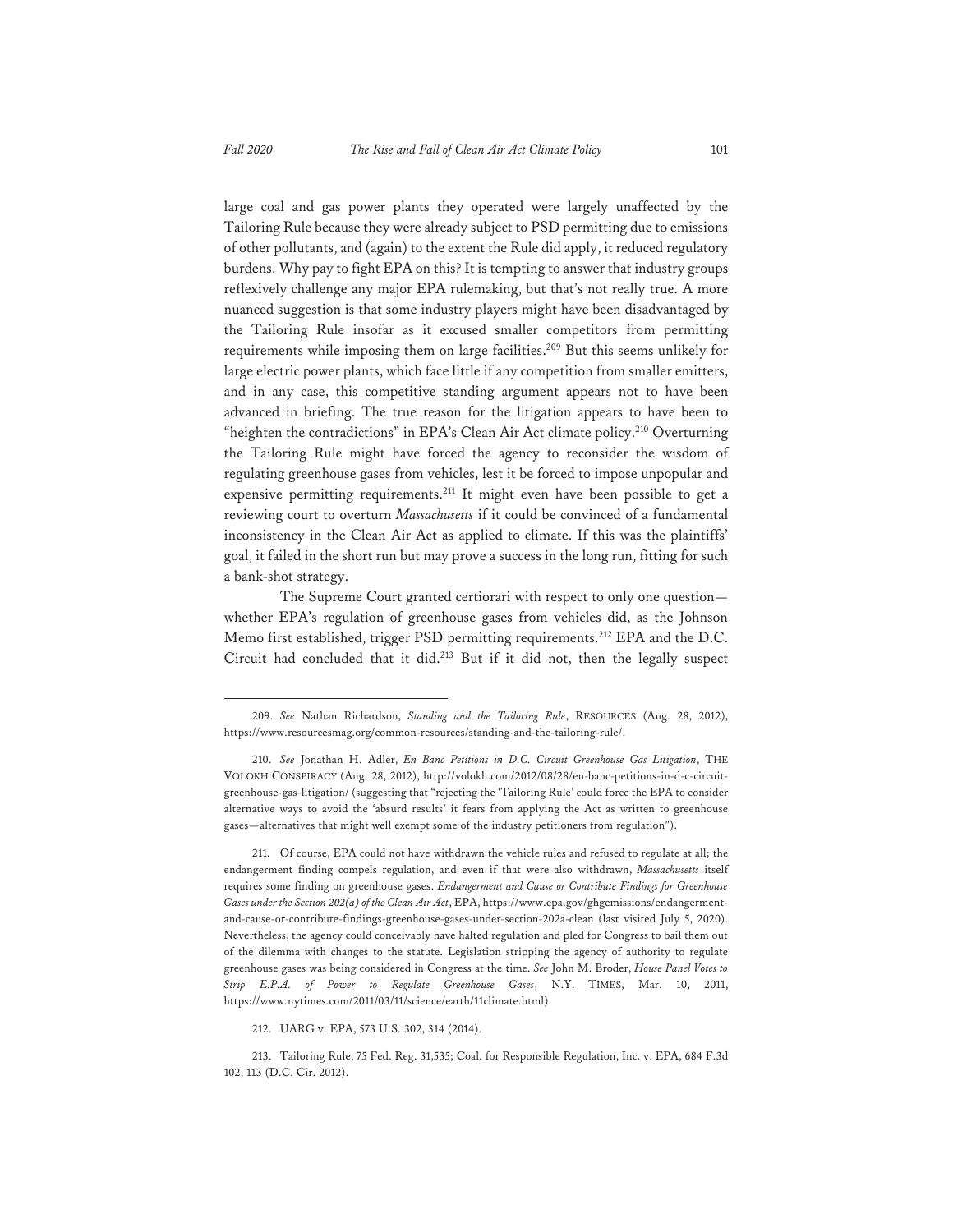Tailoring Rule wasn't necessary. The 2014 result, *Utility Air Regulatory Group v. EPA* ("*UARG"*) was a fractured opinion reaching far beyond the question presented.<sup>214</sup> Formally, EPA lost the case: the Tailoring Rule was struck down.215 *UARG* was a tactical win and a strategic loss for the agency. It was not forced to subject large numbers of sources to PSD permitting,<sup>216</sup> but *UARG* revealed deep skepticism on the Court of the legal foundations of the agency's regulatory climate policy.

The Court's *UARG* opinion is in some respects simple. All nine justices agreed that EPA need not subject small emitters to PSD regulations.<sup>217</sup> I suspect that an agency has never been so pleased with a 9-0 loss at the Supreme Court. But there were major differences among the Justices' reasoning for reaching that result, with at least three separate camps. The Chief Justice's role in adjudicating the dispute between those camps appears to have been pivotal. Explaining why requires some reading between the lines of the three opinions in *UARG* and some speculation about how the Justices came to their positions.

Some of the Justices' positions are crystal-clear. Two of them, Thomas and Alito, would have used *UARG* as a vehicle to overturn *Massachusetts*. In their view, *Massachusetts* was wrongly decided and the PSD over-inclusion problem at issue in *UARG* "further expose[d] the flaws" in it, forcing the agency to "effectively amend" the Clean Air Act via its Tailoring Rule.218 In Justices Thomas and Alito's view, the only options available to EPA were to regulate thousands of small sources or to halt Clean Air Act regulation of greenhouse gases by withdrawing the endangerment finding—exposing the agency to further litigation on the grounds that such a withdrawal is inconsistent with climate science and therefore arbitrary and capricious.219 The Court should have recognized that *Massachusetts* had trapped the agency in this Catch-22. Reversing *Massachusetts* would have at least given the agency another option—withdrawal of the endangerment finding on the grounds that greenhouse gas regulation is inconsistent with the regulatory design of the statute, one of the Bush EPA's justifications for not regulating that the *Massachusetts* court had rejected as extra-statutory.<sup>220</sup>

- 216. *See id.* at 315; *infra* Part II.D.
- 217. *See UARG*, 573 U.S. at 315.
- 218. *Id.* at 344 (Alito, J., dissenting).
- 219. *See id.* at 343-50.

220. Massachusetts v. EPA, 549 U.S. 497, 512-13, 533-34 (2007). A more radical rejection of *Massachusetts* is also possible. Instead of ruling that regulating GHGs under the Clean Air Act (or not) was within EPA's discretion (the Bush EPA's position), it could have ruled that GHG regulation is legally impermissible regardless of the agency's view. More precisely, the Court could have determined that the text and context of the Clean Air Act foreclose any interpretation that would allow GHG regulation, despite deference under *Chevron*. Chevron U.S.A. Inc. v. Nat. Res. Def. Council, Inc*.*, 467 U.S. 837

<sup>214.</sup> *See UARG*, 573 U.S. at 334.

<sup>215.</sup> *Id.* at 332–33.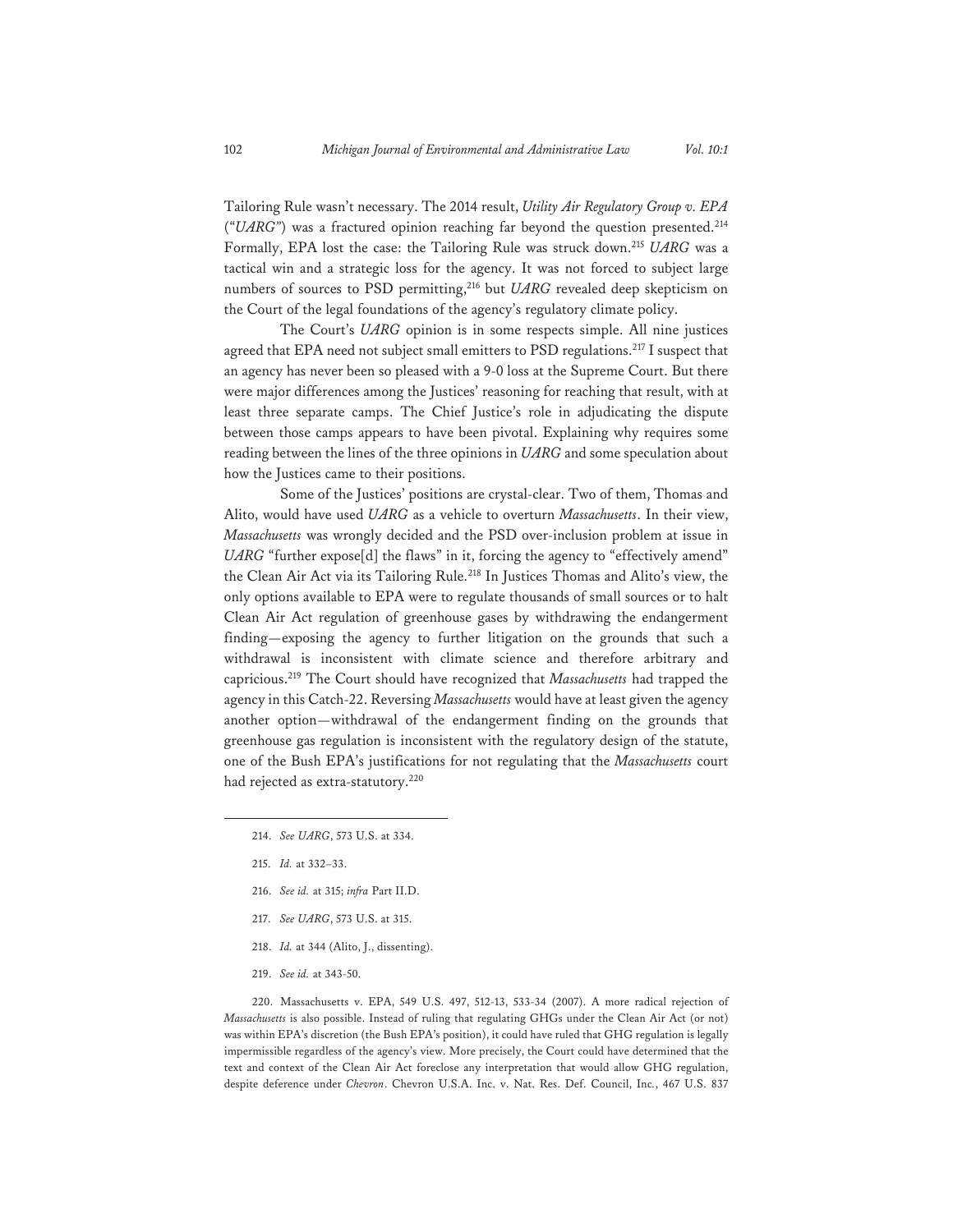Justice Scalia and the Chief Justice likely found Thomas and Alito's view tempting, given their dissent in *Massachusetts*. It would have been easy to conclude that the low tonnage limits in the PSD program and resulting Tailoring Rule were an illustration of the "regulatory train wreck" or "glorious mess" of Clean Air Act climate regulation commentators predicted in the wake of *Massachusetts*. 221 Such problems might have provided sufficient basis for overturning *Massachusetts* despite *stare decisis*. 222

Even if so tempted, however, Scalia and Roberts realized that joining Alito and Thomas' dissent would have been insufficient to make that dissent a majority opinion. Whatever their reservations about the impracticality of the PSD program for greenhouse gases (about which more below), none of the four liberal-leaning Justices were ever likely to sign on to overturning *Massachusetts*. Nor was Justice Kennedy, the apparent swing vote in *Massachusetts*, likely to change his mind and reject that holding.

What, then, were the Chief Justice and Justice Scalia to do? Well, if you can't beat them (the four liberal justices plus Kennedy), join 'em. For any Justice, joining a majority at least gives you a chance to shape the opinion that emerges. But if you're the Chief Justice, it gives you an even greater power—you can assign the opinion to yourself, or any other Justice you like, so long as the opinion is able to keep a majority. The Chief Justice doesn't just get *a* voice, he gets to be *the* voice (or delegate it). Of course, Roberts could not just "join" the liberal justices and Kennedy, and write an opinion overturning *Massachusetts* that they wouldn't accept. But he also did not need to convince five Justices to join an opinion—just one, presumably Justice Kennedy. The *coup de grace* was assigning the opinion Justice Scalia, author of the dissent in *Massachusetts*.

<sup>(1984).</sup> Such a holding would have resolved the agency's Catch-22 in *UARG* by forcing withdrawal of the endangerment finding. In short, Alito and Thomas' dissent does not say whether they would *overrule Massachusetts* or *reverse* it. *See UARG*, 573 U.S. 344 (Alito, J. dissenting). Justice Scalia's dissent in *Massachusetts*, joined by both Alito and Thomas, relies heavily on *Chevron* deference, so it appears unlikely (though not certain) that a radical reversal was on the cards. *See Massachusetts*, 549 U.S. at 558 (Scalia, J., dissenting).

<sup>221.</sup> *See* Darren Samuelsohn, *Pronouncements of 'Glorious Mess' at EPA Spark Fight*, E&E NEWS (Apr. 23, 2008), https://www.eenews.net/stories/63711/print (reporting statement by President Bush that *Massachusetts* "would make the federal government act like a local planning and zoning board, and have crippling effects on our entire economy," by White House officials that a government loss in the case would lead to a "regulatory train wreck," and another statement by Congressman John Dingell (D-MI) that EPA regulation of climate would be a "glorious mess").

<sup>222.</sup> The Chief Justice and Justice Scalia had signaled acceptance of *Massachusetts* as settled law by signing on to Justice Ginsburg's majority opinion in 2011's *American Electric Power Co. v. Connecticut*, in which the Court found that suits under the federal common law of nuisance over climate harms were displaced by the Clean Air Act. *See* American Electric Power Co. v. Connecticut, 564 U.S. 410, 423 (2011). Justices Alito and Thomas also joined that majority, but in a brief concurrence signaled their continuing rejection of *Massachusetts*. *See id.* at 430 (Alito, J., dissenting).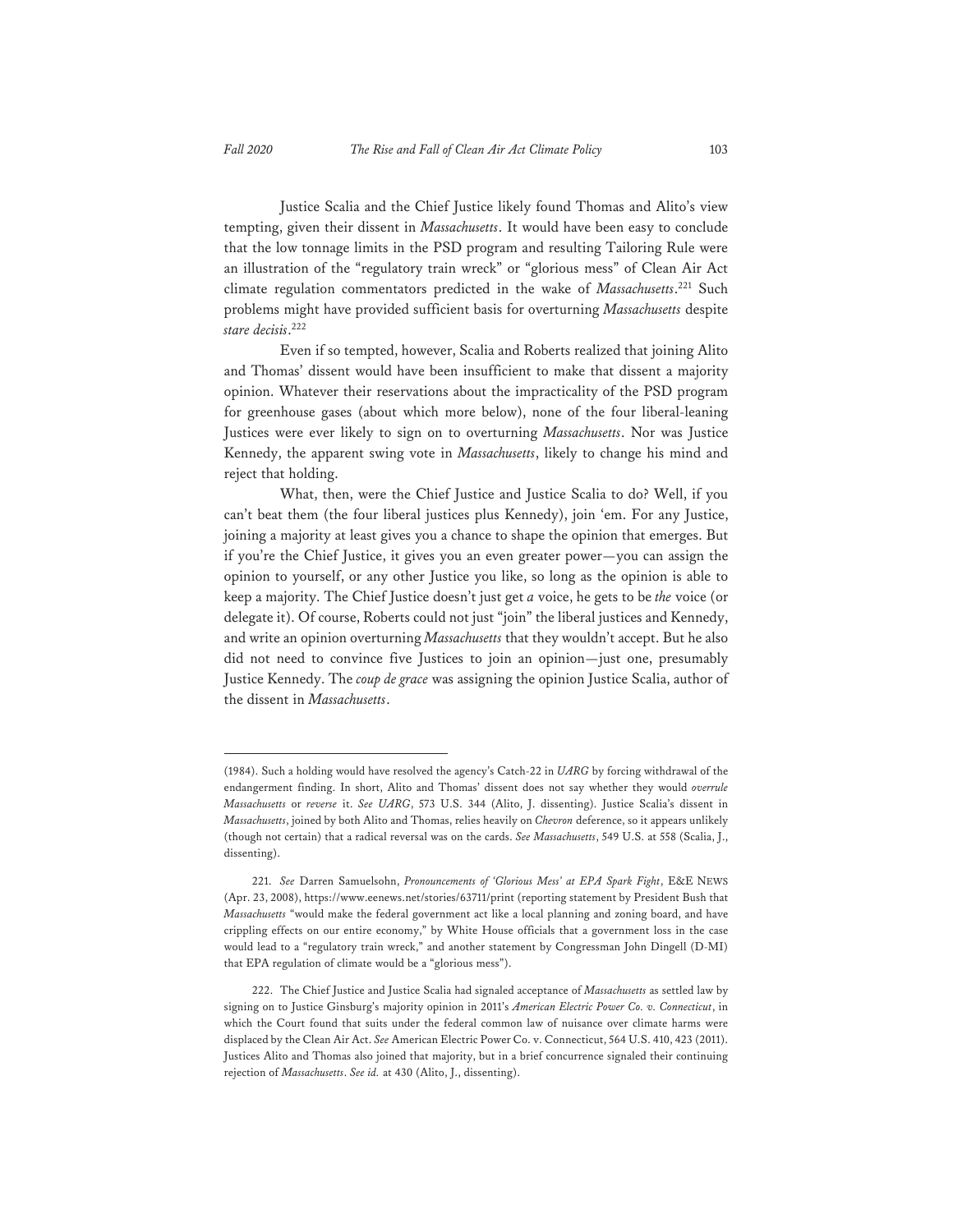Scalia's majority opinion in *UARG* is fractured, in the sense that different parts were joined by different groups of Justices. Only Scalia himself, Roberts, and Kennedy signed on to the entire opinion.<sup>223</sup> All nine Justices signed on to introductory and background material in Sections I and II of the opinion. All nine also rejected EPA's Tailoring Rule as an improper rewriting of the statute, though the four liberal Justices only did so implicitly.224 This meant that, as a formal matter, the agency lost the case.

But seven Justices agreed in Part II-B-2 of the opinion that the agency should get what it wanted all along: the ability to include greenhouse gas emissions from large sources in the PSD permitting process to which they were already subject, without including thousands of small sources.<sup>225</sup> The "best available control technology" that such large "anyway sources" were required to install to pass PSD review could include greenhouse gas controls, the Court ruled.<sup>226</sup> This was the pragmatic solution to the Catch-22 that a rejection of the Tailoring Rule would have otherwise subjected the agency to, and was likely necessary for Justice Kennedy to sign on to the opinion. Justices Alito and Thomas refused to accept inclusion of "anyway" sources because, as noted above, they rejected the entire premise of greenhouse gas regulation under the Clean Air Act.227 But the four liberal Justices were willing to sign on to this part of the opinion with Kennedy, Roberts, and Scalia.

Up to this point, I've described an opinion quite similar to what Kennedy and the liberal Justices would likely have written had Roberts and Scalia simply joined Thomas and Alito in dissent. But the remainder of Scalia's *UARG* opinion differs sharply from the reasoning the liberal Justices would have preferred (as their dissent indicates). Moreover, it does so in a way that undermines *Massachusetts*. Despite losing those four votes, Scalia's statutory analysis in Section II-A of his opinion still commanded a majority of the Court because Alito and Thomas joined it.<sup>228</sup> That they did so is perhaps all the evidence needed to show that this part of the opinion does violence to *Massachusetts*, but it is still useful to explain how.

Scalia's opinion ruled that EPA under both Bush and Obama had misinterpreted the Clean Air Act. Recall that the agency, in the Johnson Memo and again in the Tailoring Rule, had concluded that the statute's requirement of PSD

227. *Id.* at 344 (Alito, J., dissenting).

228. *Id.* at 304. This makes the two other opinions partial concurrences and partial dissents.

<sup>223.</sup> *See* UARG v. EPA, 573 U.S. 302 (2014).

<sup>224.</sup> *See id.* at 325–26, 338-39 (Breyer, J., concurring) (providing alternative reading of the statute under which the Tailoring Rule's rejection of the numerical thresholds in the statute is unnecessary; no such alternative reading would be necessary if the Tailoring Rule were acceptable).

<sup>225.</sup> *See id.* at 331.

<sup>226.</sup> *Id.* Because motor-vehicle carbon emissions were being regulated, greenhouse gases were a "'pollutant subject to regulation under this chapter (i.e., the entire Act)" and thus included within the scope of BACT.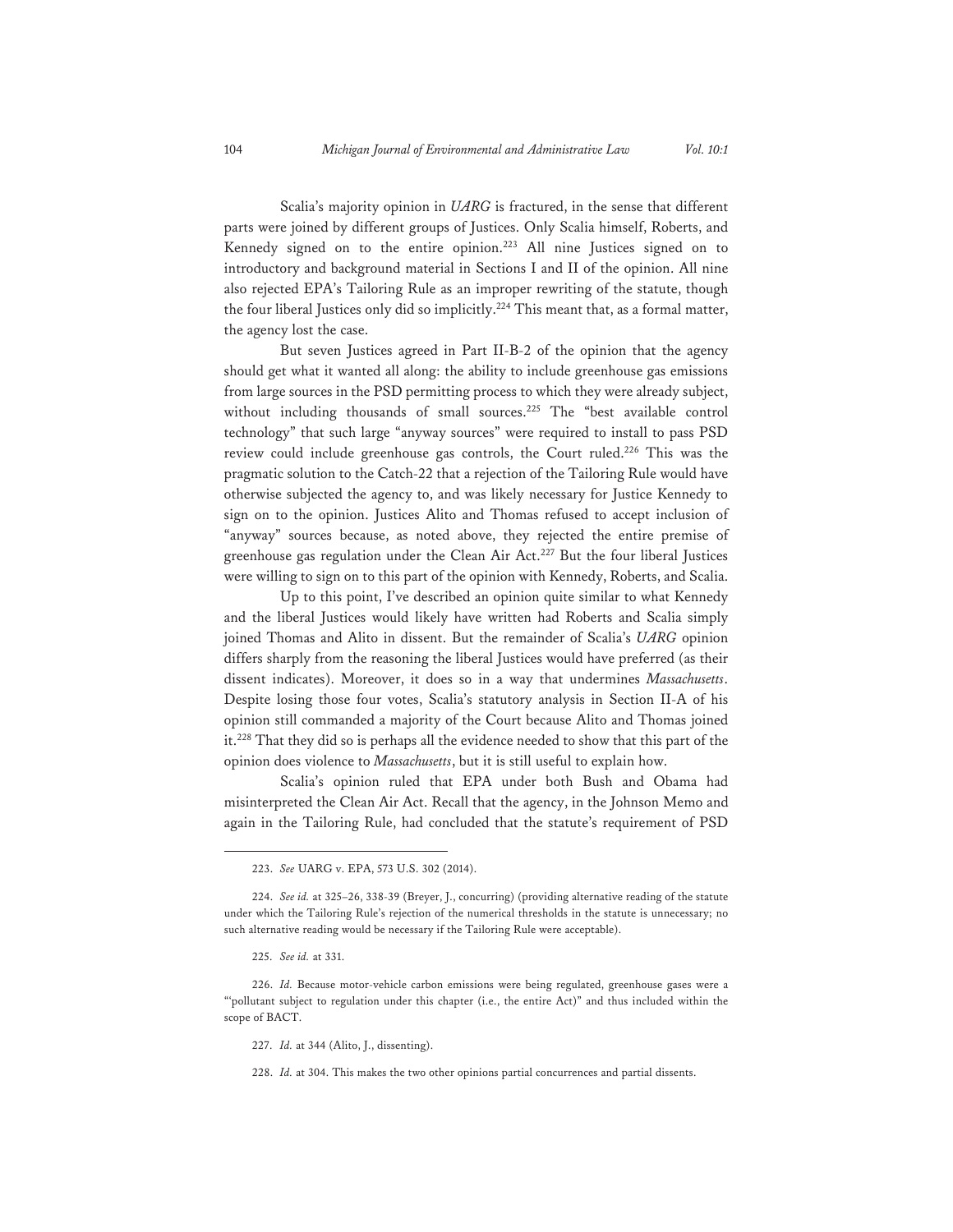permitting for major emitters of "any air pollutant" included emitters of greenhouse gases; *Massachusetts* had resolved that question (it seemed), and the statute therefore "compelled" such a reading.229 Scalia rejected this reading of *Massachusetts*, ruling instead that greenhouse gases might be "air pollutants" in one part of the statute but not another.<sup>230</sup> Context—specifically, the universally acknowledged "absurd results" of regulating small greenhouse gas emitters under PSD—was, in Scalia's view, sufficient to overcome the standard assumption that "identical words used in different parts of the same act are intended [by Congress] to have the same meaning."231 In defense of this interpretation, Scalia pointed to multiple instances of EPA adopting a narrower reading of "any air pollutant" language in the statute in other regulatory contexts.<sup>232</sup>

Scalia's opinion found that a varying scope of definition was not only a permissible reading but one compelled by the statute. Thus, the agency's reading was entitled to no deference under *Chevron*. 233 This likely came as some surprise to agency lawyers: they had argued their interpretation of the statute was the only reasonable one, only to have the Court rule that, in fact, only the opposite interpretation was correct.<sup>234</sup> There is some irony here—Scalia indicated in his dissent in *Massachusetts* that he would have ruled in favor of the Bush EPA's interpretation largely on grounds of deference under *Chevron*, 235 the same deference he denied the Obama EPA in *UARG* regarding identical language elsewhere in the statute.<sup>236</sup>

Interpreting "any air pollutant" to exclude greenhouse gases in the PSD context got the agency out of having to regulate small emitters and, combined with the opinion's aforementioned blessing of greenhouse gas BACT for "anyway" sources, gave the agency what it ultimately wanted. But *UARG* was nevertheless a blow to *Massachusetts* specifically and to the agency's ambitions for climate regulation

- 229. *Id.* at 315.
- 230. *Id.* at 319.
- 231. *Id.* at 319–20.
- 232. *Id.* at 316–18.
- 233. *Id.* at 320–25.

234. This state of disagreement prompts a meta-inquiry on *Chevron*. If the agency and the Court view opposite readings of statutory language as unambiguous, isn't that compelling evidence that the statute is (in fact) ambiguous, and therefore that the agency interpretation is entitled to *Chevron* deference? No, as it turns out: if the Court rules that the statute is unambiguous (or that the agency's interpretation is outside whatever zone of ambiguity exists), the agency's reading is irrelevant. *See* Chevron U.S.A. Inc. v. Nat. Res. Def. Council, Inc., 467 U.S. 837, 842-43 (1984) ("[i]f the intent of Congress is clear, that is the end of the matter"). However much interpretive authority *Chevron* allocates from courts to agencies, *UARG* illustrates that courts retain the final say on matters of statutory interpretation.

235. Massachusetts v. EPA, 549 U.S. 497, 551–53 (2007) (Scalia, J., dissenting).

236. UARG v. EPA, 573 U.S. 302, 319 (2014).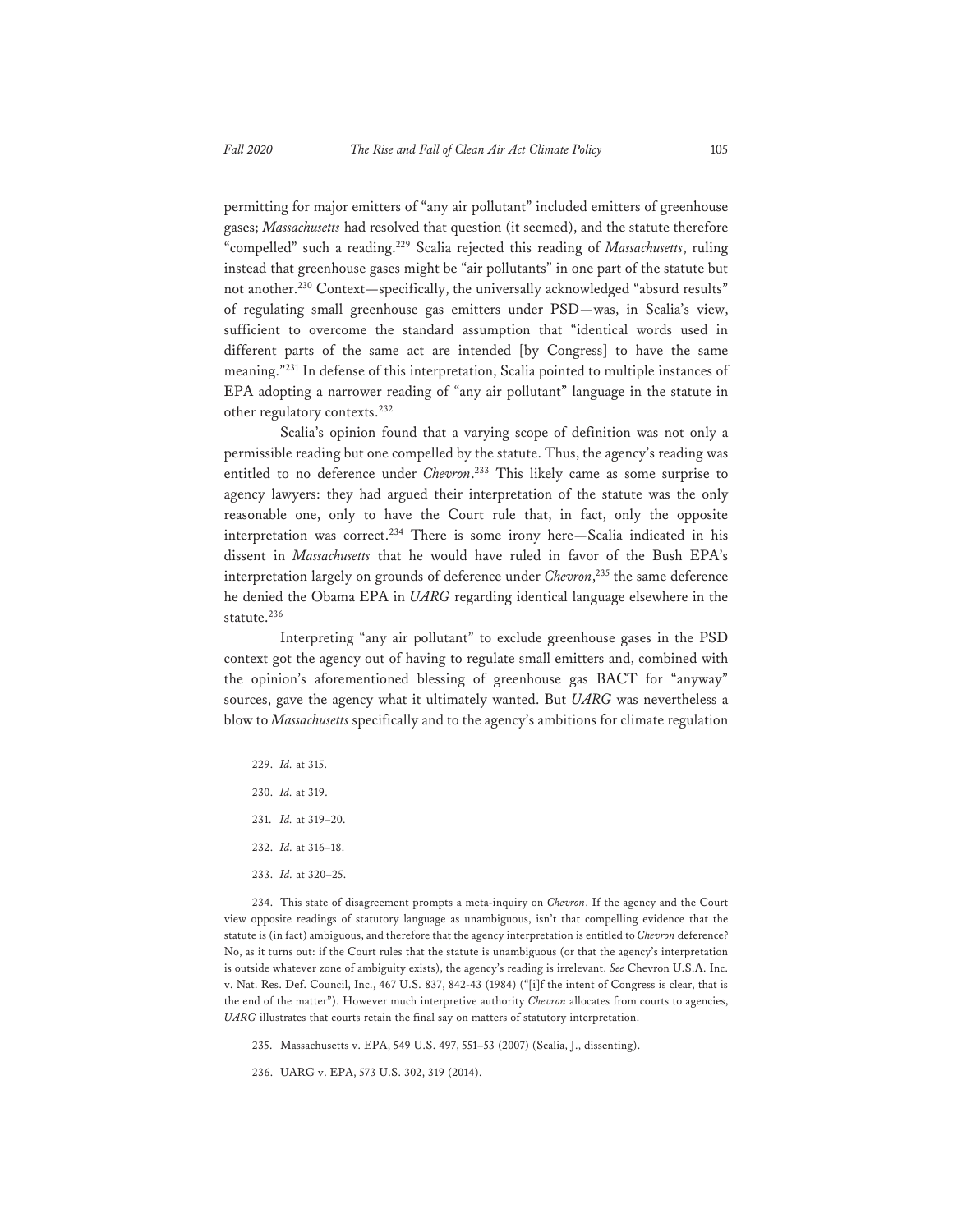under the Clean Air Act generally. Justice Scalia was clear about this in the majority opinion:

> *Massachusetts* does not strip EPA of authority to exclude greenhouse gases from the class of regulable air pollutants under other parts of the Act where their inclusion would be inconsistent with the statutory scheme. The Act-wide definition to which the Court gave a "sweeping" and "capacious" interpretation [] is not a command to regulate, but a description of the universe of substances EPA may consider regulating under the Act's operative provisions.237

After *UARG, Massachusetts*, in short, was far less definitive than it claimed to be.

The four liberal Justices recognized the attack on *Massachusetts* and refused to join the statutory interpretation portion of Scalia's *UARG* opinion. Instead, they offered an alternative interpretive approach in their dissent that would have left *Massachusetts* intact. They argued that the scope of PSD regulation in the statute could be flexibly read with respect to the sources included, rather than the pollutants. "Given the purposes of the PSD program and the Act as a whole," Justice Breyer wrote, "finding flexibility in 'any source' is far more sensible than the Court's route of finding it in 'any air pollutant.'"238 In short, the problem with PSD regulation of greenhouse gas emitters wasn't that the pollutants were somehow incompatible with the permitting program, but that most of the sources were too small for Congress to have intended them to be included—as evidenced by the majority of Justices' willingness to allow PSD regulation of "anyway" sources.<sup>239</sup> Scalia's insistence on finding interpretive flexibility in "any air pollutant," Breyer noted, "drains the Act of its flexibility and chips away at our decision in *Massachusetts.*"240

The cuts to *Massachusetts* were deep, deep enough to convince that decision's longstanding critics (Alito and Thomas) to join. The *Massachusetts* Court had at least seemed to rule that "any air pollutant" included greenhouse gases, anywhere in the statute and that alternative interpretations were foreclosed, beyond agency deference.<sup>241</sup> After UARG, this single interpretation was discarded and replaced with three potential interpretations. "Any air pollutant," in different

<sup>237.</sup> *Id.*

<sup>238</sup>*. Id.* at 337–39.

<sup>239</sup>*. Id.* at 336 ("[t]o apply the programs at issue here to [small] sources would be extremely expensive and burdensome, counterproductive, and perhaps impossible; it would also contravene Congress's intent that the programs' coverage be limited to those large sources whose emissions are substantial enough to justify the regulatory burdens.").

<sup>240.</sup> *Id.* at 341–43.

<sup>241.</sup> Massachusetts v. EPA, 549 U.S. 497, 528–30 (2007).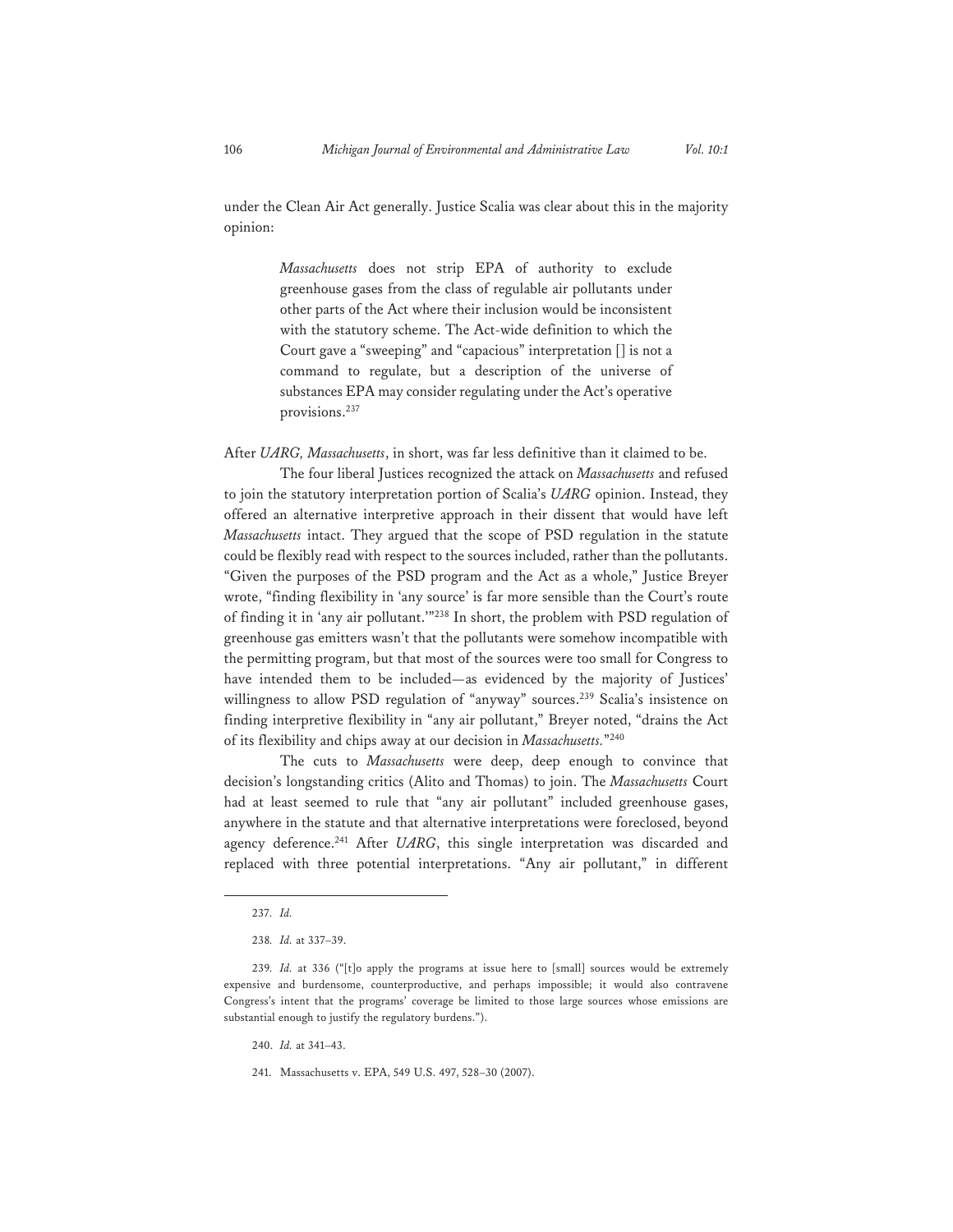statutory contexts, might (1) unambiguously include greenhouse gases, might (2) unambiguously exclude them, or might (3) be legally ambiguous regarding inclusion and therefore be committed to agency discretion (which, of course, might change with administrations). *UARG* put the scope of pollutants in the PSD program in the second category (unambiguously excluded). Because *Massachusetts* was not overruled, the scope of the Section 202 motor vehicle provisions of the statute remained in the first category (unambiguously included). But the scope of every other provision of the statue was left indeterminate—it might be in any of the three categories. And because the availability of different interpretations of "any air pollutant" was crucial to the outcome in *UARG*, it could not be dismissed as mere dicta. In this sense, *UARG* did more than "chip away" at *Massachusetts*; it limited the case to its facts: the single provision of the Clean Air Act at issue. If that was Chief Justice Roberts' intention, his maneuvering was a masterful exercise of his position's powers.

In so eroding *Massachusetts*, *UARG* threatened the viability and stability of Clean Air Act climate policy in two distinct ways. First, it opened all subsequent climate regulatory programs under any CAA provision other than Section 202 or the PSD program to the legal uncertainty that *Massachusetts* previously appeared to resolve.242 Second, it opened Clean Air Act climate policy to easier rollback or reversal by a subsequent, less-ambitious administration. Where the inclusion of greenhouse gases within the scope of any Clean Air Act provision is ambiguous (either because a court has not ruled or because a court has ruled it ambiguous), *UARG* granted the agency discretion to make that determination, including the inherent discretion to reverse an earlier determination.<sup>243</sup> Should future EPA leadership want to avoid climate regulation in any part of the statute other than Section 202, only litigation can force the agency's hand. After *UARG*, *Massachusetts* now must be relitigated for each provision of the Clean Air Act before a Court that seems substantially more skeptical of climate regulation.

This erosion of regulatory certainty was not limited to relatively minor programs like greenhouse-gas PSD (so low-priority that EPA was actively avoiding regulation).244 The new-vehicle emissions rules put in place by EPA up to this point only covered a small portion of U.S. emissions.245 For Clean Air Act regulation to draw down U.S. emissions required substantial additional rules, in particular those for new and existing power plants that the agency had promised in the 2010 settlement agreement. *UARG* created substantial new legal uncertainty for the agency's entire climate regulatory agenda. Each regulatory program was now a separate battleground, and *Massachusetts* ceased to be the comprehensive victory it had appeared to be.

<sup>242.</sup> *See* Jody Freeman, *Why I Worry About UARG*, 39 HARV. ENV'T L. REV. 9, 10 (2015).

<sup>243.</sup> *See, e.g.*, FCC v. Fox Television Stations, Inc., 556 U.S. 502 (2009).

<sup>244.</sup> *See generally* Tailoring Rule, 75 Fed. Reg. 31,535.

<sup>245.</sup> *See* discussion *supra* Section II.B.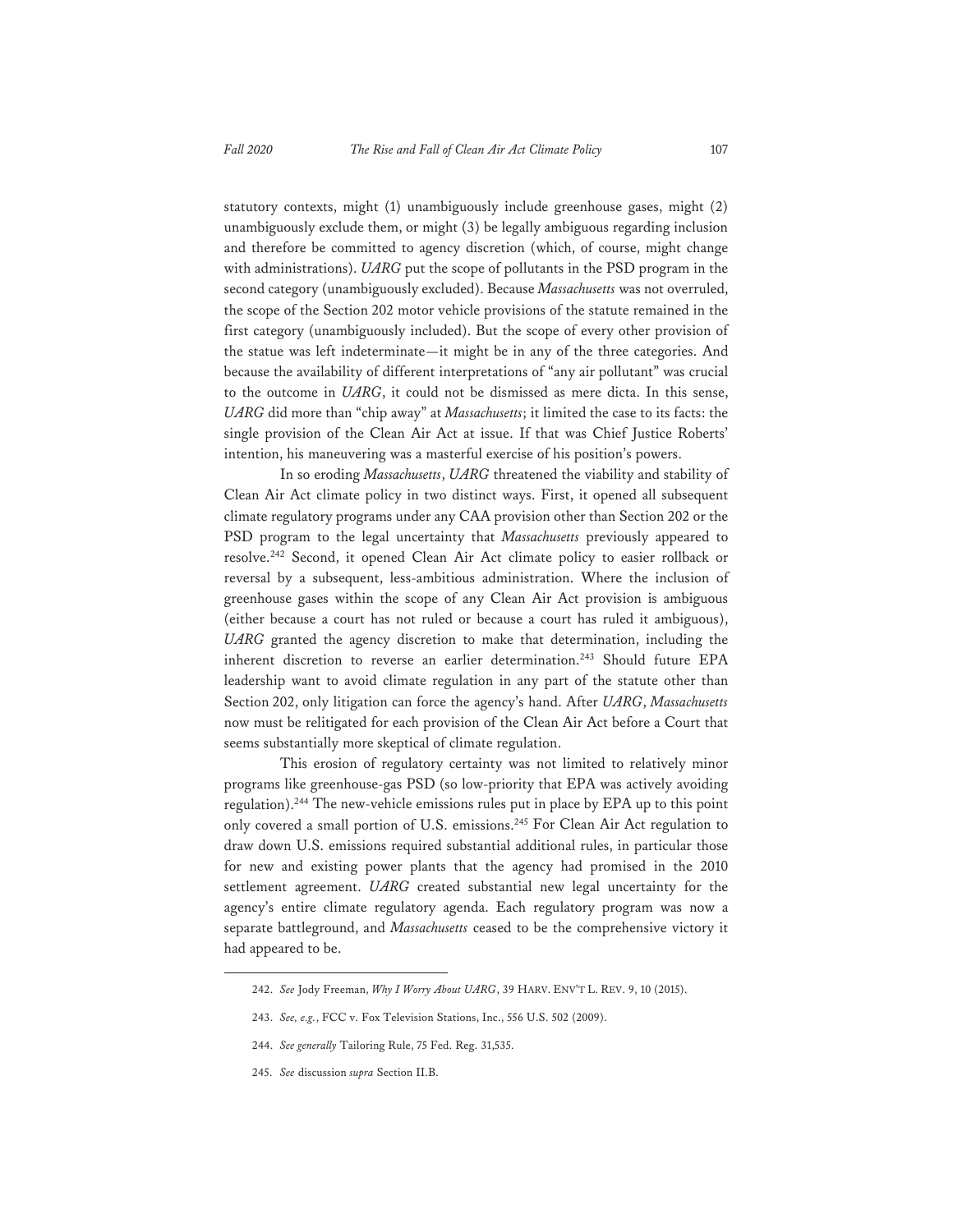For the most part, contemporaneous public reaction to *UARG* was muted, treating it as a modest victory for the agency but likely not one with major long-term implications.246 But some analyses recognized the implicit attack on *Massachusetts*. 247 In an essay written after the decision, Jody Freeman noted that "[w]hile the shortterm outcome was favorable to EPA, *UARG* struck me as a decision laced with the legal equivalent of improvised explosive devices."248 It also, she continued, "invites more legal challenges should EPA choose to take further action on GHGs under other Clean Air Act programs."249

Nor did *UARG*'s chilling effect on Clean Air Act climate regulation end with undercutting *Massachusetts*, Freeman observed. It evidenced a deep skepticism by much of the Court toward such regulation, including warnings to the agency against (in Scalia's view) overstepping its regulatory authority.250 Justice Scalia's opinion fired a shot across the bow of EPA's regulatory ambition and imposed what amounts to a "clear statement" rule on further inclusion of greenhouse gases within the scope of Clean Air Act programs:

> EPA's interpretation is also unreasonable because it would bring about an enormous and transformative expansion in EPA's regulatory authority without clear congressional authorization. When an agency claims to discover in a long-extant statute an unheralded power to regulate ''a significant portion of the American economy,'' *Brown & Williamson*, 529 U.S., at 159, 120 S.Ct. 1291, we typically greet its announcement with a measure of skepticism. We expect Congress to speak clearly if it wishes to assign to an agency decisions of vast ''economic and political significance."251

To the extent this position is followed in future cases, it is both a direct and indirect threat to climate regulation. Indirectly, it shows that the conservative Justices are skeptical of the agency's climate regulatory agenda, viewing any extension beyond

- 249. *Id.* at 10.
- 250. *Id.*
- 251. UARG v. EPA, 573 U.S. 302, 324 (2014).

<sup>246</sup>*. See, e.g.*, Robert Barnes, *Supreme Court: EPA Can Regulate Greenhouse Gas Emissions, with Some Limits*, WASHINGTON POST (June 23, 2014), https://www.washingtonpost.com/politics/supreme-courtlimits-epas-ability-to-regulate-greenhouse-gas-emissions/2014/06/23/c56fc194-f1b1-11e3-914c-1fbd0614e2d4\_story.html.

<sup>247.</sup> *See, e.g.*, Paul Beard and Daniel Cheung, Federalist Society, Utility Air Regulatory Group v. EPA*: A Foreshadowing of Things to Come?* 13 ENGAGE 31 (Oct. 13, 2015), https://fedsoc.org/commentary/ publications/utility-air-regulatory-group-v-epa-a-foreshadowing-of-things-to-come.

<sup>248.</sup> *See* Freeman, *supra* note 242, at 9-10.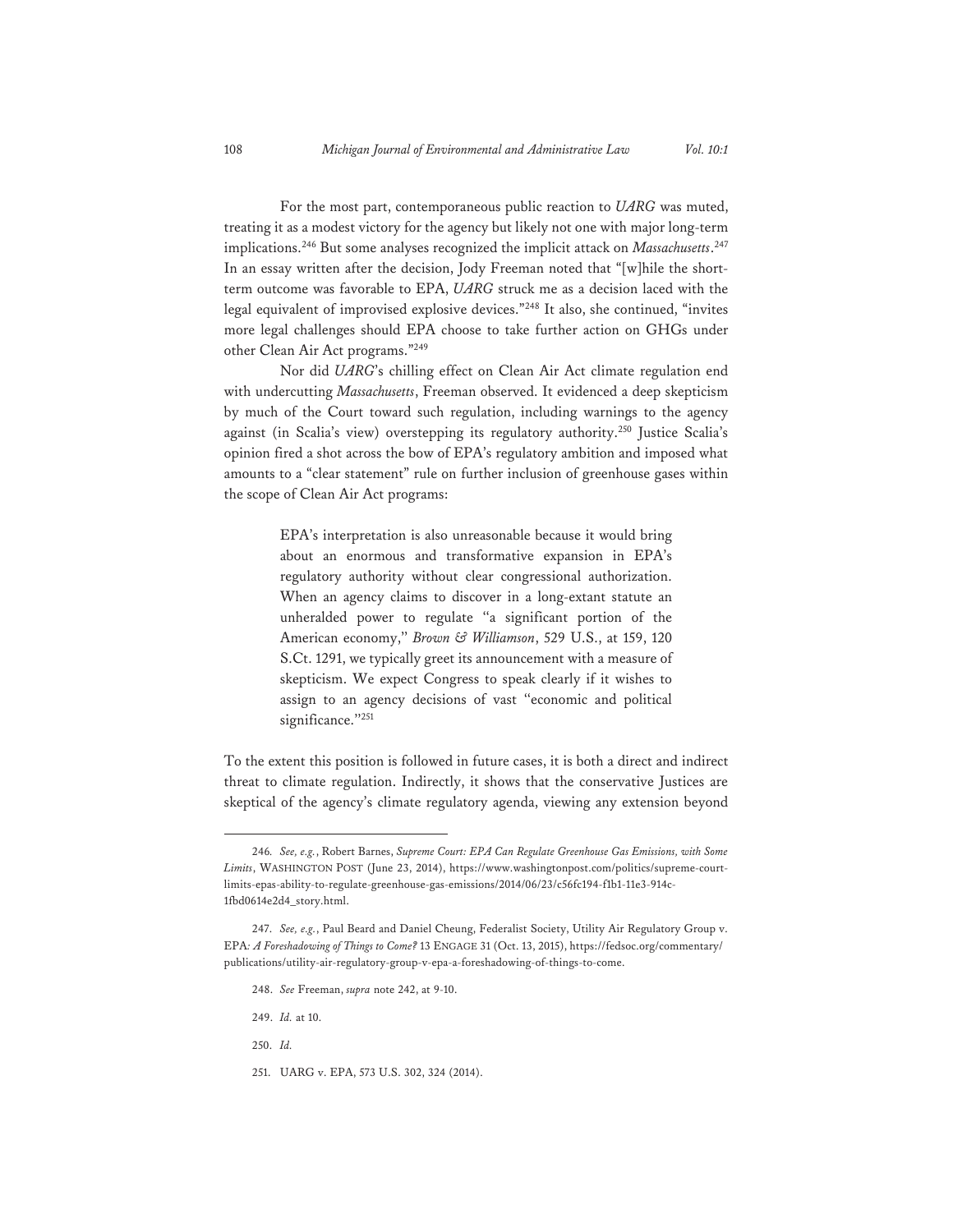motor vehicle rules as suspect. More broadly, it connects the legal battles over whether particular provisions in the Clean Air Act can be interpreted to apply to greenhouse gases to wider battles over deference to agency interpretations of law and the size and power of the administrative state.252 *UARG*, like *Massachusetts* before it, is not just a climate case (or even just an environmental case), but an administrative law case too.

Directly, it raises the bar for showing that a provision of the Clean Air Act includes greenhouse gases within its scope—i.e., that it is within the first (unambiguously included) or even third (ambiguous) category described above. *UARG* suggests that implementation challenges with Clean Air Act climate programs can be resolved in favor of simply excluding greenhouse gases from the scope of the program, regardless of the agency's reading of the statute. Because the statute never mentions greenhouse gases explicitly, the "clear statement" rule will always be difficult or impossible to satisfy. After reading this part of Scalia's opinion, one wonders how *Massachusetts* survives. The Bush EPA had cited the same language from *FDA v. Brown & Williamson* that Scalia cites in *UARG* for his clear statement rule, only to have the Court reject that reading in *Massachusetts*. 253 Resurrected, it threatens to become an insurmountable barrier to expansion of greenhouse gas regulation beyond Section 202 of the statute.

Despite *UARG*'s warning, the Obama EPA moved ahead with broader climate regulation under the Clean Air Act, fulfilling its promise in the 2010 settlement agreement to regulate emissions from fossil fuel electric power plants.<sup>254</sup> The ultimate failure of that effort is a direct result of the constraints on climate policy first articulated in *UARG*. *UARG* does not get the attention it deserves because it is in many ways such a strange case, with a fractured opinion and a defendant that seemed to want to lose. But however narrow it appears to be, it hung a sword of Damocles over every subsequent Clean Air Act climate rulemaking.

### *E. The Clean Power Plan (2014-2016)*

The Obama EPA's climate ambitions were never limited to road vehicles recall the President's "another way to skin the cat" response to the failure of economy-wide cap-and-trade legislation. Indeed the agency had committed in the 2010 settlement agreements to pursue carbon emissions limits for refineries and for fossil-fuel fired power plants.255 Power plants were at the time the largest source of

255. *See* citations *supra* note 185.

<sup>252.</sup> *See* Freeman, *supra* note 242, at 10-13. The reference to *Brown & Williamson* in the majority opinion is similarly telling.

<sup>253.</sup> *See* Massachusetts v. EPA, 549 U.S. 497, 530-31 (2007).

<sup>254.</sup> *See* discussion *infra* Section II.E.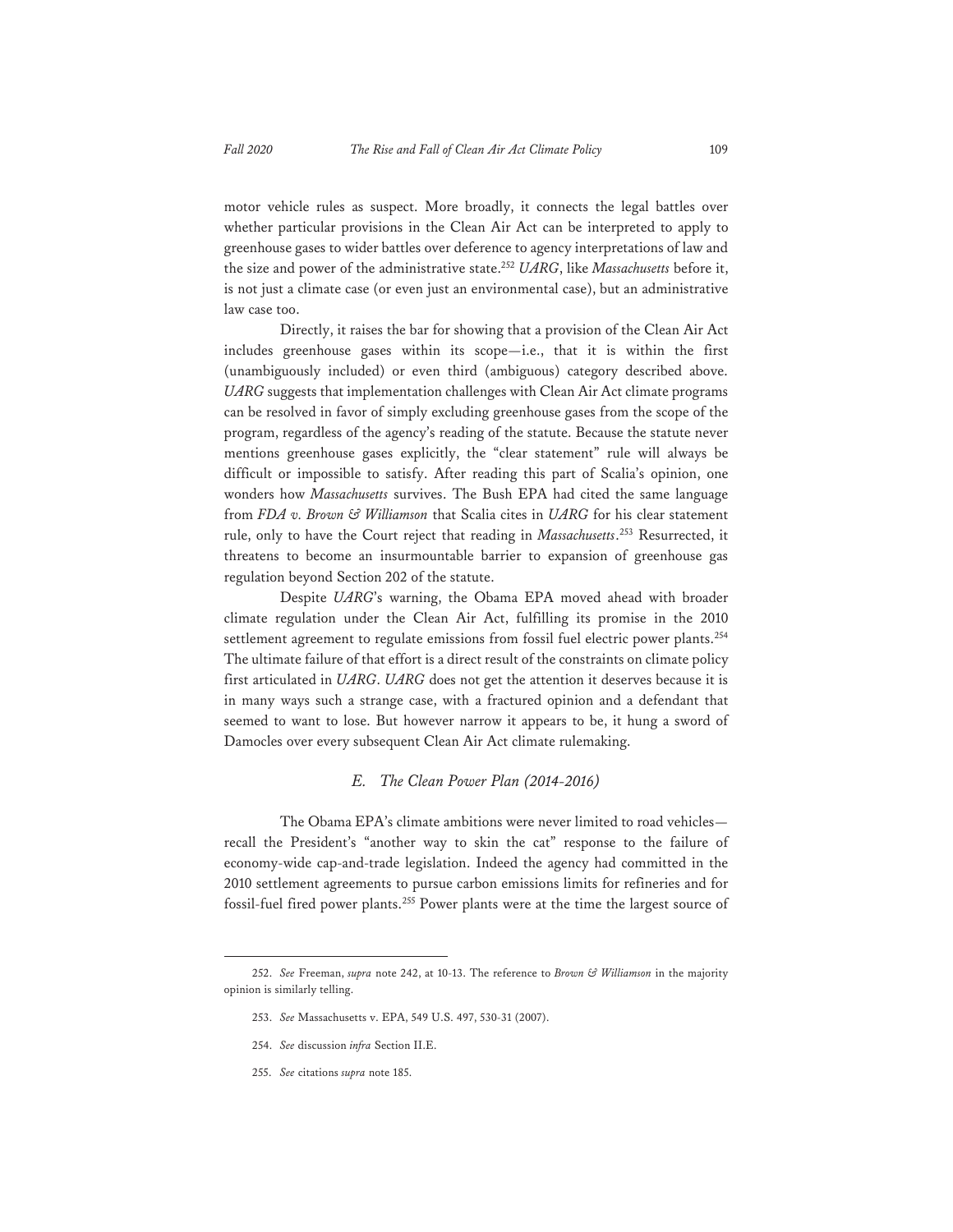greenhouse gas emissions in the U.S. economy,256 and regulation of their emissions would, combined with the vehicle standards, make the majority of U.S. emissions at least potentially subject to regulation. By regulating power plant emissions, the Clean Air Act could credibly be seen as a vehicle for general, if not comprehensive, climate policy. Without regulating the power sector, it would be at best a partial solution. In the ANPRM and in the early years of the Obama administration, there was significant debate inside and outside EPA over which of the many Clean Air Act regulatory programs applicable to stationary sources under Title I of the statute should be used to regulate greenhouse gas emissions.<sup>257</sup> By around 2011, expert and agency opinion coalesced around using performance standards authority under Section 111 of the statute.<sup>258</sup>

Though EPA was undoubtedly working on power plant performance standards as early as the late-2010 settlement agreement, if not earlier, and the agreement promised standards would be proposed in 2011 and finalized by 2012,<sup>259</sup> those deadlines were missed. Designing regulations takes time, but there is good evidence that the Obama administration was wary of proposing sweeping new climate rules in the run-up to the 2012 election.<sup>260</sup> In any case, EPA did not propose any standards until 2012,<sup>261</sup> though this proposal was later withdrawn.<sup>262</sup> EPA only

<sup>256.</sup> *See Greenhouse Gas Inventory Data Explorer*, EPA, https://cfpub.epa.gov/ghgdata/inventoryexp lorer/allsectors/allgas/econsect/all ("U.S. Greenhouse Gas Emissions by Economic Sector, 1990-2017") (last visited Mar. 3, 2020).

<sup>257.</sup> *See, e.g.*, ANPRM, 73 Fed. Reg. 44,354, 44,476–44,516 (July 30, 2008) (discussing options for stationary source GHG regulation); *see also* Nathan Richardson et al., *Greenhouse Gas Regulation Under the Clean Air Act: Structure, Effects, & Implications of a Knowable Pathway*, 41 ENV'T L. REP. 10098 (2011) (discussing similar policy options and circa-2011 views on their viability).

<sup>258.</sup> *See, e.g.*, Gregory E. Wannier et al., *Prevailing Academic View On Compliance Flexibility Under § 111 of the Clean Air Act*, RESOURCES FOR THE FUTURE (July 13, 2011), https://www.rff.org/publications /working-papers/prevailing-academic-view-on-compliance-flexibility-under-111-of-the-caa/.

<sup>259.</sup> *See* EPA SETTLEMENT AGREEMENTS FACT SHEET, *supra* note 185.

<sup>260.</sup> *See, e.g.*, David Bookbinder, *Obama Had a Chance to Really Fight Climate Change. He Blew It*, VOX (Apr. 29, 2017), https://www.vox.com/the-big-idea/2017/4/28/15472508/obama-climate-changelegacy-overrated-clean-power (claiming that "the Obama EPA fought against imposing CO2 standards for [power] plants. They were fearful of the political consequences."); *see also* Juliet Eilperin, *Obama Administration Slows Environmental Rules as It Weighs Political Cost*, WASH. POST (Feb. 12, 2012), https://www.washingtonpost.com/national/health-science/obama-administration-weighs-political-costof-environmental-rules/2012/02/07/gIQAvJzx8Q\_story.html (detailing administration delays of environmental rules).

<sup>261.</sup> EPA, Standards of Performance for Greenhouse Gas Emissions for New Stationary Sources: Electric Utility Generating Units, 77 Fed. Reg. 22,392 (proposed Apr. 13, 2012).

<sup>262.</sup> EPA, Withdrawal of Proposed Standards of Performance for Greenhouse Gas Emissions From New Stationary Sources: Electric Utility Generating Units, 79 Fed. Reg. 1352 (Jan. 8, 2014).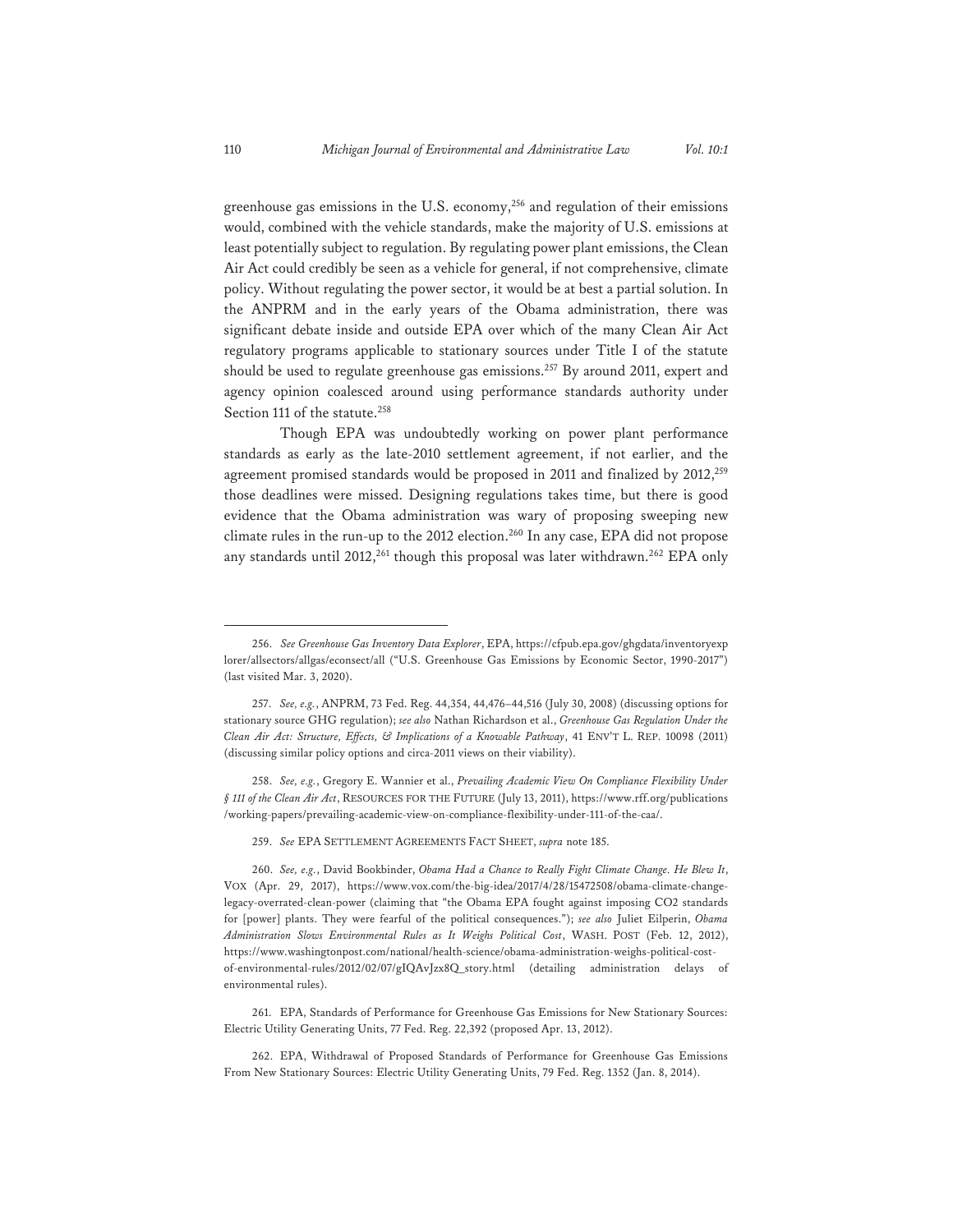issued a replacement proposal in early 2014.<sup>263</sup> The initial standards, moreover, only covered *new* power plants.<sup>264</sup> Not until June of 2014 did EPA propose standards for existing power plants in what would come to be known as the Clean Power Plan.<sup>265</sup> This delay—nineteen months after the 2012 election, two and a half years after the 2010 settlement agreement committed EPA to regulating existing sources, and six years after the 2008 ANPRM first explored regulation of greenhouse gases under Section 111 performance standards—has never been fully explained.<sup>266</sup> The delay arguably did not affect emissions reductions under the performance standards once they were finalized because compliance was not required until the 2020s,<sup>267</sup> but it did leave EPA with little ability to react to legal challenges to the regulations before the end of President Obama's second term. This, combined with the preliminary success of those challenges, was fatal to the regulatory program.

Performance standards for new power plants were finalized in August of 2015,268 with standards for existing sources in the Clean Power Plan following in October.269 In a speech announcing the regulations, President Obama called them the "single most important step America has ever taken in the fight against global climate change."270

Their requirements for the electric power sector were superficially sweeping, though in practice modest at best. The new source standards effectively banned construction of new coal power plants by setting the minimum performance standard based on an assumption that carbon capture and storage ("CCS") would be

<sup>263.</sup> EPA, Standards of Performance for Greenhouse Gas Emissions from New Stationary Sources: Electric Utility Generating Units, 79 Fed. Reg. 1430 (proposed Jan. 8, 2014) (while not published in the Federal Register until early 2014, these standards were initially proposed by EPA in September of 2013).

<sup>264.</sup> *Id.*

<sup>265.</sup> EPA, Carbon Pollution Emission Guidelines for Existing Stationary Sources: Electric Utility Generating Units, 79 Fed. Reg. 34,830 (proposed June 18, 2014).

<sup>266.</sup> *See, e.g.*, Bookbinder, *supra* note 260 (blaming fear of political consequences for delay of the Clean Power Plan until after the 2012 election but offering no explanation for additional delays until 2014/2015).

<sup>267. 79</sup> Fed. Reg. 34,830, 34,837 ("[t]he proposed interim goals would apply over a 2020–2029 phase-in period"); Nevertheless, because the Clean Power Plan first required states to submit plans for EPA approval, an earlier start to the program might have made emissions reductions before 2020 plausible.

<sup>268.</sup> Standards of Performance for Greenhouse Gas Emissions from New, Modified, and Reconstructed Stationary Sources: Electric Utility Generating Units, 80 Fed. Reg. 64,510 (Oct. 23, 2015) [hereinafter Power Plant NSPS].

<sup>269.</sup> Carbon Pollution Emission Guidelines for Existing Stationary Sources: Electric Utility Generating Units, 80 Fed. Reg. 64,662 (Oct. 23, 2015) [hereinafter Clean Power Plan].

<sup>270.</sup> Press Release, White House, Obama Admin., Remarks by the President in Announcing the Clean Power Plan (Aug. 3, 2015), https://obamawhitehouse.archives.gov/the-press-office/2015/08/03/re marks-president-announcing-clean-power-plan.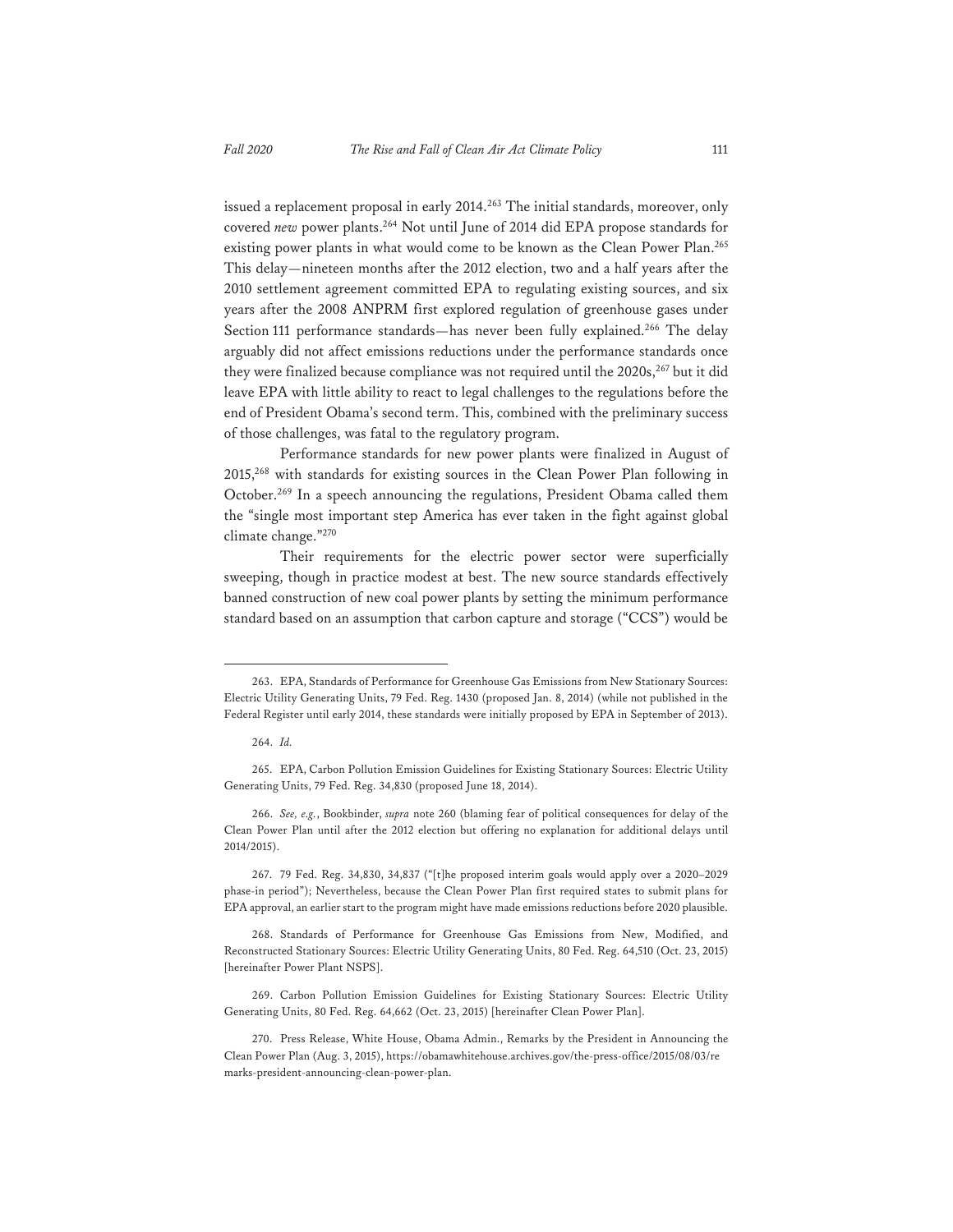deployed<sup>271</sup> (despite claims from industry and some states that such technology was not yet available).272 However, few, if any, coal plants were likely to be built even without the standards.<sup>273</sup>

For existing plants, the Clean Power Plan implemented a complex system of state-level target emissions rates, calculated based on estimated efficiency improvements at coal plants, shifting of generation from coal to gas, and construction of new wind and solar generation.274 States were then given broad flexibility to meet these targets, with plans for doing so to be submitted to EPA for approval by 2016, although the deadline was extendable to 2018.275 Emissions reductions would not be required under the Plan until 2022, with stringency increasing up to 2030.<sup>276</sup> EPA estimated that the Clean Power Plan would reduce greenhouse gas emissions from the power sector by around 375 million metric tons annually once fully implemented in 2030—a 32 percent cut relative to 2005 levels.<sup>277</sup> Net benefits, the agency estimated, would range from twenty-six to forty-five billion dollars annually in 2030, depending on discount rates and compliance options chosen by states, with roughly half of those benefits coming from greenhouse gas reductions and the remainder from reductions in conventional co-pollutants.<sup>278</sup> The agency estimated no emissions reductions, and little to no net benefits would come from the performance standards for new sources, as it projected no new coal plants without CCS would be built even without the Plan.<sup>279</sup> New-source standards, however, were legally required for the agency to implement the existing-source standards in the Clean Power Plan,<sup>280</sup> and provided a backstop measure in case changing market conditions made new coal more attractive than the agency predicted.<sup>281</sup>

- 274. Clean Power Plan, 80 Fed. Reg. 64,662, 64,667 (Oct. 23, 2015).
- 275. *Id.* at 64,667–69.
- 276. *Id.* at 64,669.
- 277. *Id.* at 64,924 (converting short tons to metric tons).
- 278. *Id.* at 64,679–80.
- 279. Power Plant NSPS, 80 Fed. Reg. 64,510, 64,640 (Oct. 23, 2015).
- 280. Clean Power Plan, 80 Fed. Reg. 64,662, 64,702 (Oct. 23, 2015).

281. *See* EPA, EPA-452/R-15-005, REGULATORY IMPACT ANALYSIS FOR THE FINAL STANDARDS OF PERFORMANCE FOR GREENHOUSE GAS EMISSIONS FROM NEW, MODIFIED, AND RECONSTRUCTED STATIONARY SOURCES: ELECTRIC UTILITY GENERATING UNITS 5-11–5-16 (Aug.

<sup>271.</sup> *See* Power Plant NSPS, 80 Fed. Reg. 64,510, 64,545 (Oct. 23, 2015).

<sup>272.</sup> *See, e.g.*, Abby Harvey, *Partial CCS in NSPS is Note Adequately Demonstrated, Achievable, Court Briefs Say*, EXCHANGE MONITOR (Oct. 14, 2016), https://www.exchangemonitor.com/partial-ccs-nsps- $\,$  not-adequately-demonstrated-achievable-court-briefs-say/?printmode=1.

<sup>273.</sup> *See* Benjamin Storrow, *Will the U.S. Ever Build Another Big Coal Plant?*, CLIMATEWIRE (Aug. 21, 2017), https://www.eenews.net/stories/1060058864.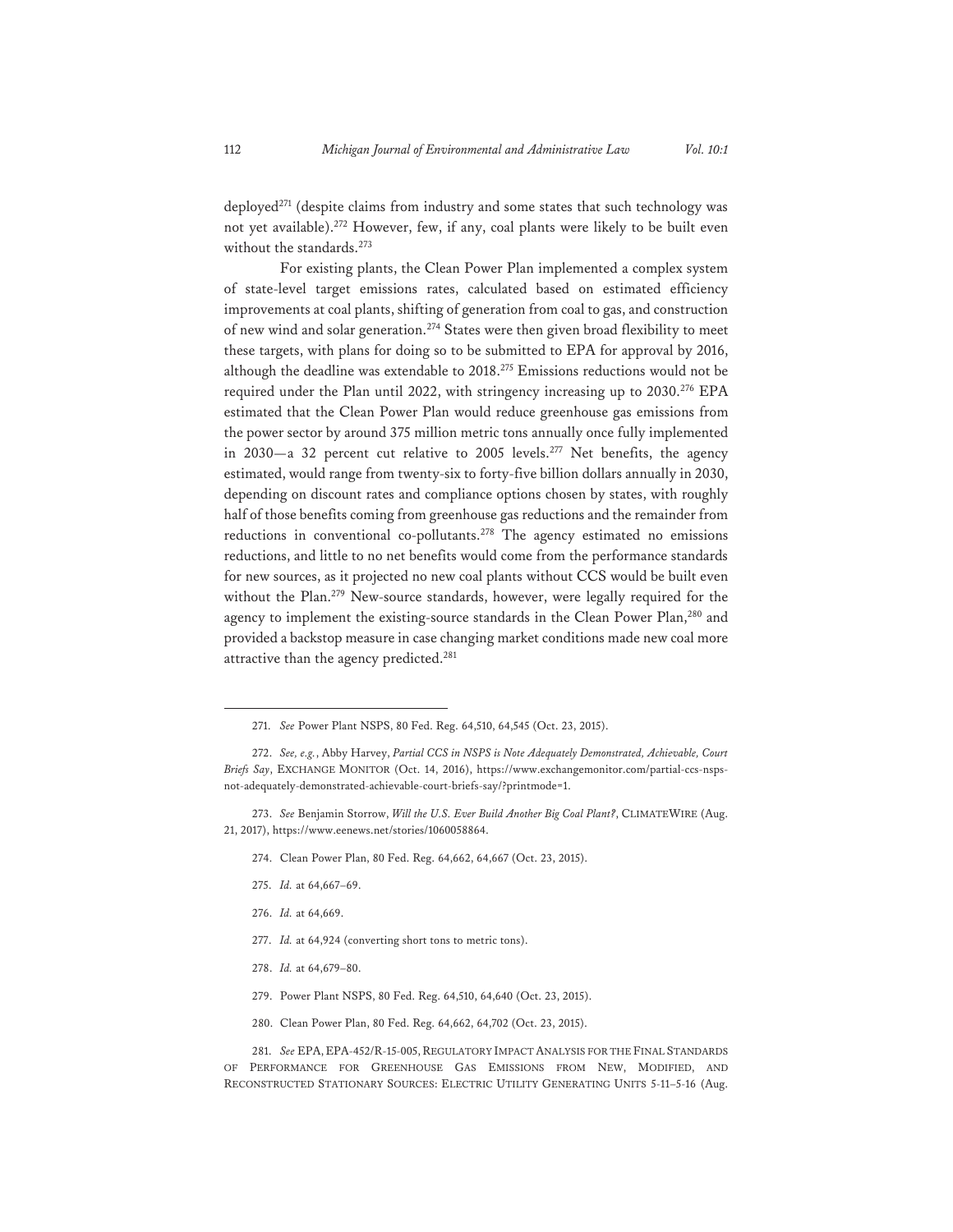The Clean Power Plan's estimated impact was smaller than but comparable to that of the already-issued motor vehicle standards. The Phase I and II vehicle standards, taken together, were estimated to achieve 513 million metric tons in annual emissions reductions by 2030, 138 million tons more than the Clean Power Plan.<sup>282</sup> Comparing estimated benefits of the programs is more difficult.<sup>283</sup> Beyond the headline estimates, however, there were more significant differences in the programs. The Clean Power Plan's reductions would not come until the 2020s, with much of them delayed until the last years of that decade.<sup>284</sup> The vehicle standards, in contrast, began reducing emissions as soon as affected vehicles were sold and driven, though those reductions were spread over the life of the regulated vehicles extending into the 2030s and beyond. Because greenhouse gases are stock pollutants, emissions reductions are more valuable the sooner they occur.<sup>285</sup> Moreover, as subsequent events would illustrate, the ability of the vehicle standards to lock-in emissions reductions with more efficient vehicles on the road and structural shifts in the auto industry made them more resilient to legal challenge and changing political priorities than the Clean Power Plan would prove to be.

In fact, the Clean Power Plan would never, in practice, require a single ton of emissions reductions. It would first be suspended by the courts and then withdrawn by the Trump EPA before the agency even approved a single state plan.<sup>286</sup> Like all major EPA rules, the Clean Power Plan attracted legal challenge from states and industry groups. Among a variety of arguments, opponents alleged the agency had exceeded its authority by basing emissions reductions targets for regulated facilities (coal plants) based not only on estimated efficiency improvements but on "outside-the-fence" changes in the energy mix—shifts to gas generation and new renewables.287 EPA countered that the statute's requirement that it set standards based on the "best system of emission reduction" required or at least permitted an

- 284. Clean Power Plan, 80 Fed. Reg. at 64,669.
- 285. *See* Grantham Research Institute and Duncan Clark, *Why Does Climate Change Get Described as a 'Stock-'Low' Problem?*, THE GUARDIAN (Feb. 20, 2012), https://www.theguardian.com/environment/ 2012/feb/20/climate-change-stock-flow.
	- 286. *See* discussion and citations *infra* Section III.B.

<sup>2015),</sup> https://www3.epa.gov/ttnecas1/docs/ria/utilities\_ria\_final-nsps-egus\_2015-08.pdf (showing that NSPS is binding under assumptions of high natural gas prices).

<sup>282.</sup> *See* Phase I Light Duty Standards, 75 Fed. Reg. 25324, 25637 (May 7, 2010); Phase II Light Duty Standards, 77 Fed. Reg. 62,624, 62,892 (Oct. 15, 2012).

<sup>283.</sup> Phase I and Phase II standards estimate benefits over lifetime of vehicles, while CPP does so on annual basis. *Compare* Phase I Light Duty Standards, 75 Fed. Reg. 25,324, 25,637, *with* Clean Power Plan, 80 Fed. Reg. 64,662, 64,679–80.

<sup>287.</sup> *See* Opening Brief of Petitioners on Core Legal Issues at 41, West Virginia v. EPA (D.C. Cir. 2016) (No. 15-1363), https://ago.wv.gov/publicresources/epa/Documents/Opening%20Core%20Brief%20 -%20file-stamped%20(M0119247xCECC6).pdf.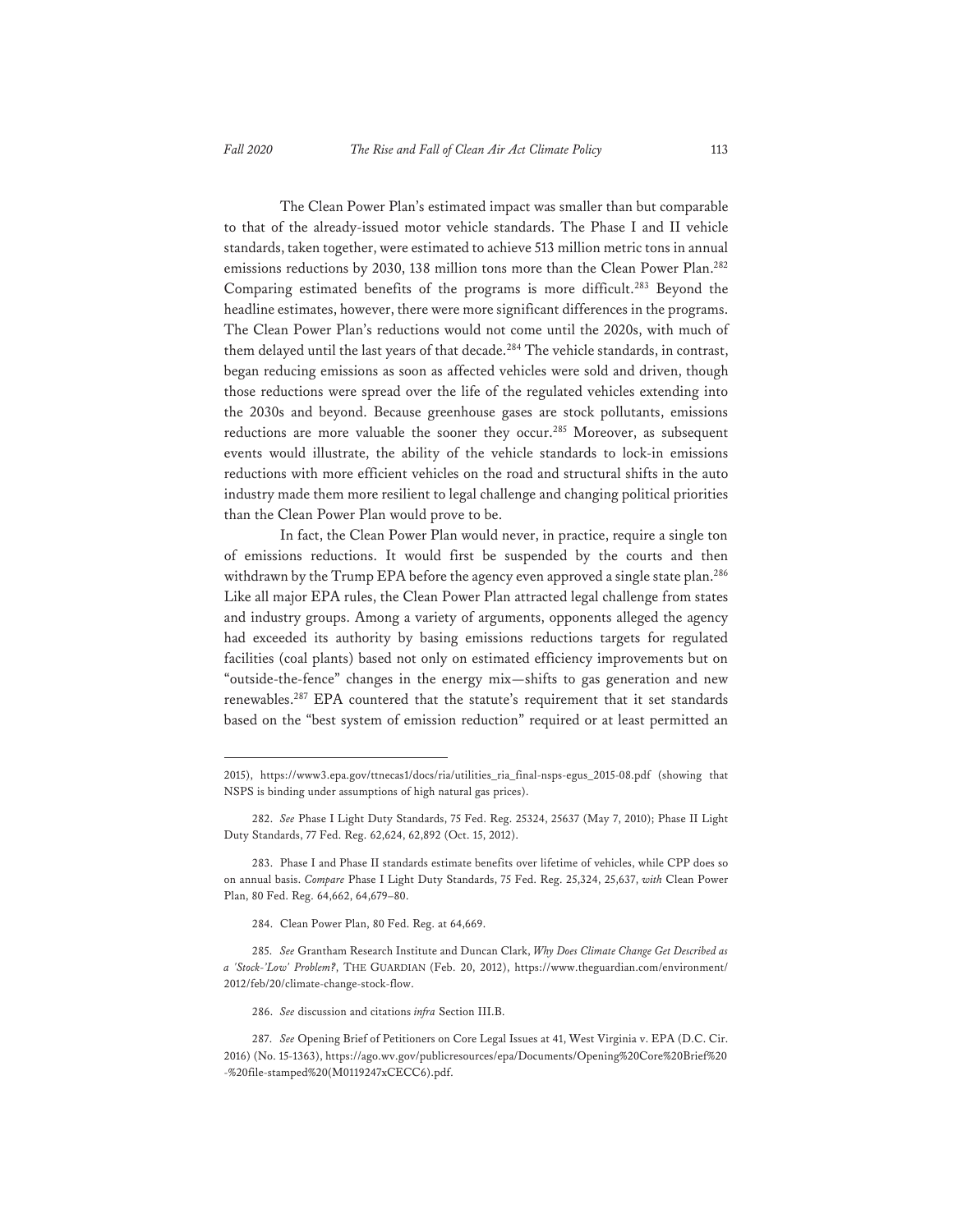expansive view of opportunities for emissions cuts.288 Challengers requested that the reviewing court stay the Clean Power Plan until these issues could be resolved, but the D.C. Circuit refused in early 2016.<sup>289</sup>

The challengers sought interlocutory appeal of the D.C. Circuit's refusal to stay the regulation from the Supreme Court.290 In February of 2016, the Court granted the stay by 5-4 vote, one of Justice Scalia's last acts on the Court.291 The decision halted implementation of the Clean Power Plan until a final disposition by the Supreme Court.<sup>292</sup> No rationale was given. The Court had never before granted an interlocutory stay of a regulation, $293$  (though the Court's receptiveness to interlocutory relief appears to have increased in the years since).<sup>294</sup>

Without an opinion from the Court, it is only possible to speculate about the Court's rationale for granting the stay. Well-settled doctrine on stays requires a showing by the challenging party of irreparable harm and a likelihood of success on the merits, plus a harms-balancing test and public interest factor.<sup>295</sup> On the irreparable harm prong of the test, some on the Court may have been influenced by EPA leadership's reaction to the Court's 2015 *Michigan v. EPA* decision<sup>296</sup> in which the Court rejected an rule imposing mercury emissions limits on coal power

<sup>288.</sup> *See* Respondent EPA's Initial Brief at 27, West Virginia v. EPA (D.C. Cir. 2016) (No. 15- 1363), https://ago.wv.gov/publicresources/epa/Documents/EPA%20Response%20Brief%20(consolidated )%20(M0122282xCECC6).pdf.

<sup>289.</sup> *See* Order Granting Expedition and Denying Stay, West Virginia v. EPA (D.C. Circ. 2016) (No. 15-1363), https://ago.wv.gov/publicresources/epa/Documents/Order%20granting%20expedition%20 and%20declining%20stay%20(M0116449xCECC6).pdf.

<sup>290</sup>*. See* Order Granting Stay, West Virginia v. EPA, 136 S. Ct. 1000 (2016).

<sup>291.</sup> *Id.*

<sup>292.</sup> *Id.* (or, less likely, a decision by the losing party at the D.C. Circuit not to seek cert).

<sup>293.</sup> *See, e.g.*, Keith Goldberg, *High Court Stay Could Spell Doom for EPA's Clean Power Plan,* LAW360 (Feb. 10, 2016), https://www.law360.com/articles/757509/high-court-stay-could-spell-doom-for-epa-sclean-power-plan (noting that the Clean Power Plan stay was "the first time the Supreme Court has ever blocked federal regulations before the D.C. Circuit has completed a merits review").

<sup>294.</sup> *See* Stephen J. Vladeck, *The Solicitor General and the Shadow Docket*, 133 HARV. L. REV. 123 (2019).

<sup>295.</sup> *See* Winter v. Nat. Res. Def. Council, 555 U.S. 7, 19–20 (2008) (summarizing the requirements for a preliminary injunction of regulatory action: "[a] plaintiff seeking a preliminary injunction must establish that he is likely to succeed on the merits, that he is likely to suffer irreparable harm in the absence of preliminary relief, that the balance of equities tips in his favor, and that an injunction is in the public interest.").

<sup>296.</sup> Michigan v. EPA, 135 S. Ct. 2699 (2015).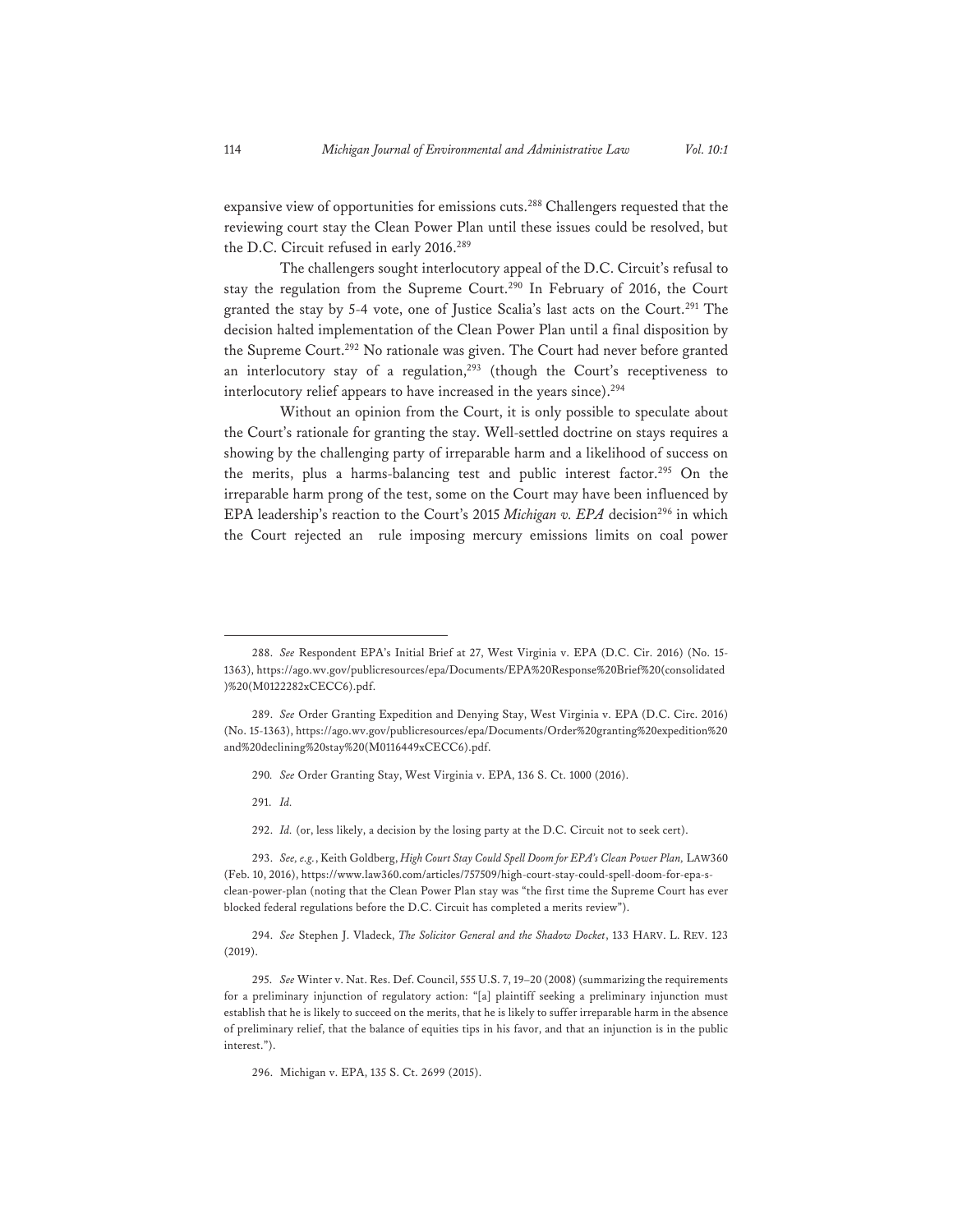plants.297 Then-EPA Secretary Gina McCarthy had suggested the decision would have little or no impact because industry had already made investments to comply with the challenged rule in the three years since it had been issued.<sup>298</sup> The Justices voting for the stay may have wanted to avoid a repeat of that experience.

It is even more difficult to know what led the court to conclude that the challengers were likely to succeed on the merits. The most likely candidate for such success is probably the claim, mentioned above, that the agency had exceeded its authority by basing standards on "outside the fence" emissions reductions. A deeper *UARG*-style challenge that Section 111 of the statute (on which the Clean Power Plan is based) is not applicable to climate is also plausible. The Clean Power Plan challengers made this argument, citing *UARG* in their initial petition for a stay, specifically in its broader administrative law context, as a "clear-statement rule" for broad claims of agency authority.299

However, the Court appeared to foreclose a *UARG*-style argument in its 2011 *American Electric Power Co. v. Connecticut* (*"AEP*") decision.300 In that case, states and environmental groups had sought injunctions against coal power plant greenhouse gas emissions based on the federal common law of nuisance.<sup>301</sup> The Court ruled, 8-0 with Justice Sotomayor recused, that such actions were displaced by the federal common law arising from the Clean Air Act, specifically Section 111 which, the Court ruled, "speaks directly" to coal plant carbon emissions.302 Justice Ginsburg's opinion was joined by five other Justices (Roberts, Scalia, Kennedy, Breyer, and Kagan), putting them on record agreeing with the view that Section 111 encompassed greenhouse gases.<sup>303</sup> (Justice Alito, joined by Justice Thomas, wrote in

<sup>297.</sup> *See* Michael S. Greve, *Clean Power, Dirty Hands*, LAW & LIBERTY (Feb. 1, 2016), https://www.lawliberty.org/2016/02/01/clean-power-dirty-hands/ (noting that the rule challenger's discussed *Michigan* in their motion for stay).

<sup>298.</sup> *See* Timothy Cama & Lydia Wheeler, *Supreme Court Overturns Landmark EPA Air Pollution Rule*, THE HILL (June 29, 2015), https://thehill.com/policy/energy-environment/246423-supreme-courtoverturns-epa-air-pollution-rule (quoting EPA Administrator McCarthy saying that "even if we don't [win the case], it was three years ago. Most of them are already in compliance, investments have been made, and we'll catch up. And we're still going to get at the toxic pollution from these facilities").

<sup>299.</sup> *See* State Petitioner's Motion for Stay and for Expedited Consideration of Petition for Review at 6-7, West Virginia v. EPA (D.C. Cir. filed Oct. 23, 2015) (No. 15-1363), https://ago.wv.gov/publicreso urces/epa/Documents/StatePetrsMotionForStay.pdf (describing *UARG* as a "clear-statement rule" that § 111 fails to meet insofar as EPA relied on it to build broad climate regulation in the Clean Power Plan); *EPA Rules for New and Existing Coal-Fired Power Plants: Litigation and Rulemaking Documents*, OFFICE OF THE WEST VIRGINIA ATTORNEY GENERAL (Oct. 19, 2016), https://ago.wv.gov/publicresources/epa/.

<sup>300.</sup> *See* Am. Elec. Power Co. v. Connecticut, 564 U.S. 410 (2011).

<sup>301.</sup> *Id.* at 418-420.

<sup>302.</sup> *Id.* at 424.

<sup>303</sup>*. Id.* at 410.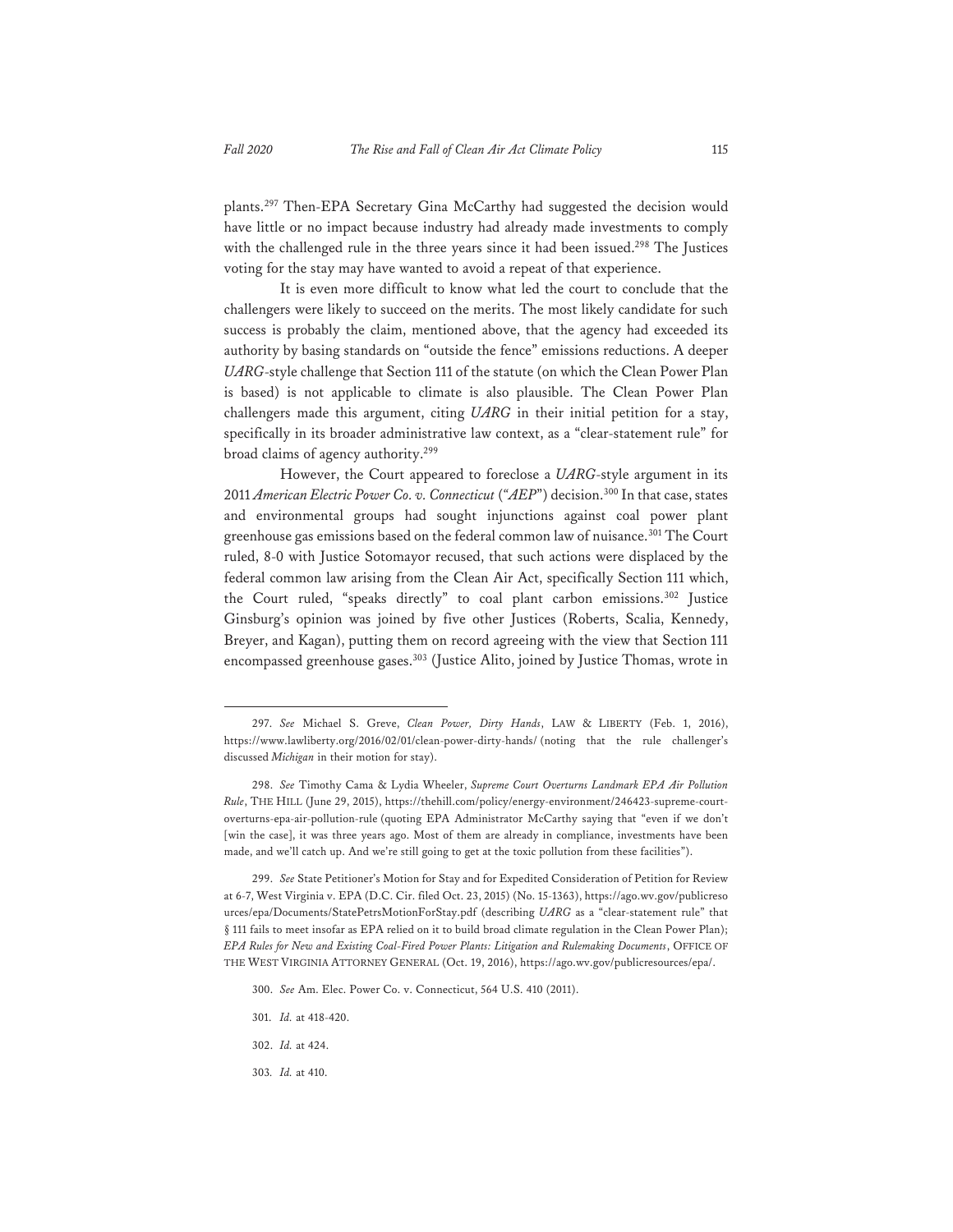concurrence solely to note their continuing objection to *Massachusetts*).304 Of course, *AEP* was decided before *UARG* cast doubt on the extent of *Massachusetts*' holding, but the conclusion that Section 111 encompasses greenhouse gases is no mere dicta; it is necessary for the displacement holding in the case.<sup>305</sup> After *UARG*, therefore, Section 111 became the only section of the Clean Air Act formally recognized by the Court to extend to greenhouse gases other than Section 202 in *Massachusetts* itself.

*AEP*'s discussion of Section 111 was not entirely favorable, however. In a bit of black comedy, inconsistencies between the House and Senate versions of the 1990 Amendments to the Clean Air Act never resolved in conference led to alternative restrictions on the agency's Section 111 powers.<sup>306</sup> Both versions link Section 111(d) standards for existing sources (like the Clean Power Plan) with separate, strict regulations under Section 112 of emissions of any of a large class of "hazardous" pollutants (i.e., those that cause cancer or other serious effects at low concentrations). The Senate version of the text would apparently prevent the agency from setting Section 111(d) standards only for any *pollutant* regulated under Section 112.<sup>307</sup> The House version (adopted by the U.S. Code), read literally, would prevent the agency from setting standards for any *source* regulated under Section 112.308 As large, complex industrial facilities, coal plants are universally subject to Section 112 regulation and would under this more restrictive interpretation be excluded from existing-source Section 111(d) standards, including the Clean Power Plan. The *AEP* Court noted the Sections 111–112 connection in a footnote, stating that "EPA may not employ [Section 111] if existing stationary sources of the pollutant in question are regulated under . . . the 'hazardous air pollutants' program."309

This appears to adopt the more restrictive House version. But if so, it remains unclear why it does not eviscerate *AEP*'s displacement holding. In any case, the Clean Power Plan challengers later claimed the Plan was illegal because of this "Section 112 exclusion," citing the *AEP* footnote.<sup>310</sup> EPA, for its part, claimed that the presence of two alternate versions of the text constituted a statutory ambiguity it

308. *Id.*

309. Am. Elec. Power Co. v. Connecticut, 564 U.S. 410, 425 (2011).

310. *See* Opening Brief of Petitioners on Core Legal Issues at 62, West Virginia v. EPA, No. 15- 1363, (D.C. Cir. Filed Feb. 19, 2016), https://ago.wv.gov/publicresources/epa/Documents/Opening%20 Core%20Brief%20-%20file-stamped%20(M0119247xCECC6).pdf.

<sup>304</sup>*. Id.* at 429–430 (Alito, J., dissenting).

<sup>305.</sup> *Id.* at 418–24.

<sup>306.</sup> *See* Lesley S. Cruickshank, Note, *The "Drafting Error" That Could Derail the Clean Power Plan*, 67 ALA. L. REV. 887, 897 (2016) ("By what is undoubtedly a clerical oversight, the version of the bill that emerged from the conference committee and was eventually signed into law included both provisions.").

<sup>307.</sup> *Id.* at 897–901.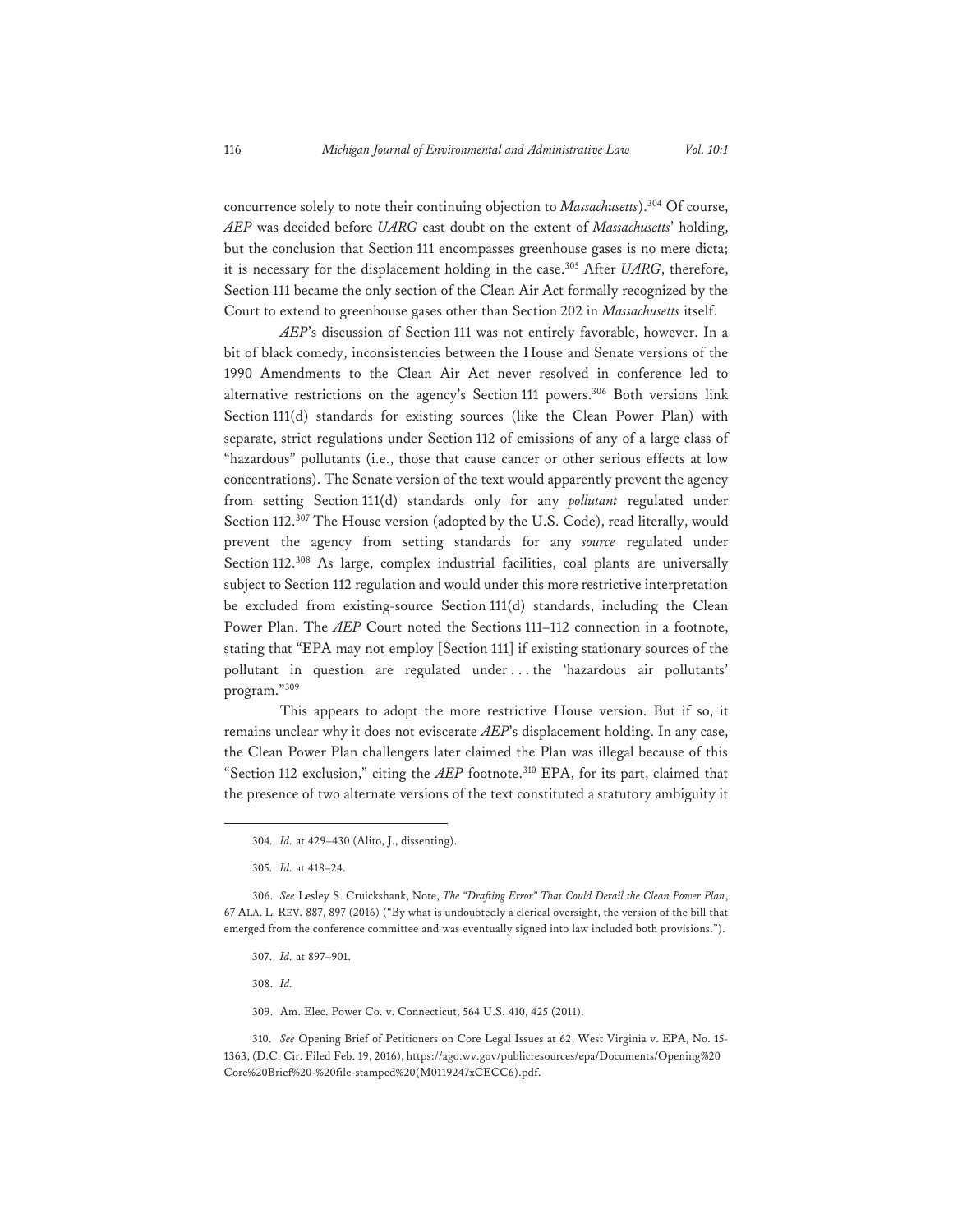was forced to resolve, and which therefore entitled the agency to *Chevron* deference.311 In short, *AEP* may have shielded the Clean Power Plan from a *UARG*style facial attack, chipping away at its *Massachusetts* foundation, but it simultaneously legitimized another avenue of legal challenge.

Alternatively, a majority of Justices may have simply concluded that the Clean Power Plan's challengers were likely to succeed on the merits because EPA's regulatory reach had exceeded its statutory grasp. As Jonathan Adler put it:

> [i]n promoting the plan, the EPA repeatedly emphasized that the CPP represented the most ambitious climate-related undertaking in the agency's history and crowed that the plan would lead to the complete restructuring of the energy sector. Making these claims may have undermined the EPA's position, because it made it easier for the stay applicants to argue that a stay was justified. Put another way, an unprecedented assertion of regulatory authority may itself have justified an unprecedented exercise of the Court's jurisdiction to stay the agency's action.<sup>312</sup>

This suggests that the stay, like *UARG* and *Massachusetts* before it, is as much an administrative law decision as a narrow Clean Air Act one. It is possible that Clean Air Act climate policy was drawn into wider disputes on the Court over administrative law questions: the scope of agency authority and judicial deference.

Even if *UARG* did not provide a doctrinal roadmap for the legal challenge to the Clean Power Plan, both *UARG* and the stay were indicative of a Court increasingly skeptical of Clean Air Act climate policy, particularly to the extent it could be described as a broad expansion of agency authority.<sup>313</sup> From its short statement, it remains unclear which of the arguments the Court concluded gave the challengers a likelihood of success on the merits, and different arguments may have swayed different Justices. Recall that Justices Alito and Thomas were on record supporting overturning *Massachusetts*—for which Clean Power Plan litigation would

<sup>311.</sup> *See* Carbon Pollution Emission Guidelines for Existing Stationary Sources: Electric Utility Generating Units, 80 Fed. Reg. 64,662, 64,711 (Oct. 23, 2015). This argument is somewhat persuasive, but suffers from at least two flaws. First, to the extent *Chevron* deference is premised on an implied delegation of interpretive authority from Congress to the agency, it seems unlikely that Congress meant to create a gap ripe for agency interpretation by passing two inconsistent versions of the same provision. Second, the *AEP* footnote suggests the Court views the § 111/§ 112 conflict as one resolvable without resort to agency deference (i.e., a *Chevron* step one matter), in that it appears to adopt one interpretation of the statutory text without reference to the agency's view, *See AEP*, 564 U.S. at 425.

<sup>312.</sup> Jonathan H. Adler, *Supreme Court Puts the Brakes on the EPA's Clean Power Plan*, WASH. POST (Feb. 9, 2016), https://www.washingtonpost.com/news/volokh-conspiracy/wp/2016/02/09/supremecourtputs-the-brakes-on-the-epas-clean-power-plan/.

<sup>313.</sup> *See* UARG v. EPA, 573 U.S. 302, 323-25 (2014) (Alito, J., dissenting).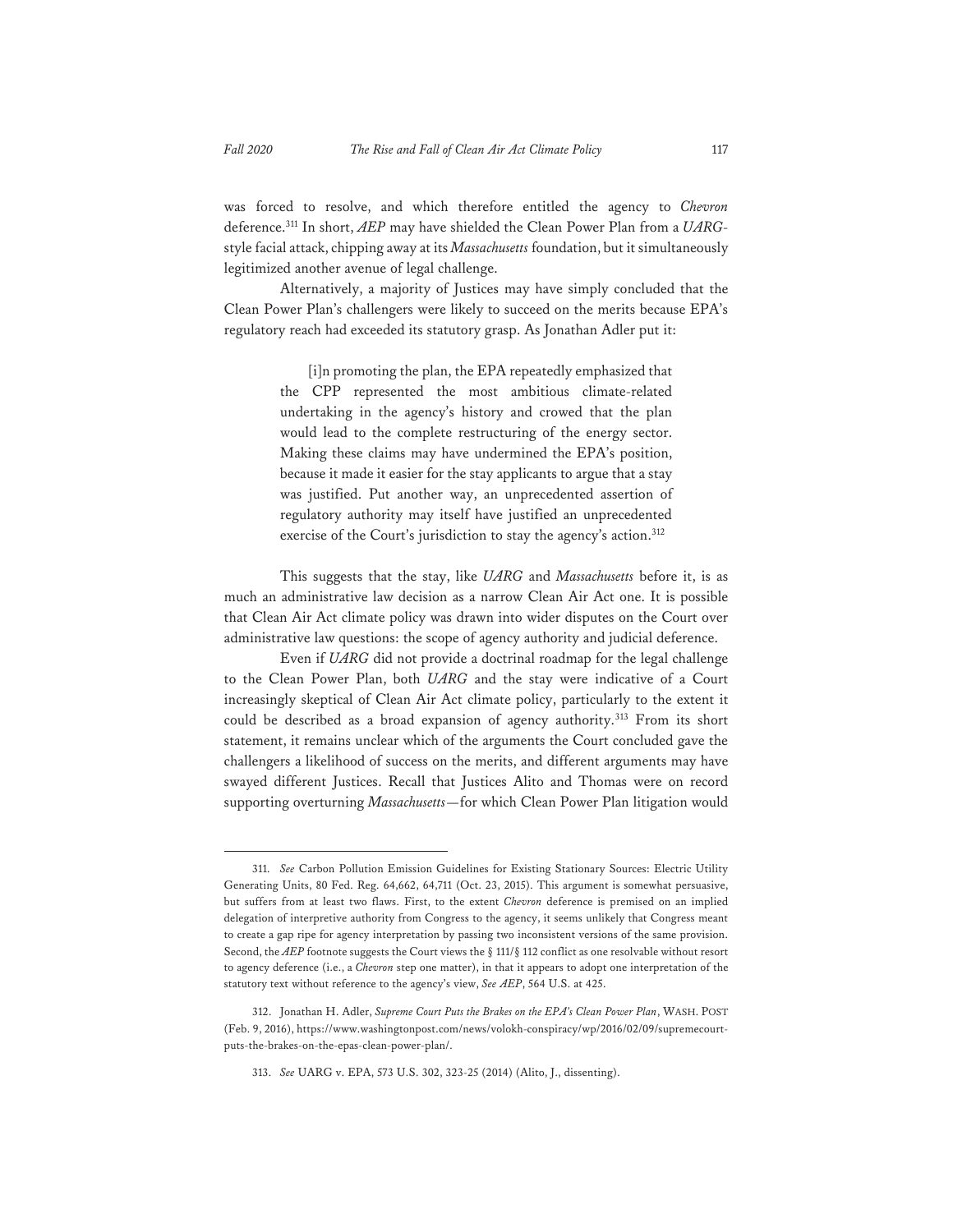have provided another opportunity<sup>314</sup>—so it was only necessary to convince three other Justices that one or more of the arguments were persuasive.

The stay left the Clean Power Plan in tatters. States that would have soon been required to submit plans to the agency or seek extensions to 2018 were now relieved of that obligation.<sup>315</sup> Meetings between state regulators, industry groups, environmental groups, and other stakeholders aimed at laying the groundwork for such plans were cancelled.<sup>316</sup> Litigation proceeded at the D.C. Circuit level, but no decision was reached (nor did EPA revise the regulation) before the 2016 election.<sup>317</sup>

One might suspect, therefore, that pressure on the electric power industry to close or reduce the use of coal plants in anticipation of the plan would have been relieved. Perhaps it was in some cases, but a national trend of coal plant closures continued unabated, driven by market forces and other, non-climate regulations.<sup>318</sup> Low prices of renewables and natural gas made operating and building coal plants increasingly unattractive.319 This illustrates a further indictment of the Clean Power Plan—in addition to its legal vulnerability and modest ambition compared to the vehicle standards, it appears that some or all of the emissions reductions it promised would have been achieved anyway due to "secular" electric power industry changes the agency did not fully account for in its impact estimates.<sup>320</sup> Heralded as the most significant federal climate regulation ever, the Clean Power Plan was moribund within six months, dead in three years, and might never have reduced emissions very much anyway.

317. *See* Petition for Review, West Virginia et al v. EPA, No. 15-1363 (D.C. Cir. filed Oct. 23 2015), http://blogs2.law.columbia.edu/climate-change-litigation/wp-content/uploads/sites/16/casedocuments/2015/20151023\_docket-15-1363\_petition-for-review.pdf. No final disposition in the case was reached until September of 2019 when, after repeated delays, the D.C. Circuit dismissed the challenge to the Clean Power Plan as moot, given the Trump administration's later withdrawal of the rule. *See* Order Granting Motion to Dismiss, West Virginia v. EPA, No. 15-1363 (D.C. Cir. filed Sept. 17, 2019), http://blogs2.law.columbia.edu/climate-change-litigation/wp-content/uploads/sites/16/case-documents/ 2019/20190917\_docket-15-1363\_order.pdf.

318. *See, e.g.*, *More U.S. Coal-Fired Power Plants Are Decommissioning as Retirements Continue*, U.S. ENERGY INFO. ADMIN. (July 26, 2019), https://www.eia.gov/todayinenergy/detail.php?id=40212 (citing flat demand growth and competition from natural gas and renewables as causes of sharp increase in coal plant retirements).

319. *Id.*

320. *See infra* Section II.G, for discussion of the impact of the Obama EPA's climate regulations.

<sup>314.</sup> *Id.* at 343-345.

<sup>315.</sup> *See* Adler, *supra* note 312 ("this stay means that the EPA may not continue to take any actions to implement or enforce the CPP pending the resolution of the state and industry challenge to the rule.").

<sup>316.</sup> For example, meetings between the South Carolina state regulatory agency and stakeholders, in which I played a very minor role, stopped shortly after the stay. South Carolina Energy Coalition, SOUTH CAROLINA DEPARTMENT OF HEALTH AND ENVIRONMENTAL CONTROL, (2019), https://scdhec.gov/environment/your-air/south-carolinas-energy-future/south-carolina-energy-coalition.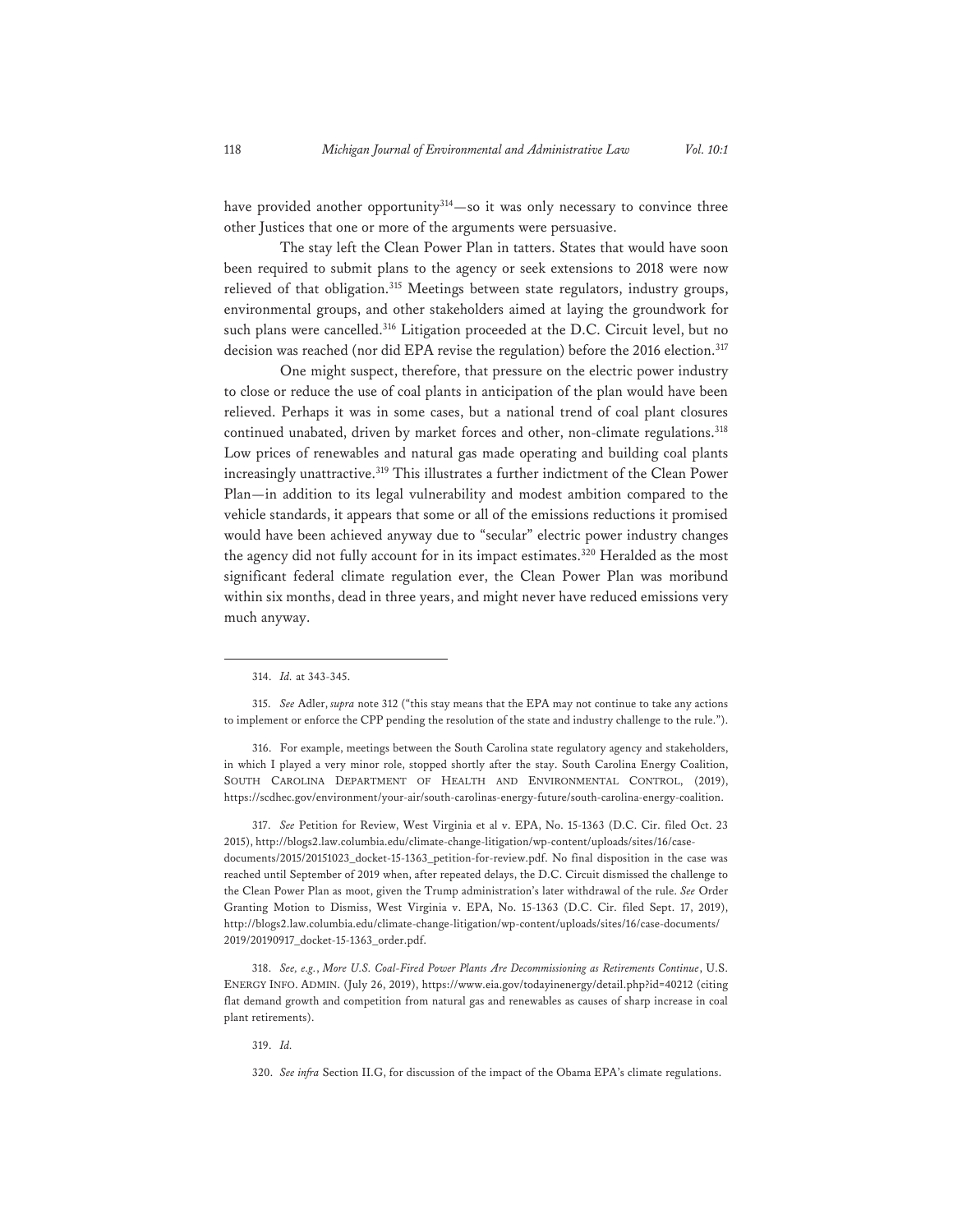### *F. The Final Burst: HFCs, Methane, and Trucks (2016)*

The Supreme Court's stay froze and ultimately doomed the Obama EPA's signature climate policy. Nevertheless, the agency continued moving through its climate regulatory agenda in 2016. Much of this action was focused on further regulation of vehicle emissions under Section 202.

In 2015, shortly before the Clean Power Plan was finalized, EPA issued its first Clean Air Act climate rules aimed at emissions outside the electric power and vehicle sectors. Based on its authority over ozone-depleting substances under Section 605(a) of the statute, the agency effectively banned or restricted use of some hydrofluorocarbon ("HFC") refrigerants that are extremely potent greenhouse gases (thousands of times moreso than carbon dioxide).321

In August of 2016, EPA issued a "cause or contribute" finding applicable to greenhouse gas emissions from aircraft.322 As with the 2009 finding for road vehicles, this both permitted and required the agency to regulate emissions from new vehicles (in this case, new aircraft and new air engines for use in existing airframes). To date, however, no actual greenhouse gas emissions regulations on aircraft have been issued, leading environmental groups to threaten suit against the agency.<sup>323</sup>

Paramount among its 2016 rulemakings, the agency issued a second round of emissions standards for heavy-duty vehicles in October, applying to model years 2019-2027.324 These Phase II heavy-duty vehicle standards were projected to generate an additional billion tons of greenhouse gas emissions reductions over the lifetime of affected vehicles and \$117-229 billion of net benefits.<sup>325</sup> These standards required for the first time that engines installed in new "glider" vehicles meet the new fuel economy requirements.326 The agency issued one other notable climate rulemaking in 2016: performance standards for new oil and gas wells under

<sup>321.</sup> EPA, Protection of Stratospheric Ozone: Change of Listing Status for Certain Substitutes Under the Significant New Alternatives Policy Program, 80 Fed. Reg. 42,870 (July 20, 2015) (to be codified in 40 C.F.R. pt. 82).

<sup>322.</sup> EPA, Finding That Greenhouse Gas Emissions from Aircraft Cause or Contribute to Air Pollution That May Reasonably Be Anticipated to Endanger Public Health and Welfare, 81 Fed. Reg. 54,422 (Aug. 15, 2016) (to be codified in 40 C.F.R. pts. 87, 1068).

<sup>323.</sup> *See* Rachel Frazin, *Green Groups Threaten to Sue EPA Over Airplane Pollution*, THE HILL (Jan. 30, 2020), https://thehill.com/policy/energy-environment/480764-green-groups-threaten-to-sue-epaover-airplane-pollution.

<sup>324.</sup> EPA, Greenhouse Gas Emissions and Fuel Efficiency Standards for Medium- and Heavy-Duty Engines and Vehicles—Phase 2, 81 Fed. Reg. 73,478, 73,481 (Oct. 25, 2016).

<sup>325.</sup> *Id.* at 73,482.

<sup>326.</sup> *Id.* at 73,478. Gliders are newly-manufactured truck bodies that require installation of an existing engine likely manufactured under old, less-stringent emissions standards.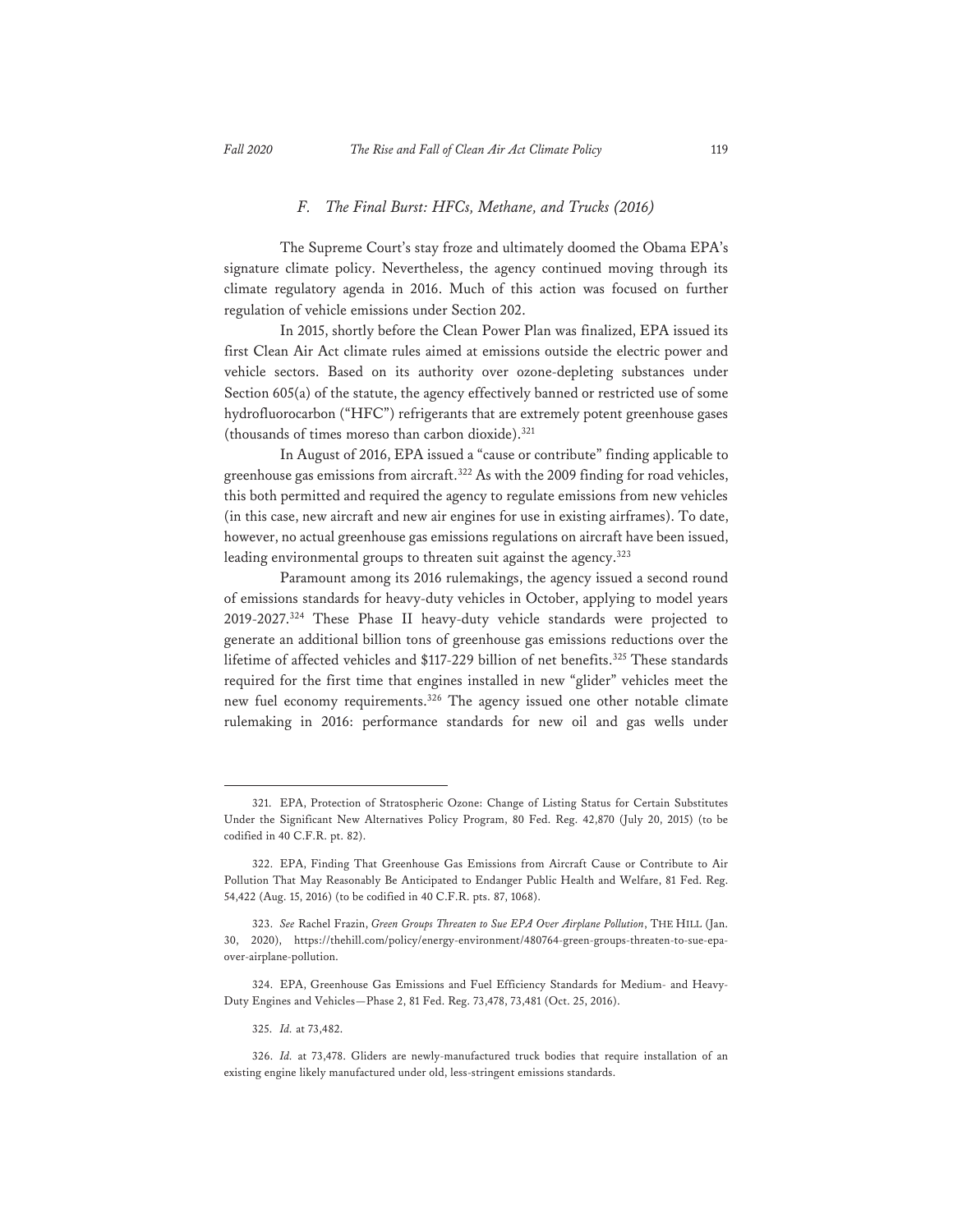Section 111 of the statute.<sup>327</sup> The 2010 settlement agreement had committed the agency to issue greenhouse gas emissions standards for oil *refineries* by 2012,<sup>328</sup> but the agency shifted focus to oil and gas *extraction*, largely driven by concerns over emissions of methane, a potent short-term greenhouse gas.<sup>329</sup> Oil and gas wells had long been subject to emissions standards, last updated in 2012, but the 2016 standards restricted methane emissions for the first time.<sup>330</sup> The agency estimated methane emissions reductions of forty to forty-five percent by 2025—relative to 2012 levels from the new standards, in addition to reductions in volatile organic compounds ("VOCs"), benzene, and other toxic air pollutants.331 Just as for power plants, new source standards were a necessary prerequisite for any regulation of existing oil and gas extraction under Section 111(d) of the statute.<sup>332</sup>

In late 2016, the agency also issued a binding Information Collection Request requiring oil and gas extraction companies to "provide extensive information instrumental for developing comprehensive regulations to reduce methane emissions from existing oil and gas sources."333 This strongly suggested that existing-source standards would be forthcoming. Section 111 standards restricting methane from new landfills followed in August of 2016.<sup>334</sup>

The methane standards and the 2015 HFC bans signaled an intent to gradually bring more of the U.S. economy within the scope of Clean Air Act climate policy. The vehicle standards and Clean Power Plan covered a large share of emissions from the two sectors with the greatest emissions, but roughly one-third of

330. *See* EPA, FACT SHEET: EPA'S ACTIONS TO REDUCE METHANE EMISSIONS FROM THE OIL AND NATURAL GAS INDUSTRY: FINAL RULES AND DRAFT INFORMATION COLLECTION REQUEST 2 (May 12, 2016), https://www.epa.gov/sites/production/files/2016-09/documents/nsps-overview-fs.pdf.

331. *Id.* at 1.

333. See EPA, FACT SHEET: EPA'S ACTIONS TO REDUCE METHANE EMISSIONS FROM THE OIL AND NATURAL GAS INDUSTRY: FINAL RULES AND DRAFT INFORMATION COLLECTION REQUEST 1 (May 12, 2016), https://www.epa.gov/sites/production/files/2016-09/documents/nsps-overview-fs.pdf.

<sup>327.</sup> EPA, Oil and Natural Gas Sector: Emission Standards for New, Reconstructed, and Modified Sources, 81 Fed. Reg. 35,824 (June 3, 2016).

<sup>328.</sup> *See* EPA SETTLEMENT AGREEMENTS FACT SHEET, *supra* note 185.

<sup>329.</sup> EPA, Oil and Natural Gas Sector: Emission Standards for New, Reconstructed, and Modified Sources, 81 Fed. Reg. 35,824, 35,825 (June 3, 2016). Methane traps many times more solar radiation than carbon dioxide but decays in the atmosphere over roughly a decade; the CO2 it eventually produces sticks around. Duncan Clark, "*How Long Do Greenhouse Gases Stay in the Air?*," THE GUARDIAN, Jan. 16, 2012, https://www.theguardian.com/environment/2012/jan/16/greenhouse-gases-remain-air.

<sup>332.</sup> *See* Clean Air Act §111(d)(1) (existing source standards are to be issued only for sources "to which a standard of performance under this section would apply if such existing source were a new source").

<sup>334.</sup> EPA, Standards of Performance for Municipal Solid Waste Landfills, 81 Fed. Reg. 59,332 (Aug. 29, 2016).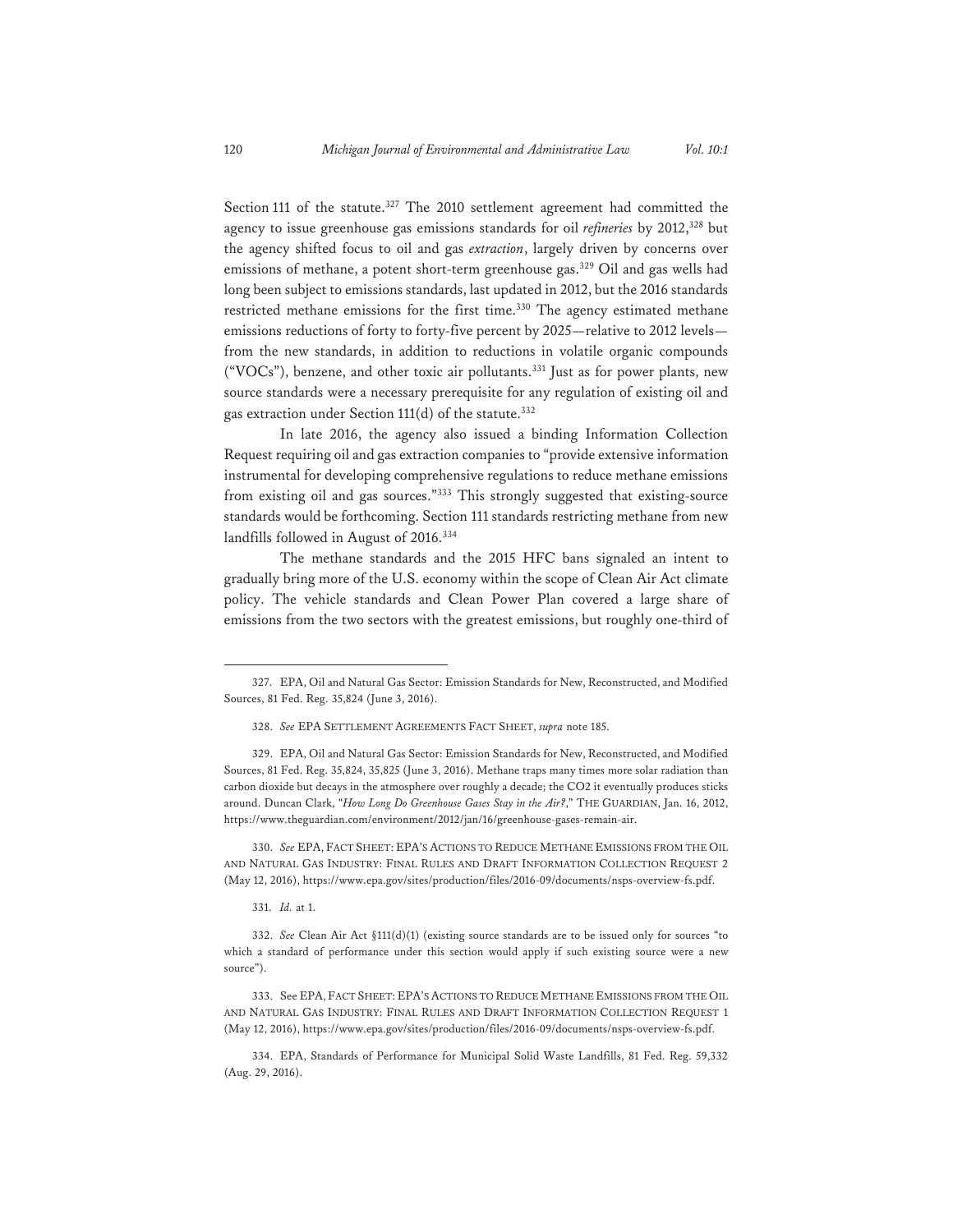U.S. emissions came from a wide variety of other sectors and industries.<sup>335</sup> Unlike a comprehensive, economy-wide carbon price scheme like carbon taxes or cap-andtrade, the fragmented structure of the Clean Air Act requires the agency to proceed sector-by-sector.<sup>336</sup> So long as agency leadership remained committed to doing so and the courts allowed, most emitting industries could have been climate-regulated under the statute. As *UARG* and the Clean Power Plan stay illustrate, the willingness of the Supreme Court to permit this expansion was perhaps being pushed beyond its breaking point. And as Section III below describes, any appetite for climate regulation by EPA leadership collapsed after the election of President Trump in 2016.

#### *G. Did All This Matter?*

The above discussion has noted EPA's impressive estimates of emissions reductions and net benefits. A few years of experience can shed some light on the accuracy of those estimates. The hope and aim of climate regulation was not just a reduction in U.S. emissions, but a meaningful reduction in the risk of catastrophic climate change that also required motivating other countries to make similar or greater commitments. The success of U.S. policy should therefore be evaluated in large part based on its ability to push or pull other emitters to act.

U.S. greenhouse gas emissions did decline substantially during President Obama's tenure in office,<sup>337</sup> but that decline was largely unrelated to regulatory moves under the Clean Air Act, some of the most important of which would not take effect until after Obama left office (like the 2017-2025 vehicle emissions standards and the Clean Power Plan). The Phase I vehicle emissions standards had some effect,338 as did regulations aimed at other pollutants, including the mercury limits at issue in *Michigan v. EPA*, which likely caused some coal retirements.<sup>339</sup> But the

<sup>335.</sup> *See* EPA DRAFT INVENTORY, *supra* note 133, at ES-26 (identifying substantial emissions from industry, agriculture, and other sectors).

<sup>336.</sup> *See, e.g.*, Clean Air Act Title I and Title II (covering stationary and mobile sources, respectively). Both Titles are further subdivided into a variety of regulatory programs covering specific categories of pollutants or sources, each in their own Section or subsection.

<sup>337.</sup> *See* EPA DRAFT INVENTORY, *supra* note 133, at ES-5 (reporting 7,206 million metric tons of CO2-equivalent greenhouse gas emissions in 2008, and 6,526 tons in 2016).

<sup>338.</sup> The Phase I standards applied to vehicles manufactured during the Obama administration, but the emissions impact of those vehicles is measured over their lifespan on the road, most of which would come after 2016.

<sup>339.</sup> *See* EIA, *Coal Plants Installed Mercury Controls to Meet Compliance Deadlines* (Sept. 18, 2017), https://www.eia.gov/todayinenergy/detail.php?id=32952 ("Between January 2015 and April 2016, about 87 GW of coal-fired plants installed pollution-control equipment, and nearly 20 GW of coal capacity retired. About 26% of those retirements occurred in April 2015, meeting the MATS rule's initial compliance date.").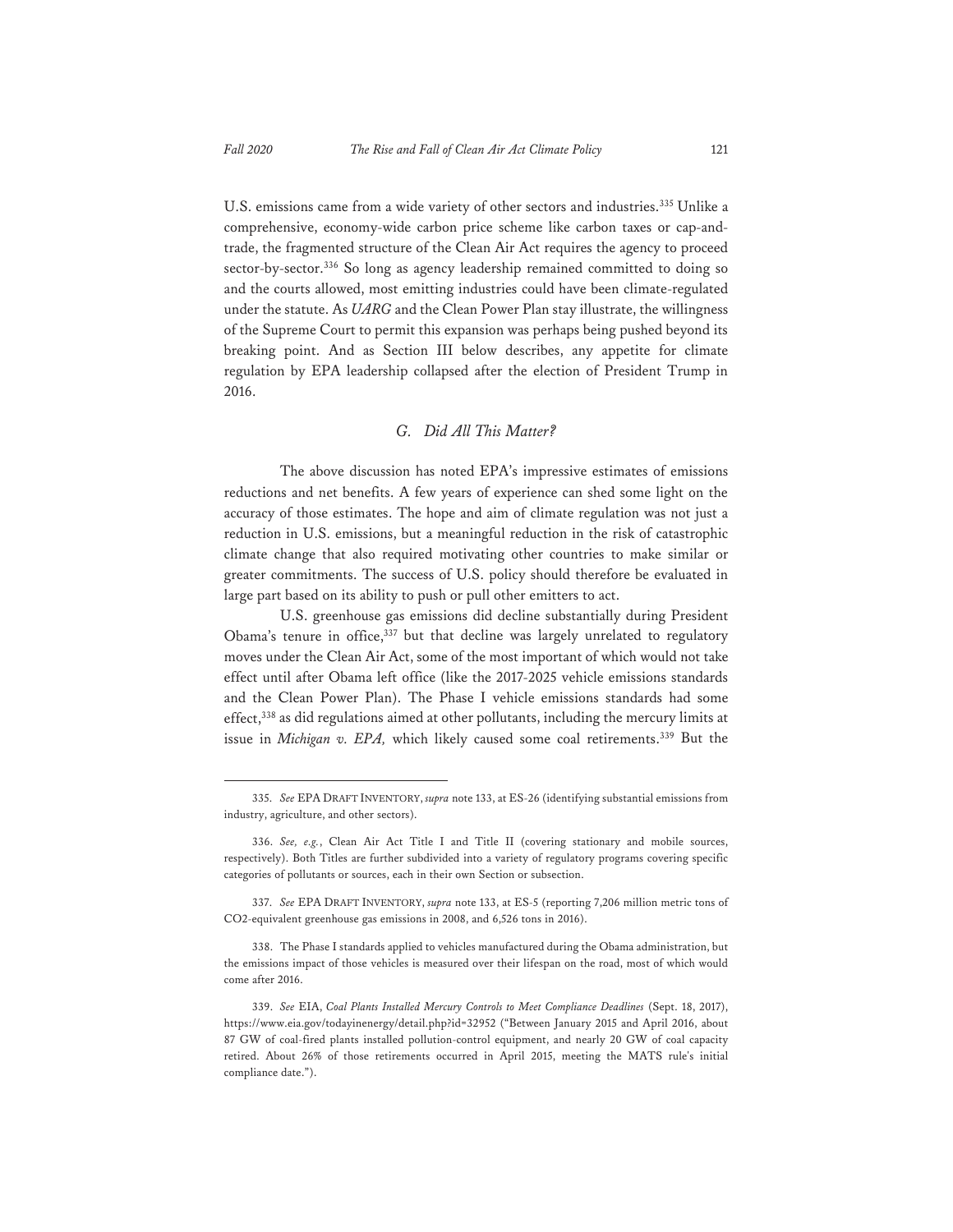primary causes were the 2009 recession, a large and consistent drop in natural gas prices (allowing gas to substitute for coal), efficiency improvements, and rapidly falling prices of renewable generation.<sup>340</sup>

These pre-existing macroeconomic, energy market, and technological factors led some to criticize the Obama EPA's regulatory moves—particularly the Clean Power Plan—as unambitious or superfluous.341 Recall that the Clean Power Plan would not require any emissions reductions until 2022, with mandated reductions increasing until 2030, at which point emissions from the power sector would be at least thirty-two percent below 2005 levels.<sup>342</sup> But by the time the plan was finalized, U.S. emissions had already dropped roughly fifteen percent since 2005; to meet the stated target, the Plan would only require an additional seventeen percent reduction, at a slower rate than that already being driven by other factors.<sup>343</sup>

Some critics also argued that the target of thirty-two percent below 2005 emissions was an inadequate response to the severity of climate risks and unlikely to constitute leadership sufficient to push other countries to take measures of their own.344 The Clean Power Plan, vehicle emissions standards, and other Clean Air Act regulations proposed or finalized during the Obama administration—had they been fully implemented—plus reductions from secular and market trends, were projected to at least put U.S. emissions reductions within striking distance of commitments

<sup>340.</sup> By far the largest annual decline in U.S. emissions during the Obama administration occurred in 2009, during the Great Recession; from 2010-2015, emissions increased in as many years as they decreased. *See* EPA DRAFT INVENTORY, *supra* note 133, at ES-5. *See also U.S. Energy-Related CO2 Emissions Fell 1.7% in 2016*, U.S. ENERGY INFO. ADMIN. (Apr. 10,2017), https://www.eia.gov/todayinen ergy/detail.php?id=30712 (attributing 2016 emissions decline to fuel switching from coal to natural gas and reductions in the energy intensity of the economy, and noting that the transportation sector, the most highly-regulated under the Clean Air Act, was the only sector in which emissions increased).

<sup>341.</sup> *See, e.g.*, Ben Adler, *How Are Environmentalists Reacting to Obama's Clean Power Plan?*, GRIST (Aug. 3, 2015), https://grist.org/climate-energy/how-are-environmentalists-reacting-to-obamas-cleanpower-plan/ (describing view of some environmental groups that the Clean Power Plan "will not go far enough and fast enough in reducing emissions). *See also* Michael Grunwald, *5 Reasons Obama's Transformative Power Plan Won't Transform Anything*, POLITICO (May 26, 2015), https://www.politico.co m/agenda/story/2015/05/obama-transformative-energy-power-plan-000016.

<sup>342.</sup> Clean Power Plan, 80 Fed. Reg. 64,662, 64,669 (Oct. 23, 2015).

<sup>343.</sup> *See* Brad Plumer, *A Guide to Obama's New Rules to Cut Carbon Emissions from Power Plants*, VOX (June 1, 2014), https://www.vox.com/2014/6/1/5770556/EPA-power-plant-rules-explainer.

<sup>344.</sup> *See, e.g.*, Kyle Ash, *Why President Obama's Clean Power Plan Is an Exaggeration*, GREENPEACE (Aug. 3, 2015), https://www.greenpeace.org/usa/why-president-obamas-clean-power-plan-is-an-exaggera tion/ (advocating a 40% cut in U.S. emissions relative to 2005 levels and binding international commitments).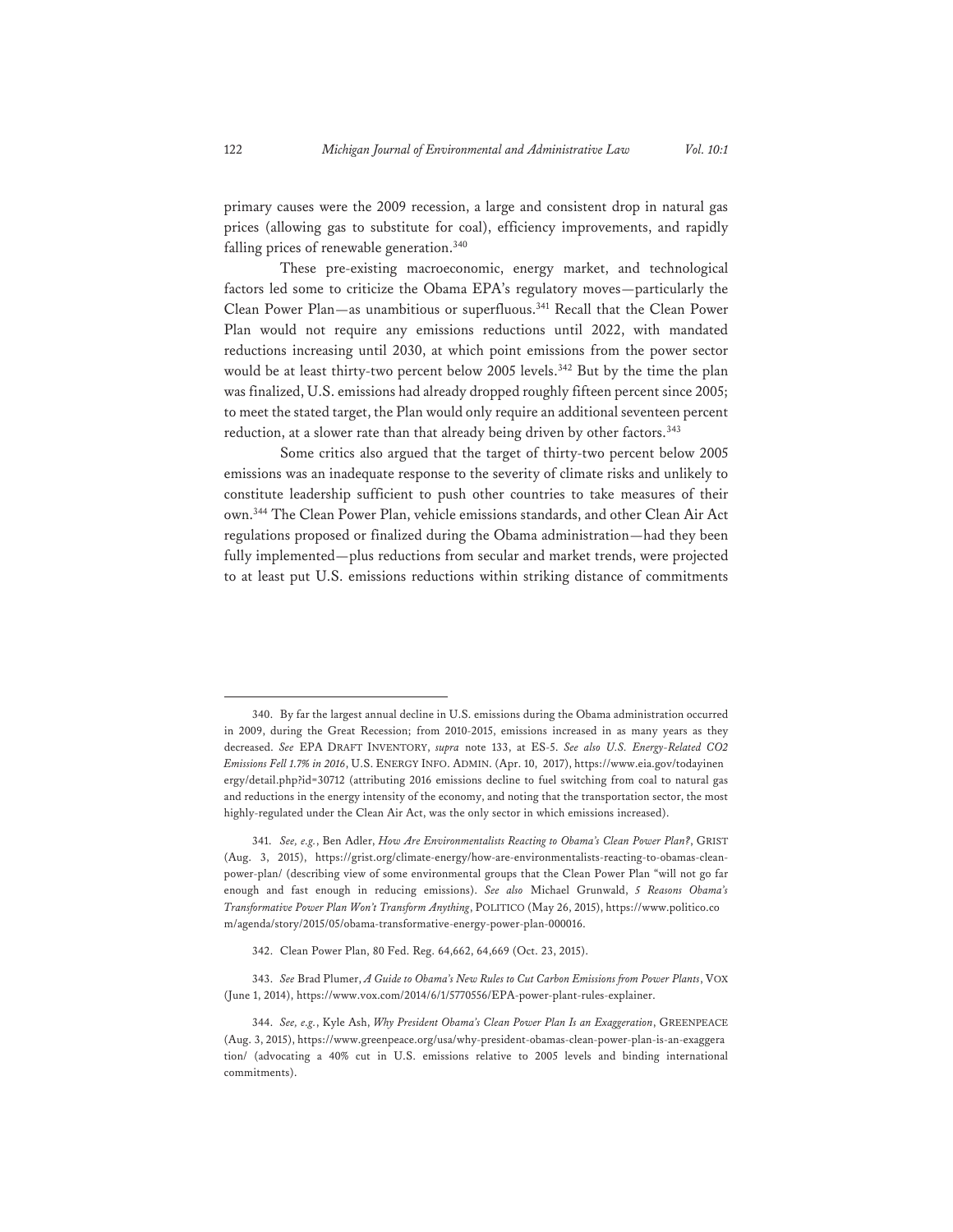under the Paris Agreement.<sup>345</sup> While a useful start, the Paris goals are insufficient to keep temperature change below two degrees Celsius.<sup>346</sup>

This view led to calls for EPA to substantially increase the stringency of the program.347 Whether a more aggressive Clean Power Plan was is unclear. EPA's decision to drop an energy efficiency component of its "best system of emission reduction" ("BSER") calculation (which determined stringency of the Plan) suggests it believed the final plan was operating at the political or legal margin or both.<sup>348</sup> The success of challengers in getting the Supreme Court to stay the regulation supports the view that EPA was operating at or near the legal limits of what the Clean Air Act would support. On the other hand, some evidence suggests that EPA had an adequate technical basis for substantially increasing the emissions reductions it projected from improvements in coal plant efficiency (building block 1), the most legally defensible part of the BSER calculation.<sup>349</sup>

In any case, emissions reductions from the power sector have mostly continued since the final Clean Power Plan was released in 2015, though they did increase slightly in 2018.350 Medium-term projections indicate that power sector emissions will continue to decline rapidly enough to meet the Clean Power Plan's 2030 target by around 2020-2022, and continue to decline through the 2020s (See Figure 1).351 These declines will be driven largely by rapid retirements of coal plants

348. *See* Nathan Richardson, *10 Things We Looked for in the Clean Power Plan. . . and What We Found*, RESOURCES (Aug. 3, 2015), https://www.resourcesmag.org/common-resources/10-things-we-looked-forin-the-clean-power-plan-and-what-we-found/.

349*. See* Dallas Burtraw, *Inside the Fence: Keep an Eye on Cofiring under the Clean Power Plan*, RESOURCES (July 16, 2015), https://www.resourcesmag.org/common-resources/inside-the-fence-keep-aneye-on-cofiring-under-the-clean-power-plan/.

350. *See* EPA DRAFT INVENTORY, *supra* note 133, at ES-7.

<sup>345.</sup> *See* DOUG VINE, CTR. FOR CLIMATE & ENERGY SOLUTIONS, ACHIEVING THE UNITED STATES' INTENDED NATIONALLY DETERMINED CONTRIBUTION (Nov. 2016), https://www.c2es.org/si te/assets/uploads/2016/09/achieving-us-indc-nov-2016.pdf (projecting 22% economy-wide emissions reductions, short of the U.S. commitment of 26-28% reductions, both relative to 2005 levels).

<sup>346.</sup> *See* David Roberts, *There's a Huge Gap Between the Paris Climate Change Goals and Reality*, VOX (Nov. 6, 2017), https://www.vox.com/energy-and-environment/2017/10/31/16579844/climate-gap-unep-2017.

<sup>347.</sup> *See, e.g.*, David Biello, *How Far Does Obama's Clean Power Plan Go in Slowing Climate Change?*, SCIENTIFIC AMERICAN (Aug. 6, 2015) ("the Clean Power Plan alone is not enough").

<sup>351</sup>*. See* John Larsen & Whitney Herndon, *What the Clean Power Plan Would Have Done*, RHODIUM GRP. (Oct. 9, 2017), https://rhg.com/research/what-the-cpp-would-have-done/ ("Our current projections put power sector CO2 emissions 27% to 35% below 2005 levels [by 2030]—bookending EPA's [32%] target for the CPP. Gas prices have stayed lower for longer than EIA predicted, electricity demand has remained flat, rapidly declining wind and solar costs and a multi-year extension of the PTC and ITC have driven aggressive renewable energy deployment, and many coal-fired power plants have been retired."); *see also Tracking Power Sector Changes in the Years Since the Clean Power Plan*, BIPARTISAN POL'Y CTR. (Aug. 6,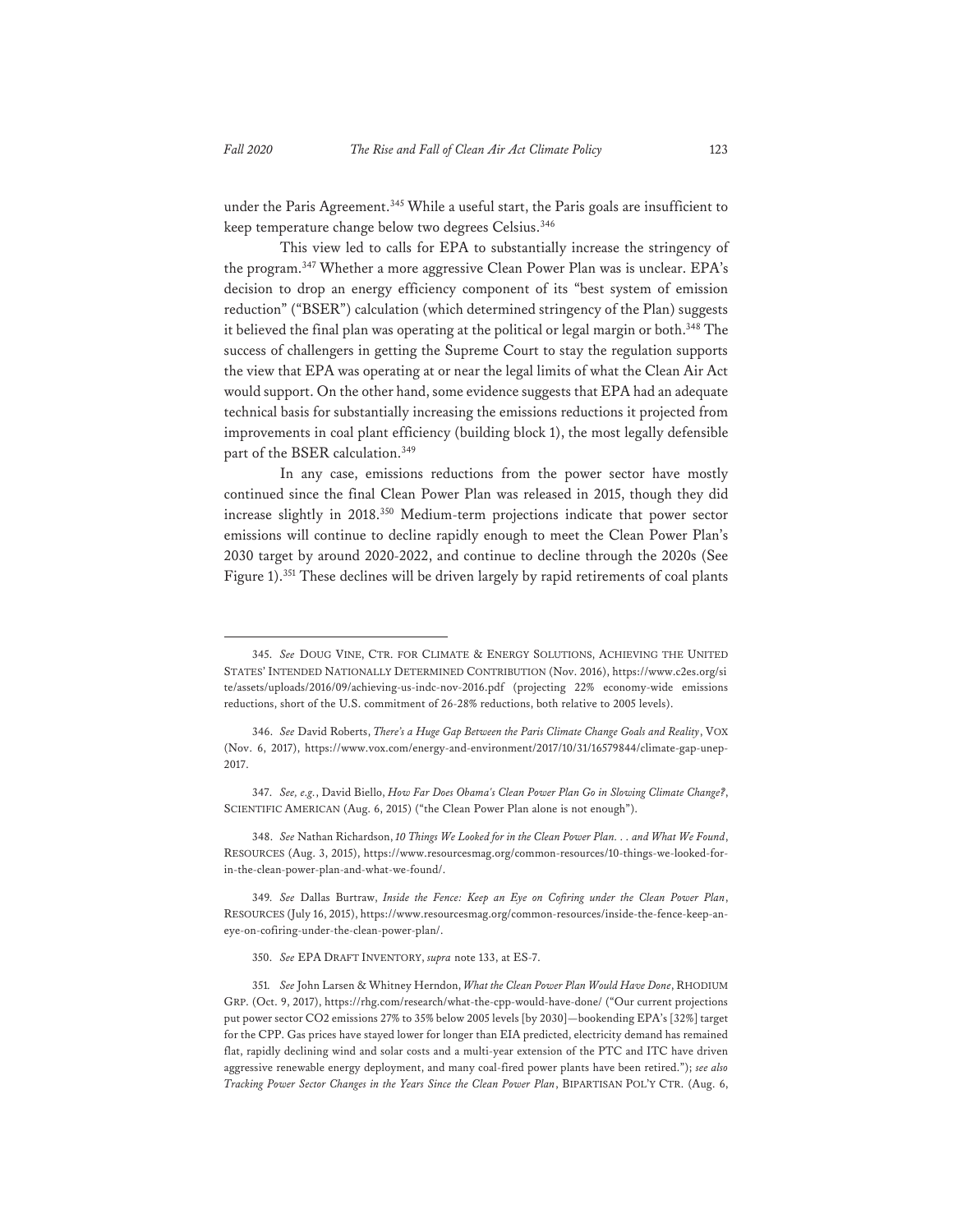and deployment of wind and solar generation.<sup>352</sup> The projections indicate that the climate-hawk critics of the Clean Power Plan were correct. Arguably, if it was not legally or politically possible to issue a more stringent rule, the administrative resources and political capital devoted to the Clean Power Plan might have been better used elsewhere.



Figure I: Current power sector CO<sub>2</sub> projections and EPA's CPP headline 2030 target

*Figure 1: Rhodium Group estimates of emissions reductions from the power sector353*

That said, the Clean Power Plan would not have been useless. Because it imposed individual goals on each state, some states would still have been required to reduce emissions or purchase emissions allowances in an interstate trading regime.<sup>354</sup> Moreover, it is not a given that projections would have come true: coal retirements and renewable deployment could slow, the economy and its attendant energy needs could grow faster than expected, or some other factor, like changes in fuel prices, could push power sector emissions above projections. If so, the Clean Power Plan

<sup>2018),</sup> https://bipartisanpolicy.org/report/tracking-power-sector-changes-in-the-years-since-the-cleanpower-plan/.

<sup>352.</sup> Larsen & Herndon, *supra* note 351.

<sup>353.</sup> *Id.*

<sup>354.</sup> *Id.* (noting "21 states would have had to do more to comply with the CPP than what they were already on track to achieve in absence of the rule"). *See also* Martin T. Ross et al., *Assessing Impacts of the Clean Power Plan on Southeast States* 1-3 (Duke Nicholas Inst. for Envtl. Pol'y Solutions, Working Paper NI WP 15-03, May 2015), https://nicholasinstitute.duke.edu/sites/default/files/publications/ni\_wp\_15- 03\_full\_pdf.pdf (projecting substantial changes in generation mix in the Southeast as a result of the Clean Power Plan; note that projections are based on the draft CPP, not the final rule).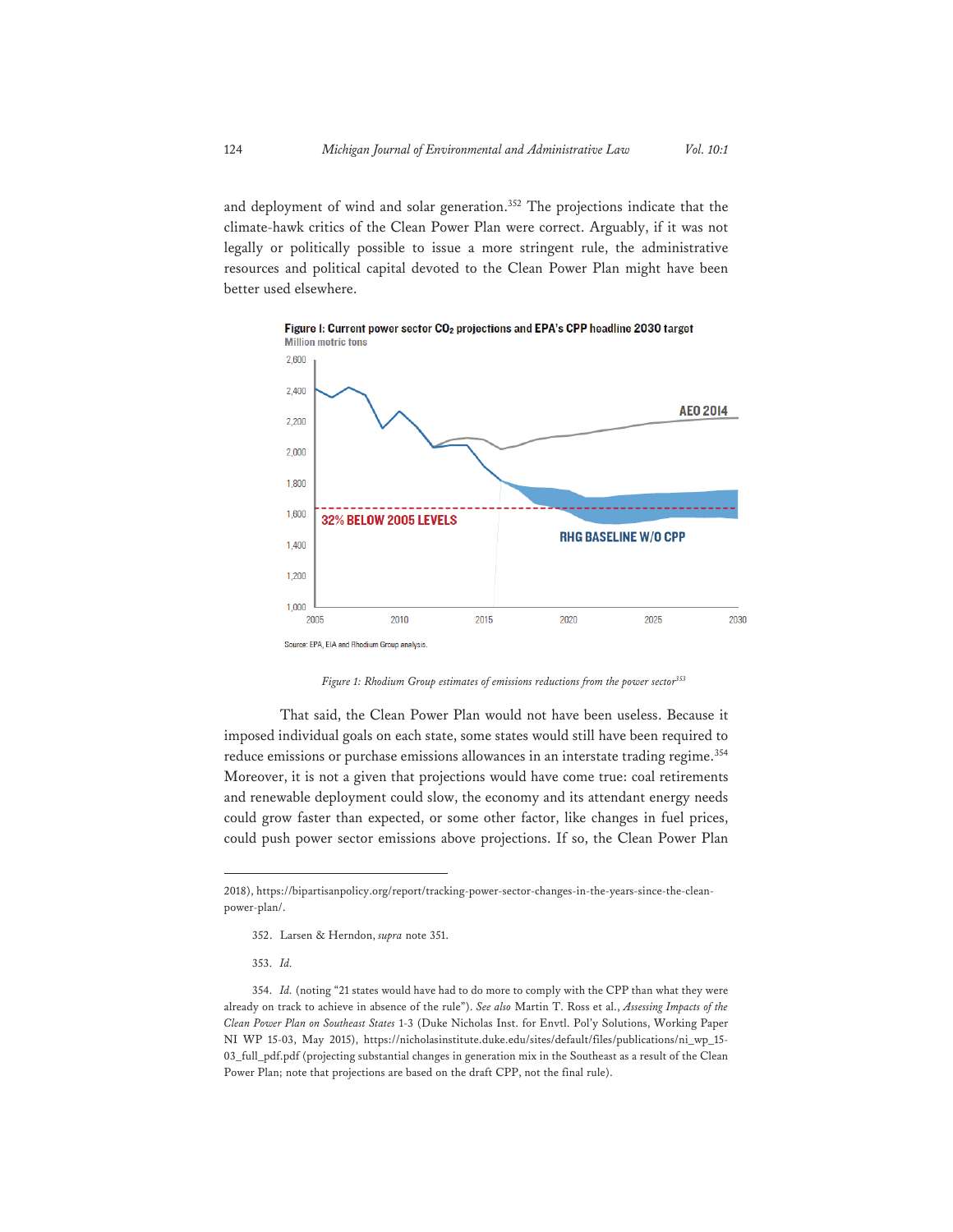would have provided a backstop.<sup>355</sup> The Clean Power Plan, had it been upheld, would have also provided a ready framework for interstate emissions trading and, possibly, more stringent goals in the future.<sup>356</sup>

However useful it might have been, the Plan was not sold or apparently intended as a regional effort or backstop but as a primary driver of national emissions reductions.357 Had the Obama EPA known in 2014 and 2015 that power sector emissions would decline as fast as they have, it would (I believe) have either produced a more ambitious rule or focused on other sectors where emissions were not already declining. The green critics at the time suggested EPA did know this would happen, or at least should have known.<sup>358</sup>

The Clean Power Plan was, like any regulatory climate policy, vulnerable to being overtaken by events. Although it delegated substantial flexibility to states in meeting emissions reduction targets, those targets were rigid and set as far as fifteen years in the future.<sup>359</sup> Such delay and long-term certainty is good for industry, but it is risky when information on climate risks and trends in energy technology and economics are in flux. Even if the Plan's targets were defensible as the best compromise available at the time, the Plan's rigidity is harder to defend. A future EPA could and, presumably would, update the Plan in response to new information. That is exactly what the Trump EPA is doing now, albeit in the opposite direction of what the Plan's architects hoped.360

The effect of Clean Air Act climate policy on international agreements is similarly mixed. Copenhagen and Paris would almost certainly have failed<sup>361</sup> without President Obama's ability to rely on executive authority under the statute to show

356. Larsen & Herndon, *supra* note 351.

- 359. *See* Clean Power Plan, 80 Fed. Reg. 64,662, 64,665 (Oct. 23, 2015).
- 360. *See supra* Section I.C.1.
- 361. Or failed more completely, if one views their output as inadequate.

<sup>355.</sup> Maria Gallucci, *Trump's Order Will Unravel America's Best Defense Against Climate Change*, MASHABLE (Mar. 27, 2017), https://mashable.com/2017/03/27/trump-climate-change-executive-order/ (quoting Sierra Club climate policy director John Coequyt characterizing the Clean Power Plan as a valuable "backstop").

<sup>357.</sup> *See, e.g.*, EPA, Fact Sheet: Overview of the Clean Power Plan, https://19january2017snapshot. epa.gov/cleanpowerplan/fact-sheet-overview-clean-power-plan\_.html ("The Clean Power Plan cuts significant amounts of power plant carbon pollution . . . while advancing clean energy innovation, development and deployment, and laying the foundation for the long-term strategy needed to tackle the threat of climate change.")

<sup>358.</sup> *See, e.g.*, Grunwald, *supra* note 341 (predicting that EPA's projections of coal retirements were obviously too low and its projections of renewables deployment rates likely too low, leading to "targets that are likely to be achieved even without the plan").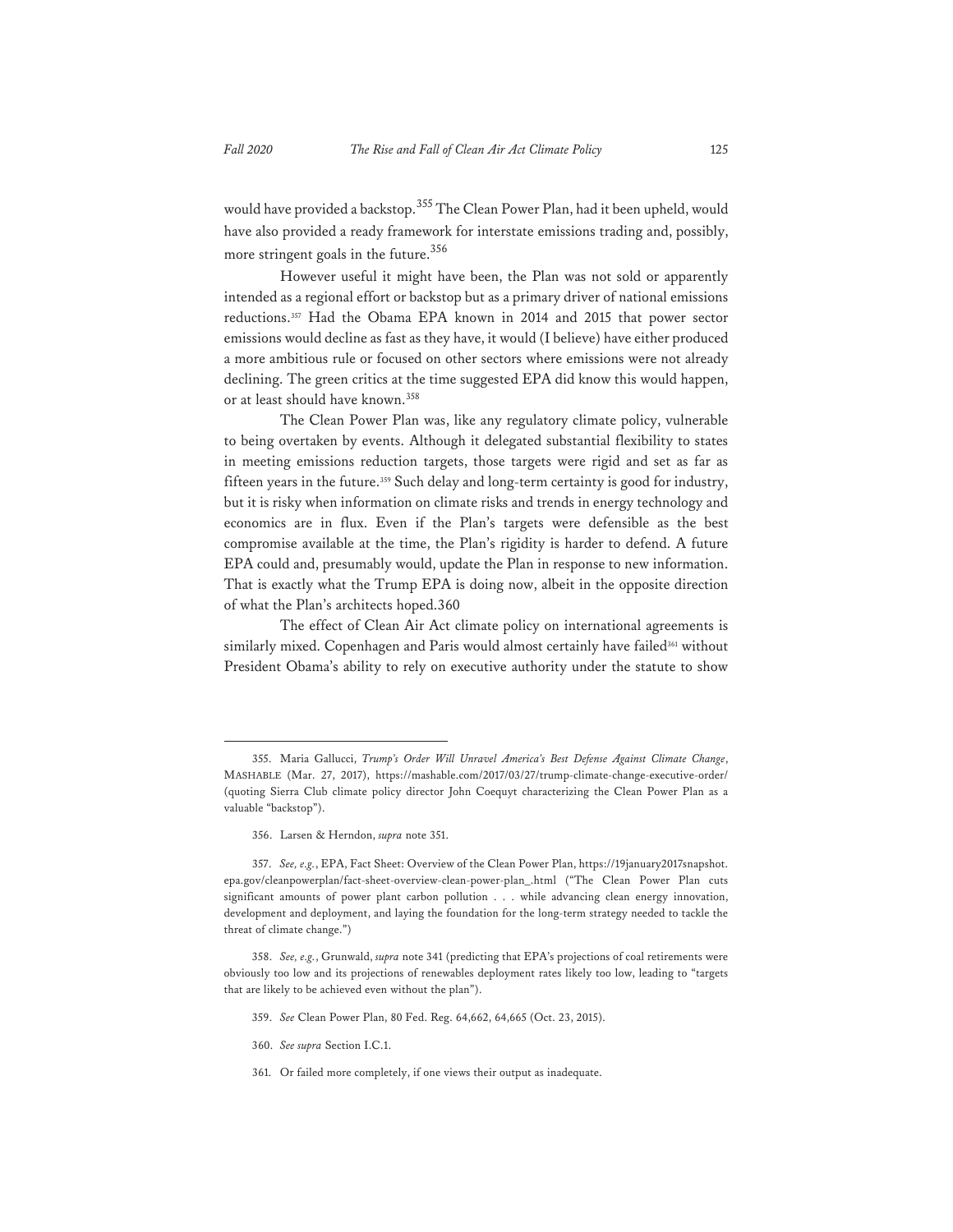credibility on climate in the wake of the failure of cap-and-trade legislation. 362 Similarly, Clean Air Act policies (chiefly the vehicle standards and the Clean Power Plan) provided the only credible vehicle for achieving U.S. commitments under the Paris Agreement in 2015.<sup>363</sup> Negotiators in Paris were aware that the U.S. Congress was unlikely to support climate policy action in 2015: the accord was structured as an executive agreement rather than a formal treaty specifically to avoid having to seek U.S. Senate ratification.<sup>364</sup> To the extent those negotiators took U.S. emissions promises seriously, therefore, it could only have been based on Clean Air Act regulatory powers. Had Congress passed the 2009 cap-and-trade bill or some other robust climate policy, the Obama administration's negotiating position would have been stronger, and an agreement with more ambitious emissions cuts or enforcement mechanisms might have been plausible in 2009 or 2015. The Paris Agreement is widely understood to be inadequate.<sup>365</sup> But it is better than nothing, and would likely have been impossible without the Clean Air Act and *Massachusetts*.

On election day in 2016, Clean Air Act climate policy was at an inflection point: it had achieved some small emissions reductions and built a basic regulatory structure, but the jury was still out on its long-term domestic and international effectiveness. Perhaps a Hillary Clinton administration could have navigated that uncertainty and built a robust and successful climate policy, although I am skeptical for reasons discussed in Section IV. In any case, President Trump has done the opposite, using executive authority to dismantle the Obama administration's climate policy.

## III. THE TRUMP ADMINISTRATION ROLLBACK

Before his election to the Presidency, Donald Trump frequently referred to climate change as a "hoax . . . created by and for the Chinese in order to make U.S. manufacturing non-competitive" (he may or may not have been joking).<sup>366</sup> In office,

363. *See id.*

<sup>362.</sup> The United States' "Nationally Determined Contribution" under the Paris agreement (it's commitment to future emissions reductions) is largely based on Clean Air Act authority. *See* U.S.A. First NDC Submission at 4-5 (Sept. 2, 2016), https://www4.unfccc.int/sites/ndcstaging/PublishedDocuments/ United%20States%20of%20America%20First/U.S.A.%20First%20NDC%20Submission.pdf. Without that authority, it is unlikely that the US would have been able to make any credible emissions reduction commitments.

<sup>364.</sup> *See* David Bookbinder, *Is the Paris Agreement a Treaty?*, NISKANEN CTR. (May 5, 2017), https://www.niskanencenter.org/paris-climate-agreement-treaty/.

<sup>365.</sup> *See, e.g.*, Aya Batrawy and Malak Harb, *UN chief warns Paris climate goals still not enough*, ASSOCIATED PRESS (June 30, 2019), https://apnews.com/189872262c4748e6af4752fb96b8da01/.

<sup>366.</sup> *See* Donald Trump (@realDonaldTrump), TWITTER (Nov. 6, 2012, 2:15 PM), https://twitter.com/realDonaldTrump/status/265895292191248385 (tweeting that "[t]he concept of global warming was created by and for the Chinese in order to make U.S. manufacturing non-competitive."); *see also* Louis Jacobson, *Yes, Donald Trump Did Call Climate Change a Chinese Hoax*, POLITIFACT (June 3,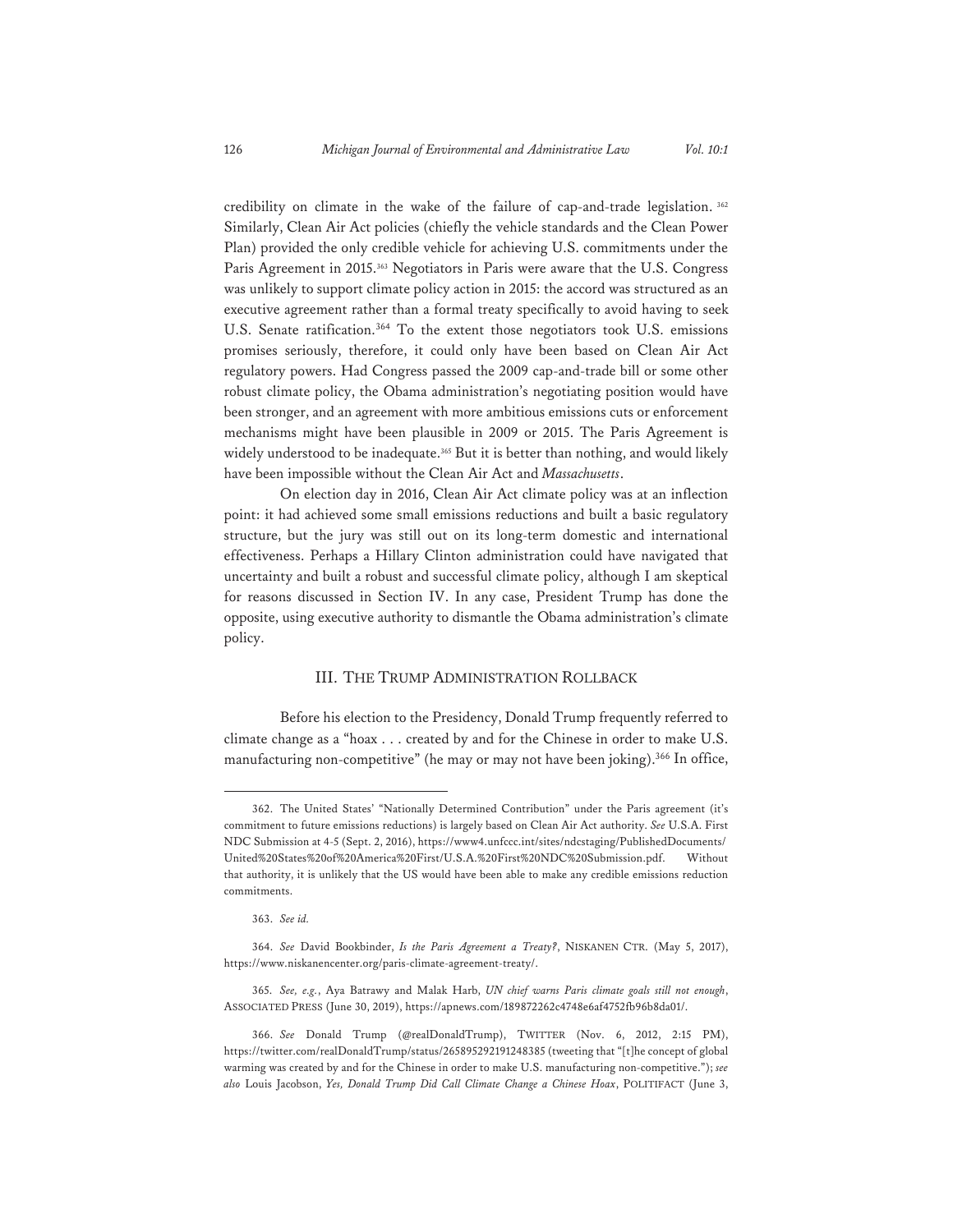his administration has done everything within its authority (and perhaps more) to undo existing climate policy and halt progress toward future emissions controls. The strongest public signal of the Trump administration's climate policy views was its 2017 decision to pull out of the Paris agreement.<sup>367</sup> But the administration's most significant move has been a comprehensive rollback of Clean Air Act climate policy, beginning in the first months of the President's term and continuing throughout. This rollback was initiated under the leadership of President Trump's first EPA Secretary, Scott Pruitt, the former Attorney General of Oklahoma and frequent litigant against the Obama EPA.368 Pruitt's selection indicated that the Trump administration intended a sharp reduction in EPA regulatory efforts, particularly on climate, and was perhaps the best example of then-adviser Steve Bannon's claim that cabinet officials were selected to lead the "deconstruction of the administrative state."<sup>369</sup> Pruitt would resign in 2018 amid allegations of unethical conduct,<sup>370</sup> but his successor, Andrew Wheeler, has continued much the same regulatory agenda.<sup>371</sup>

The rollback of environmental regulations under President Trump has been sweeping: by one count the administration has proposed or completed withdrawal or substantial weakening of ninety-five environmental regulations or executive actions, twenty-five of which concern air pollution and ten of which are specifically climatedriven and derive from the agency's Clean Air Act authority (and, thus, at least in part from *Massachusetts*).372 Ninety-five is a large number, but it is far from comprehensive—American environmental law is built on thousands of rules.<sup>373</sup> The

368. *See* Chris Mooney et al., *Trump Names Scott Pruitt, Oklahoma Attorney General Suing EPA on Climate Change, to Head the EPA*, WASH. POST (Dec. 8, 2016), https://www.washingtonpost.com/news/e nergy-environment/wp/2016/12/07/trump-names-scott-pruitt-oklahoma-attorney-general-suing-epa-onclimate-change-to-head-the-epa/.

<sup>2016),</sup> https://www.politifact.com/factchecks/2016/jun/03/hillary-clinton/yes-donald-trump-did-callclimate-change-chinese-h/ (detailing that Trump later claimed his tweet was a joke). *But see* Dean Baker (@DeanBaker13), TWITTER (Feb. 28, 2020, 9:53 PM), https://twitter.com/DeanBaker13/status/1233586 110938222593 (arguing that "I think Trump doesn't use the word 'hoax' the way most people do. For him 'hoax' means something like 'problem.'").

<sup>367.</sup> *See Statement by President Trump on the Paris Climate Accord*, WHITE HOUSE (June 1, 2017), https://www.whitehouse.gov/briefings-statements/statement-president-trump-paris-climate-accord/.

<sup>369</sup>*. See* David Z. Morris, *Steve Bannon Says Trump's Cabinet Picks Are Intended to 'Deconstruct' Regulation and Agencies*, FORTUNE (Feb. 25, 2017), https://fortune.com/2017/02/25/bannon-trumpcabinet-cpac.

<sup>370.</sup> Jeremy Diamond et al., *EPA Chief Scott Pruitt Resigns Amid Scandals, Citing 'Unrelenting Attacks*,*'* CNN (July 5, 2018), https://www.cnn.com/2018/07/05/politics/scott-pruitt-epa-resigns/index.html.

<sup>371.</sup> *See, e.g.*, *infra* note 428, Administrator Wheeler's decision to revoke California's waiver for setting its own vehicle emissions standards.

<sup>372.</sup> *See* Popovich et al., *supra* note 16.

<sup>373.</sup> By one count, during the Obama administration (through June 2016) the EPA published "approximately 3,900" final rules in the Federal Register. Memorandum from the H. Comm. on Energy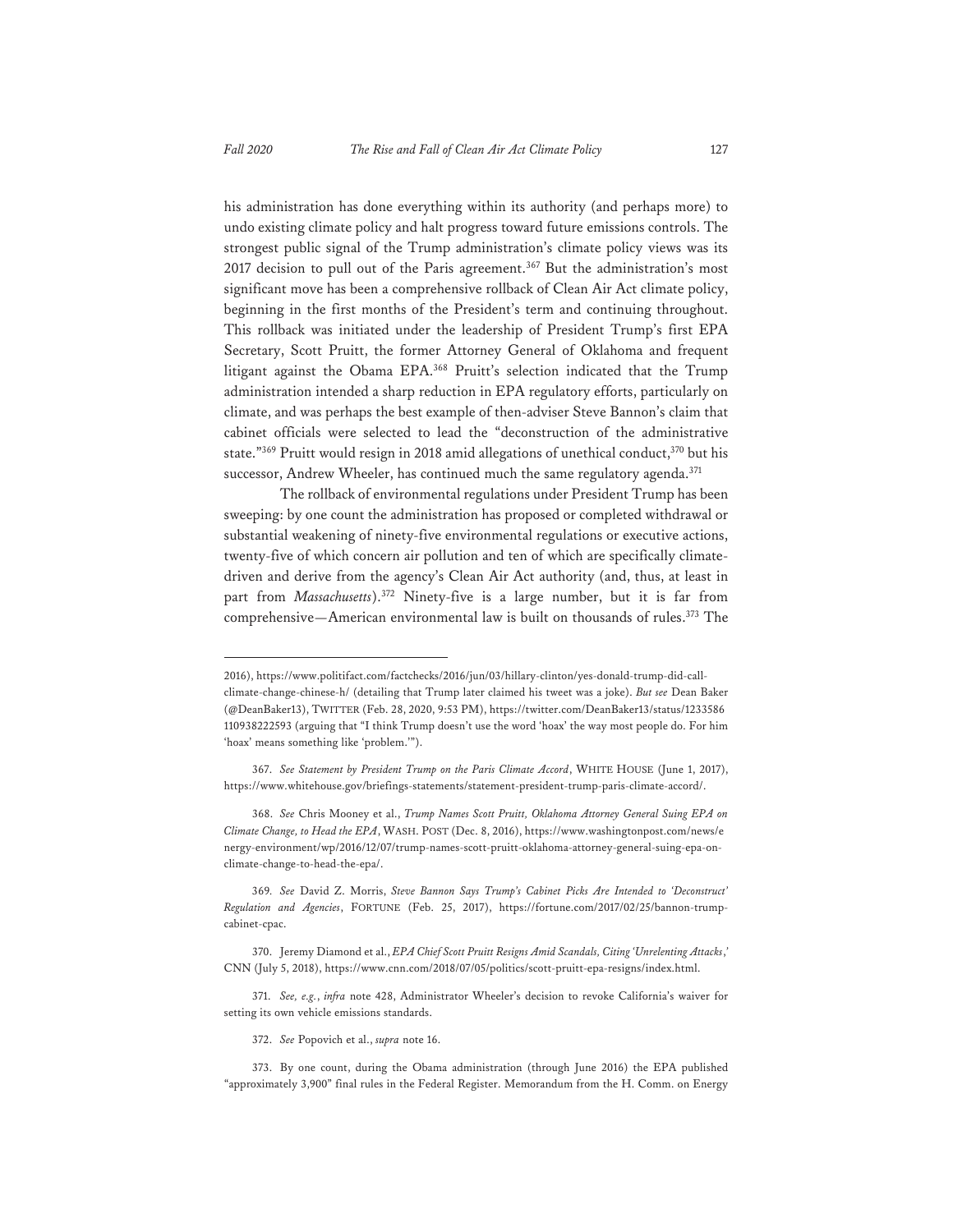rollback is also not indiscriminate—it has concentrated almost exclusively on Obamaera regulations, and disproportionately on those aimed at climate.<sup>374</sup> The Trump rollback has been significant, but it has not signaled a complete breach with the traditional regulatory ratchet of environmental law. For the most part, longstanding environmental law unrelated to climate, such as regulations on criteria or "conventional" pollutants, like lead and sulfur dioxide, under the Clean Air Act have been left intact, although the Trump EPA has pursued structural and institutional changes that could have broad effects on the agency's ability to identify and regulate risks in the future.<sup>375</sup>

Only two Clean Air Act climate policies have survived the rollback intact: the Phase I light vehicle standards—already implemented for the planned 2012-2016 model years—and the initial 2010 greenhouse gas endangerment finding, though there have been persistent rumors that the endangerment finding might be withdrawn.376 Every other Clean Air Act climate policy has been withdrawn, seen withdrawal proposed, or been damaged in some way. Although not comprehensive, the following list illustrates the scope of the rollback.

- March 2017: Information request on methane emissions from existing oil and gas wells is withdrawn.<sup>377</sup>
- March 2017: Executive order directs EPA and other agencies to stop using estimated social cost of carbon in cost-benefit analyses.<sup>378</sup>
- May 2017: EPA announces that landfill methane new source performance standards ("NSPS") are being reconsidered and stays

375. *See* Laura Bloomer & Joe Goffman, *The Legal Consequences of EPA's Disruption of the NAAQS Process*, HARV. ENV'T & ENERGY L. PROGRAM (Sept. 30, 2019), https://eelp.law.harvard.edu/2019/09/t he-legal-consequences-of-epas-disruption-of-the-naaqs-process/ (detailing Trump administration moves "politicizing and weakening [EPA] advisory panels").

<sup>&</sup>amp; Commerce, to the Members of the Subcomm. on Energy and Power at 2 (June 30, 2016), https://docs.house.gov/meetings/IF/IF03/20160706/105153/HHRG-114-IF03-20160706-SD002.pdf.

<sup>374.</sup> All of the twenty-five air pollution-related rollbacks proposed or completed by the Trump administration are of actions taken under President Obama. *See* Popovich et al. *supra* note 16. While not all of those rollbacks are of climate rules, a disproportionate number are, and the Trump administration has to date made no effort to roll back core air quality standards for conventional pollutants like particulates and ozone.

<sup>376.</sup> *See, e.g.*, Nick Sobczyk & Geof Koss, *Conservatives Warn Endangerment Finding Fight Is 'Still Alive*,*'* E&E DAILY (Aug. 22, 2018), https://www.eenews.net/stories/1060094933.

<sup>377.</sup> EPA, Notice Regarding Withdrawal of Obligation to Submit Information, 82 Fed. Reg. 12,817 (Mar. 7, 2017).

<sup>378.</sup> Exec. Order No. 13,783, 82 Fed. Reg. 16,093, 16,095 (Mar. 31, 2017) (Promoting Energy Independence and Economic Growth), https://www.whitehouse.gov/presidential-actions/presidentialexecutive-order-promoting-energy-independence-economic-growth/.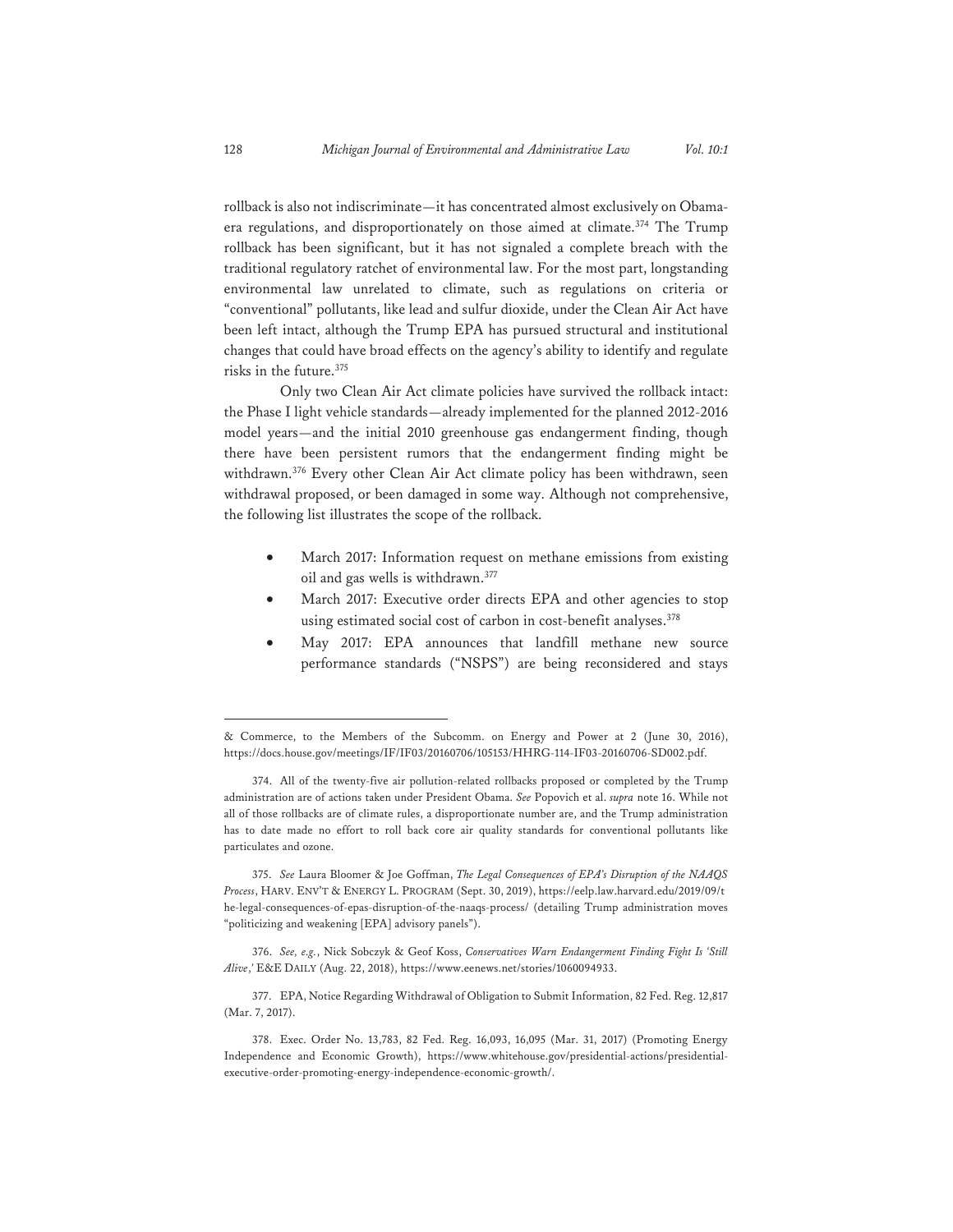enforcement;<sup>379</sup> litigation challenging this move is eventually successful.<sup>380</sup>

- June 2017: President Trump announces that the United States will withdraw from the Paris Agreement.<sup>381</sup> Formal withdrawal is initiated in 2019.382
- October 2017: Repeal of Clean Power Plan is proposed.383
- November 2017: EPA proposes withdrawing portions of the Phase II heavy-duty vehicle standards applying to "glider" trucks.<sup>384</sup> In July of 2018, Secretary Pruitt further announces that the glider regulations will not be enforced, pending further rulemaking,<sup>385</sup> though Secretary Wheeler quickly reversed this non-enforcement policy.<sup>386</sup>

381. *See* WHITE HOUSE, *supra* note 367.

382. *See* Press Release, Michael R. Pompeo, Secretary of State, On the U.S. Withdrawal from the Paris Agreement (Nov. 4, 2019), http://www.state.gov/on-the-u-s-withdrawal-from-the-paris-agreement.

383. EPA, Repeal of Carbon Pollution Emission Guidelines for Existing Stationary Sources: Electric Utility Generating Units, Proposed Rule, 82 Fed. Reg. 48,035 (proposed Oct. 16, 2017) [hereinafter CPP Repeal Proposal].

384. EPA, Repeal of Emission Requirements for Glider Vehicles, Glider Engines, and Glider Kits, Proposed Rule, 82 Fed. Reg. 53,442 (proposed Nov. 16, 2017).

<sup>379.</sup> EPA, Stay of Standards of Performance for Municipal Solid Waste Landfills and Emission Guidelines and Compliance Times for Municipal Solid Waste Landfills, 82 Fed. Reg. 24,878 (May 31, 2017).

<sup>380.</sup> State of California v. EPA, No. 18-cv-03237-HSG at 5 (N.D. Cal. May 6, 2019), https://d12v9rtnomnebu.cloudfront.net/diveimages/050619CAEPAEG.pdf (order granting in part and denying in part Plaintiff's Motion for Summary Judgment and denying Defendant's Motion for Summary Judgment) (ruling that EPA "failed to meet its nondiscretionary obligations to implement" the landfill NSPS when it stayed enforcement pending reconsideration).

<sup>385.</sup> *See* Memorandum from Susan Parker Bodine, Assistant Administrator, EPA Enforcement and Compliance to Bill Wehrum, Assistant Administrator, Office of Air and Radiation (July 6, 2018), https://www.epa.gov/sites/production/files/2018-07/documents/glidernoactionassurance070618.pdf (Conditional No Action Assurance Regarding Small Manufacturers of Glider Vehicles).

<sup>386.</sup> *See* U.S. ENV'T PROT. AGENCY, Office of the Adm'r., MEMORANDUM FROM ANDREW R. WHEELER, ACTING ADMINISTRATOR, TO SUSAN PARKER BODINE, ASSISTANT ADMINISTRATOR, OFFICE OF ENFORCEMENT AND COMPLIANCE AND WILLIAM L. WEHRUM, ASSISTANT ADMINISTRATOR, OFFICE OF AIR AND RADIATION (July 26, 2018), https://www.epa.gov/sites/producti on/files/2018-07/documents/memo\_re\_withdrawal\_of\_conditional\_naa\_regarding\_small\_manufacturers\_ of\_glider\_vehicles\_07-26-2018.pdf (Withdrawal of Conditional No Action Assurance Regarding Small Manufacturers of Glider Vehicles).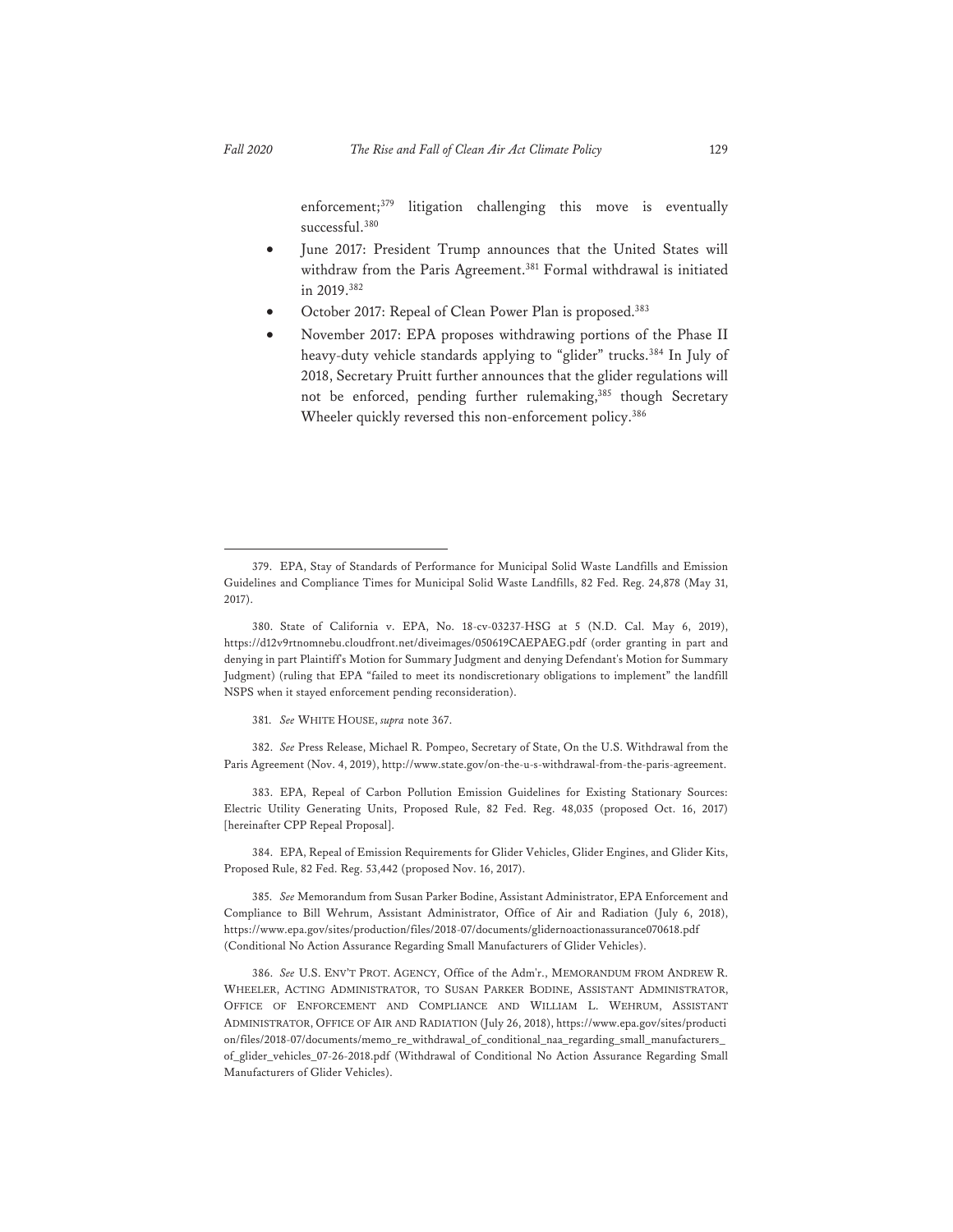- April 2018: EPA announces it will not enforce bans on HFCs<sup>387</sup> (much of this regulation had already been struck down by the D.C. Circuit in August of 2017).388
- August 2018: EPA proposes the Safe Affordable Fuel-Efficient ("SAFE") Vehicles Rule, which would substantially lower Phase II light-duty vehicle standards for model years 2021-2026.<sup>389</sup>
- August 2018: The Affordable Clean Energy ("ACE") Rule is proposed, replacing the Clean Power Plan with substantially weaker requirements.<sup>390</sup>
- September 2018: EPA proposes a rule weakening oil and gas methane NSPS and exempting some facilities from the regulation entirely.<sup>391</sup>
- December 2018: EPA proposes a rule reducing the stringency of NSPS for power plants such that carbon capture and storage is no longer required for new coal plants.<sup>392</sup>
- July 2019: The ACE Rule repealing and replacing the Clean Power Plan is finalized.393
- August 2019: EPA proposes partially or fully withdrawing oil and gas methane NSPS.394

390. *See* Emission Guidelines for Greenhouse Gas Emissions from Existing Electric Utility Generating Units; Revisions to Emission Guideline Implementing Regulations; Revisions to New Source Review Program, 83 Fed. Reg. 44,746 (Aug. 31, 2018) (to be codified at 40 C.F.R. pts. 51, 52, and 60).

391. *See* Oil and Natural Gas Sector: Emission Standards for New, Reconstructed, and Modified Sources Reconsideration, 83 Fed. Reg. 52,056 (Oct. 15, 2018) (to be codified at 40 C.F.R. pt. 60).

392. *See* Review of Standards of Performance for Greenhouse Gas Emissions from New, Modified, and Reconstructed Stationary Sources: Electric Utility Generating Units, 83 Fed. Reg. 65,424 (Dec. 20, 2018) (to be codified at 40 C.F.R. pt. 60).

393. Repeal of the Clean Power Plan; Emission Guidelines for Greenhouse Gas Emissions from Existing Electric Utility Generating Units; Revisions to Emission Guidelines Implementing Regulations, 84 Fed. Reg. 32,520 (July 8, 2019) (to be codified at 40 C.F.R pt. 60) [hereinafter ACE Rule].

394. Oil and Natural Gas Sector: Emission Standards for New, Reconstructed, and Modified Sources Review, 84 Fed. Reg. 50,244 (Sept. 24, 2019) (to be codified at 40 C.F.R. pt. 60).

<sup>387.</sup> EPA, Protection of Stratospheric Ozone: Notification of Guidance and a Stakeholder Meeting Concerning the Significant New Alternatives Policy (SNAP) Program, 83 Fed. Reg. 18,431 (Apr. 27, 2018) (to be codified at 40 C.F.R. pt. 82).

<sup>388.</sup> Mexichem Fluor, Inc. v. EPA, 866 F.3d 451, 454 (D.C. Cir. 2017).

<sup>389.</sup> *See* The Safer Affordable Fuel-Efficient (SAFE) Vehicles Rule for Model Years 2021–2026 Passenger Cars and Light Trucks, 83 Fed. Reg. 42,986 (Aug. 24, 2018) (to be codified at 40 C.F.R. pts. 85 and 86) [hereinafter Proposed SAFE Rule].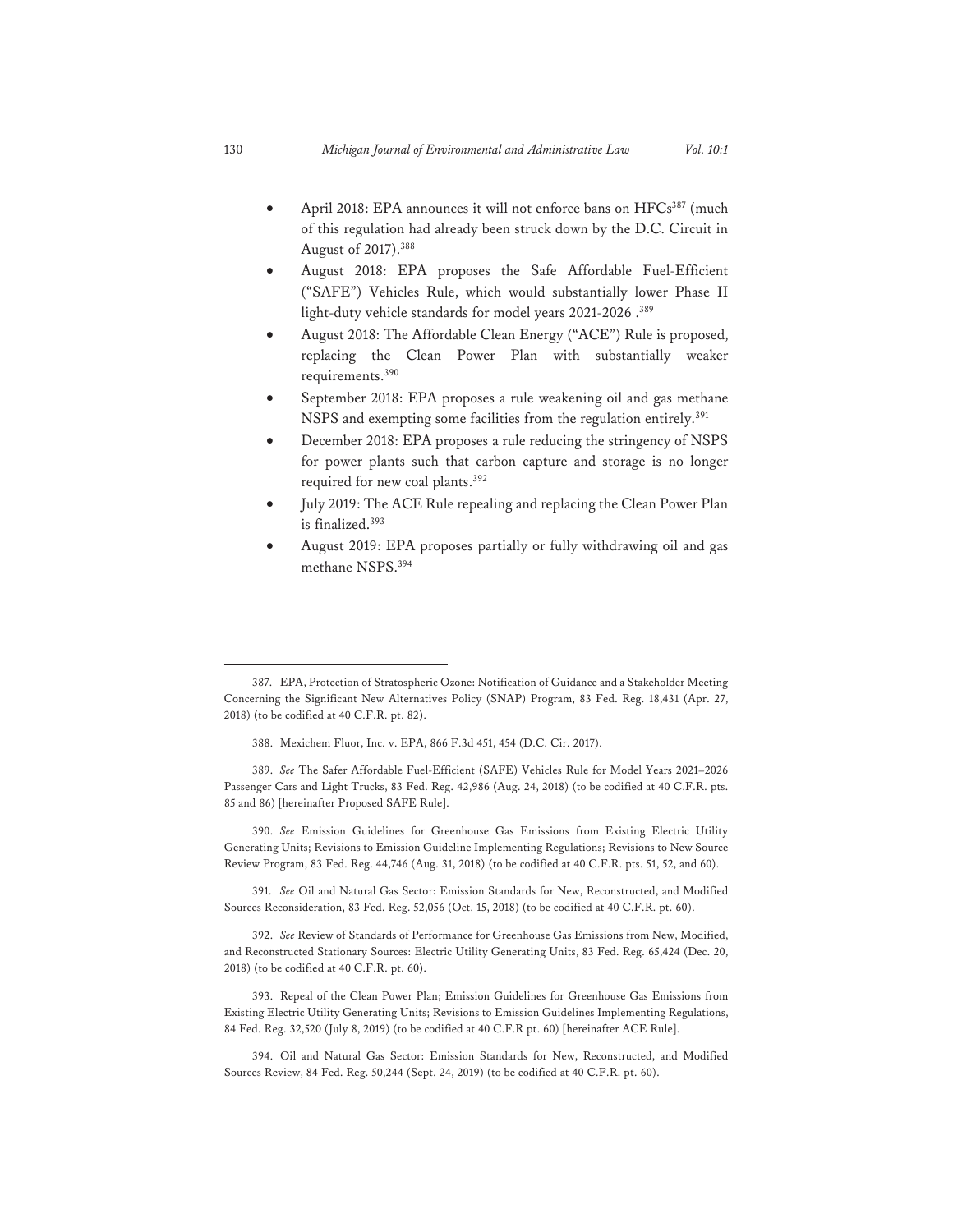• September 2019: EPA withdraws California's waiver allowing it to set independent, more stringent vehicle emissions standards.395

As this list illustrates, while the rollback is sweeping, it is still a work in progress. Rulemakings cannot be undone by executive fiat—rollback or repeal actions are themselves rulemakings, and must instead go through the same notice-andcomment process used to give the rule legal effect in the first place.<sup>396</sup> Much of the Trump EPA's climate rollback is only at the proposed rulemaking stage,<sup>397</sup> and many of the actions that have been finalized are being litigated.<sup>398</sup> While agencies are accorded significant deference, especially when deciding not to regulate,<sup>399</sup> the Trump administration's track record in administrative law litigation is terrible.<sup>400</sup> The rollback of fuel-economy standards seems to have been bungled, leading to delays and making it perhaps more vulnerable to court challenge.<sup>401</sup> The outcome of that litigation, and of the 2020 election, will have a significant impact on how extensive the rollback is in practice.

As described above, the light-duty vehicle emissions standards and the Clean Power Plan were the centerpieces of the Obama EPA's climate policy efforts, and it is therefore worth describing the Trump administration's efforts to roll them

398. *See, e.g.*, Nicholas Kusnetz, *17 States Sue EPA Over Auto Emissions Standards Rollback*, INSIDE CLIMATE NEWS (May 1, 2018), https://insideclimatenews.org/news/01052018/states-lawsuit-epa-vehicleemissions-standards-fuel-efficiency-rollback-pruitt-climate-change.

399. *See* Heckler v. Chaney, 470 U.S. 821 (1985) (holding that agency inaction is presumptively unreviewable); *but see* Biber, *supra* note 74, at 461 (discussing the Court's review of agency inaction in *Massachusetts* and concluding that "[j]udicial review of agency inaction . . . is often doctrinally incoherent and unclear").

<sup>395.</sup> The Safer Affordable Fuel-Efficient (SAFE) Vehicles Rule Part One: One National Program, Withdrawal of Waiver, 84 Fed. Reg. 51,310 (Sept. 27, 2019) (to be codified at 40 C.F.R. pats. 531 and 533) [hereinafter CA Waiver Revocation].

<sup>396.</sup> *See* Office of the Federal Register, *A Guide to the Rulemaking Process* at 10, https://www.federalregister.gov/uploads/2011/01/the\_rulemaking\_process.pdf ("[i]f an agency decides to amend or revoke a rule, it must use the notice-and-comment process to make the change").

<sup>397.</sup> *See* Popovich et al., *supra* note 16.

<sup>400.</sup> *See* Fred Barbash & Deanna Paul, *The Real Reason the Trump Administration Is Constantly Losing in Court*, WASH. POST, Mar. 19, 2019, https://www.washingtonpost.com/world/national-security/thereal-reason-president-trump-is-constantly-losing-in-court/2019/03/19/f5ffb056-33a8-11e9-af5bb51b7ff322e9\_story.html (identifying, at the time of publication, 63 cases in which courts had rejected administrative actions taken by the Trump administration). *See also Roundup: Trump-Era Agency Policy in the Courts*, Inst. Pol'y Integrity, https://policyintegrity.org/trump-court-roundup (last updated Feb. 25, 2020) (finding a 10% success rate in APA cases for the Trump administration, relative to a traditional success rate of around 70%).

<sup>401.</sup> *See* Davenport, *supra* note 104 (describing draft rulemakings sent to OMB for review as incomplete and rife with errors).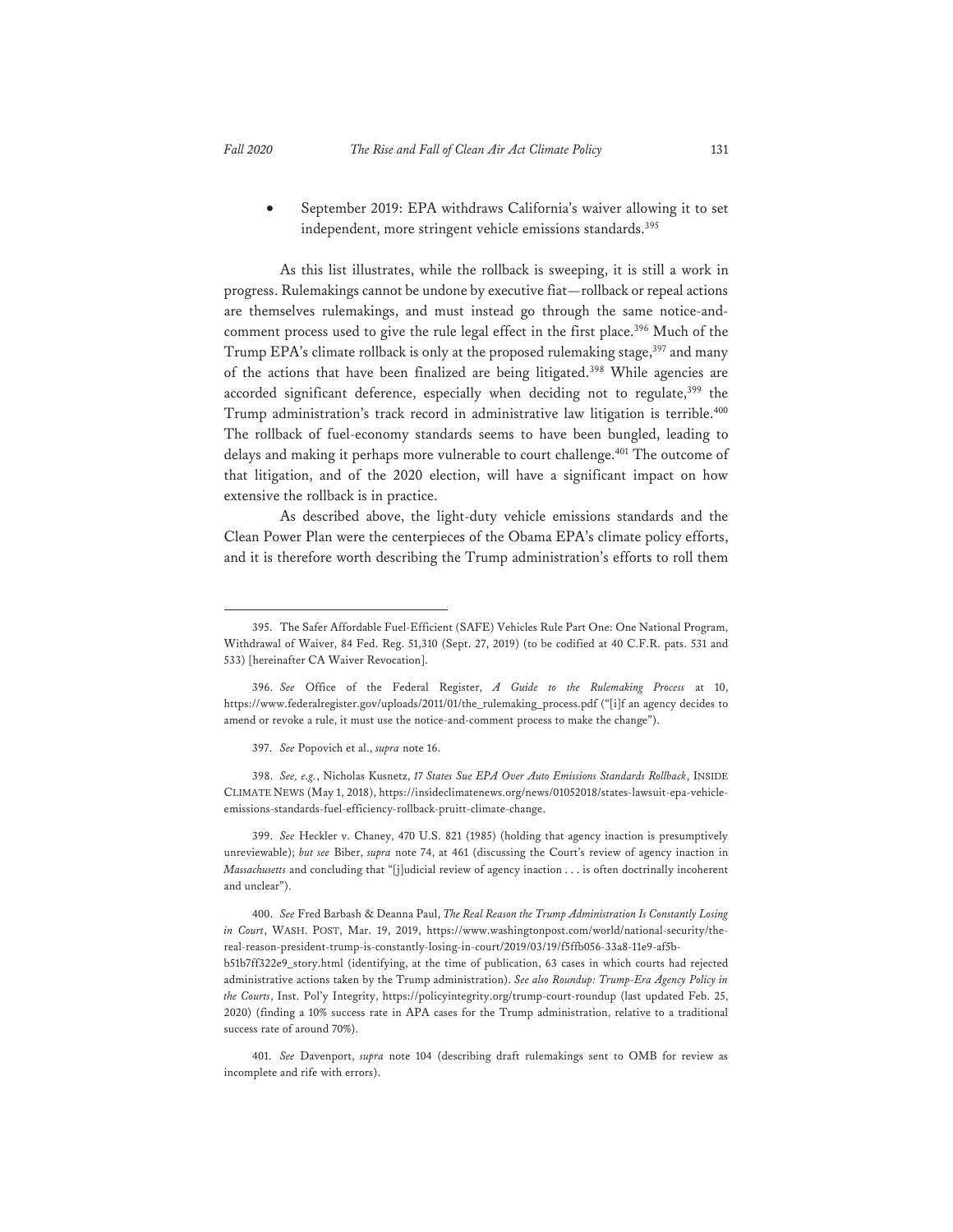back in greater detail, then briefly discussing a rollback that did *not* happen: repeal of the greenhouse gas endangerment finding.

# *A. Rolling Back Vehicle Standards*

By the time President Trump came into office in early 2017, the Phase I light-duty standards issued in 2010 had already been implemented and the Phase II standards, applying to 2017 model year vehicles and set to increase in stringency through the 2025 model year, had just begun to take effect. The Trump EPA quickly indicated that it would seek to halt or reverse the Phase II standards.<sup>402</sup>

From their inception, the standards included a provision for a "mid-term evaluation," requiring the agency to determine no later than April 2018 whether the Phase II standards in the latter half of the compliance period, model years 2022– 2025, were "appropriate."403 The Obama EPA conducted the required midterm review and concluded the standards were appropriate, based in part on manufacturers' demonstrated over-compliance with the Phase I standards.<sup>404</sup> The review was released in January 2017 as a "midnight rulemaking" (i.e., during the lame-duck period).<sup>405</sup> Just two months later, the Trump EPA and Department of Transportation announced the midterm review would be reconsidered, signaling that standards would be weakened.<sup>406</sup> EPA's stated rationale for the reconsideration was to allow harmonization with as-yet-unreleased NHTSA fuel-economy standards.<sup>407</sup> But the true reason appears to have been the impact of the Phase II standards on the U.S. auto industry, and on manufacturing jobs; President Trump promised an audience of autoworkers in Michigan at the time: "We are going to ensure that any

<sup>402.</sup> *See* Notice of Intention to Reconsider the Final Determination of the Mid-Term Evaluation of Greenhouse Gas Emissions Standards for Model Year 2022–2025 Light Duty Vehicles, 82 Fed. Reg. 14,671 (Mar. 22, 2017) (to be codified at 40 C.F.R. pt. 86).

<sup>403.</sup> Phase II Light Duty Standards, 77 Fed. Reg. 62,624, 62,628 (Oct. 15, 2012) (to be codified at 40 C.F.R. pts. 85, 86, and 600).

<sup>404.</sup> Env't Prot. Agency, EPA-420-R-17-001, FINAL DETERMINATION ON THE APPROPRIATENESS OF THE MODEL YEAR 2022-2025 LIGHT-DUTY VEHICLE GREENHOUSE GAS EMISSIONS STANDARDS UNDER THE MIDTERM EVALUATION (2017) (this document was not published in the Federal Register before the March 2017 decision by the incoming Trump administration to reconsider it).

<sup>405.</sup> *Id.*

<sup>406.</sup> *See* Notice of Intention to Reconsider the Final Determination of the Mid-Term Evaluation of Greenhouse Gas Emissions Standards for Model Year 2022–2025 Light Duty Vehicles, 82 Fed. Reg. 14,671 (Mar. 22, 2017) (to be codified at 40 C.F.R. pt. 86).

<sup>407.</sup> *Id.* at 14,672.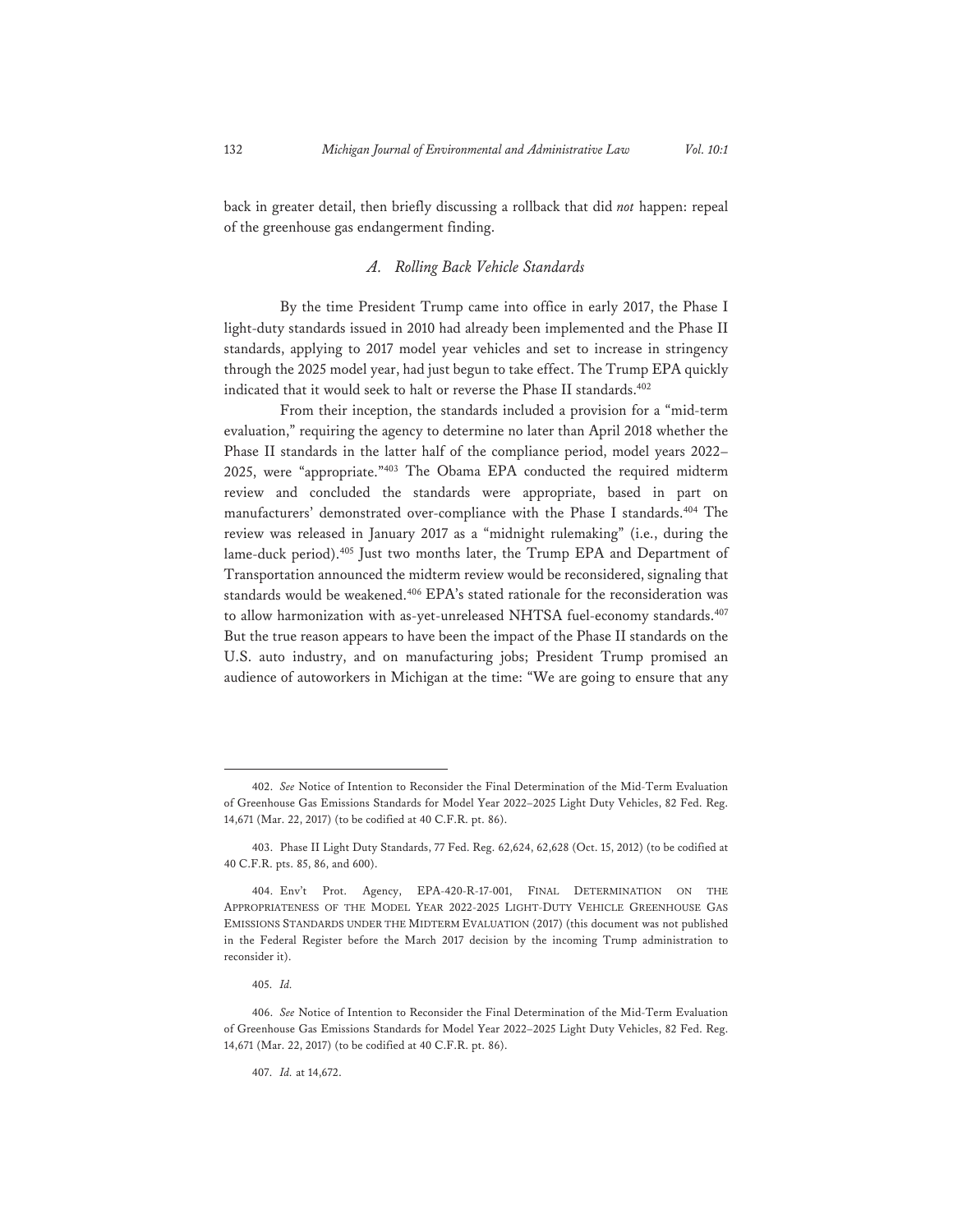regulations we have protect and defend your jobs, your factories. We're going to be fair."<sup>408</sup>

The Trump EPA released its midterm review (replacing the Obama EPA's 2017 version) in April 2018, just missing the deadline on the first of the month.<sup>409</sup> It concluded, unsurprisingly, that the 2022-2025 standards were *not* appropriate and should be revised.410 EPA based this determination on changed circumstances since the 2017 review (e.g., lower fuel prices), projected negative effects on the auto industry that were given (it argued) insufficient weight in the 2017 review, and differing policy and analysis choices, such as rejection of the Obama administration's estimate of the social cost of carbon.411 Secretary Pruitt claimed when the review was released that "[t]he Obama Administration's determination was wrong. . . [it] cut the Midterm Evaluation process short with politically charged expediency, made assumptions about the standards that didn't comport with reality, and set the standards too high."412 The eleven-page document made no mention of climate change and only briefly discussed co-benefits from reduction of conventional pollutants before rejecting such co-benefits as valid considerations in evaluating the standards.<sup>413</sup>

Some legal and policy analysts criticized the review, questioning its claims of changed circumstances and accusing EPA of failing to provide any economic evidence to support revising the Phase II standards.<sup>414</sup> In May 2018, seventeen states

410*. Id.*

411. *Id.* at 16,078.

<sup>408.</sup> *See* Alex Guillén, *Trump Takes Steps Toward Undoing Obama's Auto Emissions Limits*, POLITICO (Mar. 15, 2017), https://www.politico.com/story/2017/03/donald-trump-auto-emissions-236070 ("The auto industry has made it a top priority to review the Obama administration's 11th-hour attempt to lock in tough standards . . . and Trump will deliver on a trip to Michigan Wednesday. He will direct EPA to reconsider its recent conclusion that automakers would be able to meet strict limits strict limits on greenhouse gas emissions that would have vehicles getting more than 50 miles per gallon on average by 2025.")

<sup>409.</sup> *See* Mid-Term Evaluation of Greenhouse Gas Emissions Standards for Model Year 2022– 2025 Light-Duty Vehicles, 83 Fed. Reg. 16,077 (Apr. 13, 2018).

<sup>412.</sup> Press Release, Env't Prot. Agency, EPA Administrator Pruitt: GHG Emissions Standards for Cars and Light Trucks Should Be Revised (Apr. 2, 2018), https://archive.epa.gov/epa/newsreleases/epaadministrator-pruitt-ghg-emissions-standards-cars-and-light-trucks-should-be.html.

<sup>413.</sup> *See* Mid-Term Evaluation of Greenhouse Gas Emissions Standards for Model Year 2022– 2025 Light-Duty Vehicles, 83 Fed. Reg. 16,077 (Apr. 13, 2018).

<sup>414.</sup> *See* BETHANY NOLL ET AL., INST. FOR POLICY INTEGRITY, ANALYZING EPA'S VEHICLE-EMISSIONS DECISIONS: WHY WITHDRAWING THE 2022-2025 STANDARDS IS ECONOMICALLY FLAWED 8 (2018), https://policyintegrity.org/files/publications/Analyzing\_EPAs\_Fuel-Efficiency\_Decis ions\_Policy\_Brief.pdf.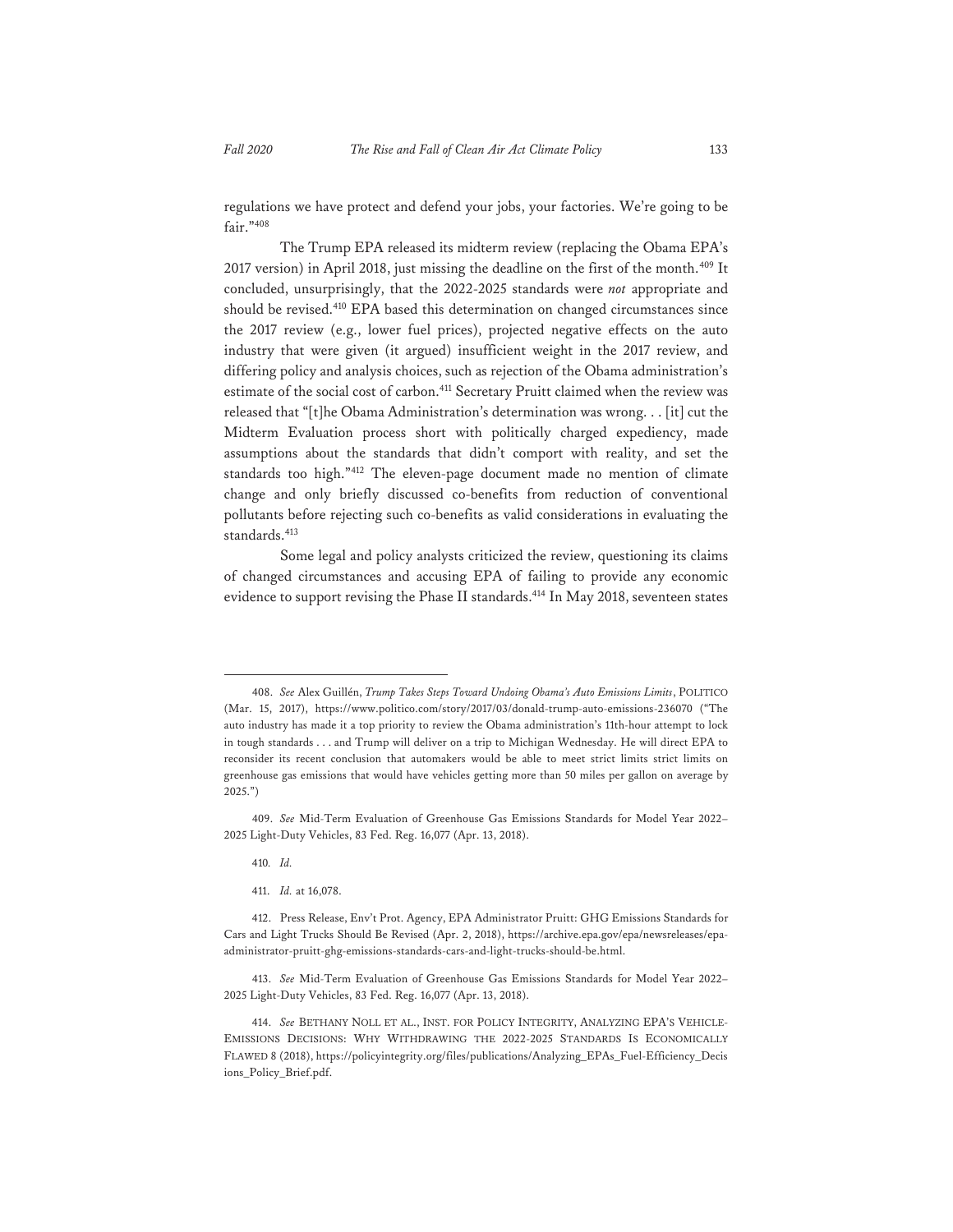sued EPA, claiming the revised midterm review was arbitrary and capricious.<sup>415</sup> The D.C. Circuit rejected this challenge in October 2019, on the grounds that the midterm review was not final agency action and, therefore, was not reviewable.<sup>416</sup>

The revised midterm review committed the agency to reopen the Phase II standards and signaled they would be weakened or eliminated.<sup>417</sup> EPA proposed revised standards in August 2018, calling the revised standards the Safer Affordable Fuel-Efficient ("SAFE") Vehicles Rule.<sup>418</sup> As proposed, it would slash the fuel economy improvements required under the Phase II standards for vehicles in model years 2021–2025—it invited comment on a variety of alternatives, but the primary proposal was to freeze 2021-2025 fuel efficiency standards at the 2020 level.<sup>419</sup> This would amount to withdrawing the standards for five of the nine model years originally regulated under the Phase II standards. EPA also proposed striking regulations of vehicle GHG emissions from air conditioner refrigerants, methane, and other greenhouse gases not directly related to fuel economy.420 EPA estimated that the revised standards would increase greenhouse gas emissions from affected vehicles by four percent annually in 2025—relative to the 2012 Phase II standards being replaced—and increasing to 9.1 percent in 2035 (the last year for which the agency estimated relative impacts).<sup>421</sup> Calculating estimated total additional emissions under the SAFE Rule is difficult because the Trump and Obama rules present their estimates differently, but outside analysis suggests that the SAFE Rule would forgo about half of the emissions reductions projected under the Obama Phase II standards.422

417. *See* Mid-Term Evaluation of Greenhouse Gas Emissions Standards for Model Year 2022– 2025 Light-Duty Vehicles, 83 Fed. Reg. 16,077, 16,078 (Apr. 13, 2018) ("the Administrator believes the MY 2022–2025 GHG emission standards are not appropriate and, therefore, should be revised. . . [EPA] will further explore the appropriate degree and form of changes to the program through a notice and comment rulemaking process.")

- 418. Proposed SAFE Rule, 83 Fed. Reg. 42,986 (Aug. 24, 2018).
- 419. *Id.* at 42,988.
- 420. *Id.*
- 421. *Id.* at 43,326.

422. *See* Sean O'Kane, *Automakers Still Want to Lower Emissions Standards in the US*, THE VERGE (June 7, 2019), https://www.theverge.com/2019/6/7/18656986/automakers-lower-emissions-standards-usenvironment-pollution-trump; Hiroko Tabuchi, *The Oil Industry's Covert Campaign to Rewrite American Car Emissions Rules*, N.Y. TIMES (Dec. 31, 2018), https://www.nytimes.com/2018/12/13/climate/cafeemissions-rollback-oil-industry.html.

<sup>415.</sup> *See* Nicholas Kusnetz, *17 States Sue EPA Over Auto Emissions Standards Rollback*, INSIDE CLIMATE NEWS (May 1, 2018), https://insideclimatenews.org/news/01052018/states-lawsuit-epa-vehicleemissions-standards-fuel-efficiency-rollback-pruitt-climate-change.

<sup>416.</sup> California v. EPA, 940 F.3d 1342, 1345 (D.C. Cir. 2019) ("[b]ecause we conclude EPA has not engaged in 'final action' under the Clean Air Act, the petitions for review are dismissed for lack of jurisdiction.").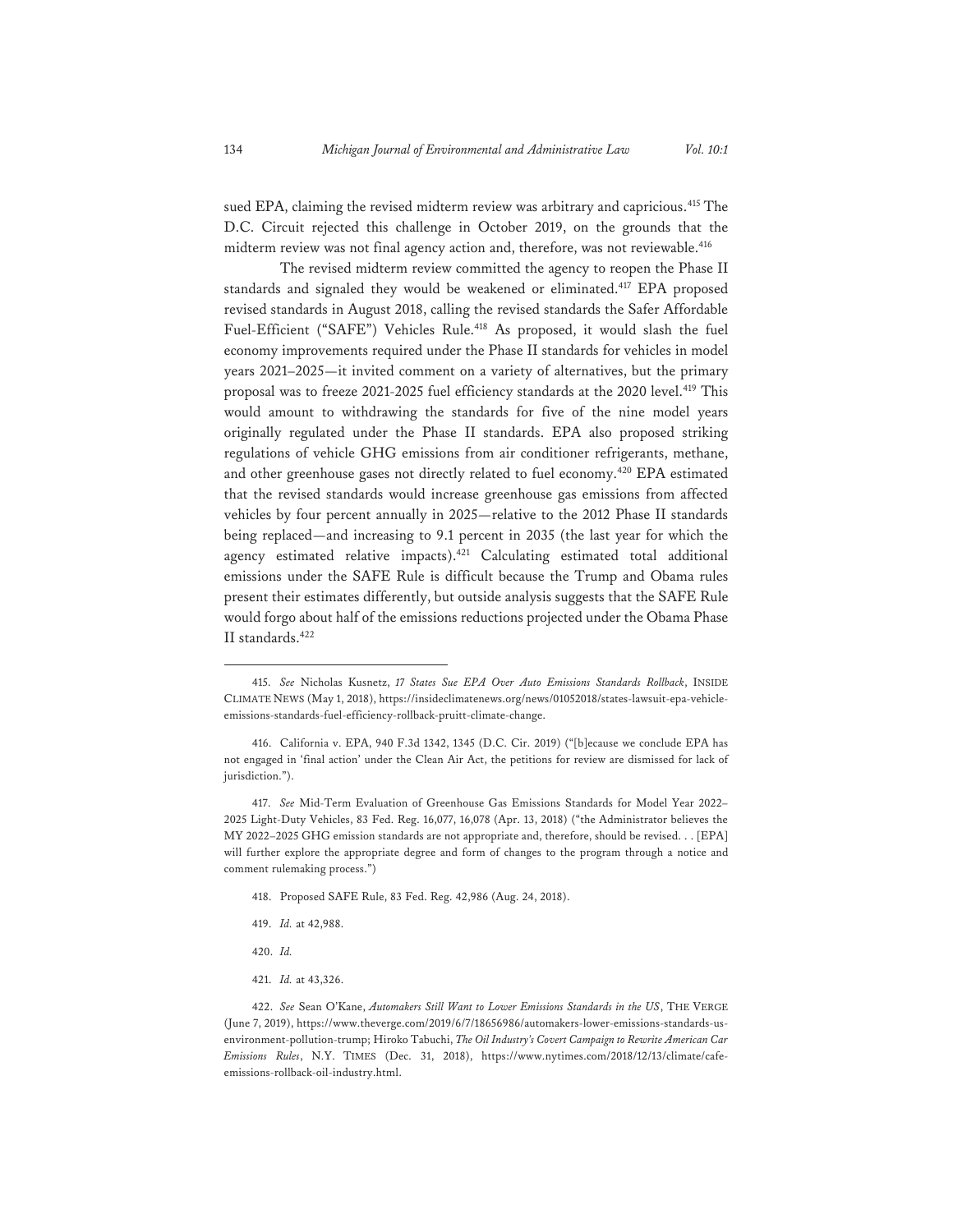A large group of automakers claimed in an open letter that they would have preferred an approach "midway" between the Obama EPA's standards and the Trump EPA's freeze.<sup>423</sup> A lack of strong support for a rollback of the standards from the auto industry suggests that it was not motivated by industry lobbying, but rather by the administration's own ideological preferences (or, perhaps, by lobbying from another industry: oil).<sup>424</sup> California criticized the proposed rule in comments, claiming it "abdicate[d] the Agencies' statutory directives to promulgate increasingly stringent requirements to ensure continued reductions of air pollutants and continued increases in fuel economy from motor vehicles" and failed to meaningfully address climate change.<sup>425</sup> Environmental groups were similarly critical.<sup>426</sup> This opposition suggests states and environmental groups will challenge the SAFE Rule in court when it is finalized (if there was ever any question about that).<sup>427</sup>

But wait, you may ask—why does California care so much about changes in the federal vehicle emissions standards if it has a waiver allowing it, alone among states, to set its own standards? Because in addition to proposing rollback of the Phase II standards, the SAFE Rule also proposed revoking that waiver. While the substantive changes to the standards have yet to be finalized, EPA did issue a final rulemaking revoking California's waiver in September 2019.<sup>428</sup> The agency claimed revoking the waiver was necessary to preserve a "harmonized" national standard in line with what it saw as "Congress's intent to provide for uniform national fuel economy standards."429 The agency further claimed that regulation by California (or any other state) of vehicle carbon dioxide emissions is indistinguishable from fuel economy standards, which are preempted by the federal Energy Policy and

<sup>423.</sup> Dieter Bohn, *17 Automakers Reportedly Ask Trump to Back Off His Plan to Lower Emissions Standards*, THE VERGE (June 6, 2019), https://www.theverge.com/2019/6/6/18655820/ford-gm-toyotaautomakers-trump-lower-emissions-standards-letter-california.

<sup>424.</sup> *See* O'Kane, *supra* note 422; Tabuchi, *supra* note 422.

<sup>425.</sup> *See* CAL. AIR RES. BD., ANALYSIS IN SUPPORT OF COMMENTS OF THE CALIFORNIA AIR RESOURCES BOARD ON THE SAFER AFFORDABLE FUEL-EFFICIENT (SAFE) VEHICLES RULE FOR MODEL YEARS 2021-2026 PASSENGER CARS AND LIGHT TRUCKS 73 (Oct. 26, 2018), https://ww2.arb.ca.gov/sites/default/files/2018-10/2018-10-26%20FINAL%20CARB%20Detailed%20Co mments%20on%20SAFE%20NPRM.pdf.

<sup>426.</sup> *See, e.g.*, Heather Smith, *A 17 Million Car Pile-Up: The Trump Administration's Plan to Freeze Tailpipe Regulations Could Wreck the Auto Industry*, SIERRA (Aug. 2, 2018), https://www.sierraclub.org/sierr a/trump-epa-auto-efficiency-standards-automakers-emissions.

<sup>427.</sup> In fact, the rule is already the subject of legal challenge, but by groups alleging that it is too strong, not too weak. *See* Chris Knight, *US fuel-economy rollback hit with first lawsuit*, ARGUS MEDIA (May 1, 2020), https://www.argusmedia.com/en/news/2101891-us-fueleconomy-rollback-hit-with-first-lawsuit.

<sup>428.</sup> CA Waiver Revocation, 84 Fed. Reg. 51,310 (Sept. 27, 2019).

<sup>429.</sup> *Id.* at 51,311–13.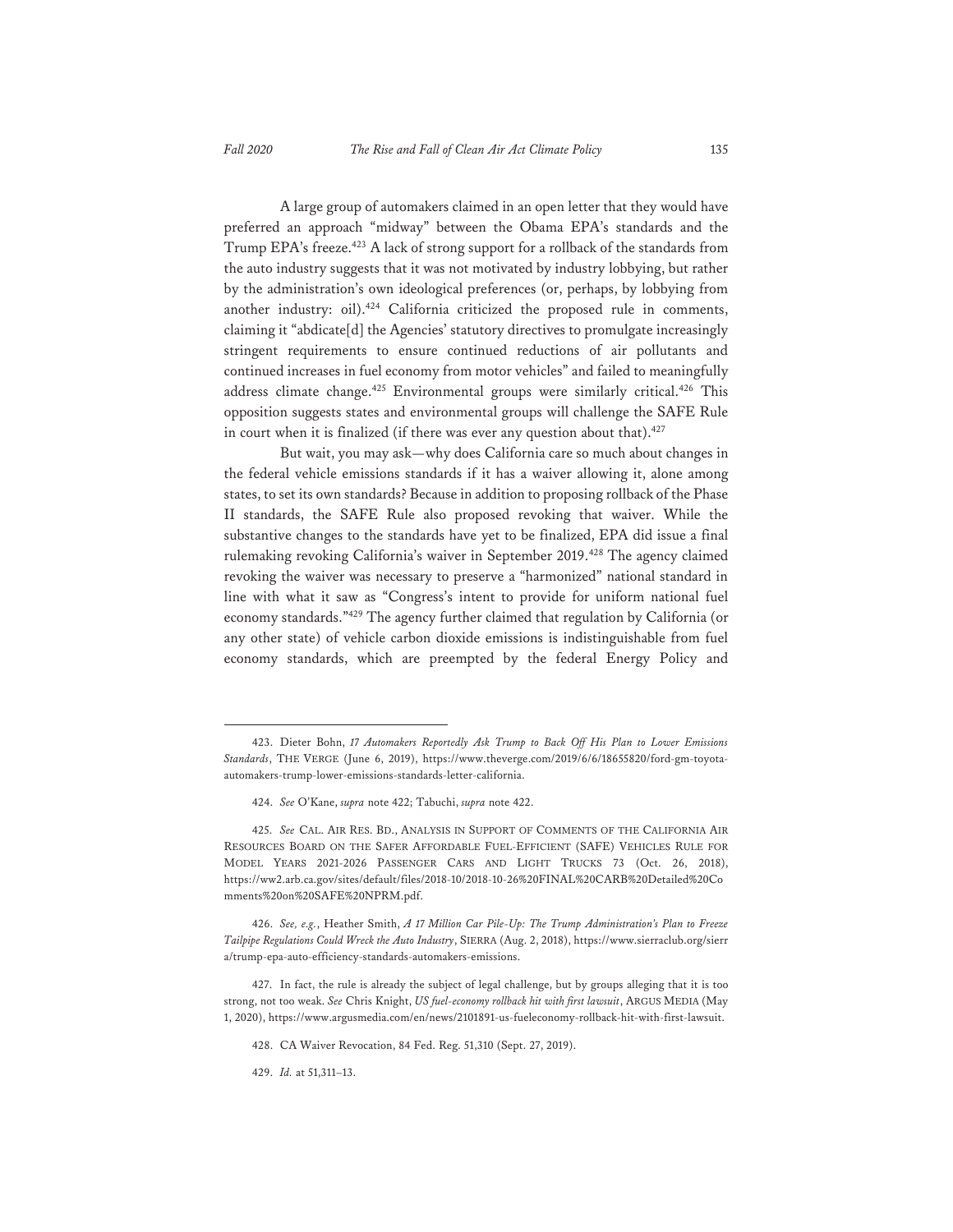Conservation Act.430 After the agency proposed revocation of the waiver as part of the 2018 SAFE proposal, California entered into a voluntary agreement with some automakers to meet fuel economy standards similar to those in the original 2012 Phase II standards.431 This move inspired EPA to revoke the waiver ahead of release of the full final SAFE Rule.432 Ironically, in the waiver revocation, EPA claimed that the fact that the standards agreed to in the voluntary agreement were (marginally) weaker than those in the 2012 Phase II standards compelled the agency to act, despite the fact that the agency itself was in the midst of the SAFE rulemaking that would torpedo the standards.<sup>433</sup>

The revocation of the waiver was motivated by Trump administration antipathy toward California, rather than the claimed principled stand in favor of centralized standards (and against federalism).434 President Trump was reported to have been "blindsided and angered" by California's voluntary agreement with automakers, and "wanted to press forward with a policy that would punish California."435 After the voluntary agreement was announced, the president tweeted that "Henry Ford would be very disappointed if he saw his modern-day descendants wanting to build a much more expensive car, that is far less safe and doesn't work as well, because execs don't want to fight California regulators."436

Announcing the revocation, Secretary Wheeler said, "We embrace federalism and the role of the states, but federalism does not mean that one state can dictate standards for the nation."437 While other states could adopt the California standards, and thirteen did so by 2019,<sup>438</sup> the waiver does not, despite Wheeler's claim, allow California to dictate standards outside its borders. After the waiver was revoked, the Department of Justice announced an antitrust investigation into the

- 433. *Id.* at 51,312–13.
- 434. *See* Davenport, *supra* note 158.
- 435. *Id.*

- 437. *See* Davenport, *supra* note 158.
- 438. *Id.*

<sup>430.</sup> *Id.* at 51,313.

<sup>431.</sup> *See California and Major Automakers Reach Groundbreaking Framework Agreement on Clean Emission Standards*, OFFICE OF GOVERNOR GAVIN NEWSOM (July 25, 2019), https://www.gov.ca.gov/2 019/07/25/california-and-major-automakers-reach-groundbreaking-framework-agreement-on-cleanemission-standards/.

<sup>432.</sup> CA Waiver Revocation, 84 Fed. Reg. at 51,312 (Sept. 27, 2019).

<sup>436.</sup> *See* Donald Trump (@realDonaldTrump), TWITTER (Aug. 21, 2019, 7:01 PM), https://twitter.com/realDonaldTrump/status/1164311594081247233.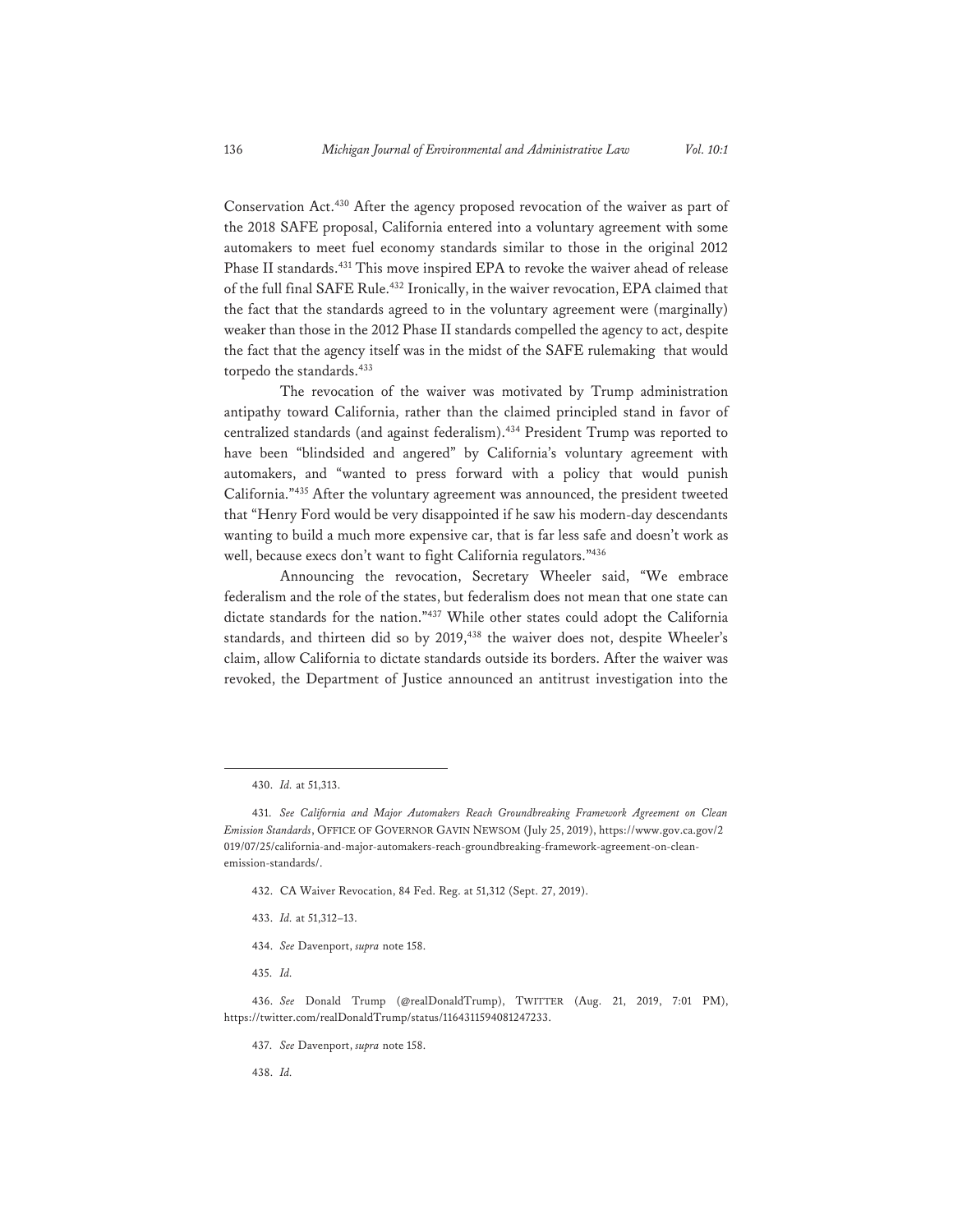voluntary agreement.<sup>439</sup> The investigation was criticized as inconsistent with accepted principles of antitrust law,<sup>440</sup> and even characterized as an abuse of power.<sup>441</sup> Civil subpoenas were issued to manufacturers in November 2019, 442 but the investigation was dropped in early 2020.443

In any event, California and twenty-two other states have sued to block revocation of the waiver, arguing *inter alia* that EPA lacks statutory authority to revoke it and acted arbitrarily and capriciously in doing so. 444 Few court decisions have considered the boundaries of EPA's authority under the waiver provision in the Clean Air Act.445 A 2018 analysis by the Institute for Policy Integrity at New York University reached the conclusion that the agency has authority to grant waivers but not to revoke them.446 EPA argues in the waiver revocation that it does have the requisite authority, noting that "[a]gencies generally have inherent authority to reconsider their prior actions" and that nothing in the relevant part of the statute "indicates Congressional intent to remove that authority with respect to waivers."447

441. Mark A. Lemley & David McGowan, *Trump's Justice Department's Antitrust 'Investigation' of California's Deal with Car Makers Is an Abuse of Power*, CALMATTERS (Oct. 20, 2019), https://calmatters.org/commentary/auto-investigation/. (quoting "abuse of power").

442. *See* Brent Kendall & Ben Foldy, *Justice Department Issues Civil Subpoenas to Auto Makers in California Emissions Pact Probe*, WALL ST. J. (Nov. 7, 2019), https://www.wsj.com/articles/justicedepartment-issues-civil-subpoenas-to-auto-makers-in-california-emissions-pact-probe-11573161496.

443. *See* Coral Davenport, *Justice Department Drops Antitrust Probe Against Automakers That Sided With California on Emissions*, N.Y. TIMES (Feb. 7, 2020) https://www.nytimes.com/2020/02/07/climate/tr ump-california-automakers-antitrust.html.

444. *See* Complaint for Declaratory and Injunctive Relief at 4, California v. Chao (D.D.C. 2019) (No. 1:19-cv-02826), http://blogs2.law.columbia.edu/climate-change-litigation/wp-content/uploads/sites/ 16/case-documents/2019/20190920\_docket-119-cv-02826\_complaint-1.pdf.

445. The D.C. Circuit has twice ruled that state standards not are preempted by the EPCA, as the EPA alleges in its waiver revocation, however. *See* CA Waiver Revocation, 84 Fed. Reg. 51310, 51323 (Sept. 27, 2019); Nat. Res. Def. Council, Inc. v. Herrington, 768 F.2d 1355, 1364 (D.C. Cir. 1985).

446. *See generally* DENISE A. GRAB ET AL., INST. POL'Y INTEGRITY, NO TURNING BACK: AN ANALYSIS OF EPA'S AUTHORITY TO WITHDRAW CALIFORNIA'S PREEMPTION WAIVER UNDER SECTION 209 OF THE CLEAN AIR ACT (Oct. 26, 2018), https://policyintegrity.org/publications/detail/noturning-back.

447. CA Waiver Revocation, 84 Fed. Reg. at 51,331 (Sept. 27, 2019).

<sup>439.</sup> *See* Hiroko Tabuchi & Coral Davenport, *Justice Dept. Investigates California Emissions Pact That Embarrassed Trump*, N.Y. TIMES, Sept. 6, 2019, https://www.nytimes.com/2019/09/06/climate/automake rs-california-emissions-antitrust.html.

<sup>440.</sup> *See, e.g.*, Herbert Hovenkamp, *Are Regulatory Agreements to Address Climate Change Anticompetitive?*, REGULATORY REV. (Sept. 11, 2019), https://www.theregreview.org/2019/09/11/hovenk amp-are-regulatory-agreements-to-address-climate-change-anticompetitive/ (arguing that the California agreement would be likely to survive antitrust challenge under the general rule of reason doctrine even if not shielded by the state action doctrine).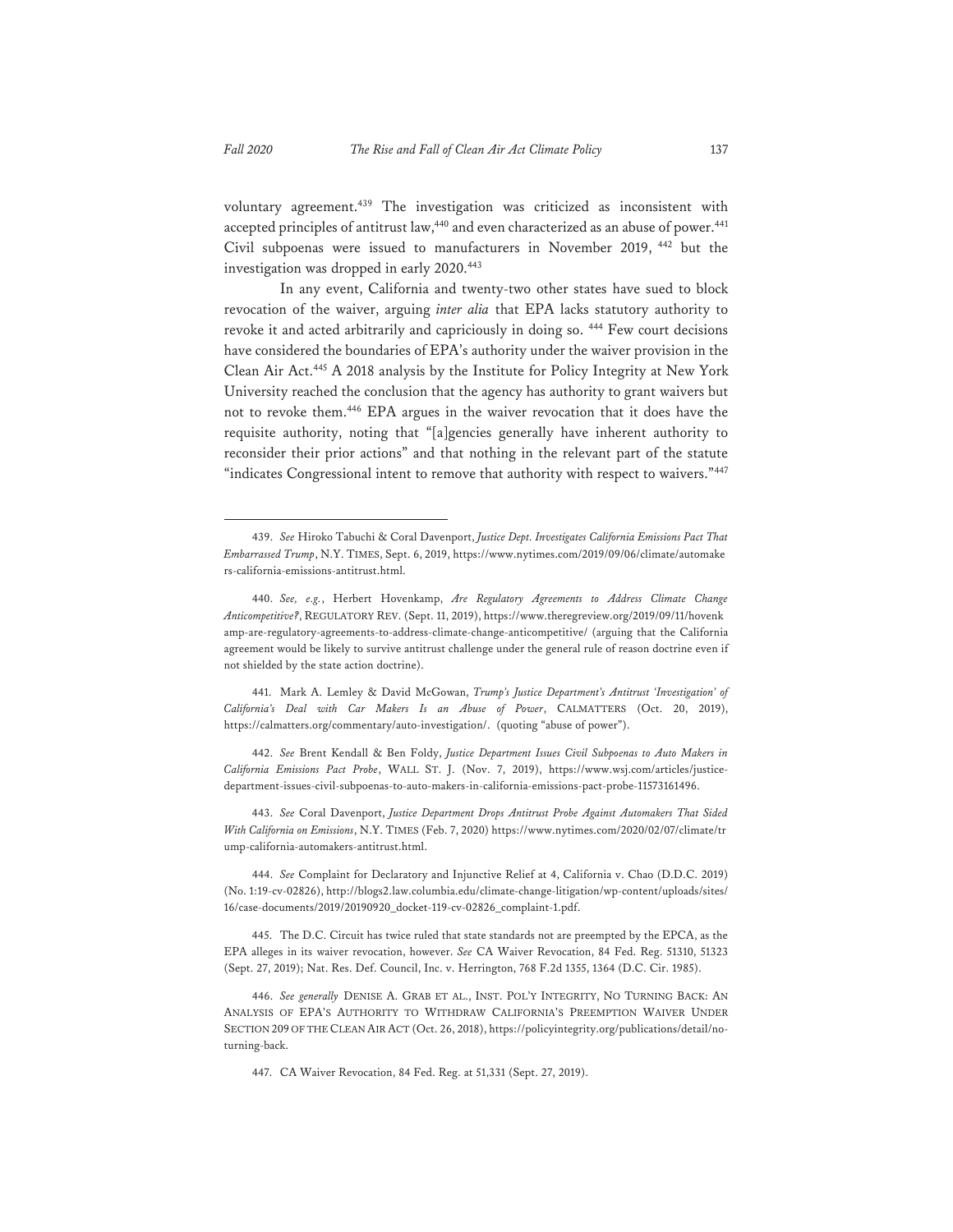Assuming that the final SAFE Rule is similar to the proposal, the revocation of the California waiver will effectively eliminate the Phase II light-duty vehicle standards for model years beyond 2020, severely limiting greenhouse gas reductions under the Clean Air Act. By one estimate, the freeze of federal standards in the SAFE Rule would increase emissions by 493–684 million metric tons between 2020 and 2035 relative to the Phase II standards as originally issued.448 Revocation of the California waiver could increase that reduction by an additional 562–633 million metric tons.449 Taken together, the rollbacks have an estimated emissions cost of over a billion metric tons (for comparison, U.S. annual emissions are currently around 6.5 billion metric tons).<sup>450</sup> However, whether the impact of the rollback on emissions will be so severe is currently unclear. The rollback (and the waiver revocation) is being litigated, and even if it survives, its effects will be not be felt until after the 2020 election (starting with model year 2021);<sup>451</sup> if that election yields a president for whom climate policy is a priority, the rollback could itself be rolled back before taking effect. The voluntary agreement between automakers and broader industry commitments to electric vehicles suggest a secular trend towards lower vehicle emissions regardless of federal standards,<sup>452</sup> though the increasing popularity of SUVs and other large vehicles in the U.S. market cuts in the opposite direction.<sup>453</sup>

As a matter of law and policy, the rollback is unprecedented. Federal fuel economy and vehicle emissions standards had never been weakened before—perhaps the strongest illustration of the Clean Air Act regulatory ratchet.<sup>454</sup> Nor had California's waiver ever been revoked. On only one occasion had EPA denied a request for a waiver—the Bush administration revocation in the wake of

451. *See* SAFE Rule, 83 Fed. Reg. 42,986 (proposed Aug. 24, 2018) (applicable to 2021-2026 model year vehicles).

452. *See, e.g.*, Patrick Hertzke et al., *Expanding Electric-Vehicle Adoption Despite Early Growing Pains*, MCKINSEY & CO. (Aug. 2019), https://www.mckinsey.com/industries/automotive-and-assembly/ourinsights/expanding-electric-vehicle-adoption-despite-early-growing-pains (reporting doubling of U.S. EV sales to 360,000 vehicles in 2018, though noting that rollback of emissions standards may limit future attractiveness of EVs).

453. *See, e.g.*, Bill Vlasic, *Bigger, Faster, More Lavish: Americans Crave S.U.V.s, and Carmakers Oblige*, N.Y. TIMES (Apr. 12, 2017) https://www.nytimes.com/2017/04/12/business/suv-automakers-fueleconomy-new-york.html.

<sup>448.</sup> Emily Wimberger & Hannah Pit, *Come and Take It: Revoking the California Waiver*, RHODIUM GRP. (Oct. 28, 2019), https://rhg.com/research/come-and-take-it-revoking-the-california-waiver/.

<sup>449.</sup> *Id.*

<sup>450.</sup> *See* EPA DRAFT INVENTORY, *supra* note 133, at ES-5.

<sup>454.</sup> *See A Brief History of US Fuel Efficiency Standards*, UNION OF CONCERNED SCIENTISTS (Dec. 6, 2017), https://www.ucsusa.org/resources/brief-history-us-fuel-efficiency (detailing increase of light vehicle fuel economy standards from 1975-1985, with a plateau until the 2007 EISA and subsequent Phase I and Phase II standards).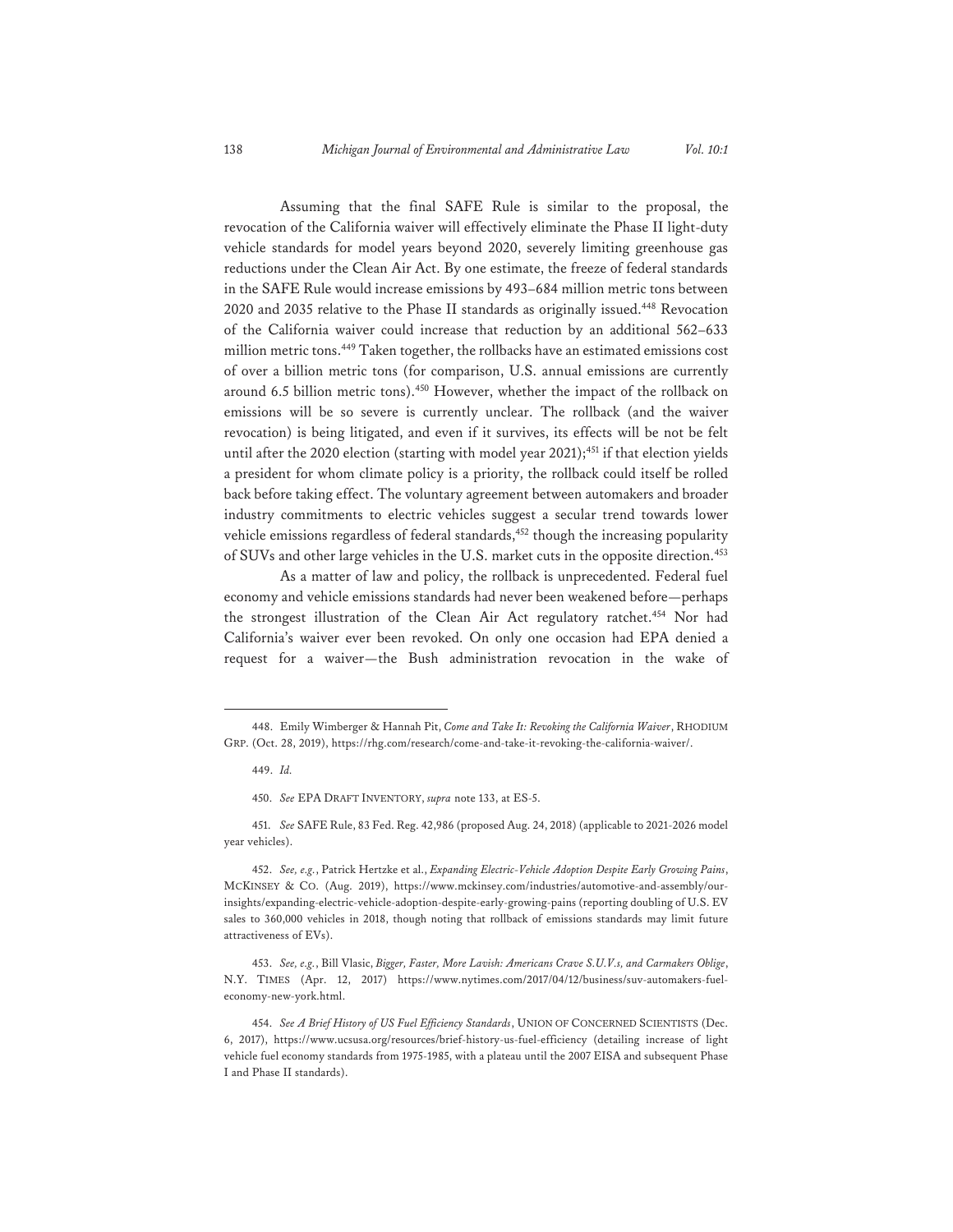*Massachusetts*. 455 The courts and the 2020 presidential race will determine how important the rollback of light-duty vehicle standards is for climate change. The proposal is poorly drafted, and a similarly incomplete final rule would face increased judicial scrutiny.<sup>456</sup> Nevertheless, the rollback of the Phase II standards is already among the most sweeping repudiations of a previous administration's environmental regulation.

## *B. Undoing the Clean Power Plan*

Perhaps the only other contender for that crown is the Trump EPA's parallel rollback of the Clean Power Plan. President Trump was a longstanding opponent of the Plan, criticizing and promising to repeal it during his campaign<sup>457</sup> while accusing the Obama administration of a "war on coal."458 Soon after taking office and just weeks after withdrawing the midterm evaluation of the Phase II vehicle standards, President Trump issued an executive order on "Promoting Energy Independence and Economic Growth."459 In the order, he directed agencies to "immediately review existing regulations that potentially burden the development or use of domestically produced energy resources and appropriately suspend, revise, or rescind those that unduly burden the development of domestic energy resources beyond the degree necessary to protect the public interest or otherwise comply with the law."460 The order went on to direct EPA to "suspend, revise, or rescind" the Clean Power Plan,<sup>461</sup> and EPA announced days later that it was reviewing the Plan as directed.462 Meanwhile, the agency asked the D.C. Circuit to delay ruling on the

461. *Id.*

<sup>455.</sup> *See* EPA, California State Motor Vehicle Pollution Control Standards; Notice of Decision Denying a Waiver of Clean Air Act Preemption for California's 2009 and Subsequent Model Year Greenhouse Gas Emission Standards, 73 Fed. Reg. 12,156 (Mar. 6, 2008).

<sup>456.</sup> *See* Davenport, *supra* note 104 (reporting basic drafting errors, analysis showing costs exceed benefits, and incomplete sections of the proposal).

<sup>457.</sup> *See* Ashley Parker & Coral Davenport, *Donald Trump's Energy Plan: More Fossil Fuels and Fewer Rules*, N.Y. TIMES (May 26, 2016), https://www.nytimes.com/2016/05/27/us/politics/donald-trumpglobal-warming-energy-policy.html detailing a speech by then-candidate Trump on energy policy, in which he said "[r]egulations that shut down hundreds of coal-fired power plants and block the construction of new ones—how stupid is that?").

<sup>458.</sup> *See* Coral Davenport, *Donald Trump, in Pittsburgh, Pledges to Boost Both Coal and Gas*, N.Y. TIMES (Sept. 22, 2016), https://www.nytimes.com/2016/09/23/us/politics/donald-trump-fracking.html ("[W]e will end the war on coal and the war on miners.").

<sup>459.</sup> Exec. Order No. 13,783, 82 Fed. Reg. 16,093 (Mar. 31, 2017) (Promoting Energy Independence and Economic Growth), https://www.whitehouse.gov/presidential-actions/presidentialexecutive-order-promoting-energy-independence-economic-growth/.

<sup>460.</sup> Exec. Order No. 13,783, *supra* note 378.

<sup>462.</sup> EPA, Review of the Clean Power Plan, 82 Fed. Reg. 16,329 (Apr. 4, 2017).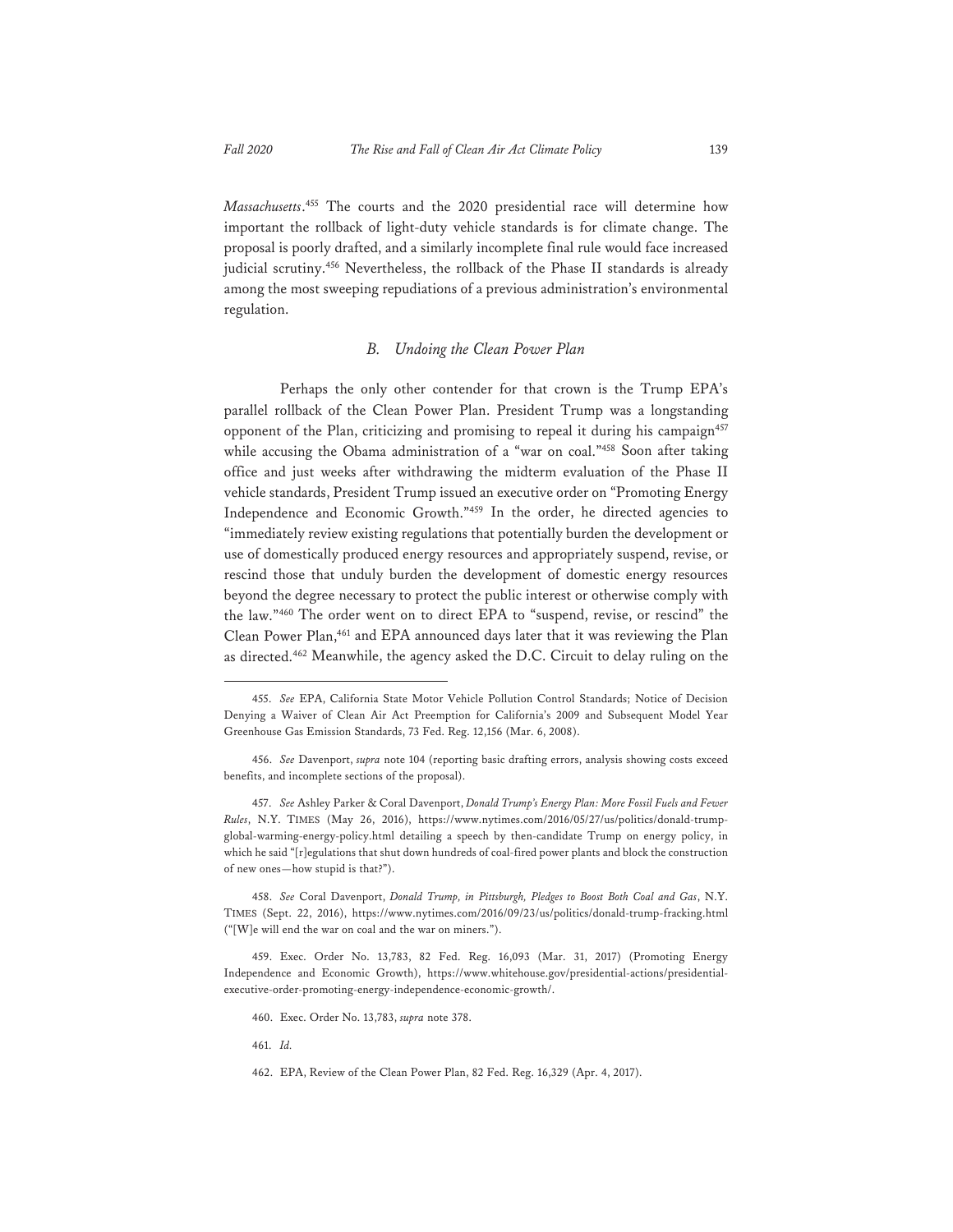Plan463 (oral arguments had been held in 2016 but no decision on the merits had yet been made).464

In October 2017, Secretary Pruitt announced that the agency had completed review of the Plan and would, as requested, repeal it.465 In its proposed repeal, the agency claimed it lacked authority under Section 111(d) to implement the Plan, or to base required emissions reductions on "outside the fence" measures<sup>466</sup> (interestingly, the agency did not cite conflict with Section 112 as a legal barrier to the Plan).<sup>467</sup> The agency further said it "had not determined" whether it would issue any replacement for the Plan or, if it did, when it might happen or what form a replacement might take.<sup>468</sup>

Why say anything about a replacement at all? Clearly the Trump administration had little interest in emissions regulations, particularly of coal plants, so why not simply repeal the Clean Power Plan and be done with Section 111(d) regulation? The answer is that there is a strong argument that regulation of greenhouse gases under that part of the statute is mandatory, based on the Court's rulings in *Massachusetts* and *AEP*—or at least that not regulating required taking political and/or legal risks that the administration was unwilling to take.<sup>469</sup> One way to avoid regulating would be to withdraw the endangerment finding on which all Clean Air Act climate regulation is based (more on that below). Failing that, the agency could simply refuse to replace the Clean Power Plan, inviting or strengthening opponents in inevitable litigation. That might not be all bad, from the Trump EPA's perspective: if repealing the endangerment finding was the bold move, the *really* bold move would be to do nothing, invite legal challenge, then ask the Supreme Court to overrule *Massachusetts*. But the agency was unwilling to take the

- 465. CPP Repeal, 82 Fed. Reg. 48,035 (proposed Oct. 16, 2017).
- 466. *Id.* at 48,039–40.
- 467. *See* discussion related to note 306 *supra*.
- 468. CPP Repeal Proposal at 48,036.

469. Withdrawing the Clean Power Plan without replacement would have exposed the agency to at least two legal challenges. One is that EPA must provide reasons grounded in the statute and consistent with the endangerment finding to refuse to regulate power plant GHG emissions, citing *Massachusetts*. Another is that failure to regulate these emissions exposes power plant operators once again to federal nuisance suits. *See* discussion of *AEP*, *supra* Section II.E.

<sup>463.</sup> *See* Notice of Executive Order, EPA Review of Clean Power Plan and Forthcoming Rulemaking, and Motion to Hold Cases in Abeyance, West Virginia v. EPA (D.C. Cir. 2016) (No. 15- 1363), http://blogs2.law.columbia.edu/climate-change-litigation/wp-content/uploads/sites/16/casedocuments/2017/20170328\_docket-15-1363\_notice.pdf.

<sup>464.</sup> *See* Jonathan Adler, Opinion, *The En Banc D.C. Circuit Meets the Clean Power Plan*, WASH. POST (Sept. 28, 2016), https://www.washingtonpost.com/news/volokh-conspiracy/wp/2016/09/28/theen-banc-d-c-circuit-meets-the-clean-power-plan/.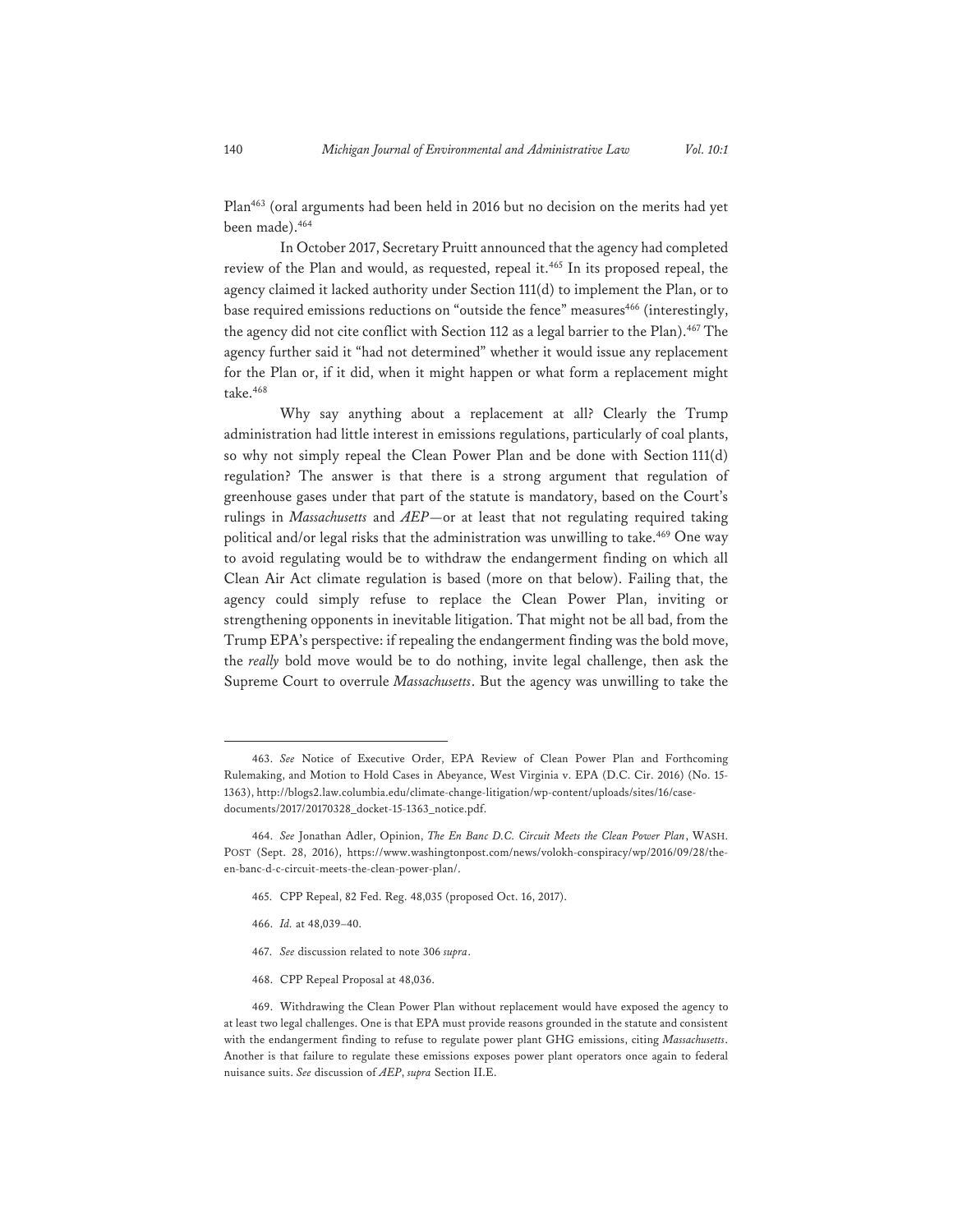risk.470 Even if successful, failure to regulate power plants under Section 111(d) would undercut the displacement analysis in *AEP*, possibly allowing suits under the federal common law of nuisance to proceed again.

The minimalist approach seems to have appeared attractive: replace the Clean Power Plan, but do so with a rule that does as little as possible. Typically, it is easier for an agency to defend inaction as opposed to action.<sup>471</sup> But, given *Massachusetts*, *AEP*, the 2011 settlement agreements, and the endangerment finding, that was less true here. Rather than do *nothing,* it was easier to do little and defend the resulting action as within agency discretion. This is the approach the agency took, proposing, and in June 2019 finalizing, its ACE Rule.<sup>472</sup>

The ACE Rule is relatively simple: it drops the Clean Power Plan's estimated emissions reductions from shifting coal to gas generation and constructing new renewables (the "outside the fence" measures the agency found legally objectionable).473 It retains in barest form the Clean Power Plan's estimates of emissions reductions available from efficiency improvements at coal plants ("inside the fence" measures).474 But instead of using these estimated improvements to set emissions-reduction targets for states to meet, as the Clean Power Plan did, it simply invited states to submit plans for meeting the now-undefined standards, effectively allowing them to set their own targets.475

Given its lack of ambition or direction, the ACE Rule was projected to do far less to reduce emissions than the Clean Power Plan would have. EPA estimated that it would reduce emissions by 10.9 metric tons annually in 2025, declining to 8.4 metric tons in 2035.476 This was compared to the 375 million metric tons of annual emissions reductions projected for the Clean Power Plan in 2030.<sup>477</sup> EPA did not compare estimated impacts of the ACE to Clean Power Plan, on the grounds that

- 472. ACE Rule, 84 Fed. Reg. 32,520 (July 8, 2019).
- 473. *Id.* at 32,523–32.
- 474. *Id.* at 32,534–43.
- 475. *Id.* at 32,549–53.
- 476. *Id.* at 32,561 (converting from short to metric tons).

477. Clean Power Plan, 80 Fed. Reg. 64,662, 64,924 (Oct. 23, 2015) (converting short tons to metric tons).

<sup>470.</sup> The agency could have also argued that any §111(d) standards for coal plants were preempted because those sources were also subject to §112 regulations, as discussed above. But the agency's failure to even discuss that argument in the proposed and final repeal of the Clean Power Plan suggests it never took it seriously.

<sup>471.</sup> *See* Biber, *supra* note 74.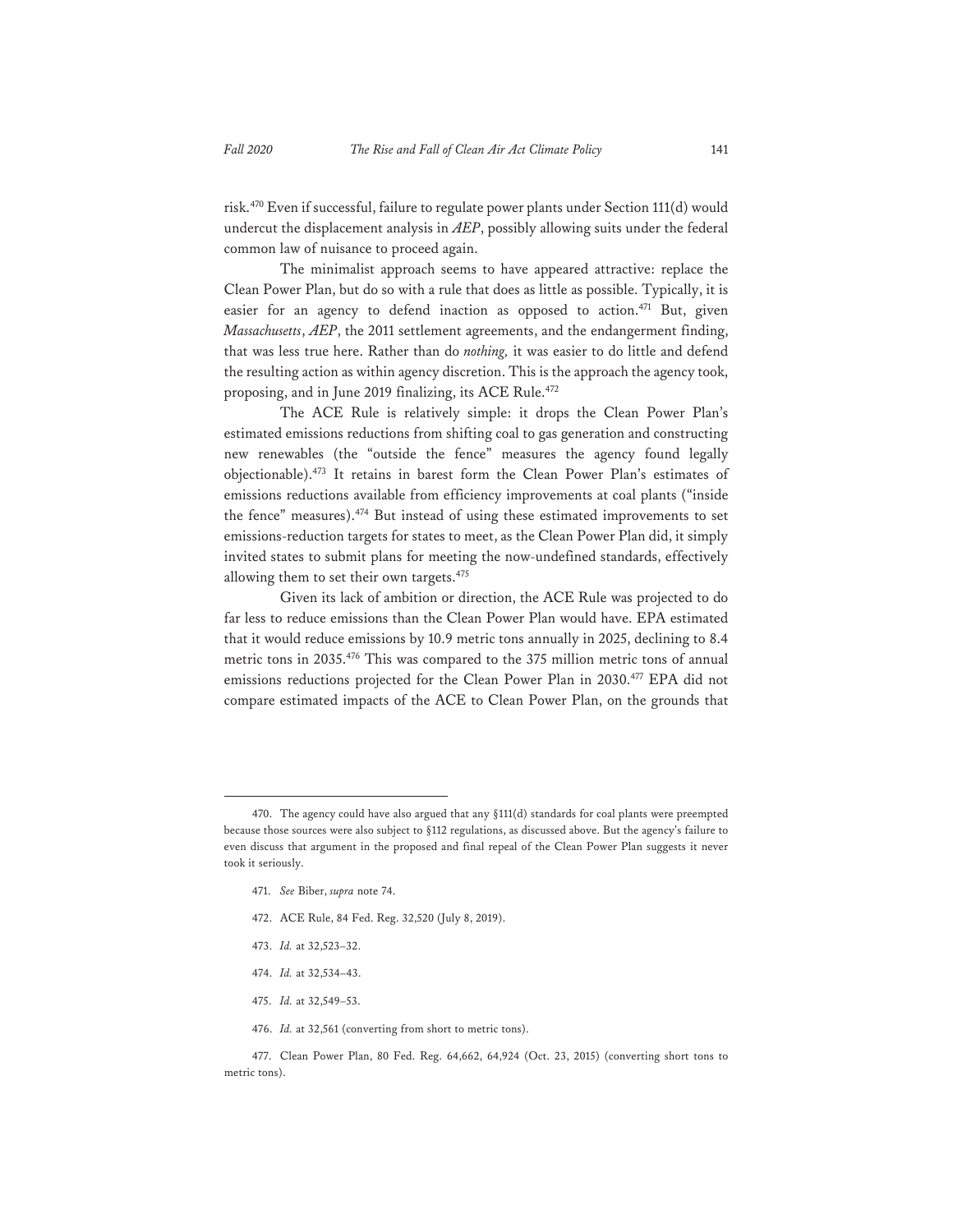the earlier rule had already been repealed.<sup>478</sup> An analysis by Amelia Keyes and other economists suggests that under some circumstances the ACE Rule could *increase* emissions compared to no policy at all due to a rebound effect, wherein more efficient plants run more often..<sup>479</sup> According to the analysis, as many as eighteen states plus D.C. would see their emissions increase, though emissions would still decline by a small amount nationally.<sup>480</sup> In short, the ACE Rule was designed to do as little as legally possible, and sometimes does even less than that.

The repeal-and-replace-with-a-weak-rule approach the agency took with the Clean Power Plan contrasts superficially with its approach to the Phase II lightduty standards. The agency effectively repealed those standards by freezing them at the 2020 model year level and withdrawing California's waiver.<sup>481</sup> The difference in approach can be explained by the fact that in the case of vehicle standards, a rule was in place; all that was necessary was for the agency to weaken it and then play legal defense. Challengers could (and did) allege that EPA had acted arbitrarily and capriciously, or that the vehicle standards were so weak that they failed to fulfill the agency's legal duties.<sup>482</sup> But they could not argue the agency failed to act at all. With the Clean Power Plan first stayed by the Court and then repealed, the agency was on weaker footing, since it had no rule at all. The ACE rule therefore put the agency in a position for power plant regulation similar to the one it was in for vehicle standards after those rollbacks.

Because the Clean Power Plan was never implemented, repealing it and replacing it with the ACE Rule was a less radical move than rolling back the lightduty vehicle standards; it ostensibly does not violate the traditional Clean Air Act policy ratchet, especially if one takes the view that the Clean Power Plan was always legally tenuous and unambitious in emissions terms. But the end of the Clean Power Plan and, with it, any meaningful regulation of power plant emissions, is nevertheless a major blow to viable Clean Air Act climate policy. The Clean Power Plan was intended to prove that *Massachusetts* augured more than just a one-sector regulatory program and was intended as the model for regulation of other sectors. The ACE Rule is a poor model, to say the least, and hardly worth the administrative effort of duplicating. And even if the repeal-and-replace strategy is less radical, it is more

<sup>478.</sup> ACE Rule, 84 Fed. Reg. at 32,561 ("As noted earlier in this section, the illustrative policy scenario is compared against a baseline that does not include the CPP. This is because the ACE action only occurs after the repeal of the CPP.").

<sup>479.</sup> Amelia T. Keyes et al., *The Affordable Clean Energy Rule and the Impact of Emissions Rebound on Carbon Dioxide and Criteria Air Pollutant Emissions*, 14 ENV'T RESEARCH LETTERS 1(2019).

<sup>480.</sup> *Id.* at 5-6.

<sup>481.</sup> *See supra* Section III.A.

<sup>482.</sup> Initial Opening Brief of Public Health and Environmental Petitioners, American Lung Ass'n v. EPA (D.C. Cir. 2020) (No. 19-1140), http://blogs2.law.columbia.edu/climate-change-litigation/wpcontent/uploads/sites/16/case-documents/2020/20200417\_docket-19-1140\_brief-6.pdf.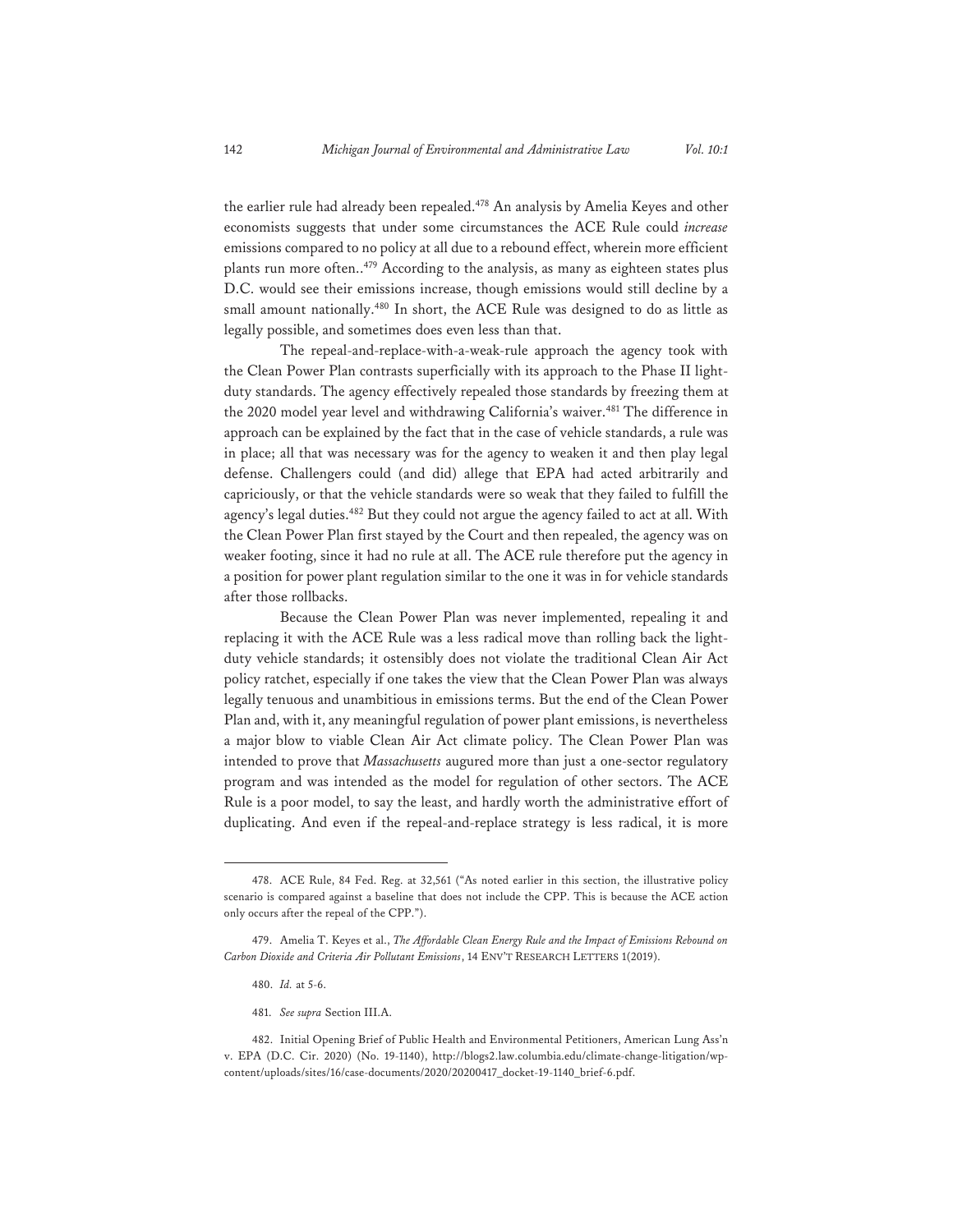cynical, suggesting Clean Air Act climate policy is politically malleable, untethered from serious consideration of climate harms.

As with the rollback of vehicle standards, the ACE Rule is being challenged in court by states and environmental groups.<sup>483</sup> Meaningful success in this litigation seems unlikely. As the 2016 stay indicates, elements of the Clean Power Plan were always legally vulnerable,<sup>484</sup> making repeal and replace likely even under an administration favoring serious climate policy. And as weak as the ACE Rule is, would the D.C. Circuit really be willing to say it is so weak as to fail to meet the agency's statutory obligations? Would such a ruling survive Supreme Court review, without triggering a *UARG*-style exclusion of climate from Section 111 (or, less likely, a repeal of *Massachusetts*)? And even if the Supreme Court did, somehow, rule in favor of the challengers and remand the ACE Rule to a Trump EPA for revision, would the new rule be meaningfully more stringent in light of the fact that the Clean Power Plan itself was pretty weak? It seems unlikely. The chances of real and durable emissions limits on the power sector from the Clean Air Act appear extremely low.

### *C. Bullet Dodged or Loaded Gun—The Endangerment Finding*

What remains after the Trump rollback of Clean Air Act climate policy? Only three rulemakings of any significance were left intact. Two, the Phase I light and heavy-duty vehicle standards, had been fully implemented by 2017, so there was nothing to roll back. Only one rule had continuing relevance—the 2009 endangerment (and cause-and-contribute) finding on which all other Clean Air Act climate rules are ultimately based.

Why go through so many complex rollback rulemakings, non-enforcement decisions, and ensuing litigation when Clean Air Act climate policy could be removed, root and branch, by repealing the endangerment finding? This is a surprisingly difficult question to answer. Certainly, many within and connected to the Trump administration appear to have advocated for withdrawal of the endangerment finding. Myron Ebell, a member of the Trump transition team and a strident climate denier, advocated such a move in 2017:

> "You can't just take out the flowers—you have to take out the roots—starting with the endangerment finding. . . [y]ou can undo the Obama climate agenda on the surface by reopening the Clean Power Plan Rule, the Methane Rule, rescinding the [auto

<sup>483.</sup> *See* Sonal Patel, *22 States, Environmental Groups Mount Legal Challenges to EPA ACE Rule Power*, POWER (Aug. 15, 2019), https://www.powermag.com/22-states-environmental-groups-mount-legalchallenges-to-epa-ace-rule/.

<sup>484.</sup> *See supra* Section II.E.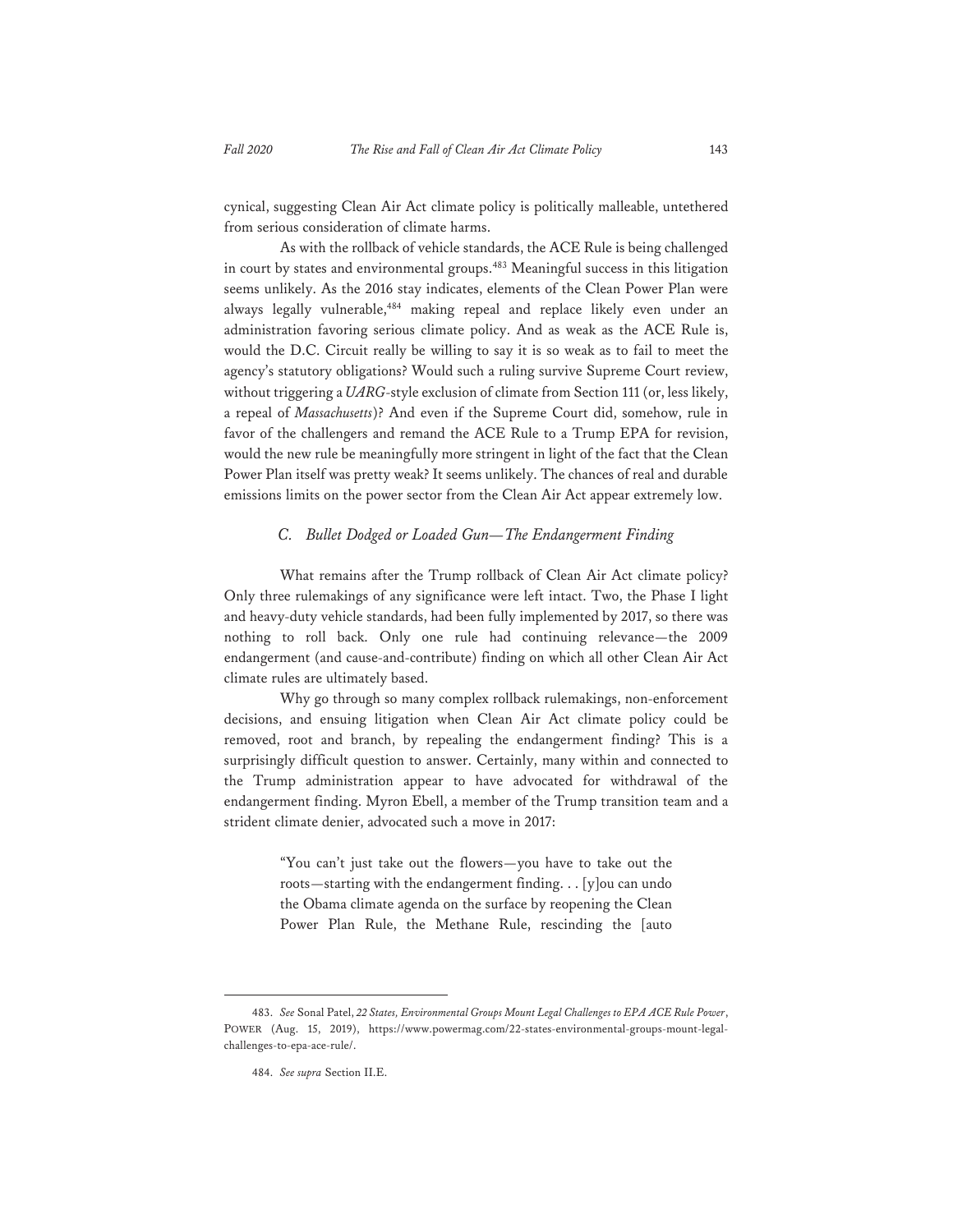emissions] standards and so on. But the underlying foundation remains."485

Secretary Pruitt criticized the endangerment finding, claimed to be unconvinced by consensus climate science,<sup>486</sup> and repeatedly suggested that repeal was on the table, but never took action to do so.487 Internal emails obtained as a result of records requests in 2018 indicate that Pruitt pushed for a "red team-blue team" review of climate science and, separately, for a public request for comment on repeal of the endangerment finding.488 But although the former was temporarily given the goahead,<sup>489</sup> no formal review of the finding was ever announced. Outside the administration, opponents of climate policy continually criticized EPA for failing to repeal the finding.490

However, in an interview with the *Washington Post* after being named Pruitt's replacement as EPA Secretary, Andrew Wheeler referred to the endangerment finding as "settled law" that would not be revisited under his leadership without a "major, compelling reason" to do so.491 When the ACE Rule was finalized in 2019, EPA Office of Air and Radiation Assistant Administrator William Wehrum stated: "Just to be clear, this [the ACE Rule] is a regulation of

488. Emily Holden, *Scott Pruitt Never Gave up EPA Plans to Debate Climate Science, Records Show*, THE GUARDIAN (Dec. 22, 2018), https://www.theguardian.com/environment/2018/dec/21/scott-pruittepa-climate-change-science-red-team-blue-team-debate.

489. Coral Davenport & Mark Landler, *Trump Administration Hardens Its Attack on Climate Science*, N.Y. TIMES (May 27, 2019), https://www.nytimes.com/2019/05/27/us/politics/trump-climate-science.ht ml.

490. *E.g.*, Marianne Lavelle, *Climate Policy Foes Seize on New White House Rule to Challenge Endangerment Finding*, INSIDE CLIMATE NEWS (May 14, 2019), https://insideclimatenews.org/news/ 13052019/climate-change-epa-endangerment-finding-challenge-cei-trump-omb-memo-healthenvironment; James Delingpole, *Obama's Climate Legacy is Toast*, BREITBART (Aug. 22, 2018), https://www.breitbart.com/politics/2018/08/22/delingpole-obamas-climate-legacy-is-toast/ ("But the situation is still not ideal. Arguably the most damaging of all Obama's climate policies is still live and dangerous: the EPA's notorious 2009 CO2 Endangerment Finding.").

<sup>485.</sup> John McQuaid, *One Big Legal Obstacle Keeps Trump from Undoing Greenhouse Gas Regulation*, SCI. AM. (Apr. 26, 2017), https://www.scientificamerican.com/article/one-big-legal-obstacle-keepstrump-from-undoing-greenhouse-gas-regulation/.

<sup>486 .</sup> *See* Doina Chiacu & Valerie Volcovici, *EPA Chief Unconvinced on CO2 Link to Global Warming*, REUTERS (Mar. 6, 2017), https://www.reuters.com/article/us-usa-epa-pruitt/epa-chief-unconvinced-onco2-link-to-global-warming-idUSKBN16G1XX.

<sup>487.</sup> *See* Ledyard King, *EPA's Pruitt Says Challenge to Endangerment Finding Still on the Table*, USA TODAY (Jan. 30, 2018), https://www.usatoday.com/story/news/politics/2018/01/30/epas-pruitt-sayschallenge-endangerment-finding-still-table/1078282001/.

<sup>491.</sup> Brady Dennis & Juliet Eilperin, *Incoming EPA Chief: 'This is the right Job for Me.*,*'* WASH. POST (July 6, 2018), https://www.washingtonpost.com/news/energy-environment/wp/2018/07/06/incomingepa-chief-this-is-the-right-job-for-me/.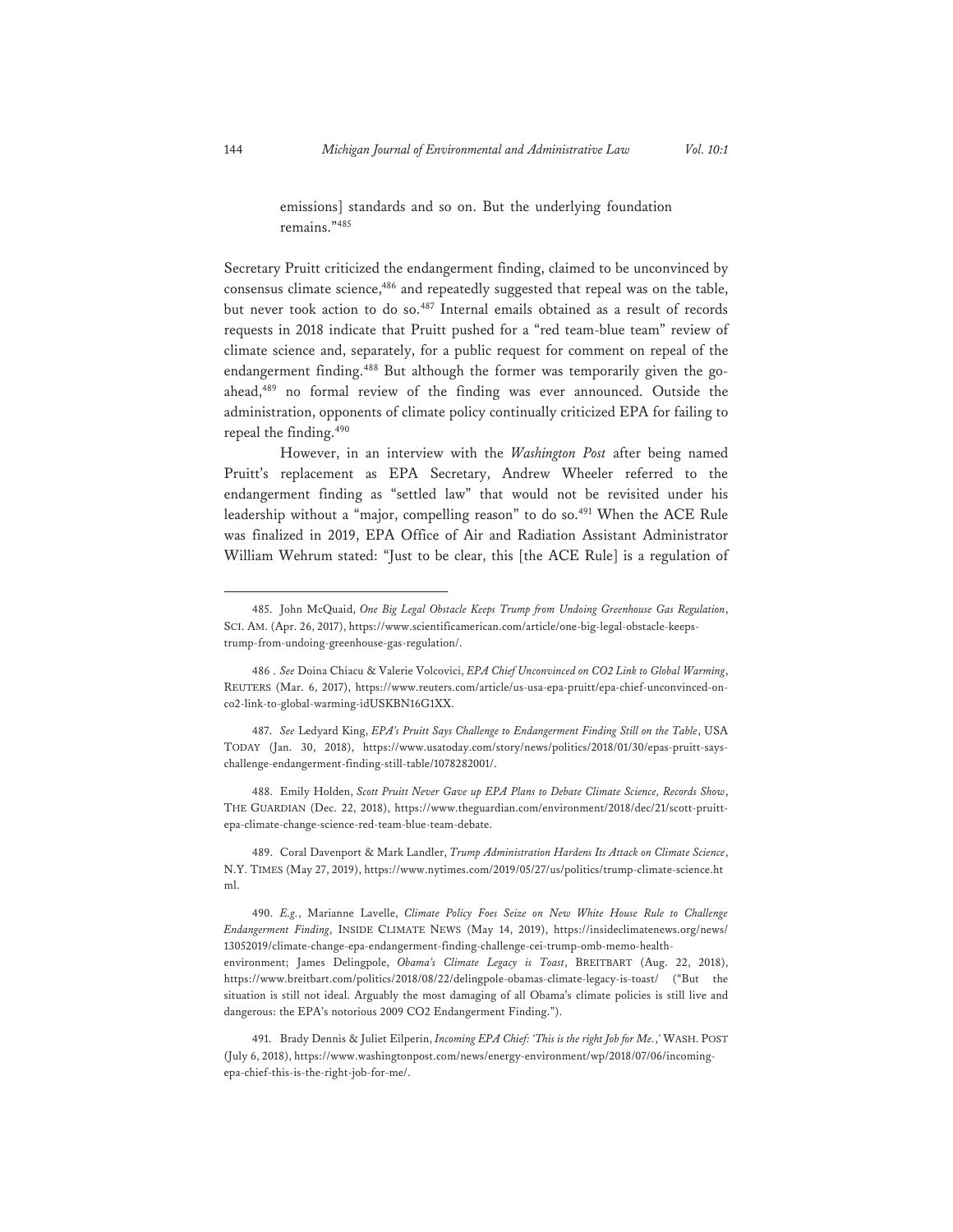greenhouse gases  $\ldots$  [n]o doubt about it."<sup>492</sup> At least for the time being, the agency appears to have little appetite for revisiting the endangerment finding.

Determining why is difficult, and without a window into internal deliberations, likely impossible. Repealing the finding would have invited litigation, but as the above discussion of the Trump rollback efforts makes clear, litigation was inevitable. It is possible that the administration feared losing that litigation, which would have been embarrassing and would have cemented the finding. EPA would presumably have been accorded substantial deference on its scientific judgments by reviewing courts, under *Chevron*, so proving that an endangerment finding repeal was arbitrary and capricious (or otherwise contrary to law) could be difficult for challengers. That said, scientific evidence for human-caused climate change and associated harms has increased since the endangerment finding was issued, making it difficult for the agency to argue that the best available evidence points toward repeal.493 Despite *Chevron* deference on scientific questions, EPA leadership may have concluded that *policy* choices—like the ACE Rule versus the Clean Power Plan, or the freezing the model-year 2020 vehicle standards—would be safer ground to defend. Alternatively, leadership may have concluded that putting all their eggs in one legal basket (endangerment repeal) was simply less risky than defending multiple policies. Democratic Senator Brian Schatz attributed the more conservative approach under Secretary Wheeler to agency concerns over legal risk: "My sense is that because they keep losing in court, they've now got some smart lawyers trying to figure out how to actually comply with the law."494

Or, the decision may not have been driven by legal risk at all, but rather by politics. Industry groups that may have welcomed climate regulatory rollbacks may not have relished a high-profile fight over climate science in the courts and in the media. There is some evidence that large firms and industry groups pushed the Trump administration to leave the endangerment finding intact as early as 2017.<sup>495</sup> Industry and, perhaps, some within the administration may have concluded that a fight over climate science would be less politically attractive than one over regulation.

<sup>492.</sup> Sobczyk & Koss, *supra* note 376.

<sup>493.</sup> *See generally* Philip B. Duffy et al., *Strengthened Scientific Support for the Endangerment Finding for Atmospheric Greenhouse Gases*, 363 SCI. (2019), https://science.sciencemag.org/content/363/6427/eaat5 982.

<sup>494.</sup> Sobczyk & Koss, *supra* note 376.

<sup>495.</sup> *See* Mark Hand, *Industry Opposition Leads ALEC to Withdraw Anti-Climate Resolution*, THINKPROGRESS (Dec. 7, 2017), https://thinkprogress.org/alec-resolution-fails-b576afd1456f/; *see also* Timothy Cama, *ExxonMobil Opposes ALEC's Attempt to Fight EPA Climate Policy*, THE HILL (Dec. 5, 2017), https://thehill.com/policy/energy-environment/363389-exxon-opposes-alecs-attempt-to-fight-epaclimate-policy.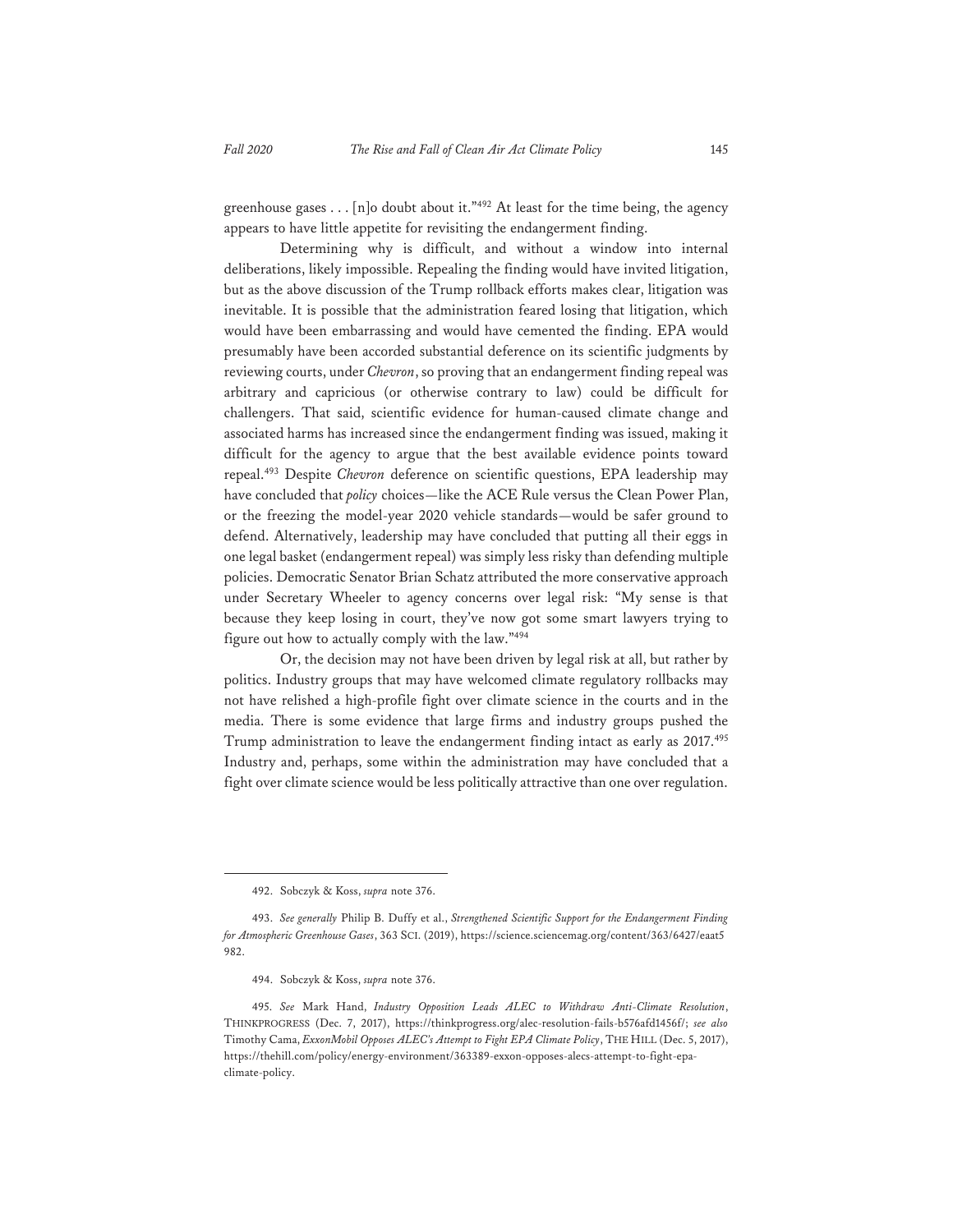It is possible that all of these reasons and others, including personal or power struggles,496 played a role. It is hard to say how close the administration came to pursuing repeal of the endangerment finding. That the debate spilled out into public view suggests that repeal was considered, though it is possible that a few vocal advocates attracted media attention disproportionate to their actual influence. Secretary Pruitt's ethical troubles and eventual resignation seem to have been the final blow for repeal efforts.<sup>497</sup>

The failure of the Trump EPA to repeal the finding suggests that there are still some limits—either to the administration's anti-climate-policy ambitions or to the instability of Clean Air Act climate policy. Even if substantive rulemakings on climate have not been normalized and integrated into the traditionally static Clean Air Act firmament, the endangerment finding itself seems to have been so integrated.

#### IV. WHY HAS CLEAN AIR ACT CLIMATE POLICY FAILED?

The Obama EPA built the most ambitious and detailed climate policy any President has considered, using only the powers made available to it under the existing Clean Air Act and *Massachusetts*. Three years after Obama left office, there is almost nothing left. *Massachusetts*'s foundations were sand. Clean Air Act climate policy was never normalized into the regulatory firmament. Moreover, the policies not yet rolled back by the Trump EPA have been superseded by events.

Why did Clean Air Act climate policy fail? How did this happen so quickly? Was it inevitable? Who is to blame?

# *A. Leadership*

Two easy answers are tempting: one blames President Obama for not going far enough, fast enough, while the other blames President Trump for reckless destruction. The vast difference in policy priorities and leadership style between the two men plays a major role. But focus on the two Presidents leads to a simplistic understanding that ignores other actors and structural factors. Nevertheless, the policy decisions of both administrations are central, and it is worth laying out the case that one or the other is primarily responsible for the Clean Air Act's climate failure.

<sup>496.</sup> There is little reporting on the internal politics of decisions on the endangerment finding, but some related decisions have been personality-driven. *See, e.g.*, Andrew Restuccia, *How Bannon and Pruitt Boxed in Trump on Climate Pact,* POLITICO (June 1, 2017), https://www.politico.com/story/2017/05/31/tru mp-paris-climate-agreement-239008 (detailing the importance of personal conflicts and power plays in President Trump's decision to exit the Paris Agreement).

<sup>497.</sup> *See supra* note 494 and related discussion.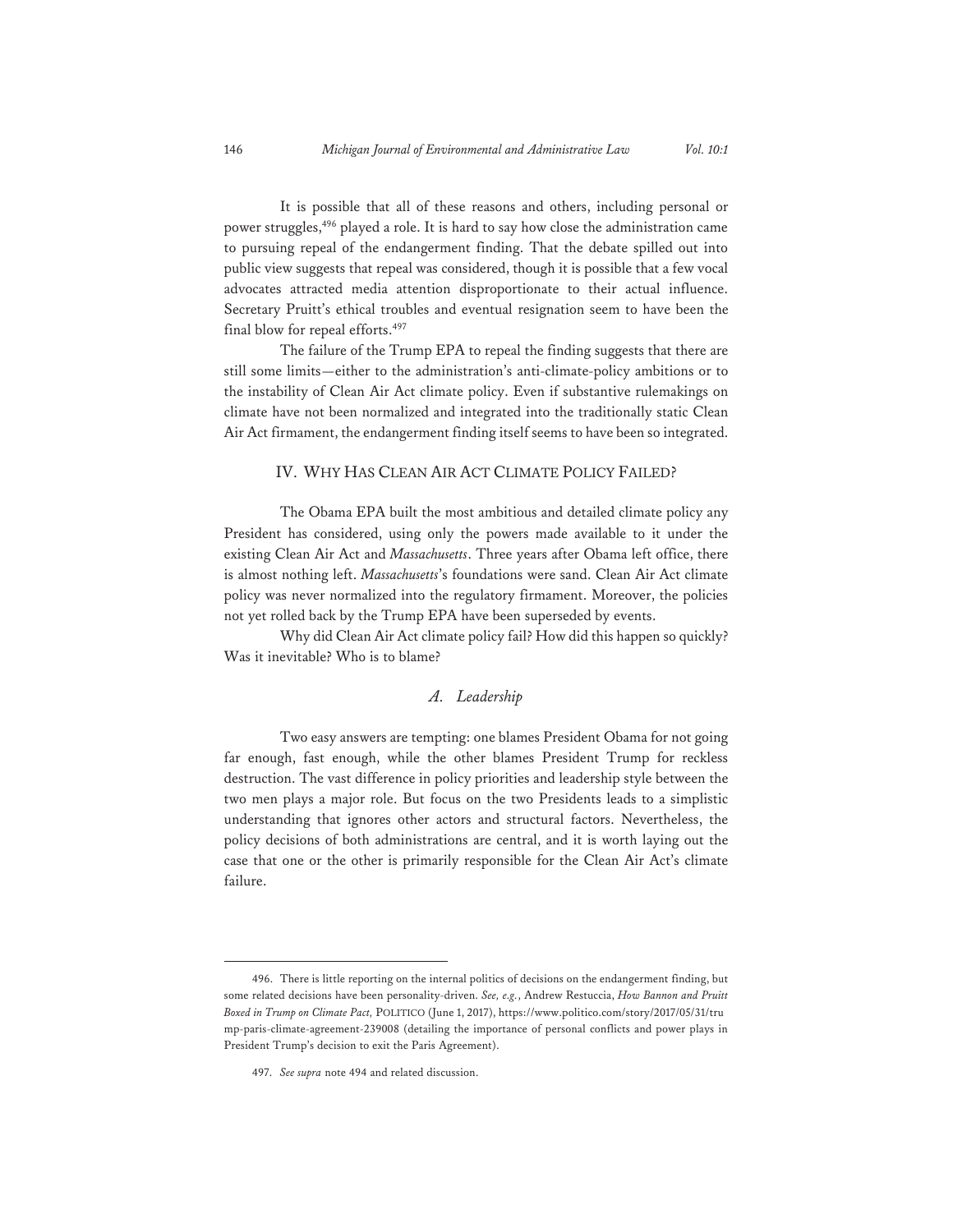#### 1. Trump, Breaker of Norms

Donald Trump is a norm-breaking president who campaigned on rejecting traditional approaches to governing.498 Trump appointed officials with the clear intent of "deconstruct[ing] the administrative state."499 His administration is inexperienced and at times reckless, failing to appreciate the consequences and legal difficulties of radical regulatory change.<sup>500</sup> It should therefore come as little surprise that the longstanding norm of stability in environmental regulations is among those it disregards.<sup>501</sup>

The Trump administration's rollback of Clean Air Act climate regulation has however been particularly aggressive, even by the administration's own standards. Trump's antipathy to signature Obama-administration policies and to climate policy in particular is well-established.<sup>502</sup> The Trump administration is the first and only administration to openly reject climate science.<sup>503</sup> And while it has rolled back other environmental regulations (or attempted to do so), these efforts have nowhere been as extensive as with climate regulation under the Clean Air Act.<sup>504</sup> Perhaps most notably, the Trump EPA has made no attempt to roll back Clean Air Act limits on conventional "criteria" air pollutants like ozone, lead, and sulfur dioxide(though it has engineered structural changes aimed at undercutting the process for updating these limits).<sup>505</sup>

500. *See, e.g.*, Knight, *supra* note 427 (detailing errors and sloppiness in EPA's rollback of fuel economy standards, leading to conflict with OMB).

501. *See supra* Section III.

502. *See supra* note 366 and related discussion on President Trump's views on climate change. *See also* David Smith, *The Anti-Obama: Trump's Drive to Destroy His Predecessor's Legacy*, THE GUARDIAN (May 11, 2018), https://www.theguardian.com/us-news/2018/may/11/donald-trump-barack-obama-legacy ("[f]rom climate change to criminal justice to international relations, rarely has one occupant of the Oval Office appeared so obsessed with taking a chainsaw to the work of another.").

503. George H.W. Bush took climate change seriously and signed the UNFCCC. *See* Scott Waldman and Benjamin Hulac, *This Is When the GOP Turned Away from Climate Policy*, E&E NEWS (Dec. 5, 2018), https://www.eenews.net/stories/1060108785/. While the George W. Bush administration tried to avoid regulating GHGs under the CAA, spawning the *Massachusetts* challenge, it did not (at least openly) question climate science, as the ANPRM it issued illustrated. Only President Trump called climate change a hoax.

504. *See* Popovich et al., *supra* note 16.

505. Most recently, the Trump administration has decided to preserve the existing NAAQS for particulate matter. *See* EPA, Review of the National Ambient Air Quality Standards for Particulate Matter, 85 Fed. Reg. 24,094 (Apr. 30, 2020); *see also supra* Section I.C.3 for discussion of this long-term pattern of stability of most Clean Air Act standards; Laura Bloomer and Joe Goffman, Harvard Environmental and Energy Law Program, *The Legal Consequences of EPA's Disruption of the NAAQS Process* 

<sup>498.</sup> *See, e.g.*, Ezra Klein, *Donald Trump and the Destruction of America's Political Norms*, VOX (June 7, 2016), https://www.vox.com/2016/6/7/11872834/donald-trump-norms.

<sup>499.</sup> *See* Morris, *supra* note 369.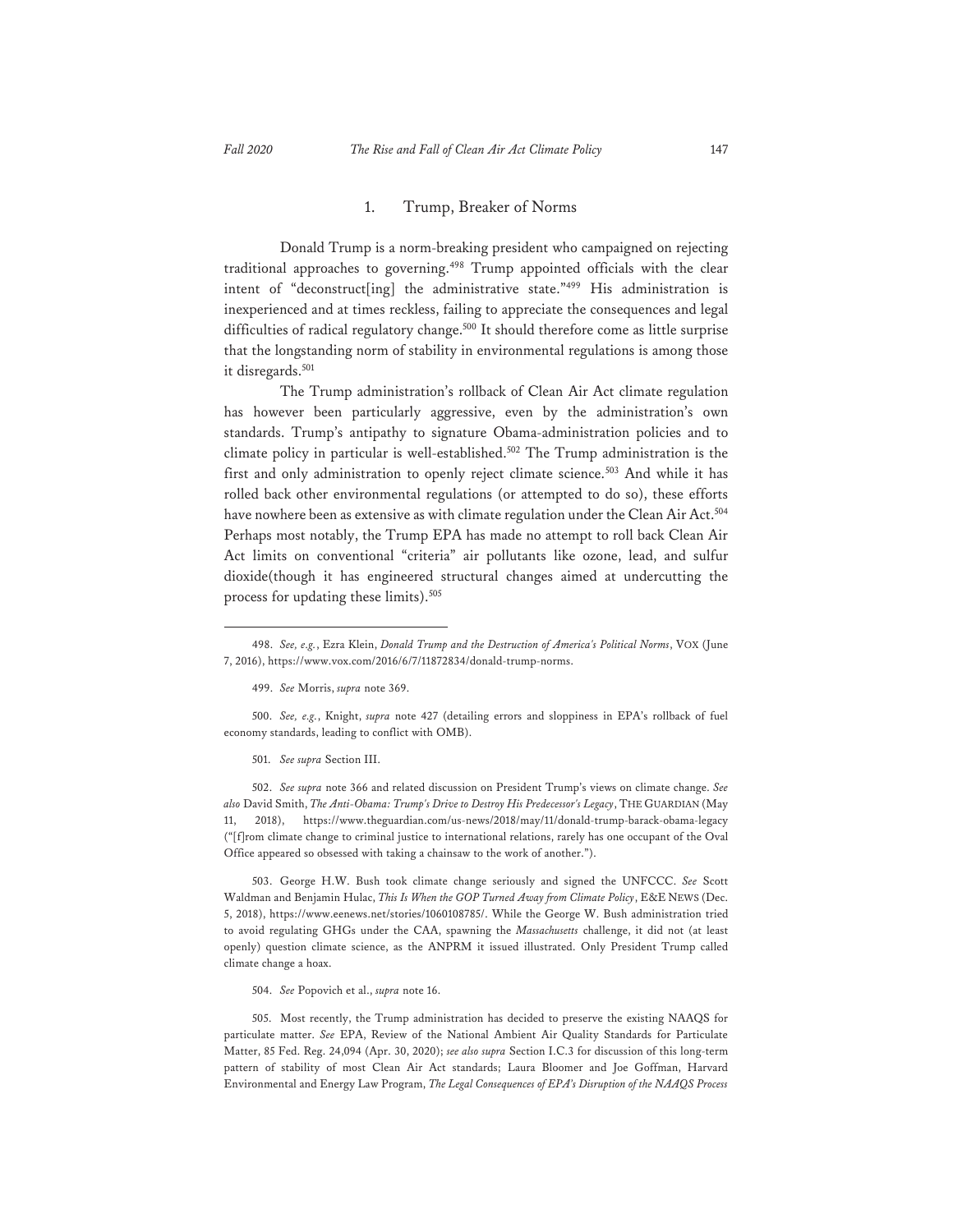The Trump administration is uniquely disdainful of regulation, norms, and climate policy. If the failure of Clean Air Act climate regulations could be attributed solely to an aberrant, possibly naive president, other potential causes could be rejected. On this view, a return to "normal" behavior by future presidents of either party who hold greater respect for norms would make for more stable climate policy. But norms are contingent: having been broken, it may be difficult or impossible to reestablish them.

All this presupposes that the Trump rollbacks will be successful. Some of the administration's efforts remain incomplete more than three years into its first term, and many of those that have been finalized are being litigated.<sup>506</sup> The Trump administration's track record in administrative law cases is abysmal.<sup>507</sup> Richard Lazarus suggests rollbacks will fail because the Trump administration is making the same mistakes as the Bush administration did, failing to act on climate and risking reversal in the courts *a la Massachusetts*. 508 Even if so, that reversal would almost certainly be narrower in scope.

The largest source of legal risk in those moves are their ham-handedness,<sup>509</sup> not their compliance with underlying statutory mandates.<sup>510</sup> Unlike the Bush administration in the 2000s, the Trump administration is not trying to escape climate regulation under the Clean Air Act but instead to regulate as little as possible, as the ACE Rule, SAFE Rule, and its decision not to repeal the endangerment finding illustrate.<sup>511</sup> It may face setbacks as its poorly crafted rollbacks are remanded back to

- 506. *See* Popovich et al., *supra* note 16.
- 507. Fred Barbash & Deanna Paul, *supra* note 400.

508. Richard Lazarus, *INSIGHT: Harvard's Lazarus Expects More EPA Blundering on Climate Change*, https://news.bloombergenvironment.com/ environment-and-energy/insight-harvards-lazarus-expects-more-epa-blundering-on-climate-change.

509. *See* Davenport, *supra* note 104 (reporting basic drafting errors in the Trump administration's SAFE rule).

510. I have little doubt that the Supreme Court would accept a pause or rollback in vehicle emissions standards that was carefully crafted, with clear justifications articulated. It is possible that no such rollback is possible—that the cost-benefit case for emissions reductions from vehicles in a time of increasing climate risk and market shifts toward electric cars is so clear that any well-crafted rule must conclude that tighter standards are warranted. But I am skeptical that a court would conclude as much over a contrary agency position. One should not underestimate the ability of a motivated agency to selectively present and interpret evidence, or of the Court's necessarily deferential approach to "hardlook" arbitrary & capricious review to license that approach. If the Trump EPA's rollbacks of vehicle standards are rejected by courts, it is far more likely to be due to sloppiness than their substance. And even if they are rejected, the result will be remand to the agency for another try.

511. Morris, *supra* note 369. The typical Trump administration's strategy has been to heighten the contradictions, inciting political and legal conflict to remake the status quo (see, for example, Steve Bannon's claim that cabinet officials were selected to lead the "deconstruction of the administrative state").

<sup>(</sup>Sept. 30, 2019), https://eelp.law.harvard.edu/2019/09/the-legal-consequences-of-epas-disruption-of-thenaaqs-process/.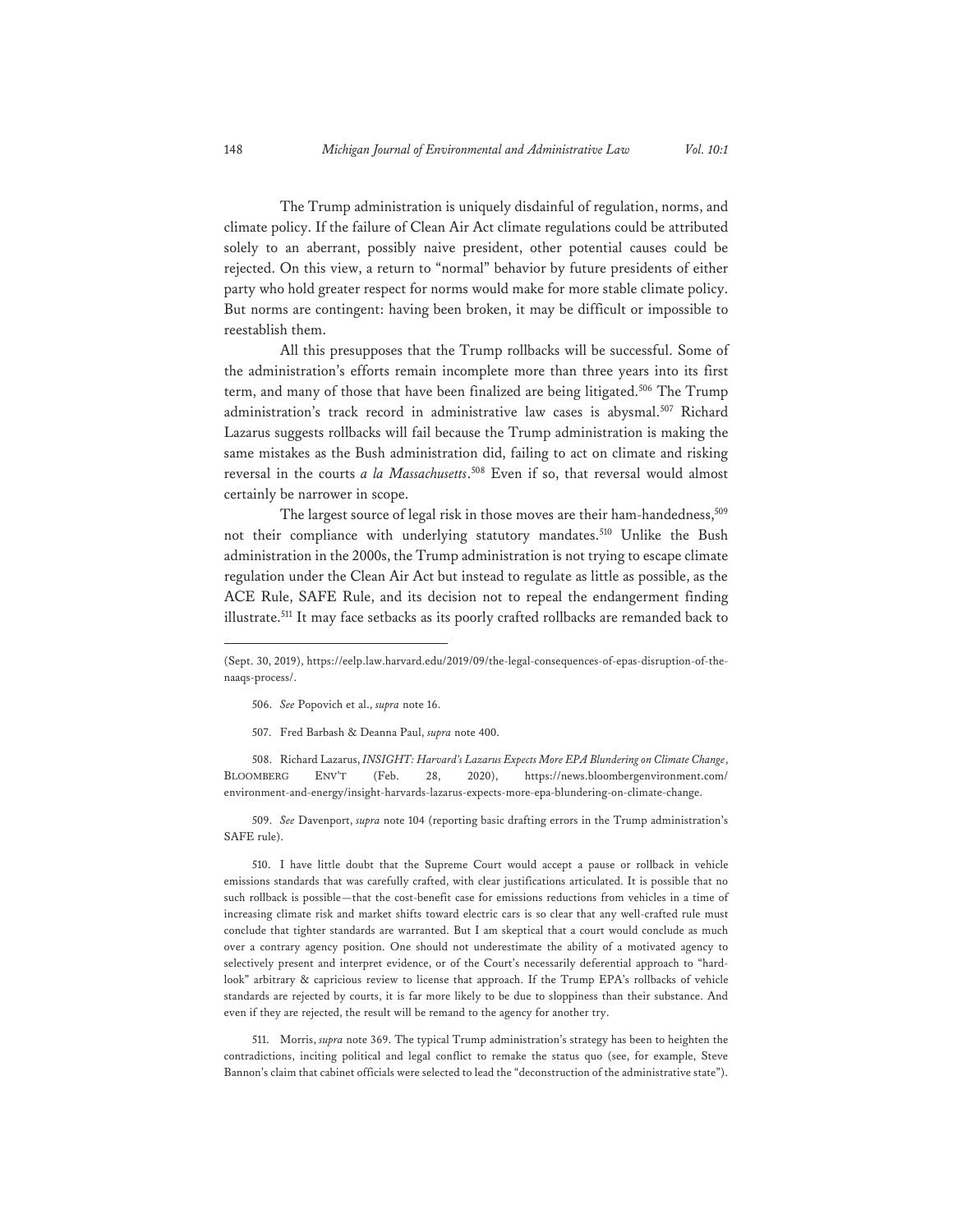the agency, but only a change in leadership will prevent rollback over the longer term. In the face of an administration determined to regulate as little as possible, the courts are unlikely to be much of a barrier.

The Trump rollback may not even be that radical. Rules like the Phase II vehicle standards and the Clean Power Plan, with compliance dates in the future, may not have survived intact under a more "normal" Republican administration either; it is possible that only the rules that industry is already complying with have the Clean Air Act's trademark durability.<sup>512</sup>

The failure of Clean Air Act climate policy cannot, therefore, be attributed to the Trump administration's norm-breaking destructiveness alone. A regulatory program vulnerable to attack and courts willing to permit or encourage that rollback were necessary too.

## 2. Did Obama Fail to Do Enough?

Despite all its regulatory efforts, missteps by the Obama administration contributed to the failure of Clean Air Act climate policy. The first and probably most significant error was delay: the Obama administration dragged its feet, taking far too long to finalize climate regulations, particularly the Clean Power Plan.

Initially the administration moved quickly, issuing the Section 202 endangerment finding in 2009 and the first round of vehicle standards in 2010;<sup>513</sup> any subsequent momentum was quickly lost, though. Despite President Obama's December 2010 claim after the failure of cap-and-trade that there were "other ways to skin the cat,"514 significant climate regulation was not proposed until the Clean Power Plan proposal three and a half years later. The Clean Power Plan was not finalized until August 2015, two months after Donald Trump announced his candidacy for president.<sup>515</sup> Writing detailed regulation takes time, but should it really have taken more than four years to finalize the Clean Power Plan? If so, that alone is an indictment of climate policy via Clean Air Act regulation: any policy route that takes an entire Presidential term to build is impractical.

Had the Obama EPA released the plan earlier, there would have been more time to resolve legal challenges and begin implementation of the Rule before the 2016 election. Industry might have made more investments toward compliance, solidifying the Rule. Industry would certainly have challenged the Rule, but would

<sup>512.</sup> *See supra* Section II. Some elements of the rollback do stand out as unusually aggressive, however, such as the refusal of Secretary Pruitt to enforce Phase II standards for glider vehicles (a policy reversed by his successor), or the agency's suspension of the landfill methane NSPS (rejected by a reviewing court).

<sup>513.</sup> *See supra* Sections II.A and II.B supra for a full discussion of this regulatory timeline.

<sup>514.</sup> *See* Press Release, White House, Obama Admin., Press Conference by the President (Nov. 3, 2010), https://obamawhitehouse.archives.gov/the-press-office/2010/11/03/press-conference-president.

<sup>515.</sup> *See* Clean Power Plan, 80 Fed. Reg. 64,662 (Oct. 23, 2015).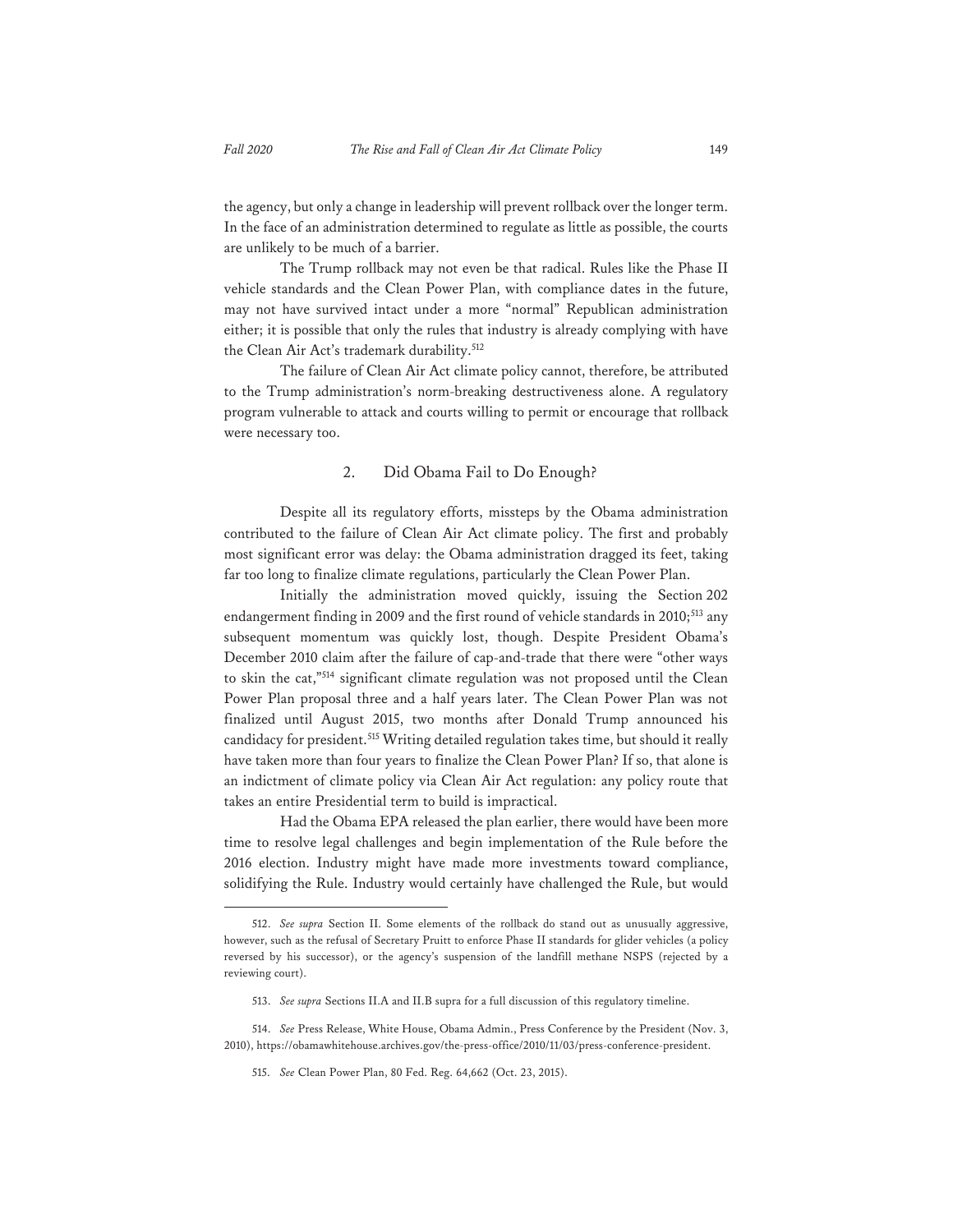the Supreme Court have stayed it pending litigation if faced with that decision a year or two earlier, before having been publicly stung by EPA's eye-rolling response to the Court's *Michigan* decision?<sup>516</sup> Even if so, the agency would still have had more time to get a merits decision from the D.C. Circuit and Supreme Court, and perhaps enough time to issue a revised regulation on remand. Concurrently, the agency could have begun work in earnest on performance standards for other sectors. In reality it barely had time to issue standards for one sector of the economy—the oil and gas industry.

Another tactical error was the Obama EPA's decision to delay the compliance date for the Clean Power Plan until 2022, seven years after the Rule was finalized.517 Power plant operators were under little or no pressure to prepare to comply with the rule while it was under legal challenge and the subject of political controversy. The result was that no emissions reductions were "baked in" by the time the Rule was stayed or the 2016 election intervened. This is not to suggest that the Obama EPA was wrong to target emissions reductions that would (it then believed) only be achievable over the long term, out to 2030. But not requiring any emissions reductions for seven years seems like a misstep in retrospect, making the regulation particularly vulnerable to rollback by the next administration.

Relatedly, the Clean Power Plan was almost certainly too lax when it was issued. As discussed above, some greens lamented at the time that it would achieve little, and reductions in emissions from the power sector since 2015 have vindicated that view.518 The Obama EPA either underestimated opportunities for low-cost emissions cuts or overestimated the political cost of more ambitious targets, or both. Paradoxically, a more stringent rule might have been more resilient to challenge. A rule requiring deeper inside-the-fence emissions cuts at coal plants could have remained robust even if courts had stripped outside-the-fence measures. A more stringent rule might have also pushed power plant operators to make structural changes sooner.

One defense is that these critiques of the Clean Power Plan are evaluating it on the wrong criteria. Maybe it was less about raw emissions cuts than it about pushing Congress to act on climate legislation by threatening a more expensive regulatory approach.519 Possibly, but the Plan's limited stringency and long

<sup>516.</sup> A macabre counterpoint to the claim of unnecessary delay is that if the Clean Power Plan had been finalized a week later, the Supreme Court would not have considered the request for an interlocutory stay until after Justice Scalia had died. In the presumptive event of a 4-4 deadlock, no stay would have been granted.

<sup>517.</sup> Clean Power Plan, 80 Fed. Reg. 64,662, 64,664 (Oct. 23, 2015).

<sup>518.</sup> *See supra* Section II.G.

<sup>519.</sup> Or maybe it was a feint, designed to check a statutory box, attract political attention, and occupy opponents while other regulations actually achieved meaningful emissions reductions. If so, it is unclear what the real emissions-cutting move shielded by the Clean Power Plan feint was supposed to be.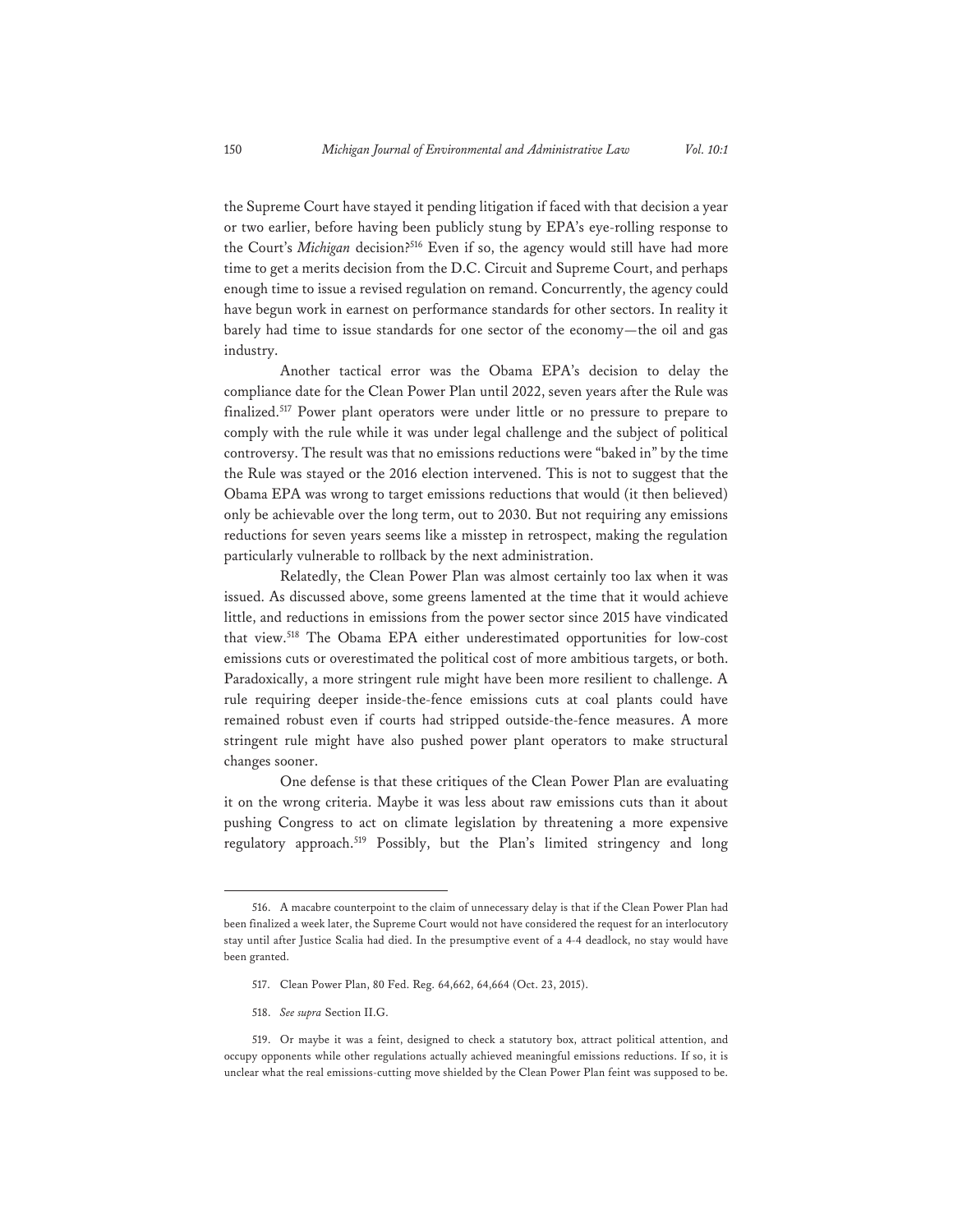compliance times limited its ability to motivate Congress and attract political attention.

In contrast to the Clean Power Plan, the Obama EPA's vehicle emissions standards required relatively rapid compliance and were stringent enough to force manufacturers to make real changes to their fleets.<sup>520</sup> This has not stopped the Trump administration from attempting to roll them back. But some emissions reductions have already occurred and will persist because standards have forced the mix of vehicles on the road to get cleaner.<sup>521</sup> Having already made compliance investments, the auto industry broadly favors leaving the Obama standards in place.<sup>522</sup> A Clean Power Plan released earlier, with earlier compliance deadlines, might have been similarly successful.

Despite these apparent errors, hindsight bias means some caution is warranted before attributing much blame to the Obama administration for climate policy failures. Would a bold push for the Clean Power Plan in 2012 have really hurt Obama's reelection prospects? It seems unlikely, given Obama's eventual margin of victory,<sup>523</sup> but it is impossible to say for sure. It is easy to underappreciate political and administrative constraints from the outside.

# *B. Structural Limitations*

It is possible that the differences between Trump and Obama matter less than what they have in common: the constraints of climate politics in America, and of the Clean Air Act itself.

# 1. Political Constraints

Perhaps it is not Trump that is different, but the climate issue itself. The traditional one-way-ratchet pattern of Clean Air Act regulation may have persisted because air quality issues are just not that politically salient. Environmental and industry groups care a great deal, and exert some influence, but they don't get everything they want. Green groups don't get all the regulatory stringency they want under Democratic administrations, and industry groups are rarely if ever able to push

<sup>520.</sup> *See* EPA, *The 2019 EPA Automotive Trends Report, Executive Summary* at ES3-ES4 (March 2020), https://www.epa.gov/automotive-trends/download-automotive-trends-report (detailing sharp increase in fleet-average fuel economy and resulting decline in carbon emissions per mile from 2013-2018).

<sup>521.</sup> *Id.*

<sup>522.</sup> *See supra* Section III.A (discussion of industry opposition to Trump administration rollbacks of the standards).

<sup>523.</sup> *See US Election 2012 Results*, THE ECONOMIST (Nov. 7, 2012), https://www.economist.com/ graphic-detail/2012/11/07/us-election-2012-results ("Barack Obama handily won the American presidential election, gaining an expected 332 electoral-college votes to Mitt Romney's 206").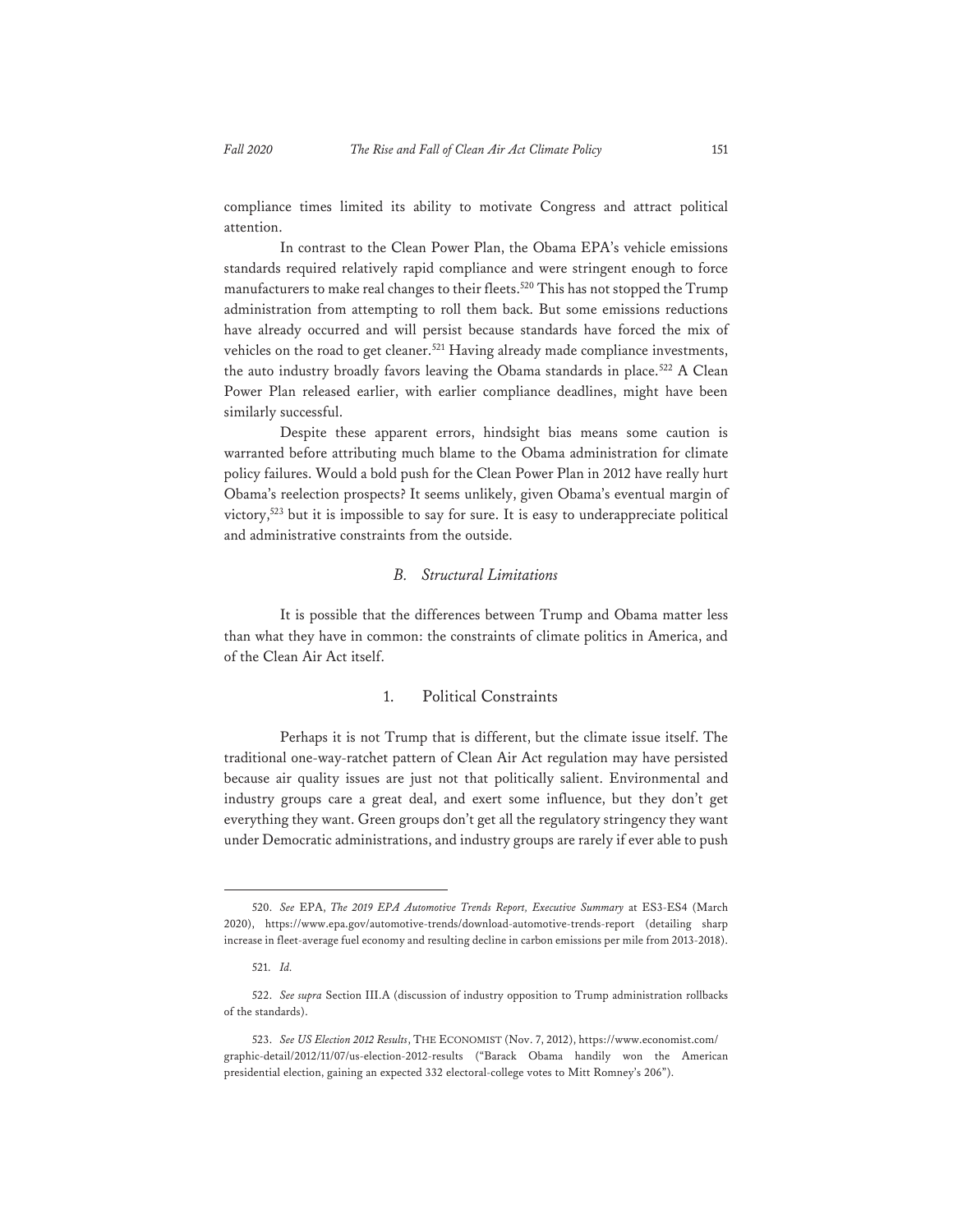Republican administrations to roll back air quality regulations.<sup>524</sup> Air quality is not a high-profile political issue, at least so long as policy operates within certain boundaries—the air doesn't get dirty enough nor do regulations get costly enough.<sup>525</sup> The result is the traditional one-way ratchet. Climate's political salience means it does not fit this technocratic/interest group model.

The reverse could be true. Rolling back regulations on traditional pollutants could be difficult or impossible because it invites opponents to claim that those rolling back the regulations are in favor of dirty air, smog, and the palpable health effects that come with them—problems the American public takes seriously and views as responsibilities of government.526 Climate, in contrast, is a relatively new danger in the public consciousness, is politically contested, and has effects that are less direct, less observable, and which may not be felt for decades. Climate regulatory rollbacks are therefore less politically costly. In either case, climate's high profile and politicized nature distinguish it from most other areas of environmental regulation.

It is not just industry but also large segments of the Republican base that oppose strong climate regulation.<sup>527</sup> This raises the political cost to a Democratic administration of proposing and implementing climate rules. The Obama administration was able to finalize significant rulemakings, but only after delay over political fears, and at political cost: those regulations became a campaign issue in the form of "war on coal" rhetoric.<sup>528</sup> This added political cost to climate regulations may help explain why the Clean Power Plan was not more ambitious.

Clean Air Act regulation is not as separate from partisan politics as it may have previously appeared. When an air pollution issue is politically salient, regulatory actions (new rules or repeal of old ones) will follow. At some level this should not be surprising. The Clean Air Act and its 1990 Amendments would never have passed Congress had air quality issues not become sufficiently politically

526. Gallup, *supra* note 525.

<sup>524.</sup> *See supra* Section I.C.3 (discussion of this historical pattern).

<sup>525.</sup> *See, e.g.*, Jason West and Barbara Turpin, *As air pollution increases in some US cities, the Trump administration is weakening clean air regulations*, THE CONVERSATION (May 2, 2019), https://theconversation.com/as-air-pollution-increases-in-some-us-cities-the-trump-administration-isweakening-clean-air-regulations-115975 (arguing that air pollution "does not receive the attention it deserves as a public health threat" despite killing "more Americans than all transportation accidents and gun shootings combined"); *but see* Gallup, *In Depth: Topics A to Z: Environment*, https://news.gallup.com/poll/1615/environment.aspx (finding a consistent majority of Americans "personally worry about" air pollution either a "great deal" or a "fair amount").

<sup>527.</sup> *See* Pew Research Center, *U.S. Public Views on Climate and Energy* (Nov. 25, 2019), https://www.pewresearch.org/science/2019/11/25/u-s-public-views-on-climate-and-energy/ (finding that only 39% of Republicans/Republican leaners think the federal government is doing too little to reduce the effects of climate change).

<sup>528.</sup> *See* Davenport, *supra* note 458 (describing Trump's campaign promise to "end the war on coal" and repeal the Clean Power Plan).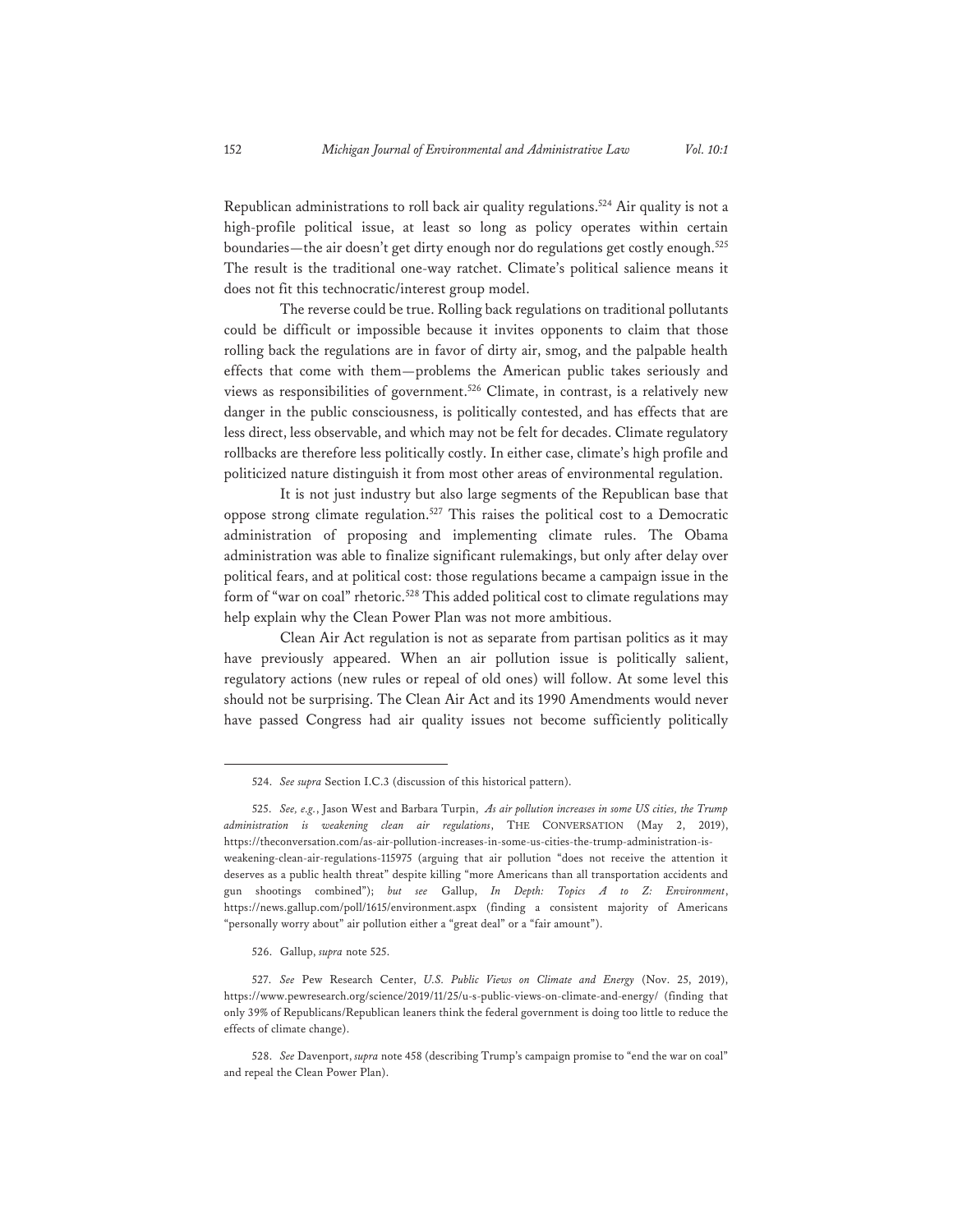significant.<sup>529</sup> No major climate legislation has passed in Congress, but that does not mean the issue is not politically relevant; in fact the opposite—the polarization of the issue appears to be a key factor blocking legislation. That same polarization also appears to have weakened climate regulation and made its subsequent repeal more likely.

## 2. A Poor Fit for Climate?

Critics of climate regulation under the Clean Air Act have long alleged that the statute is ill-suited for regulating greenhouse gases, most notably the Bush EPA in *Massachusetts* itself.530 The statute does not mention climate change. It primarily targets domestic emissions, while climate is a global problem. Critics suggest that using the statute to regulate climate is anti-democratic in that it circumvents a public debate on climate policy that would occur as a predicate to new climate legislation.<sup>531</sup>

There are structural problems too. The most robust sections of the statute for controlling stationary-source emissions, the Section 110 NAAQS program and Section 112 for hazardous air pollutants, are, most observers believe, a poor fit for climate.532 Some of the parts of the statute most suited to greenhouse gases are skeletal and rarely-used gap-fillers. 533 The tools in the statute most useful for limiting greenhouse gas emissions (vehicle standards in Section 202 and stationary source standards in Section 111) must be applied to classes of emissions sources separately; EPA must issue rulemakings for motor vehicles, power plants, refineries, etc.534 This

530. *See supra* Sections I.A.

531. *See, e.g.*, William Yeatman, Competitive Enterprise Institute, *EPA's Illegitimate Climate Rule* (July 28, 2014), https://cei.org/sites/default/files/Yeatman%20-%20EPAs%20Illegitimate%20Climate%20 Rule\_0.pdf (calling the Clean Power Plan "an illegitimate exercise in executive authority" and a "power grab" "never. . . vetted with voters").

#### 532. Richardson, *supra* note 22.

533. *See supra* Section II. Section 111 deals mostly with standards for new sources, with standards for existing sources restricted to pollutants not covered under Section 110 (and possibly under Section 112. Section 115, covering international emissions, has also been proposed as a climate regulatory vehicle, but is even more skeletal and rarely-used. *See* Nathan Richardson, *An Elephant in the Room or the Elephant in the Mousehole: The Legal Risks (and Promise) of Climate Policy Under §115 of the Clean Air Act*, 69 ADMIN. L. REV. 291 (2017).

<sup>529.</sup> *See, e.g.*, Richard Revesz and Jack Lienke, *Nixon's "Environmental Bandwagon": Richard Nixon Signed the Landmark Clean Air Act of 1970 -- But Not Because He Had Any Great Concern about the Environment*, SALON (Jan. 3, 2016), https://www.salon.com/2016/01/02/nixons\_environmental\_bandwag on\_richard\_nixon\_signed\_the\_landmark\_clean\_air\_act\_of\_1970\_but\_not\_because\_he\_had\_any\_great\_co ncern\_about\_the\_environment/ (describing political competition between Nixon and Senator Edward Muskie as the driving force behind passage of the 1970 Clean Air Act).

<sup>534.</sup> Clean Air Act, 42 U.S.C. §§ 7401-7671q, 7411, 7521 (7411 shows directing EPA to issue performance standards applicable to "source categories," 7521 is applicable to motor vehicles and motor vehicle engines only).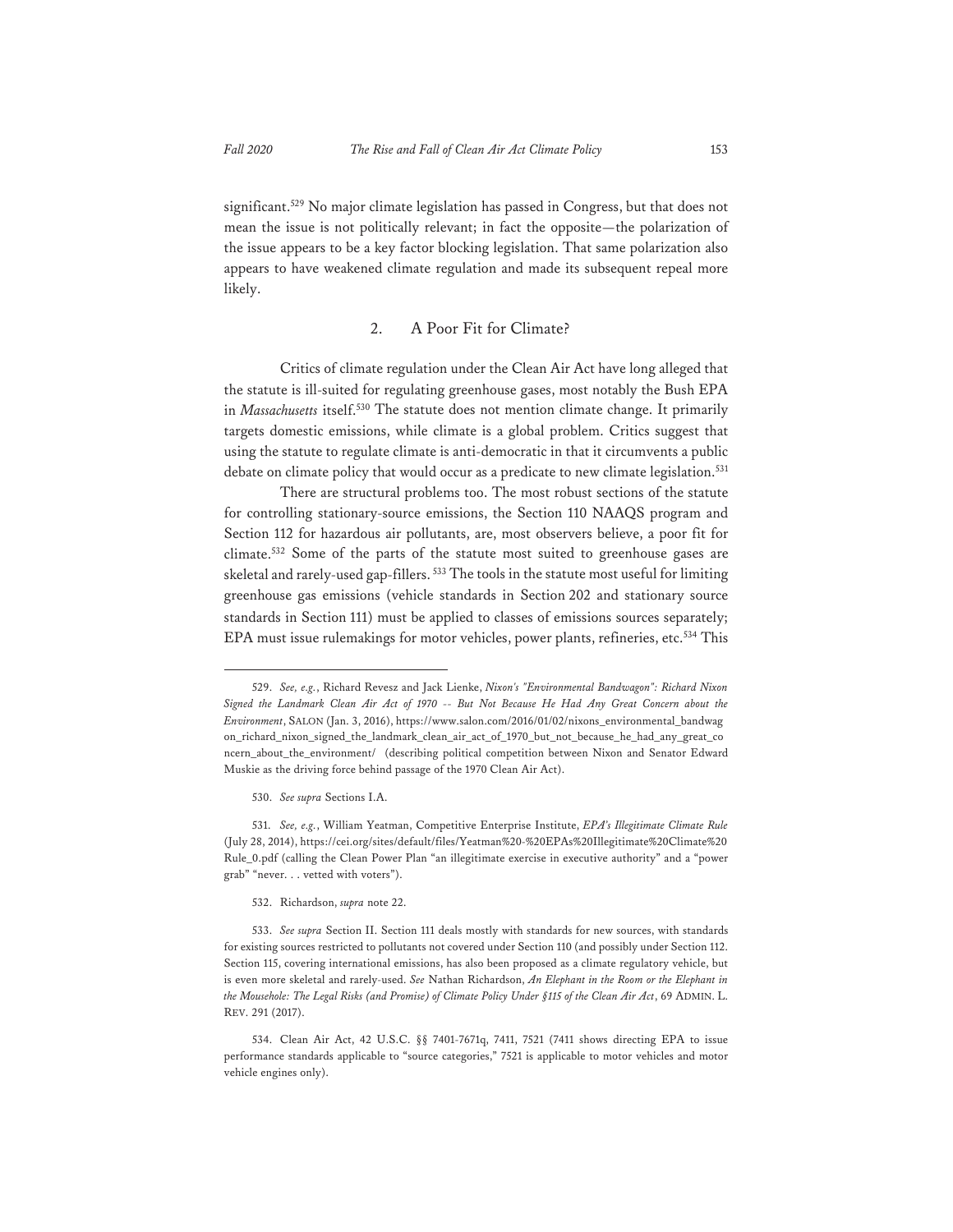increases administrative expense and complexity relative to a single economy-wide policy and makes emissions trading between sectors difficult or impossible. Some emitting sectors, like agriculture, are probably outside of the reach of the statute entirely.535 Regulation of greenhouse gases under these provisions also has other limitations, ranging from the frustrating to the possibly fatal.<sup>536</sup>

The Clean Air Act is therefore less durable, adaptable, and flexible when applied to greenhouse gases than it has been when applied to other air pollution problems in the past. Instead, climate regulation is (the argument goes) out on a legal limb, vulnerable to rhetorical attack, constraint by courts skeptical of administrative authority, and abuse by bad faith actors.<sup>537</sup>

While parts of this account are correct, it cannot alone explain the lack of success of Clean Air Act climate regulation. First, whether climate was envisioned as an issue the Clean Air Act might address when it was first passed is irrelevant. While the statute does not mention *climate change*, it does envision *change*, as science reveals new air pollution risks and technology for mitigating them evolves—something the *Massachusetts* Court recognized.<sup>538</sup> It grants the agency authority to identify new pollutants and new harms and then to regulate them.<sup>539</sup> Climate is no different, or if it is different, it is so in scope, not in kind.

In practice, at least some of the statute's diverse regulatory programs can be effective tools for reducing greenhouse gas emissions. Vehicle emissions standards (Section 202) and stationary-source performance standards (Section 111) may be second-best alternatives to an economy-wide carbon price, but their long track record shows they can drive emissions reductions. Clean Air Act regulatory tools have to be command-and-control dinosaurs; EPA has proven that flexible regulations involving market-based mechanisms like emissions trading are compatible with the Clean Air

<sup>535.</sup> Much of the carbon emissions associated with agriculture, such as those from land-use change or from livestock animals, do not fit into the broad categories of polluting sources (mobile and stationary) regulated under the Clean Air Act.

<sup>536.</sup> For example, the interpretation of conflicting versions of §111 that would forbid regulation of emissions from sources also subject to hazardous air pollutant regulation under §112, discussed above. Even if one concludes (as I do) that this argument is unlikely to succeed, if it does it is fatal to effective §111 regulation of greenhouse gases because all significant carbon emissions sources are large facilities already subject to §112 regulations.

<sup>537.</sup> For example, the Trump administration's EPA, claiming to fulfill statutory requirements to limit greenhouse gas emissions in the ACE rule.

<sup>538.</sup> *See supra* I.B.

<sup>539.</sup> *Supra* note 1 (*Massachusetts* itself illustrates this: §202 of the statute directs EPA to regulate emissions of "any air pollutant" that it identifies as a threat to public health or welfare). *See supra* Section I.A.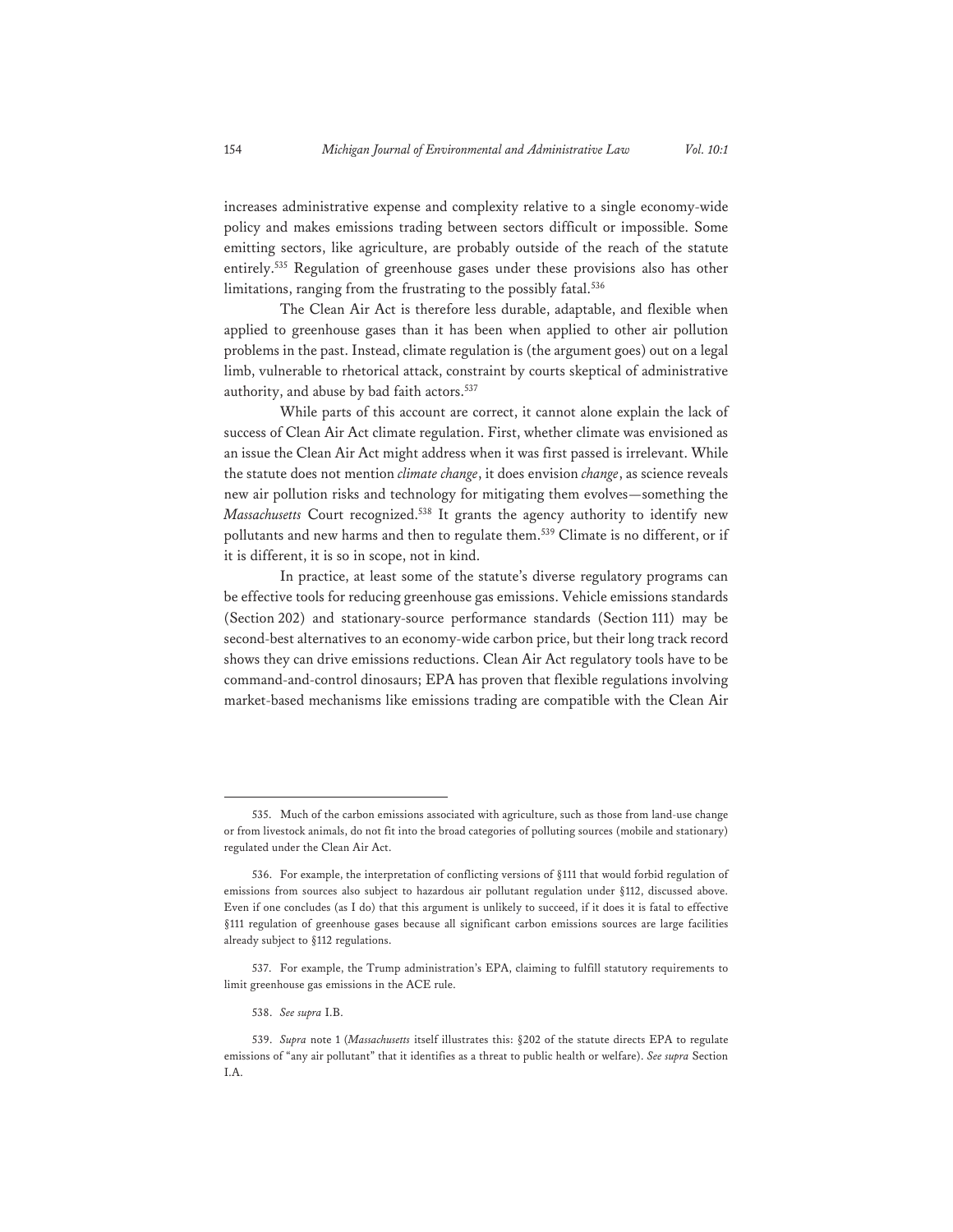Act.540 Both the vehicle fuel economy standards and the Clean Power Plan allowed emissions trading.<sup>541</sup>

Nor is the sector-by-sector approach required by the Clean Air Act a major limitation, at least in the short term. The key advantage of an economy-wide carbon price over a piecemeal regulatory approach is that it allows achievement of an environmental goal without requiring knowledge of how or where in the economy emissions can most cost-effectively be reduced.<sup>542</sup> But in 2015 and today, the best opportunities for emissions reduction are obvious: power plants (especially inefficient coal plants) and road vehicles are the largest emitters.<sup>543</sup> How emissions reductions should be achieved in those sectors—that is, which coal plants should shut down, and how the vehicle fleet should become more efficient—is a harder question, but that is why the regulations do allow flexibility and trading within their sectoral domains. Once the low-hanging fruit are picked, cross-sector or economy-wide regulations that the Clean Air Act cannot readily provide may be needed. But this limitation of the statute is not yet significant.

The fractured, sectoral nature of Clean Air Act regulation could also make it more stable, rather than less so. It is harder for new agency leadership to repeal many regulations than it is to repeal just one. It was far easier for the Trump administration to withdraw from the Paris Agreement that it has been to roll back Clean Air Act climate regulation. Congress could repeal many regulations at once by stripping climate from the statute. But such efforts have been unsuccessful to date.<sup>544</sup> The Supreme Court has been more successful at undercutting broad regulatory authority all at once, as *UARG* illustrates and the next subsection discusses in more detail.

The claim that using Clean Air Act for climate policy is somehow antidemocratic rings hollow as well. Agencies frequently apply old statutes to new problems without creating a legitimacy crisis.<sup>545</sup> If agencies go too far, Congress, the courts, and the ballot box can, and do, constrain them.

No one creating a regulatory scheme for dealing with greenhouse gas emissions would re-create the Clean Air Act, but it provides all the tools (and

<sup>540.</sup> *See* Richard Schmalensee & Robert N. Stavins, *Policy Evolution under the Clean Air Act*, 33 J. OF ECON. PERSPECTIVES 27–50 (2019) (describing evolution in policy tools used under the Clean Air Act, to include various forms of emissions trading).

<sup>541.</sup> *See* Phase I Light Duty Standards at 25,338. *See also* Clean Power Plan at 64,665.

<sup>542.</sup> *See* Richardson & Fraas, *supra* note 22, at 10,477-10,478.

<sup>543.</sup> *See* EPA Draft Inventory, *supra* note 133, at 2-25 (estimating transportation sector emissions at 27.9% of total U.S. GHG emissions, slightly more than the electric power industry at 26.9%).

<sup>544.</sup> *See, e.g.*, Stopping EPA Overreach Act of 2017, H.R. 637 115th Cong (2017), https://www.congress.gov/bill/115th-congress/house-bill/637?r=84&s=1.

<sup>545.</sup> For example, the Sherman Antitrust Act has remained the bedrock of U.S. antitrust law throughout its evolution since the 19th century.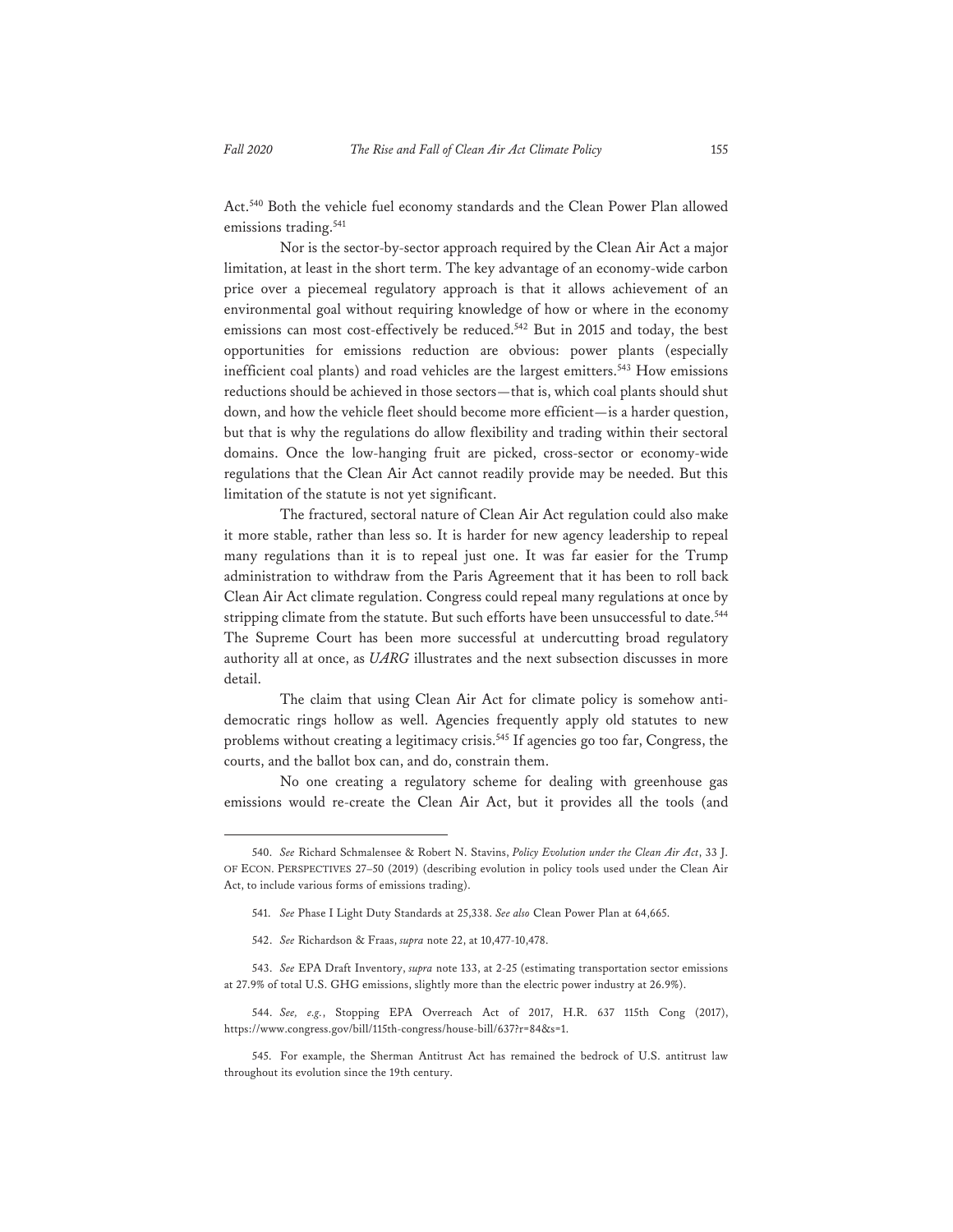legitimacy) necessary for a robust climate policy. This makes its failure to create such a regulatory scheme all the more bitter. In a recent volume on the Clean Air Act, Ann Carlson and Dallas Burtraw describe it as "a remarkable statute" with a nearly fifty-year track record of "large reductions in harmful air pollutants."546 They attribute this success to the statute's durability (in that it has outlasted the political coalition responsible for its creation), adaptability (in that it is capable of addressing new air pollution problems), and flexibility (in that it allows for use of innovative regulatory tools).<sup>547</sup> This praise is deserved, but the strengths of the statute have not held for climate.

## *C. A Hostile Court*

Until 2016, the most significant limiting factor for Clean Air Act climate policy was the Supreme Court's interpretation of the scope of agency authority. Until *Massachusetts*, it was unclear whether the Clean Air Act could be applied to greenhouse gases at all. For a time, *Massachusetts* seemed to have resolved that question. But subsequent decisions, *UARG* (quietly) and the Clean Power Plan stay (loudly and clearly), demonstrated otherwise. Every Supreme Court case on climate policy since *Massachusetts* has constrained EPA authority, with the possible and limited exception of *AEP*. 548 As a result, *Massachusetts* is constrained, maybe limited to its facts, and there is now substantial legal risk for any Clean Air Act climate policy.

The Court's has restricted Clean Air Act climate authority both directly and indirectly. The Clean Air Act stay blocked the highest-profile part of the Obama EPA's climate policy, and suggested the Court would eventually have rejected the rule on the merits. *UARG* created substantial legal risk for climate regulation under each provision of the statute, forcing the agency to replay *Massachusetts* for each new program.

More broadly, the Court has become skeptical of agency authority in recent years; in particular its Clean Air Act cases since *Massachusetts* have been vehicles for constraining and criticizing the administrative state.<sup>549</sup> Gillian Metzger has

<sup>546.</sup> LESSONS FROM THE CLEAN AIR ACT, *supra* note 4, at 3.

<sup>547.</sup> *Id.*

<sup>548.</sup> *See* discussion of *UARG*, *AEP*, and the Clean Power Plan, *supra* Sections II.D and II.E.

<sup>549.</sup> *See, e.g.*, UARG v. EPA, 573 U.S. 302, 323-24 (2014) ("We expect Congress to speak clearly if it wishes to assign to an agency decisions of vast 'economic and political significance."); *see also* Michigan v. EPA, 135 S. Ct. 2699, 2707 (2015) (denying deference to an agency statutory interpretation despite its ambiguity, i.e., at *Chevron*'s Step Two). *Massachusetts* itself is arguably anti-administrative if it is viewed as insufficiently deferential to the agency's interpretive authority and/or setting of priorities for regulation.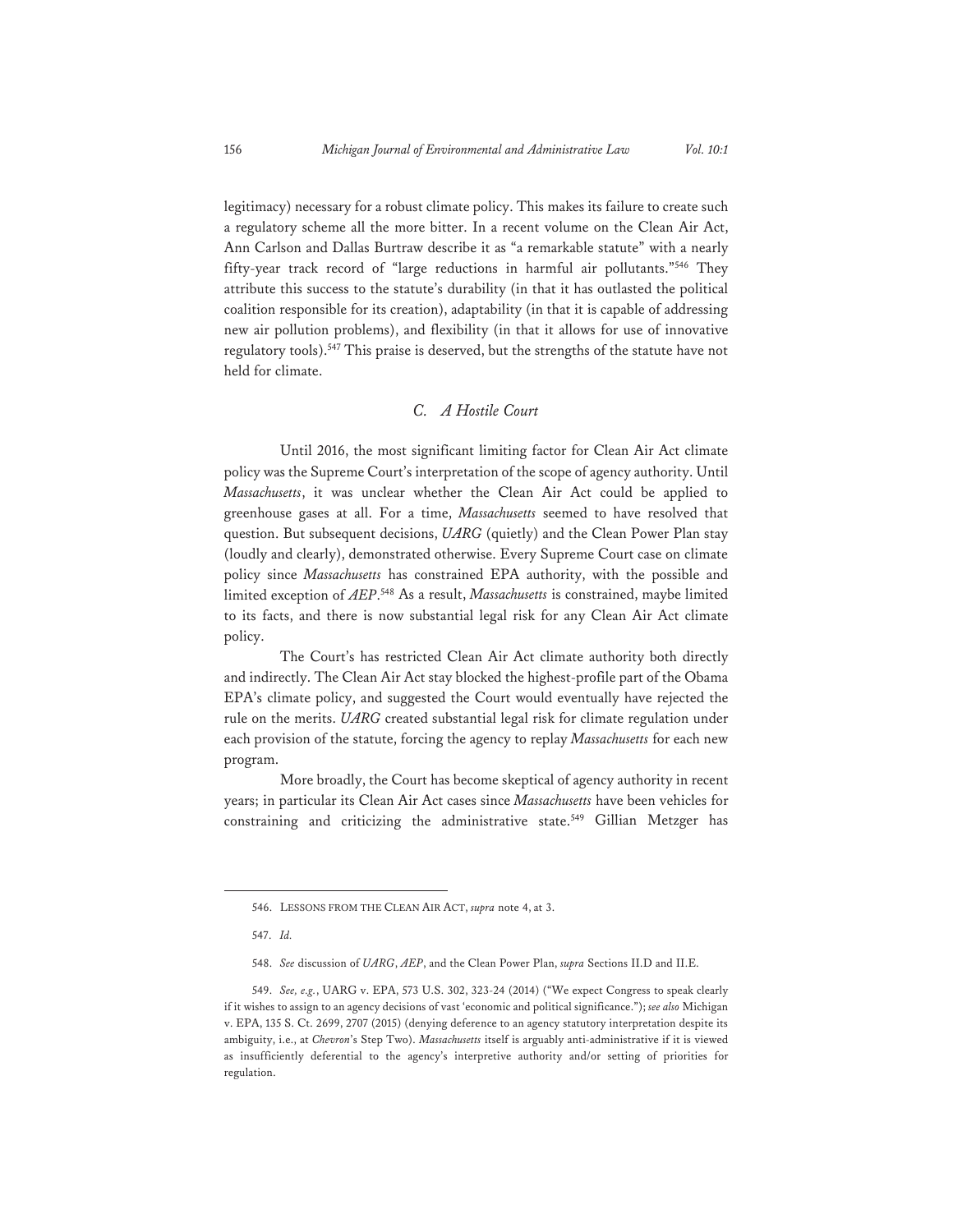characterized this project as "contemporary anti-administrativism."550 In her view, it has become sufficiently ascendant that the administrative state can be described as "under siege," with battles over the scope of administrative power thought resolved in the New Deal era now being refought.<sup>551</sup>

In *UARG*, Justice Scalia further solidified a clear-statement rule for statutory provisions that an agency claims give it significant powers,<sup>552</sup> constraining deference to agency readings under *Chevron* by increasing the scope of its nodeference Step One inquiry.553 Justice Scalia's *Michigan v. EPA* opinion was a rare loss for an agency at *Chevron*'s deferential Step Two.554 As discussed above, EPA's reaction to it may have contributed to the Court's decision to stay the Clean Power Plan. The stay may have been driven in part or whole by anti-administrativism, with the Court skeptical of asserted EPA authority to regulate a broad sector of the economy based on thin statutory text.555 Even *Massachusetts* itself could be characterized as an anti-administrativist decision, in that the Court refused to defer to the agency's interpretation, though the result was to block the agency's attempt to shrink its own authority, not to constrain that authority.<sup>556</sup> The revival of the "major questions" exception to *Chevron* deference in 2015's *King v. Burwell* decision further eroded deference to agencies.<sup>557</sup> The Court's palpable skepticism toward administrative agencies in general and toward Clean Air Act climate policy in particular will continue to be a constraint for the foreseeable future.

The Court's Clean Air Act jurisprudence post-*Massachusetts* is a double barrier to climate policy under the statute. It constrains administrations that want to use the statute's powers and enables administrations that do not use this statutory power, or that want to roll back existing regulations. Under President Obama, EPA was not blind to these trends on the Court. This likely caused EPA to be more cautious in crafting the Clean Power Plan than it would have otherwise, though any caution was little help in the end.<sup>558</sup> Under President Trump, the Court's skepticism

- 551. *See id.* at 2-8.
- 552. *UARG*, 573 U.S. at 323–25.
- 553. *See* Richardson, *supra* note 46, at 371–77, 419-22.
- 554. *Michigan*, 135 S. Ct. at 2718.
- 555. *See* Adler, *supra* note 312.

556. *See* Massachusetts v. EPA, 549 U.S. 497, 532-535 (2007); *see also* Freeman & Vermeule, *supra* note 3.

557. *See generally* Richardson, *supra* note 46, at 367–71.

558. To be sure, the Court has not ruled that Section 111 stationary source standards are wholly inapplicable to climate, a la *UARG*, whatever reservations about the Clean Power Plan led it to stay that rule. But that should not inspire much confidence that Section 111 remains a solid vehicle for future policy for the power sector or other sectors with large contributions to U.S. emissions. A majority including the

<sup>550.</sup> Gillian E Metzger, *1930s Redux: The Administrative State Under Siege*, 131 HARV. L. REV. 1, 4 (2017).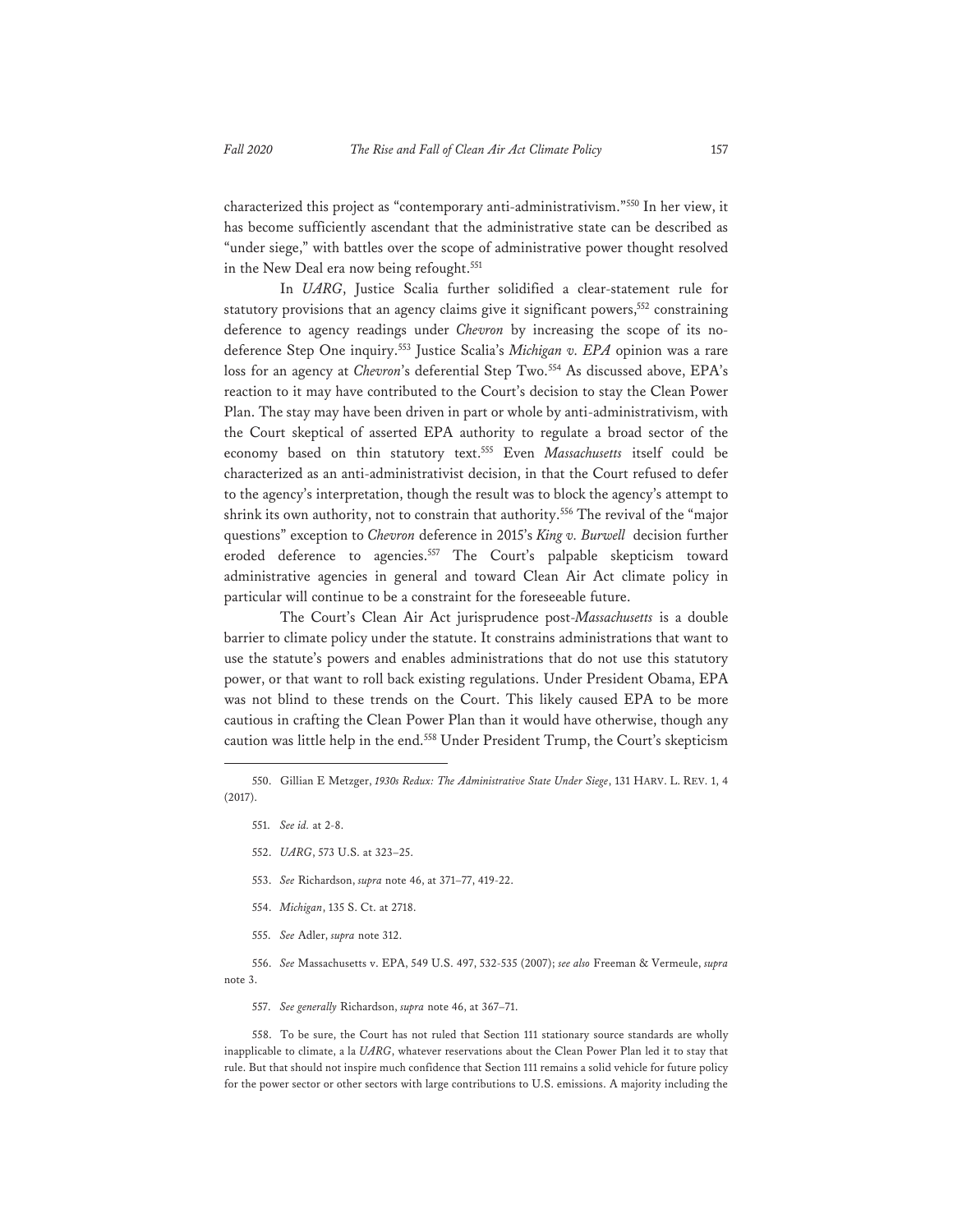has worked hand-in-glove with the administration's desire to halt and roll back climate regulation. As the ACE Rule illustrates, the Trump administration can readily claim that its rollbacks are driven by legal constraints on the agency, rather than different policy preferences that must be supported by evidence. This makes the administrative burden of rollback rulemakings substantially lower, and constrains the scope of legal challenges to them.

The Court's skepticism and hostility toward climate regulation turned *Massachusetts* from a license to build a regulatory program into a trap, drawing the Obama EPA into a legal quagmire and enabling the Trump EPA's rollback. Jody Freeman characterized *UARG* as a doctrinal "improvised explosive device" shortly after it was decided.<sup>559</sup> As it turns out, the bomb doesn't even have to go off to do severe damage to Clean Air Act climate policy. Instead, it merely upends the traditional environmental policy ratchet for Clean Air Act climate regulation, making it harder to implement rules and easier to repeal them. The same has not occurred for other Clean Air Act programs where there has been no parallel shift in the Court's jurisprudence (e.g., on authority to set national ambient air quality standards).<sup>560</sup> This may explain why Trump administration rollback efforts have been so much more successful for climate programs than in other areas. The Court's skepticism toward the scope of EPA authority under the Clean Water Act (i.e., the extent of "waters of the United States") and its scattered jurisprudence on that question appear to have had a similar, parallel effect—making expansion of authority more difficult and retraction easy.<sup>561</sup> The fragmented structure of the statute, requiring multiple rulemakings for various programs and sectors, exacerbates this risk.

That said, there have already been some changes in personnel on the Court since *UARG* (and the Clean Power Plan stay) were decided. Justices Kavanaugh and

559. Freeman, *supra* note 242, at 10.

560. *But see generally* Michigan v. EPA, 135 S. Ct. 2699 (2015). This case is an exception, but is limited to a one-off provision of the statute.

561. *See, e.g.*, Rapanos v. United States, 547 U.S. 715 (2006) (plurality opinion) (narrowly interpreting the scope of the Clean Water Act's application to "waters of the United States").

Chief Justice did rule in *AEP* that Section 111 was applicable to greenhouse gas emissions, 564 U.S. 410 (2011), but I do not have confidence that determination would hold were the Court faced with a merits decision on Clean Power Plan-like regulation. The alleged conflict between Section 112 and Section 111, noted in *AEP* itself, provides one ready escape, and there are likely others. And even if the basic applicability of Section 111 to climate is preserved, that it may not be sufficient to allow meaningful emissions standards if the Court were to adopt the position advanced by Clean Power Plan critics (and the Trump EPA) that "outside the fence" emissions reduction opportunities cannot be considered. If the agency can only base its standards on incremental efficiency improvements at coal plants, the emissions gains will be minimal (as the ACE rule illustrates). A possible way for the agency to circumvent a narrow, inside-the-fence only reading of Section 111 is to redefine the regulated source categories. If performance standards apply to, say, all fossil-fuel power plants rather than separate standards for coal and natural gas, then EPA could presumably take *natural gas* as the "best system of emissions reduction", effectively requiring existing coal plants to shut down (or install carbon capture technology). Such a move, even if legal, would be politically risky.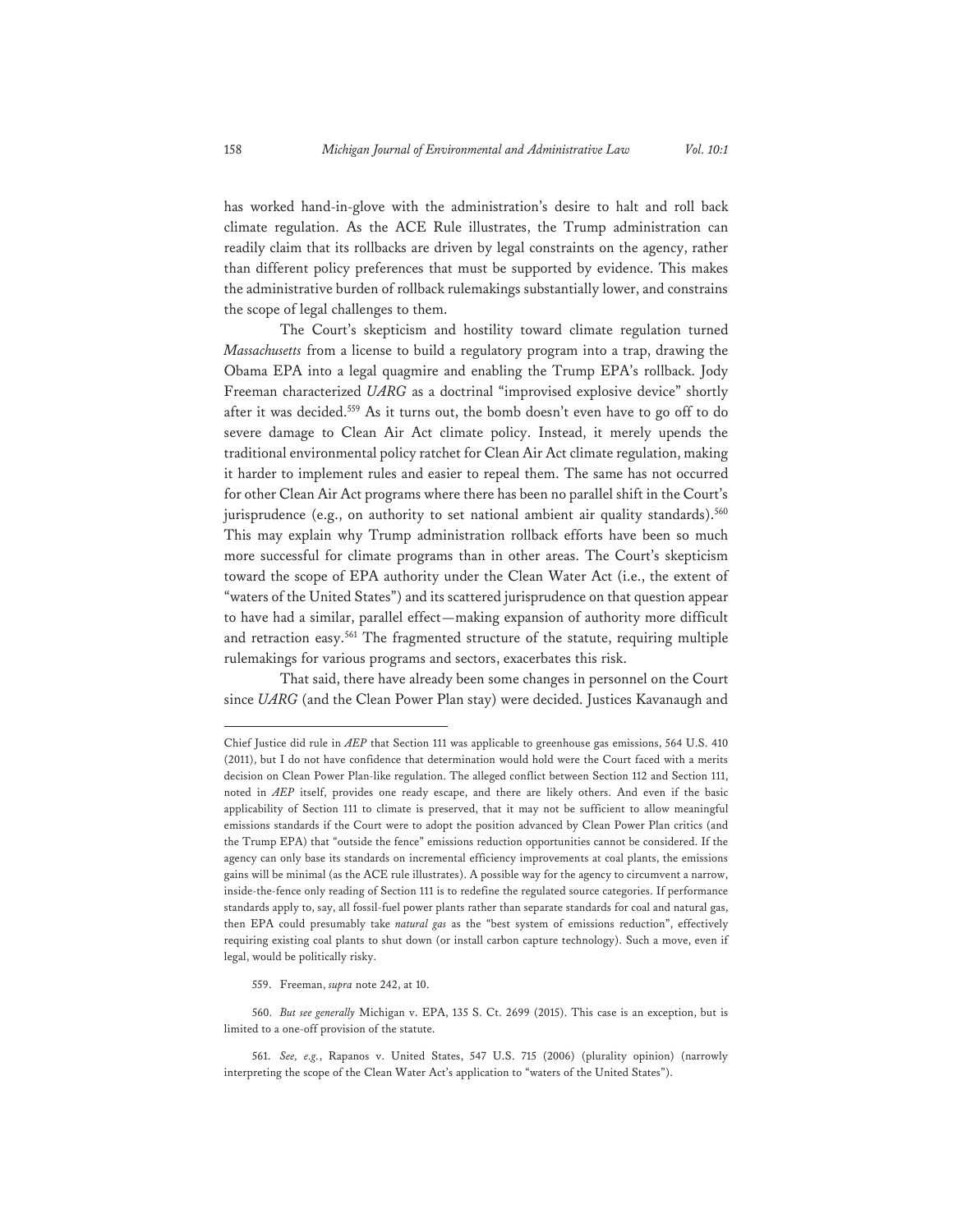Gorsuch have not yet ruled on a Clean Air Act climate case at the Court, but their statements and track record in other cases suggest they would be skeptical of EPA authority. While serving on the D.C. Circuit, Justice Kavanaugh dissented from his colleagues' denial of *en banc* review of the panel decision upholding the Tailoring Rule in the case that became *UARG*, arguing in favor of an even narrower interpretation of "any air pollutant" than that eventually adopted by the Supreme Court.562 Kavanaugh has also shown a consistent skepticism toward expansion of agency authority, repeatedly ruling against EPA.<sup>563</sup> In particular, he has consistently interpreted grants of authority in regulatory statutes narrowly, applying *UARG*'s "clear statement" rule in matters of "vast economic and political significance."564 It seems unlikely that Kavanaugh would vote to expand EPA authority over climate under the Clean Air Act. Similarly, he is likely to be skeptical of any agency claims of expansive or flexible authority. With the replacement of Justice Kennedy, the presumptive swing vote in *Massachusetts*, with Justice Kavanaugh, The legal future of Clean Air Act climate authority appears bleaker now than it has ever been.

Justice Gorsuch's judicial record shows similar skepticism toward agency authority and even greater dedication to textualism, though his service on the Tenth Circuit means he has relatively little experience with Clean Air Act cases.<sup>565</sup> His 2020 decision in *Bostock v. Clayton County, Georgia*, 566 however, might offer some hope that he would accept a broad reading of the Clean Air Act, along the lines of *Massachusetts*. In *Bostock*, Gorsuch rejected an "elephants in mouseholes" argument that the bar on sex discrimination in Title VII of the Civil Rights Act should not be read to forbid

<sup>562.</sup> *See* Order on Petitions for Rehearing En Banc, Coal. for Responsible Regulation v. EPA, (D.C. Cir. Dec. 20, 2012) (No. 09–1322), 2012 WL 6621785, at \*14 (Kavanaugh, J., dissenting from denial of rehearing en banc). Justice Scalia's majority opinion in *UARG* quotes Justice Kavanaugh's dissent favorably. *See* Util. Air Regulatory Grp. v. EPA, 573 U.S. 302, 328 (2014).

<sup>563.</sup> *See* F. William Brownell et al., *From Judge to Justice: What Brett Kavanaugh's Supreme Court Nomination Could Mean for Environmental Jurisprudence*, HUNTON NICKEL REPORT BLOG (July 16, 2018), https://www.huntonnickelreportblog.com/2018/07/from-judge-to-justice-what-brett-kavanaughssupreme-court-nomination-could-mean-for-environmental-jurisprudence/.

<sup>564.</sup> *Id.*

<sup>565.</sup> *See, e.g.*, Gutierrez-Brizuela v. Lynch, 834 F.3d 1142, 1149 (10th Cir. 2016) (Gorsuch, J., concurring) ("There's an elephant in the room with us today. We have studiously attempted to work our way around it and even left it unremarked. But the fact is *Chevron* and *Brand X* permit executive bureaucracies to swallow huge amounts of core judicial and legislative power and concentrate federal power in a way that seems more than a little difficult to square with the Constitution of the framers' design. Maybe the time has come to face the behemoth."). *See also* Neil M. Gorsuch, Lecture, *Of Lions and Bears, Judges and Legislators, and the Legacy of Justice Scalia*, 66 CASE W. RES. L. REV. 905, 909 (2016) (2016 Sumner Canary Lecture at Case Western Reserve University School of Law (Apr. 7, 2016)) ("[A]n assiduous focus on text, structure, and history is essential to the proper exercise of the judicial function.").

<sup>566.</sup> Bostock v. Clayton County, Ga., No. 17-1618, slip op. (June 15, 2020), https://www.supreme court.gov/opinions/19pdf/17-1618\_hfci.pdf.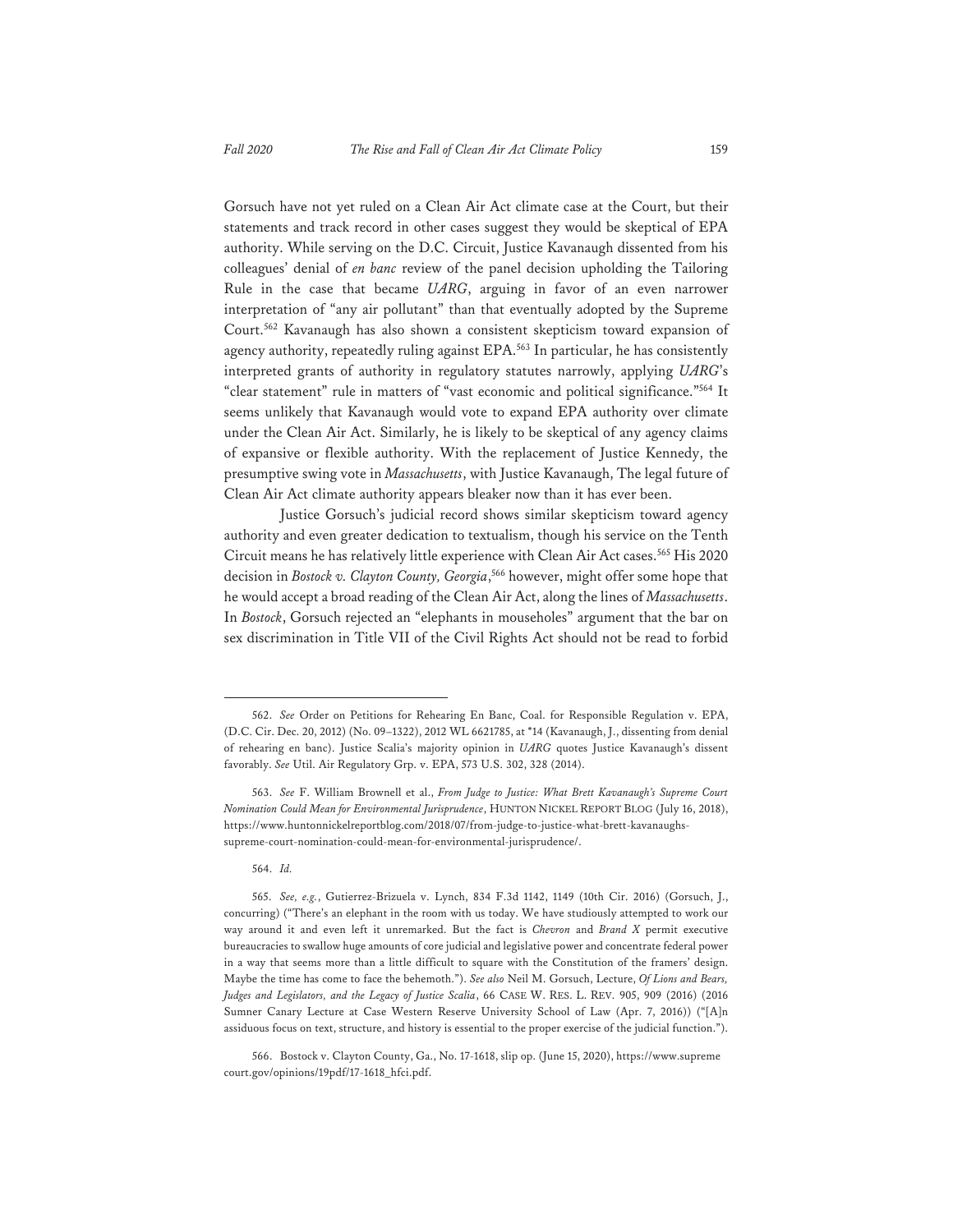discrimination against homosexual and transgender employees.<sup>567</sup> Congress may not have explicitly intended the statute to reach LGBT protections, Gorsuch noted, but as "a major piece of federal civil rights legislation . . . written in starkly broad terms," Congress did intend it to have wide reach, including "unexpected applications."568 Even if extension to LGBT protections was an elephant, Title VII was no mousehole.569 A very similar argument could be made for the CAA: even though climate regulation is an elephant not explicitly anticipated by Congress, the statute's "any air pollutant" language and broad reach throughout the economy mean it is no mousehole.570 This argument may be constrained by Justice Scalia's *UARG* clear statement rule, finding that climate regulation in at least some provisions of the CAA is impermissible mousehole-stuffing.<sup>571</sup> On the other hand, Justice Gorsuch has also expressed interest in a revival of the nondelegation doctrine, which would substantially constrain broad delegations to agencies, perhaps fatally dooming Clean Air Act climate regulation.<sup>572</sup> Time may tell how these threads in Justice Gorsuch's thinking, currently in some tension, are resolved. It would not be surprising for Justice Gorsuch to be the pivotal vote in a future CAA/climate case.

The antipathy on the Court towards *Massachusetts* runs sufficiently deep that some have speculated it will be overturned.<sup>573</sup> That remains possible, and some Justices would clearly vote to do so, having already called for the case to be overturned in their *UARG* dissents.<sup>574</sup> But in my view, five votes for overturning seems unlikely. No confrontation with *stare decisis* is therefore necessary. The reason is that *Massachusetts* is now so weak that it is hardly worth overturning (though fear the Court might overrule or further constrain *Massachusetts* may deter environmental groups from suing over rollbacks).575

571. Util. Air Regulatory Grp., 573 U.S. at 2432 ("EPA's interpretation would also bring about an enormous and transformative expansion in EPA's regulatory authority without clear congressional authorization.").

572. *See* Gundy v. United States, 139 S. Ct. 2116 (2019) (Gorsuch, J., dissenting).

573. *See, e.g.*, Amanda Reilly, *Is* Massachusetts v. EPA *a Goner?*, CLIMATEWIRE (June 28, 2018), https://www.eenews.net/climatewire/2018/06/28/stories/1060087211.

574. *UARG*, 573 U.S. at 344 (Alito, J., dissenting).

575. *See* Reilly, *supra* note 573 (quoting David Bookbinder, former general counsel of the Sierra Club saying "If there's a bad environmental decision in an appellate court, whereas previously you might have asked the Supreme Court to take it, they will now not do so. . . Better to limit the damage than turn a circuit court opinion into a Supreme Court one.").

<sup>567.</sup> *Id.* at 30.

<sup>568.</sup> *Id.* at 34.

<sup>569.</sup> *Id.* at 30.

<sup>570.</sup> *See* Jennifer Hijazi, *LGBT Rights Ruling: 'Potent New Precedent' on Climate?*, E&E NEWS (June 18, 2020), https://www.eenews.net/stories/1063407045.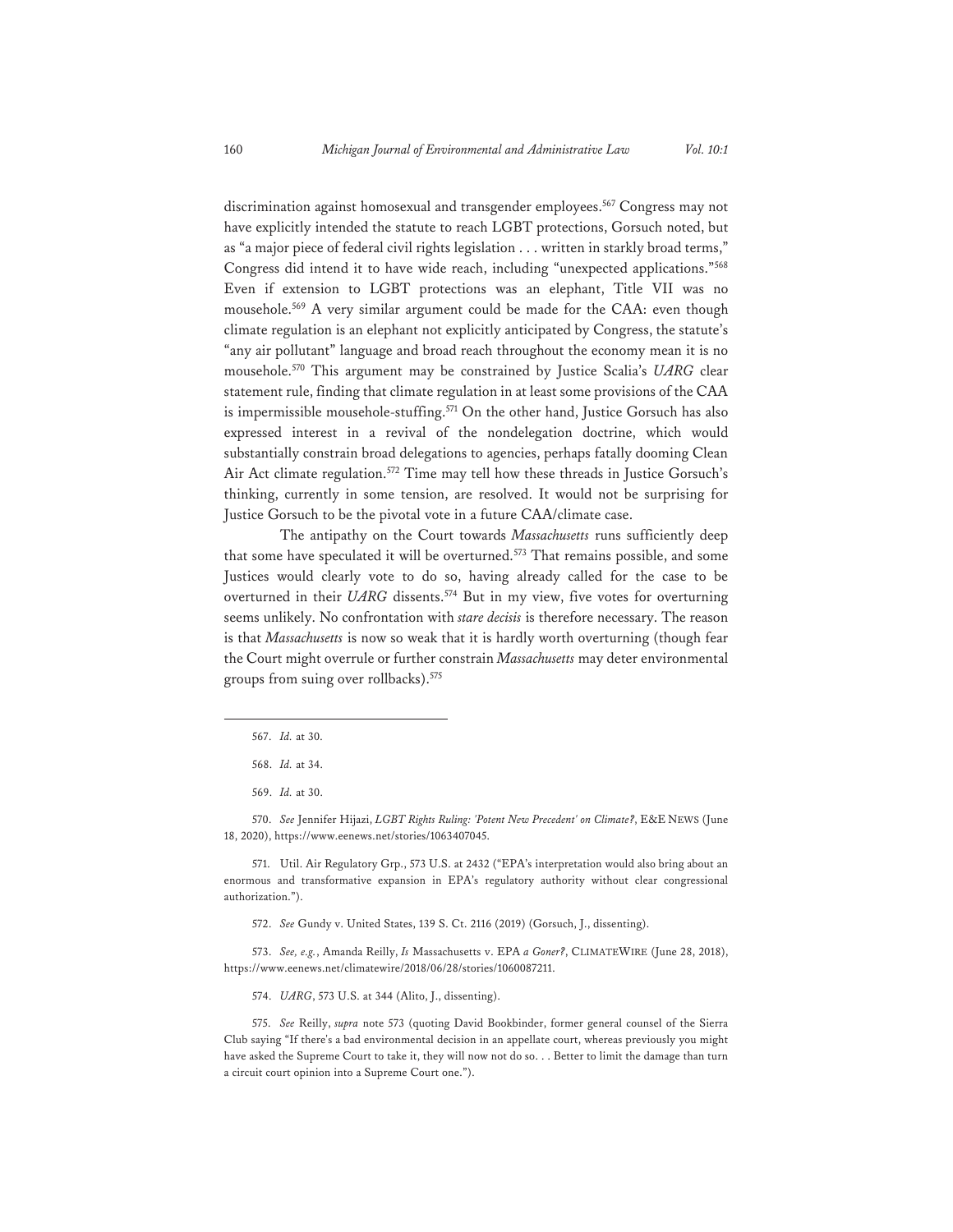Environmental lawyers that cheered *Massachusetts* thought it would push EPA to embark on a broad climate regulatory program. But it did no such thing. The Obama EPA did not need *Massachusetts* to regulate climate; even Justice Scalia's *Massachusetts* dissent would have left that decision to agency discretion. The unpunished inaction of both the Bush EPA in the year after Massachusetts and the Trump EPA today illustrate that there is no effective pressure from the courts to regulate greenhouse gases. The Court's jurisprudence therefore does little or nothing to *push* the agency to regulate carbon, while doing a great deal to *constrain* it. It's not just that *Massachusetts* doesn't deserve its rank among the most important environmental cases: it's that it does almost nothing at all. The narrowest reading of the case is that it prevents EPA from refusing to act on climate. In practice, a decade of the Court's Clean Air Act cases show it doesn't even do that.

## *D. Conclusions*

American federal environmental law is at a point of crisis, driven by its failure to grapple with the challenge of climate change. Obstruction and delay by the George W. Bush administration and wholesale rollback of climate policy by the Trump administration have wasted over a decade. The years in between saw the rise and fall of a grand policy experiment under President Obama. The contours of Clean Air Act climate policy have been under constant evolution since the mid-1990s. Such delay is hardly ideal but could perhaps be justified if there were something to show for it. Lack of a meaningful policy outside of one round of vehicle emissions standards, in the face of a grave climate emergency, is unforgivable. It is true that the cornerstones of Clean Air Act climate policy—*Massachusetts* and the endangerment finding—remain in place. But prospects for meaningful future climate policy under the statute are dim. Continuing rollback seems more likely. *Massachusetts* seemed to settle the most important legal questions, normalizing Clean Air Act climate policy, but it has failed in practice to do so.

Any future president interested in meaningful action on climate therefore should not rely on the Clean Air Act. This is not widely understood: all the major contenders for the Democratic nomination in 2020 announced climate policy plans that rely to some extent on using the Clean Air Act to regulate greenhouse gas emissions for sectors other than vehicles.<sup>576</sup> New climate regulatory programs would

<sup>576.</sup> *See, e.g.*, Biden for President, *Joe's Plan for a Clean Energy Revolution and Environmental Justice* (last visited Mar. 4, 2020), https://joebiden.com/climate/ (promising "aggressive methane pollution limits for new and existing oil and gas operations."); *see also* Mike Bloomberg for President, *100% Clean Power* (last visited Mar. 4, 2020), https://www.mikebloomberg.com/policies/plan-for-100-percent-clean-power ("Mike also will reverse Trump's rollbacks of environmental rules and put in place aggressive standards for carbon and other air pollution from coal and gas plants."); Elizabeth Warren, *Tackling the Climate Crisis Head On*, (last visit. Mar. 4, 2020), https://elizabethwarren.com/plans/climate-change ("She will work to decarbonize our electric sector by restoring the Clean Power Plan to put limits on carbon pollution emitted from our power plants."); Bernie Sanders, *The Green New Deal* (last visit. Mar. 4, 2020),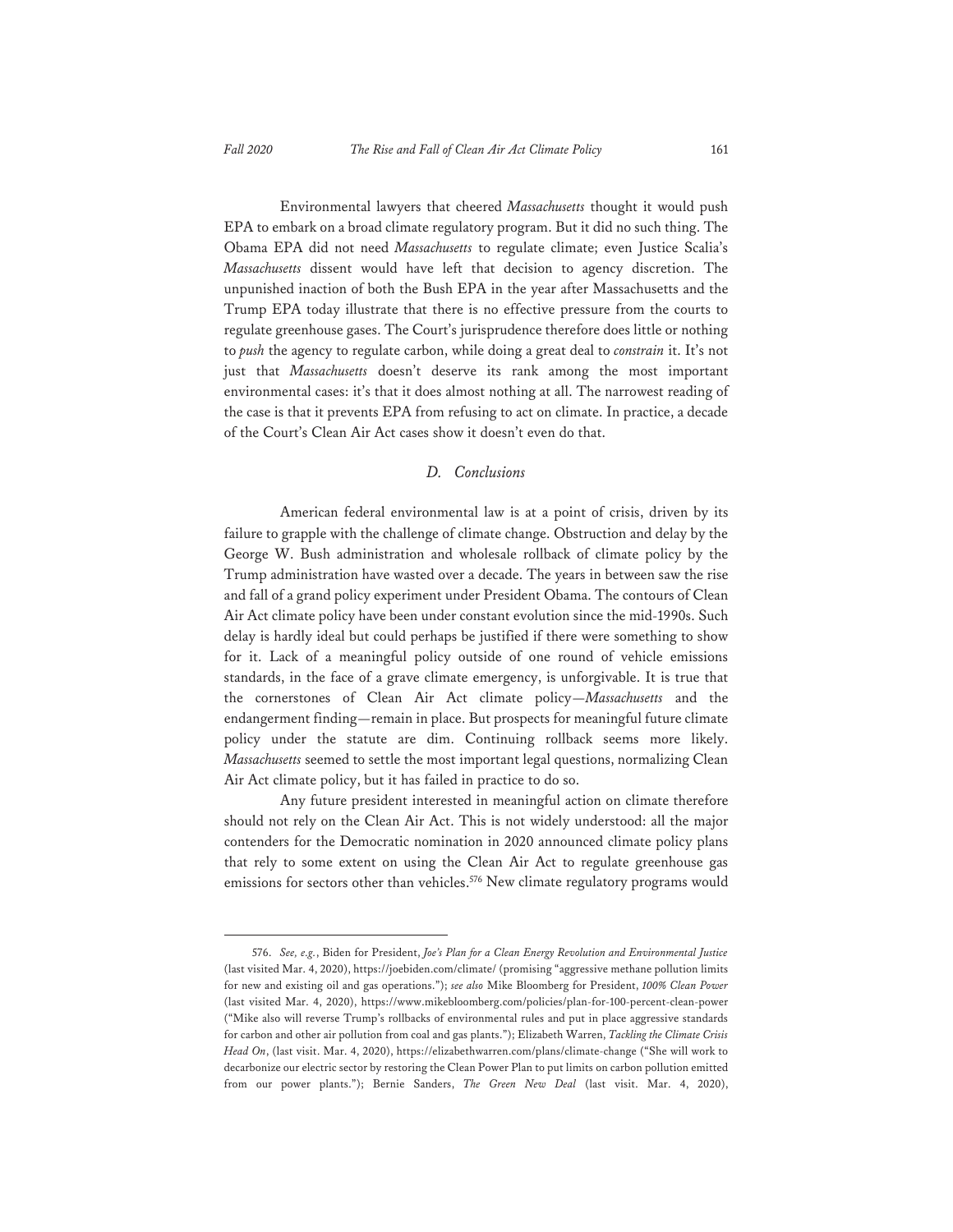require a large number of rulemakings, occupying much of EPA's regulatory resources. But given past experience their likelihood of surviving legal challenge and meaningfully reducing emissions over the medium- to long-term is low. Any future Clean Air Act climate rules will need to be crafted to minimize legal risk, rather than to maximize environmental and cost-effectiveness.

This is a shame, not least because the Clean Air Act has proved itself environmentally successful, economically efficient, flexible, and politically robust in addressing a wide variety of other air pollution problems.577 It remains one of the most important and successful statutes in American law. The Clean Air Act regulations proposed and finalized by the Obama administration were the most significant federal actions yet taken on climate, whatever their flaws and limitations. They could have provided the basis for continued regulatory efforts that would have substantially reduced U.S. emissions and, perhaps, unlocked more ambitious international climate policy commitments. A good part of my career has been devoted to legal analysis of climate policy options under the Clean Air Act. I continue to believe that its text and design are compatible with environmentally meaningful, reasonably cost-effective, and durable climate policy. Many others have reached similar conclusions.<sup>578</sup> But any hopes of this actually materializing have now nearly vanished.

Some of the reasons why were baked in: structural limitations in the Clean Air Act made regulating a globally-mixed and economy-wide pollutant particularly difficult and unusually vulnerable to legal challenge. EPA under President Obama could also have moved more quickly or sought greater emissions reductions, though the extent to which either would have led to more durable policy is ambiguous.

The primary reasons for the failure of Clean Air Act climate policy are political and legal—the 2016 election, the Supreme Court's 2014 *UARG* decision, and its 2016 stay of the Clean Power Plan stand out as turning points. The political story is so obvious it barely merits retelling: the contrast between President Trump and President Obama in both their views on climate policy and respect for norms is stark. Some degree of climate policy rollback was likely inevitable under Trump. But the change in administrations is insufficient to explain the retreat from Clean Air Act climate policy. No other change in administrations has resulted in so great an environmental policy rollback.

https://berniesanders.com/issues/green-new-deal/ (promising "economy-wide regulations to limit carbon" under the Clean Air Act).

<sup>577.</sup> LESSONS FROM THE CLEAN AIR ACT, *supra* note 4, at 3.

<sup>578.</sup> Most obviously and notably, the EPA itself under President Obama, as illustrated by their regulatory program. Outside government, many scholars and observers reached similar conclusions. *See, e.g.*, Ann Carlson, *An Ode to the Clean Air Act*, 30 LAND USE AND ENV'T LAW 119 (2014); Dallas Burtraw et al., *The Costs and Consequences of Clean Air Act Regulation of CO2 from Power Plants*, 104 AM. ECON. REV. 557 (2014).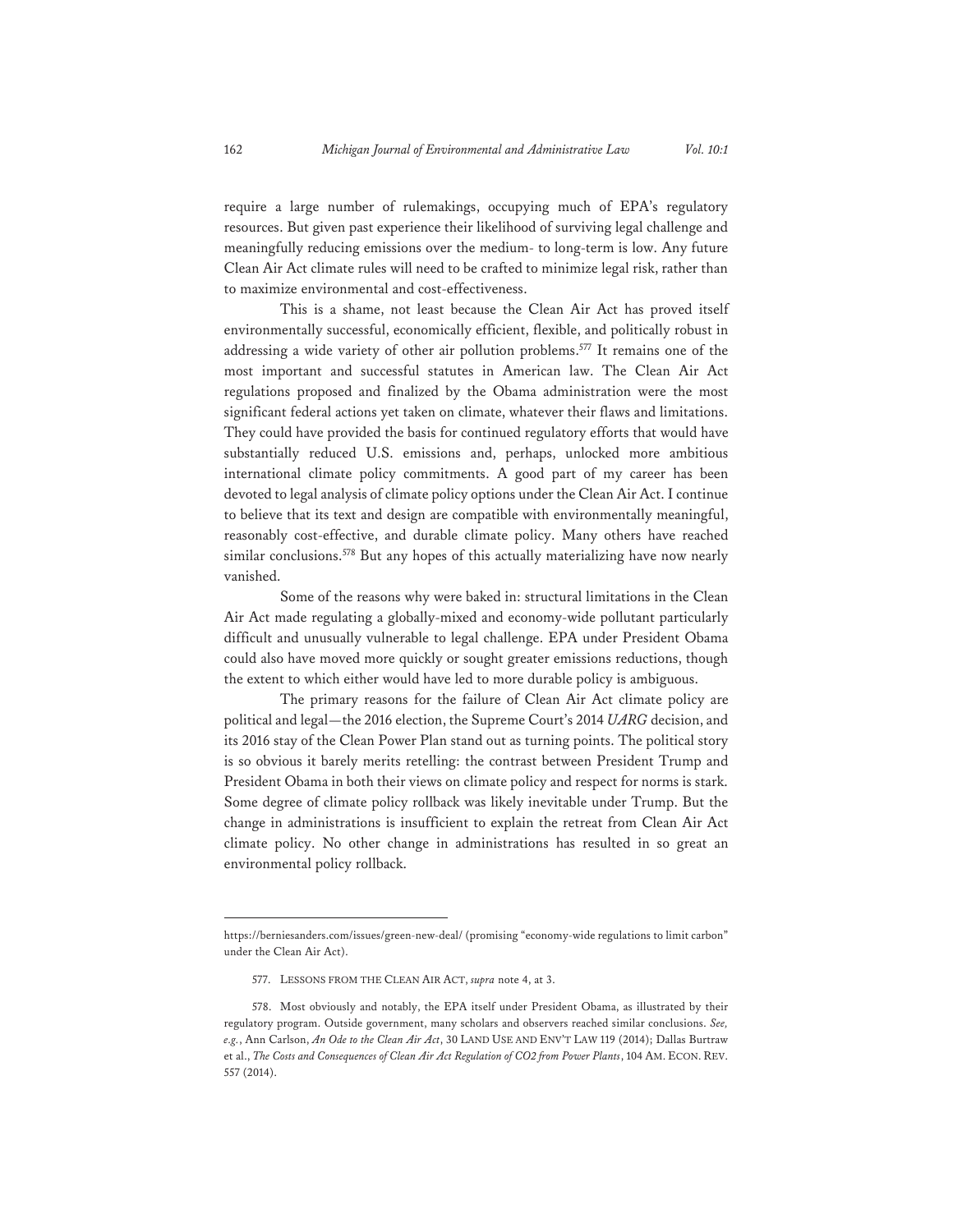Though they have attracted far less attention than President Trump's policy shifts, the Supreme Court's skepticism towards Clean Air Act climate authority specifically and broad administrative authority more generally have enabled and empowered those rollback efforts. If the story of the failure of Clean Air Act climate policy has one author, it is Donald Trump, but if it has a second it is Chief Justice Roberts. The Court's antipathy toward Clean Air Act climate regulations directly undercut the assertion that they were in any sense "normal" rules under the statute. Nothing made that clearer than the Court's unheard-of interlocutory stay of the Clean Power Plan. Any future president attempting to build climate policy through the Clean Air Act will have to contend with the skepticism or outright hostility of this majority of Supreme Court Justices. Environmental and state litigants can, and will, still challenge rollback rulemakings, but they will be forced by the Court's subsequent jurisprudence to concede the commanding heights they thought they had gained with *Massachusetts*.

That said, Congress' inability to pass new climate legislation, or even to update and clarify decades-old environmental statutes, is the root problem. It is unreasonable to rely on the courts to shape national environmental policy, and perhaps even unfair to force them to do so. Relying on executive action without a clear legislative mandate substantially increases the risk of sharp policy swings between administrations. For meaningful progress on climate to be made, Congress must act. Even more deeply, political elites and much of the American public have all failed over the past few decades to take climate change seriously, as the issue has been drawn into the twin maws of partisan polarization and ideological battles on the Court. The Clean Air Act's failures are ultimately a symptom of this wider neglect.

#### V. CODA: A WAY FORWARD?

Where, then, from here? Global carbon emissions must be reduced sharply in the coming decades if catastrophic climate change is to be avoided. Substantial U.S. reductions are both practically and diplomatically necessary (though not sufficient) for such global cuts to occur. For a decade, the Clean Air Act has been the primary vehicle for federal climate policy. But absent major political shifts, including new views on core questions of administrative law on the Supreme Court, spending resources on ambitious climate regulation under the Clean Air Act appears unwise. A new foundation for climate policy is desperately needed at the federal level.

First, it is important not to overreach by declaring Clean Air Act climate policy a complete failure. Climate-driven emissions standards for new motor vehicles still have a relatively firm legal foundation. With transportation now the sector of the U.S. economy with the greatest emissions,  $579$  this is an extremely valuable policy tool. Future presidents should consider tightening car and truck emissions standards,

<sup>579.</sup> *See* EPA DRAFT INVENTORY, *supra* note 133, at 2-25 (estimating transportation sector emissions at 27.9% of total U.S. GHG emissions, slightly more than the electric power industry at 26.9%).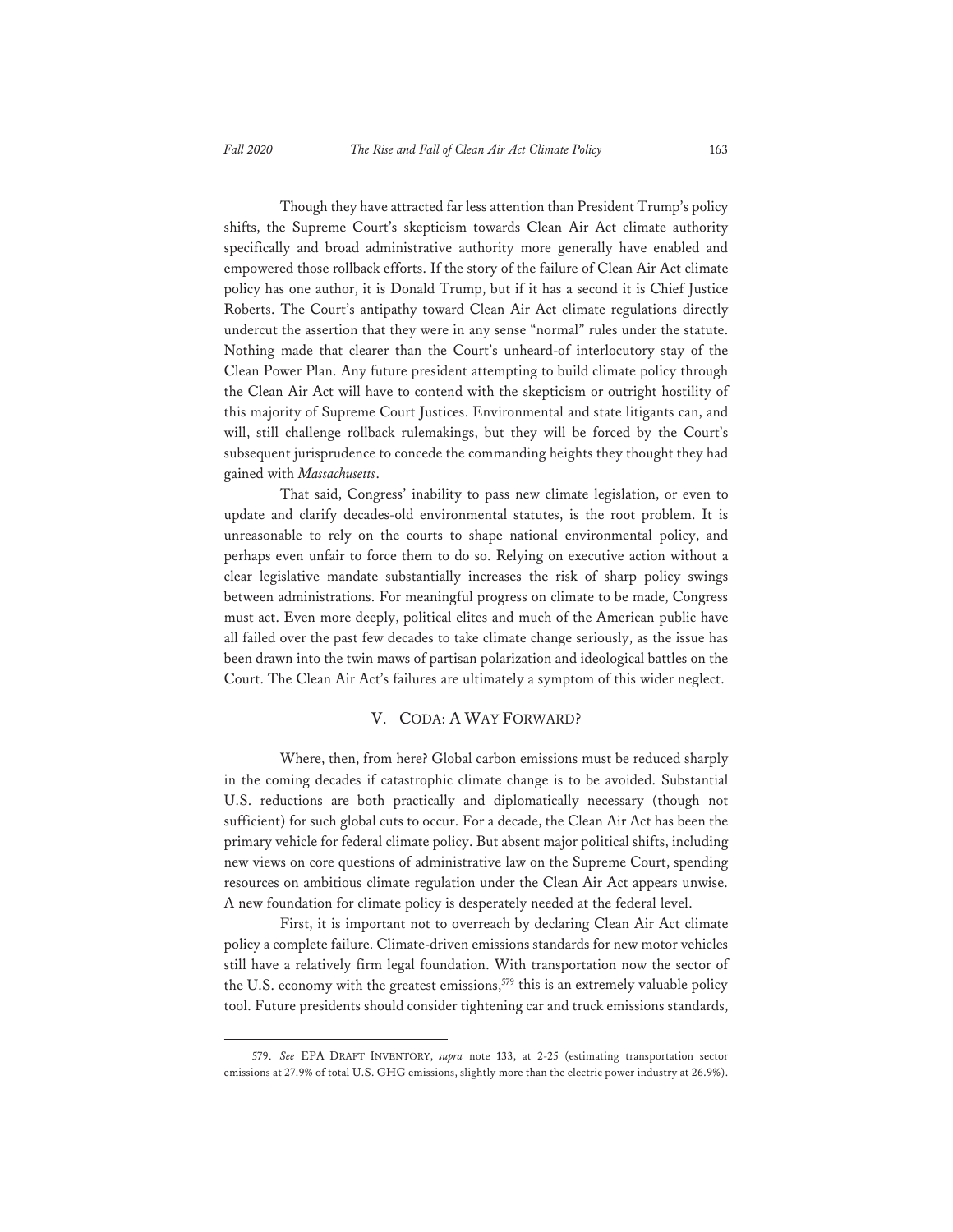as past presidential administrations have successfully done. Standards for ships and aircraft should also be considered. Regulatory authority over vehicle emissions is extremely strong, but nevertheless limited: the agency could in principle ban the internal combustion engine, but standards only apply to new vehicles. This limitation means standards have to stay in place for the long term as vehicle fleets turn over in order to be effective. But the ability of the Trump administration to roll back much of the Obama EPA's vehicle standards suggests that long-term stability cannot be assumed.

Other Clean Air Act regulations might yield substantial carbon emissions reductions as co-benefits even if not aimed explicitly at greenhouse gases. Reimposition of limits on mercury emissions on coal plants put in place by the Obama administration and rolled back under Trump would likely force marginal coal plants to close, reducing carbon emissions as well.<sup>580</sup> Tighter NAAQS for nitrogen oxides, ozone, particulate matter, or other pollutants could speed turnover of vehicle fleets, power plants, and industrial emissions sources.

However much Clean Air Act climate policy and *Massachusetts* have been eroded, the statute's ability to push greenhouse gas emissions cuts can't be fully dismantled without two additional major moves: overturning *Massachusetts* and repealing the Section 202 endangerment finding. Despite much noise about both from some Justices and Trump administration officials, respectively,<sup>581</sup> neither appears likely soon. These Clean Air Act tools are valuable, but inadequate. The statute lacks tools to reduce transportation sector emissions quickly, and lacks durable and reliable tools for regulating other sectors at all. Beyond transportation, another way to skin the cat must be found.

In the long term, the only viable solution is new legislation. In the wake of *Massachusetts*, some commentators noted the necessity of climate legislation even while praising the decision's empowerment of EPA.<sup>582</sup> To the extent that any of us believed that the Clean Air Act could alone provide the tools for broad climate policy, we had far too much faith in administrative technocracy divorced from politics. That faith seems naïve in hindsight. Hope springs that a federal carbon tax, the Green New Deal, or some other economy-wide climate policy could pass in the near future. The failure of any such legislation to pass, or even to come close since 2010, sometimes makes those hopes appear foolish. But, to paraphrase a view on America

<sup>580.</sup> Until their rollback, the mercury standards had been a driver of coal plant retirements. *See* EIA, Coal plants installed mercury controls to meet compliance deadlines (Sept. 18, 2017), https://www.eia.gov/todayinenergy/detail.php?id=32952.

<sup>581.</sup> *See* discussion of endangerment finding rollback, *supra* Section III.C and discussion of overturning *Massachusetts*, *supra* Section IV.C.

<sup>582.</sup> *See, e.g.*, Cannon, *The Significance of* Massachusetts v. EPA, *supra* note 3 at 59 ("Further action by Congress and the President [i.e., beyond the CAA] will be necessary to achieve a comprehensive climate change policy.")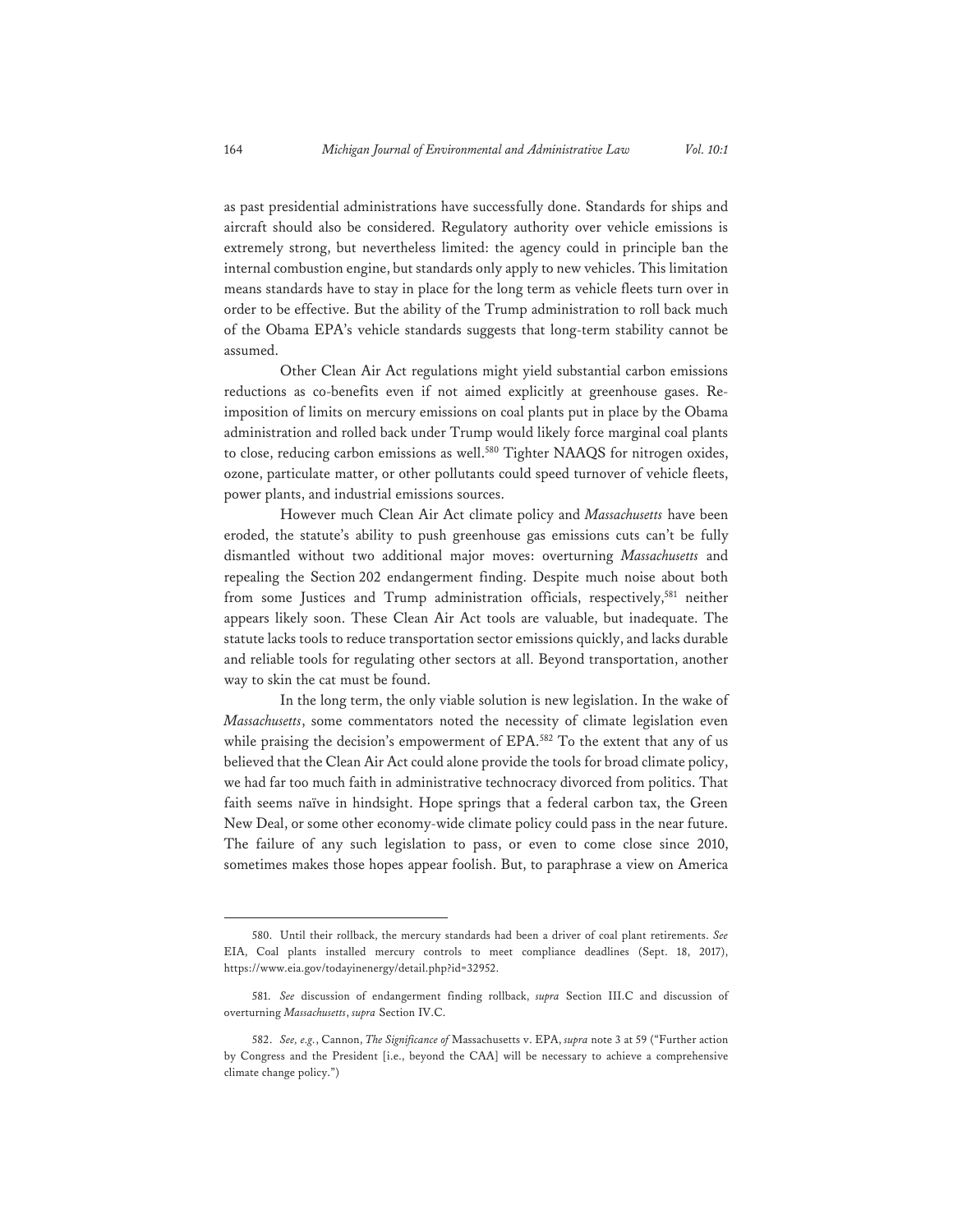itself often attributed to Winston Churchill, perhaps Congress will do the right thing, after trying everything else.583

The fates of Clean Air Act climate policy and new climate legislation may yet be linked. The day may come again when regulatory authority might be traded away in legislative negotiations for more robust and enduring climate policy.<sup>584</sup> Clean Air Act authority is of course a smaller bargaining chip now than in was in 2009, but it is worth something. On the other hand, many green groups that historically have opposed any sacrifice of hard-won regulatory powers might be more willing to do so now. Whether this tradeoff is wise will probably remain contentious.

The failure of the Obama administration's executive-led climate policy illustrates not just the limitations of the Clean Air Act described at length above, but the risks inherent in executive branch-led policymaking. It should be noted that persistent legislative and judicial attack on the Affordable Care Act show that legislation is not immune to rollback either. Australia's imposition and subsequent repeal of a carbon tax show the difficulty of creating enduring climate policy even through the legislature.585

But what to do if new legislation remains elusive? Congress may move slowly but the climate crisis does not. The risks of executive-led action on climate having been noted, there are tools outside the Clean Air Act available to the President to reduce emissions and to pressure Congress into action.<sup>586</sup> Some of these tools have been used to a limited degree by past presidents: for example, the executive branch has permitting authority over interstate and international oil and gas pipelines, as most famously illustrated by controversy over the Keystone XL pipeline.<sup>587</sup> The executive also controls (within constraints set by courts) the degree to which climate impacts are considered in the National Environmental Policy Act analysis of all

<sup>583.</sup> *See* Scott Horsley, *A Churchill 'Quote' That U.S. Politicians Will Never Surrender*, NPR (Oct. 28, 2013) https://www.npr.org/sections/itsallpolitics/2013/10/28/241295755/a-churchill-quote-that-u-spoliticians-will-never-surrender (finding little evidence that Churchill ever said "Americans will always do the right thing, only after they have tried everything else.").

<sup>584.</sup> As it would have been in the last climate bill to pass either house of Congress. *See* discussion of ACES ("Waxman-Markey"), *supra* Section II.C.

<sup>585.</sup> *See* Padraig Collins, *How Not to Introduce a Carbon Tax: The Australian Experience*, IRISH TIMES (Jan. 3, 2019), https://www.irishtimes.com/news/environment/how-not-to-introduce-a-carbon-tax-theaustralian-experience-1.3746214.

<sup>586.</sup> *See, e.g.*, Nathan Richardson and Peter Anderson, Resources for the Future, CLIMATE CHANGE REGULATORY AUTHORITY BEYOND THE CLEAN AIR ACT (2012), https://www.rff.org/ publications/working-papers/climate-change-regulatory-authority-beyond-the-clean-air-act.

<sup>587.</sup> *See* Caitlin McCoy, *Energy EOs In Depth: New Presidential Permit for Keystone XL and Changes to Presidential Permitting,* HARVARD ENV'T & ENERGY LAW PROGRAM (Apr. 30, 2019), https://eelp.law.harvard.edu/2019/04/energy-eos-in-depth-new-presidential-permit-for-keystone-xl-andchanges-to-presidential-permitting/ ("[t]he President has the authority to grant permits for projects that cross international borders based on the President's inherent foreign affairs power").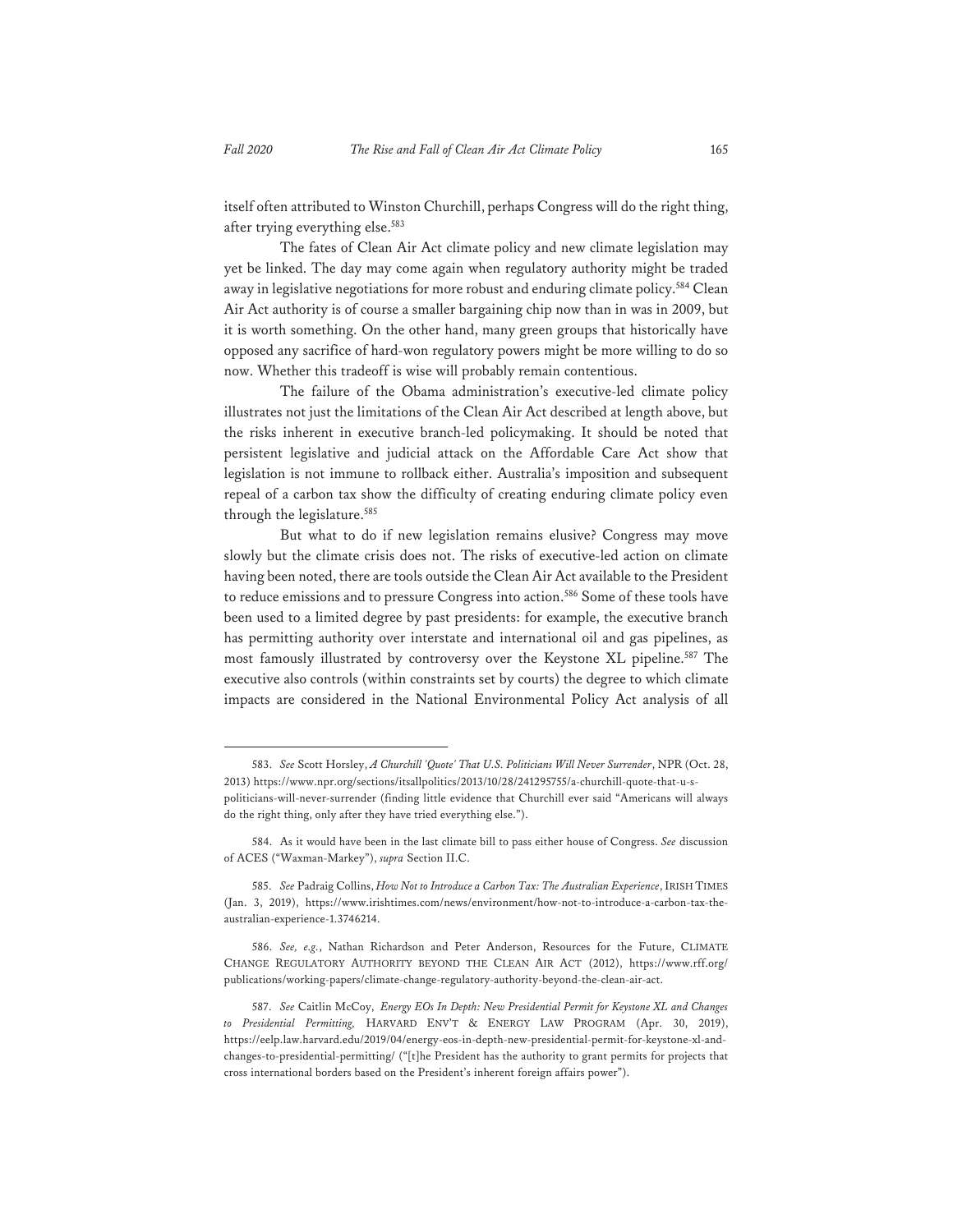federal projects.588 Acting as landowner or steward rather than as regulator, the executive also has authority to restrict (or even halt) extraction of fossil fuels on federal lands. The role of the Federal Energy Regulatory Commission in balancing interests of fossil-dependent utilities, nominally independent energy markets, and state governments intent on limiting emissions has become increasingly salient;<sup>589</sup> a President's choice of nominees to the commission could therefore be among his or her most significant actions on climate. The President also has expansive authority to impose tariffs on imported goods, as amply illustrated by President Trump (though this authority is constrained, at least in theory, by World Trade Organization obligations).590 This authority could be used to impose tariffs based on the carbon content of imports, in hopes of influencing exporting countries to limit their own emissions.591 More radical options available to a future President facing continued congressional inaction may include declaring climate change to be a national emergency, unlocking additional Presidential powers.<sup>592</sup>

Another option is to use the CAA, but as a political rather than a policy move. For example, a future EPA could issue a rule similar in structure to the Clean Power Plan, but simpler much more stringent, possibly going so far as to ban coal. Litigation would ensue, but if there is sufficient public support for action on climate change, rejection of the rule by the Supreme Court could be politically beneficial. Either such a bump in public support or the threat of the rule itself could motivate Congress to act. Whether this scenario is plausible depends on assessment of political factors beyond my expertise. But even if it is, it does not use the CAA as a primary regulatory tool, as envisioned under the Obama EPA (and as I suggest above would be unwise).

<sup>588.</sup> *See, e.g.*, Council on Environmental Quality, *Draft National Environmental Policy Act Guidance on Consideration of Greenhouse Gas Emissions*, 84 Fed. Reg. 30,097 (June 26, 2019).

<sup>589.</sup> *See* Shelley Welton, Rethinking Grid Governance for the Climate Change Era (forthcoming 2020) (on file with author) ("U.S. electricity law suffers from a gaping and growing accountability gap, in which neither FERC nor states have the authority needed to make electricity markets bend to democratically established prerogatives that harm industry incumbents. To remedy the situation, federal and state regulators need more robust authority to shape energy market rules to public aims.").

<sup>590.</sup> *See* Yong-Shik Lee, *Three Wrongs Do Not Make a Right: The Conundrum of the US Steel and Aluminum Tariffs*, 18 WORLD TRADE REV. 481–501 (2019).

<sup>591.</sup> *See* Josiah Neeley, *Climate Tariffs are Coming*, R STREET (July 19, 2019), https://www.rstreet.org/2019/07/19/climate-tariffs-are-coming/.

<sup>592.</sup> *See, e.g.*, Dan Farber, *Bold but Realistic Climate Actions*, LEGAL PLANET (Feb. 13, 2020), https://legal-planet.org/2020/02/13/bold-but-realistic-climate-actions/.